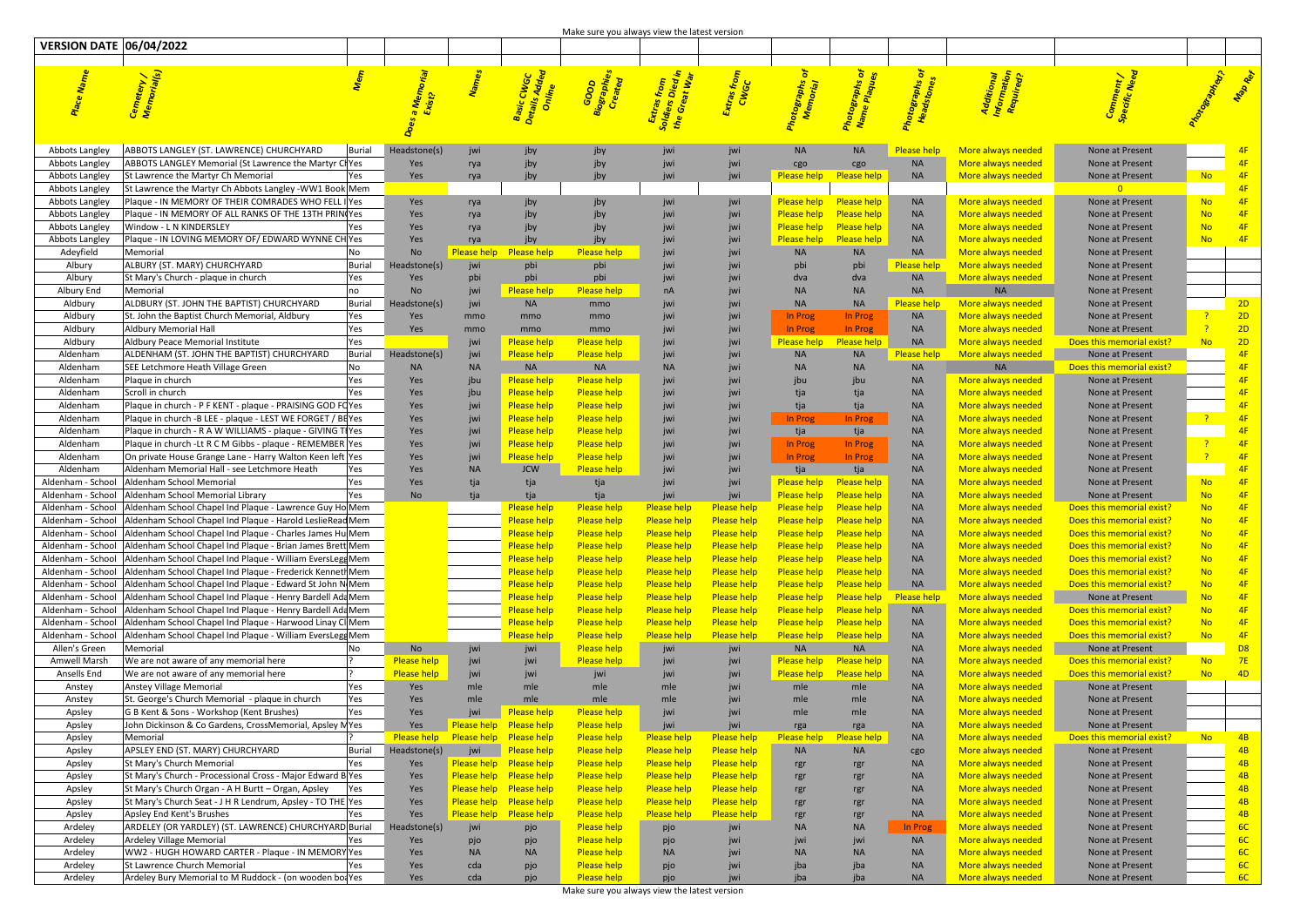|                                                                                                  |               |                    |                    |                         | <b>TVIDING SUITE YOU GIVING YOU VIC WE LITE INTERFERIOR</b> |                                           |                    |                                |                             |                     |                                                 |                                                |                              |  |
|--------------------------------------------------------------------------------------------------|---------------|--------------------|--------------------|-------------------------|-------------------------------------------------------------|-------------------------------------------|--------------------|--------------------------------|-----------------------------|---------------------|-------------------------------------------------|------------------------------------------------|------------------------------|--|
|                                                                                                  |               |                    |                    |                         |                                                             | י <sup>מי טוי</sup><br>פון סופי<br>פון אי |                    |                                |                             |                     |                                                 |                                                |                              |  |
|                                                                                                  |               |                    |                    |                         |                                                             |                                           |                    |                                |                             |                     |                                                 |                                                |                              |  |
|                                                                                                  |               |                    |                    |                         |                                                             |                                           |                    |                                |                             |                     |                                                 |                                                |                              |  |
|                                                                                                  |               |                    |                    |                         |                                                             |                                           |                    |                                |                             |                     |                                                 |                                                |                              |  |
| Arkley Village Memorial<br>Arkley                                                                | Mem           |                    |                    |                         |                                                             |                                           |                    |                                |                             |                     |                                                 |                                                |                              |  |
| St Peter's Church Memorial<br>Arkley                                                             | Yes           | Yes                |                    |                         | <b>iwi</b>                                                  | iwi                                       |                    |                                |                             |                     | More always needed                              | None at Present                                |                              |  |
| We are not aware of any memorial here<br>Ashbrook                                                |               | <b>Please help</b> | <b>Please help</b> | <u>Please help</u>      | Please help                                                 | <b>Please help</b>                        | <b>Please help</b> | <b>Please help</b> Please help |                             | <b>NA</b>           | More always needed                              | Does this memorial exist?                      | $-5C$<br>No.                 |  |
| Ashridge Park<br>Ashridge Park Estate Memorial                                                   | Yes           | Yes                |                    | jwi                     | <b>Please help</b>                                          | jwi                                       | jwi                |                                | Please help Please help     | <b>NA</b>           | More always needed                              | None at Present                                | 3D                           |  |
| Window & Plaque from the Private Chapel on the Ashrid Mem<br>Ashridge Park                       |               |                    |                    |                         |                                                             |                                           |                    |                                |                             |                     |                                                 | _റ_                                            |                              |  |
| ASHWELL (ST. MARY) CHURCHYARD<br>Ashwell                                                         | Burial        | adstone(s):        |                    |                         |                                                             |                                           |                    |                                |                             |                     | More always needed                              | None at Present                                | <b>6A</b>                    |  |
| St. Mary's Church Roll Of Honour<br>Ashwell                                                      | Yes           | Yes                |                    |                         |                                                             |                                           |                    |                                | dwa                         | <b>NA</b>           | More always needed                              | None at Present                                | 6A                           |  |
| Ashwell<br>Ashwell United Reformed Church                                                        | Burial        | adstone(s:         |                    |                         |                                                             |                                           |                    |                                |                             | <b>In Prog</b>      | More always needed                              | None at Present                                |                              |  |
| Ashwell<br>Ashwell Village Memorial<br>Ashwell<br>Ashwell School Roll Of Honour (LOST)           | Yes<br>Mem    | Yes                |                    |                         |                                                             |                                           |                    | dwa                            | dwa                         | <b>NA</b>           | More always needed                              | None at Present<br>$\overline{\phantom{a}}$ 0  |                              |  |
| - Merchant Taylors (Ashwell Merchant Taylors School (LOST) Roll of Honour Yes                    |               | Yes                | Please help        | apt                     |                                                             | apt                                       | iwi                | Please help Please help        |                             | <b>NA</b>           | More always needed                              | None at Present                                | $-6A$                        |  |
| ASPENDEN (ST. MARY) CHURCHYARD<br>Aspenden                                                       | No.           | <b>No</b>          |                    |                         |                                                             |                                           |                    |                                |                             |                     | <b>NA</b>                                       | None at Present                                |                              |  |
| Aspenden Village Memorial<br>Aspenden                                                            | Yes           | Yes                |                    |                         |                                                             |                                           |                    |                                |                             |                     | More always needed                              | None at Present                                |                              |  |
| St Mary's Church Memorial<br>Aspenden                                                            | Yes           | Yes                |                    |                         |                                                             |                                           |                    |                                |                             | <b>NA</b>           | More always needed                              | None at Present                                |                              |  |
| St Mary's Church Churchyard<br>Aston                                                             | <b>Burial</b> | adstone(s:         |                    |                         |                                                             |                                           |                    |                                |                             | <b>In Prog</b>      | More always needed                              | None at Present                                |                              |  |
| Aston Village Memorial<br>Aston                                                                  | Yes           | Yes                |                    |                         |                                                             |                                           |                    |                                | mcy                         | <b>NA</b>           | More always needed                              | None at Present                                |                              |  |
| St Mary's Church Roll of Honour<br>Aston                                                         |               |                    |                    |                         |                                                             |                                           |                    |                                |                             |                     | More always needed                              | <b>Photograph of the Church</b>                |                              |  |
| Aston End<br>We are not aware of any memorial here                                               |               | <b>No</b>          |                    |                         |                                                             |                                           |                    | <b>NA</b>                      | <b>NA</b>                   |                     | <b>NA</b>                                       | None at Present                                |                              |  |
| Astrope<br>We are not aware of any memorial here                                                 |               | <b>Please help</b> | <b>Please help</b> |                         |                                                             |                                           |                    | <b>Please help</b>             | <u>. Please helt</u>        |                     | More always needed                              | Does this memorial exist?                      | $\overline{10}$<br><b>No</b> |  |
| Memorial - See Ayot St Peter & Ayot Green<br>Ayot Green                                          |               |                    |                    |                         |                                                             |                                           |                    |                                |                             |                     | More always needed                              | None at Present                                |                              |  |
| Ayot St Lawrence   AYOT (ST. LAWRENCE) OLD CHURCHYARD                                            |               |                    |                    |                         |                                                             |                                           |                    |                                |                             |                     | <b>NA</b>                                       | None at Present                                |                              |  |
| Ayot St Lawrence   Ayot St Lawrence Village Memorial                                             |               |                    |                    |                         |                                                             |                                           |                    |                                |                             |                     | More always needed                              | None at Present                                |                              |  |
| ot St Peter & Ayot GreAYOT (ST. PETER) CHURCHYARD                                                |               |                    |                    |                         |                                                             |                                           |                    |                                |                             |                     | <b>NA</b>                                       | None at Present                                |                              |  |
| ot St Peter & Ayot GreSt. Peter's Church Memorial                                                |               |                    |                    |                         |                                                             |                                           |                    | <b>Ima</b>                     | <sub>I</sub> ma             |                     | More always needed                              | None at Present                                |                              |  |
| ot St Peter & Ayot GreSt. Peter's Church Memorial Roll of Honour                                 |               |                    |                    |                         |                                                             |                                           |                    |                                | mle                         |                     | More always needed                              | None at Present                                |                              |  |
| ot St Peter & Ayot Grest Peter's Church FRYTHE ESTATE Loast - paper - "THIS IS Yes               |               |                    |                    |                         |                                                             |                                           |                    |                                | mle                         |                     | More always needed                              | None at Present                                |                              |  |
| ot St Peter & Ayot GreGAYLER FAMILY GRAVE - L/CPL P.J.GAYLOR WHO WAS Kl NA                       |               |                    |                    |                         |                                                             |                                           |                    |                                | mle                         |                     | More always needed                              | Does this memorial exist?                      |                              |  |
| Babbs Green<br>Memorial                                                                          |               |                    |                    |                         |                                                             |                                           |                    |                                |                             |                     | More always needed                              | None at Present                                |                              |  |
| Bakers End<br>Memorial                                                                           | No.           | <b>No</b>          |                    |                         |                                                             |                                           |                    |                                |                             | <b>NA</b>           | <u>More always needed</u>                       | None at Present                                |                              |  |
| <b>BALDOCK CEMETERY</b><br>Baldock                                                               | Burial        | adstone(s)         | jwi                |                         |                                                             |                                           |                    |                                | NA.                         | <b>Please help</b>  | More always needed                              | None at Present                                |                              |  |
| Baldock<br><b>Recreation Ground Gates</b>                                                        | Yes           | Yes                | <u>lease help-</u> |                         |                                                             |                                           |                    |                                | Please help - Please help - | <b>NA</b>           | <u>More always needed</u>                       | onfirmation that they are                      | $-6B$<br><b>6B</b>           |  |
| <b>Baldock Town Memorial</b><br>Baldock<br><b>Baldock</b><br>St. Mary the Virgin Church Memorial | Yes           | Yes                |                    |                         |                                                             |                                           |                    |                                |                             |                     | More always needed<br><b>Aore always needed</b> | None at Present<br>Confirm names duplicated or |                              |  |
| St. Mary the Virgin Church J S VEASEY - plaque in church Yes<br>Baldock                          |               | Yes                |                    |                         |                                                             |                                           |                    |                                |                             |                     | More always needed                              | None at Present                                | 6B<br>6B                     |  |
| Baldock<br>St. Mary the Virgin Church A J B SHAW-HELLIER - plaque Yes                            |               | Yes                |                    |                         |                                                             |                                           |                    | api                            |                             |                     | More always needed                              | None at Present                                | 6B                           |  |
| We are not aware of any memorial here<br><b>Ballingdon Bottom</b>                                |               | $\overline{z}$     |                    |                         |                                                             |                                           |                    | <b>Please help</b>             | e Please help               |                     | More always needed                              | Does this memorial exist?                      | $-2D$<br>No No               |  |
| St. Mary Magdalene Churchyard<br>Barkway                                                         | <b>Burial</b> | eadstone(s         |                    |                         |                                                             | apt                                       |                    | <b>NA</b>                      |                             |                     | More always needed                              | None at Present                                |                              |  |
| St Mary Magdalene Church Roll of Honour<br>Barkway                                               |               | Yes                |                    |                         |                                                             | apt                                       |                    |                                |                             |                     | More always needed                              | None at Present                                |                              |  |
| St Mary Magdalene Church - Wilfred Hubert Chapman   Yes<br>Barkway                               |               | Yes                |                    |                         |                                                             |                                           |                    | imc                            |                             |                     | More always needed                              | None at Present                                |                              |  |
| St Mary Magdalene Church - John Perkns and Hubert PeYes<br>Barkway                               |               | Yes                |                    |                         |                                                             |                                           |                    | jmc                            | <b>imc</b>                  |                     | More always needed                              | None at Present                                |                              |  |
| Barkway Village Memorial<br>Barkway                                                              | lYes l        | Yes                |                    |                         |                                                             |                                           |                    | mle                            |                             |                     | More always needed                              | None at Present                                |                              |  |
| BARLEY (ST. MARGARET) CHURCHYARD<br>Barley                                                       | <b>Burial</b> | eadstone(s         |                    |                         |                                                             |                                           |                    |                                |                             |                     | More always needed                              | None at Present                                |                              |  |
| Barley<br>St Margaret of Antioch Church                                                          | Yes           | Yes                |                    |                         |                                                             | apt                                       |                    |                                | mle                         |                     | More always needed                              | None at Present                                |                              |  |
| <b>Barley Village Memorial</b><br>Barley                                                         | Yes           | Yes                |                    | ap                      | ap                                                          | apt                                       |                    | mle                            | mle                         |                     | More always needed                              | None at Present                                |                              |  |
| Barleycroft End   Memorial                                                                       | No.           | jmc                | N/                 | N <sub>f</sub>          | nA                                                          | <b>NA</b>                                 |                    | <b>NA</b>                      |                             | <b>NA</b>           | <b>NA</b>                                       | Does this memorial exist?                      |                              |  |
| BARNET (CHRIST CHURCH) BURIAL GROUND<br>Barnet                                                   | <b>Burial</b> | adstone(s)         | ease help          | <b>Please help</b>      | <b>Please help</b>                                          | <b>Please help</b>                        | <b>Please help</b> | lease help-                    | <b>NA</b>                   | <u>Please help-</u> | More always needed                              | None at Present                                | $-6F$<br><b>No</b>           |  |
| Memorial - Hadley Common<br>Barnet                                                               | Yes           | Yes                |                    | Please help Please help | Please help                                                 | Please help                               | <b>Please help</b> |                                | Please help Please help     | <b>NA</b>           | More always needed                              | None at Present                                | $-6F$<br><b>No</b>           |  |
| Post Office<br>Barnet                                                                            | Yes           | Yes                |                    | Please help Please help | <b>Please help</b>                                          | <b>Please help</b>                        | <b>Please help</b> | Please help Please help        |                             | <b>NA</b>           | More always needed                              | None at Present                                | $-6F$<br><b>No</b>           |  |
| Wesleyan Institute (Proposed)<br>Barnet                                                          |               | Please help        |                    | Please help Please help | <b>Please help</b>                                          | <b>Please help</b>                        | <b>Please help</b> | Please help Please help        |                             | N/                  | More always needed                              | Does this memorial exist?                      | $-6F$<br><b>No</b>           |  |
| Fuller Street Private House)<br>Barnet                                                           | lYes l        | Yes                |                    | Please help Please help | <b>Please help</b>                                          | <b>Please help</b>                        | <b>Please help</b> | Please help Please help        |                             | N/                  | More always needed                              | None at Present                                | $-6F$<br><b>No</b>           |  |
| St Stephan's Church<br>Barnet                                                                    | Yes           | Yes                |                    | Please help Please help | <b>Please help</b>                                          | <b>Please help</b>                        | <b>Please help</b> |                                |                             | N <sub>f</sub>      | More always needed                              | None at Present                                | 6F                           |  |
| St John the Baptist Ch<br>Barnet                                                                 | Yes           | Yes                | bgr                | Please help             | Please help                                                 | <b>Please help</b>                        | <b>Please help</b> | bgr                            |                             |                     | More always needed                              | None at Present                                | 6F                           |  |
| Memorial<br>Barwick                                                                              | No.           | In Prog            | N                  |                         | <b>jw</b>                                                   | jwi                                       |                    | <b>NA</b>                      | <b>NA</b>                   |                     | <b>NA</b>                                       | Does this memorial exist?                      | 7D                           |  |
| Memorial<br>Batchworth                                                                           | Yes           | Yes                |                    |                         | iw                                                          | <b>Please help</b>                        | iwi                | <b>Please help</b>             | <b>Please help</b>          | N <sub>f</sub>      | More always needed                              | None at Present                                | 3G<br>No.                    |  |
| Batford<br>Batford Methodist Church Memorial                                                     | Yes           | Yes                |                    |                         |                                                             | jwi                                       |                    | mle                            | mle                         | N <sub>f</sub>      | More always needed                              | None at Present                                |                              |  |
| Batford<br><b>Batford Memorial Hall</b>                                                          | No.           | <b>No</b>          |                    |                         | iw                                                          |                                           |                    |                                | mle                         | <b>NA</b>           | More always needed                              | None at Present                                |                              |  |
| BAYFORD (ST. MARY) CHURCHYARD<br>Bayford                                                         | <b>Burial</b> | eadstone(s)        |                    |                         | ml                                                          | m                                         |                    |                                |                             | In Prog             | More always needed                              | None at Present                                |                              |  |
| Bayford<br>ST MARYS CHURCH BAYFORD AND BRICKENDON WW1 Yes                                        |               | Yes                |                    |                         | ml                                                          | m                                         |                    | mle                            | mle                         | <b>NA</b>           | More always needed                              | None at Present                                |                              |  |
| Bayford<br>ST MARYS CHURCH COL O C BAKER - Bells - CAMPANA FNo                                   |               | <b>No</b>          |                    |                         | ml                                                          | $m$ le                                    |                    |                                | mle                         | N <sub>f</sub>      | More always needed                              | None at Present                                |                              |  |
| Bayford<br>ST MARYS CHURCH LT C L TROTTER - plaque in church - Yes                               |               | Yes                | mle                |                         | $m$ le                                                      | mle                                       |                    |                                | mle                         |                     | More always needed                              | None at Present                                |                              |  |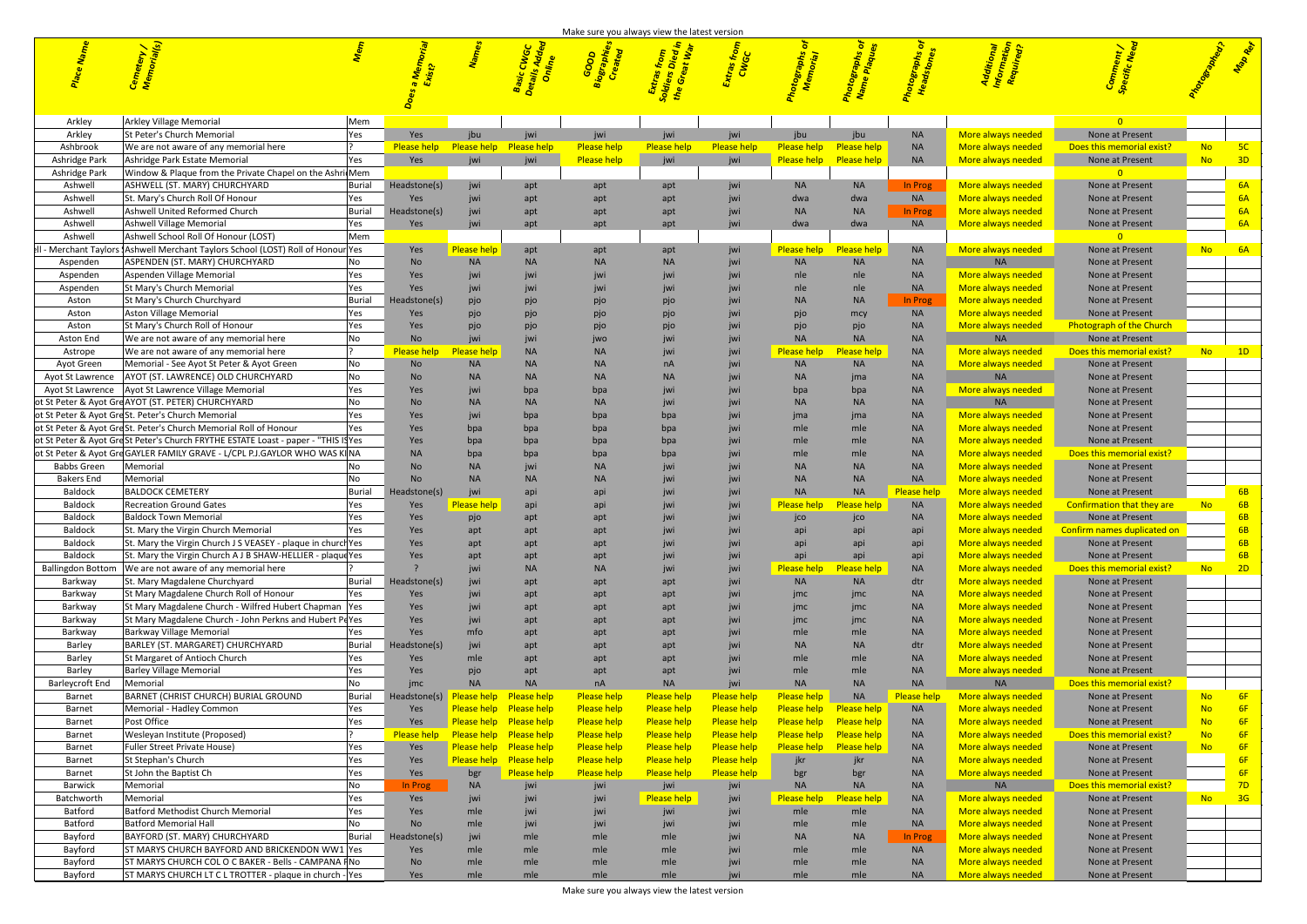| Holy Trinity Church Bells - G M Baker, W G Baker, R In                                                                                                                                                                                                                                                                                                                                                                                                                                                                          |  |
|---------------------------------------------------------------------------------------------------------------------------------------------------------------------------------------------------------------------------------------------------------------------------------------------------------------------------------------------------------------------------------------------------------------------------------------------------------------------------------------------------------------------------------|--|
|                                                                                                                                                                                                                                                                                                                                                                                                                                                                                                                                 |  |
|                                                                                                                                                                                                                                                                                                                                                                                                                                                                                                                                 |  |
|                                                                                                                                                                                                                                                                                                                                                                                                                                                                                                                                 |  |
|                                                                                                                                                                                                                                                                                                                                                                                                                                                                                                                                 |  |
|                                                                                                                                                                                                                                                                                                                                                                                                                                                                                                                                 |  |
|                                                                                                                                                                                                                                                                                                                                                                                                                                                                                                                                 |  |
|                                                                                                                                                                                                                                                                                                                                                                                                                                                                                                                                 |  |
|                                                                                                                                                                                                                                                                                                                                                                                                                                                                                                                                 |  |
| nington BENINGTON (ST. PETER) CH<br>nington Benington Village Memoria                                                                                                                                                                                                                                                                                                                                                                                                                                                           |  |
|                                                                                                                                                                                                                                                                                                                                                                                                                                                                                                                                 |  |
|                                                                                                                                                                                                                                                                                                                                                                                                                                                                                                                                 |  |
|                                                                                                                                                                                                                                                                                                                                                                                                                                                                                                                                 |  |
|                                                                                                                                                                                                                                                                                                                                                                                                                                                                                                                                 |  |
|                                                                                                                                                                                                                                                                                                                                                                                                                                                                                                                                 |  |
|                                                                                                                                                                                                                                                                                                                                                                                                                                                                                                                                 |  |
|                                                                                                                                                                                                                                                                                                                                                                                                                                                                                                                                 |  |
|                                                                                                                                                                                                                                                                                                                                                                                                                                                                                                                                 |  |
|                                                                                                                                                                                                                                                                                                                                                                                                                                                                                                                                 |  |
|                                                                                                                                                                                                                                                                                                                                                                                                                                                                                                                                 |  |
|                                                                                                                                                                                                                                                                                                                                                                                                                                                                                                                                 |  |
| iwi<br>iwi<br>iwi<br>iwi<br>iwi                                                                                                                                                                                                                                                                                                                                                                                                                                                                                                 |  |
|                                                                                                                                                                                                                                                                                                                                                                                                                                                                                                                                 |  |
| msted St Peter's Church SPRUNT BROTHERS - Plaque in church Ye                                                                                                                                                                                                                                                                                                                                                                                                                                                                   |  |
|                                                                                                                                                                                                                                                                                                                                                                                                                                                                                                                                 |  |
|                                                                                                                                                                                                                                                                                                                                                                                                                                                                                                                                 |  |
|                                                                                                                                                                                                                                                                                                                                                                                                                                                                                                                                 |  |
| Berkhamsted St Peter's Church In NE lawn<br>Berkhamsted CAPT L A HARWICK-TERRY - Plaque in church - IN EVER IYes<br>Berkhamsted St Michael & All Saints Church<br>Berkhamsted Inns of Court Officer Training Corps - Berkhamsted Com Ye                                                                                                                                                                                                                                                                                         |  |
|                                                                                                                                                                                                                                                                                                                                                                                                                                                                                                                                 |  |
|                                                                                                                                                                                                                                                                                                                                                                                                                                                                                                                                 |  |
|                                                                                                                                                                                                                                                                                                                                                                                                                                                                                                                                 |  |
|                                                                                                                                                                                                                                                                                                                                                                                                                                                                                                                                 |  |
|                                                                                                                                                                                                                                                                                                                                                                                                                                                                                                                                 |  |
|                                                                                                                                                                                                                                                                                                                                                                                                                                                                                                                                 |  |
|                                                                                                                                                                                                                                                                                                                                                                                                                                                                                                                                 |  |
|                                                                                                                                                                                                                                                                                                                                                                                                                                                                                                                                 |  |
|                                                                                                                                                                                                                                                                                                                                                                                                                                                                                                                                 |  |
|                                                                                                                                                                                                                                                                                                                                                                                                                                                                                                                                 |  |
|                                                                                                                                                                                                                                                                                                                                                                                                                                                                                                                                 |  |
|                                                                                                                                                                                                                                                                                                                                                                                                                                                                                                                                 |  |
|                                                                                                                                                                                                                                                                                                                                                                                                                                                                                                                                 |  |
|                                                                                                                                                                                                                                                                                                                                                                                                                                                                                                                                 |  |
| <u>Vice</u> , Vice and the principal principal principal principal principal principal principal principal principal principal principal principal principal principal principal principal principal principal principal principal p<br>Present None at Present<br>Present None at Present<br>Present None at Present<br>Present None at Present<br>Present<br>Present<br>Present<br>Present<br>Present<br>Present<br>Present<br>Present<br>Present<br>Present<br>Present<br>Present<br>Present<br>Present<br>Present<br>Presen |  |
|                                                                                                                                                                                                                                                                                                                                                                                                                                                                                                                                 |  |
|                                                                                                                                                                                                                                                                                                                                                                                                                                                                                                                                 |  |
|                                                                                                                                                                                                                                                                                                                                                                                                                                                                                                                                 |  |
|                                                                                                                                                                                                                                                                                                                                                                                                                                                                                                                                 |  |
|                                                                                                                                                                                                                                                                                                                                                                                                                                                                                                                                 |  |
|                                                                                                                                                                                                                                                                                                                                                                                                                                                                                                                                 |  |
|                                                                                                                                                                                                                                                                                                                                                                                                                                                                                                                                 |  |
|                                                                                                                                                                                                                                                                                                                                                                                                                                                                                                                                 |  |
| None at Present<br>None at Present<br>None at Present<br><b>d</b><br>None at Present<br>None at Present<br><b>d</b><br>None at Present<br><b>ed</b><br>None at Present<br><b>led</b><br>None at Present<br><b>led</b><br>None at Present<br><b>led</b><br><b>lone at Present</b><br><b>led</b><br><b>lone </b>                                                                                                                                                                                                                  |  |
|                                                                                                                                                                                                                                                                                                                                                                                                                                                                                                                                 |  |
|                                                                                                                                                                                                                                                                                                                                                                                                                                                                                                                                 |  |
|                                                                                                                                                                                                                                                                                                                                                                                                                                                                                                                                 |  |
|                                                                                                                                                                                                                                                                                                                                                                                                                                                                                                                                 |  |
| Berkhamsted ColleGate School (Now School (Now Berkhamsted Ashlyns Schashives School (Now Berkhamsted School (Now Berkhamsted School (Now Berkhamsted ColleGate SCHOOL COLLEGIATE SCHOOL - plaque<br>1 - Berkhamsted ColleGERKHAM                                                                                                                                                                                                                                                                                                |  |
|                                                                                                                                                                                                                                                                                                                                                                                                                                                                                                                                 |  |
|                                                                                                                                                                                                                                                                                                                                                                                                                                                                                                                                 |  |
|                                                                                                                                                                                                                                                                                                                                                                                                                                                                                                                                 |  |
|                                                                                                                                                                                                                                                                                                                                                                                                                                                                                                                                 |  |
|                                                                                                                                                                                                                                                                                                                                                                                                                                                                                                                                 |  |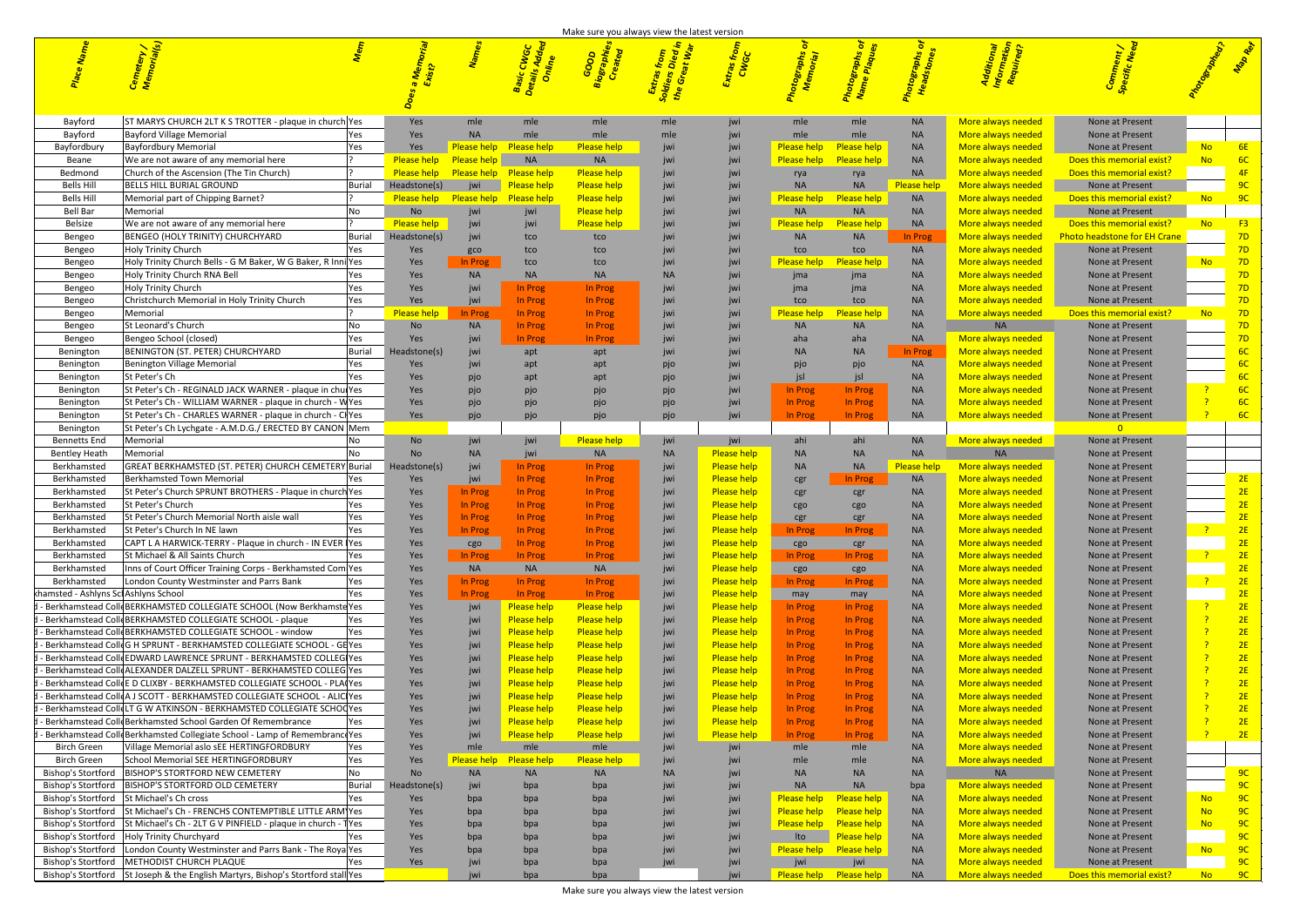| Bishop's Stortford   Town Memorial - Town Park                                                                                                           |                                                                                                                |                                                                                                                                                                                                                                        |                                                                                                                                                                                                                                     |                                       |                                                                                                                                                                                                                                |                   | <b>Example 20 September 20 September 20 September 20 September 20 September 20 September 20 September 20 September</b>                                                                                                                 | <b>None at Present</b>                                                                                                                                                                                                                           |                                                                                                                             |
|----------------------------------------------------------------------------------------------------------------------------------------------------------|----------------------------------------------------------------------------------------------------------------|----------------------------------------------------------------------------------------------------------------------------------------------------------------------------------------------------------------------------------------|-------------------------------------------------------------------------------------------------------------------------------------------------------------------------------------------------------------------------------------|---------------------------------------|--------------------------------------------------------------------------------------------------------------------------------------------------------------------------------------------------------------------------------|-------------------|----------------------------------------------------------------------------------------------------------------------------------------------------------------------------------------------------------------------------------------|--------------------------------------------------------------------------------------------------------------------------------------------------------------------------------------------------------------------------------------------------|-----------------------------------------------------------------------------------------------------------------------------|
| Bishop's Stortford United Reformed Church                                                                                                                | a a Yes a bpa                                                                                                  | n bpa bpa                                                                                                                                                                                                                              |                                                                                                                                                                                                                                     | <b>Signal</b> Service Service Service |                                                                                                                                                                                                                                |                   |                                                                                                                                                                                                                                        | igl in the same of the same of the same of the same of the same of the same of the same of the same of the sam                                                                                                                                   |                                                                                                                             |
| Bishop's Stortford   Bishop Stortford Cricket Club                                                                                                       |                                                                                                                |                                                                                                                                                                                                                                        |                                                                                                                                                                                                                                     |                                       |                                                                                                                                                                                                                                |                   |                                                                                                                                                                                                                                        |                                                                                                                                                                                                                                                  |                                                                                                                             |
| Bishop's Stortford   Bishops Stortford College Memorial Hall<br>Borehamwood   BOREHAM WOOD (ALL SAINTS) CHURCHYARD                                       | <b>No.</b>                                                                                                     | <b>Example 19 September 19 September 2018</b> September 2019 September 2019 September 2019 September 2019 September 20<br>September 2019 September 2019 September 2019 September 2019 September 2019 September 2019 September 2019 Sep |                                                                                                                                                                                                                                     |                                       |                                                                                                                                                                                                                                |                   | More always needed                                                                                                                                                                                                                     | None at Present<br>None at Present                                                                                                                                                                                                               |                                                                                                                             |
| Borehamwood   All Saints Church                                                                                                                          | Yes                                                                                                            |                                                                                                                                                                                                                                        |                                                                                                                                                                                                                                     |                                       |                                                                                                                                                                                                                                |                   | More always needed                                                                                                                                                                                                                     | None at Present                                                                                                                                                                                                                                  |                                                                                                                             |
| Borehamwood   Borehamwood Town Memorial                                                                                                                  | Yes                                                                                                            |                                                                                                                                                                                                                                        |                                                                                                                                                                                                                                     |                                       |                                                                                                                                                                                                                                |                   | More always needed and the More always                                                                                                                                                                                                 | None at Present                                                                                                                                                                                                                                  |                                                                                                                             |
| Borehamwood   WW2 only OLD HABERDASHERS ASSOCIATION<br>Bourne End   BOURNE END (ST. JOHN) CHURCHYARD, NORTHCHURC Burial                                  | <b>Particle Struck</b>                                                                                         |                                                                                                                                                                                                                                        |                                                                                                                                                                                                                                     |                                       |                                                                                                                                                                                                                                |                   | <u>More always needed as </u>                                                                                                                                                                                                          | Does this relate to WW1?                                                                                                                                                                                                                         |                                                                                                                             |
| Bourne End St John's the Evangelist - Battlefield Cross                                                                                                  | Headstone(s) jwi<br>Please help lin Progling                                                                   | lease help l<br><b>Please help</b>                                                                                                                                                                                                     | <b>Please help</b>                                                                                                                                                                                                                  |                                       |                                                                                                                                                                                                                                |                   | More always needed and the More always<br><u>More always needed - </u>                                                                                                                                                                 | None at Present<br><b>Does this memorial exist?</b>                                                                                                                                                                                              |                                                                                                                             |
| Bourne End   St John's the Evangelist - ROGER C TAYLOR - plaque in clyes                                                                                 | <b>Example 1</b>                                                                                               | Please help                                                                                                                                                                                                                            | <b>Please help</b>                                                                                                                                                                                                                  |                                       |                                                                                                                                                                                                                                |                   | More always needed                                                                                                                                                                                                                     | None at Present                                                                                                                                                                                                                                  |                                                                                                                             |
| Bourne End   Bourne End Village Memoria                                                                                                                  | <b>Example ST</b>                                                                                              | iwi kata i<br>Please help and                                                                                                                                                                                                          | <b>Please help</b>                                                                                                                                                                                                                  |                                       |                                                                                                                                                                                                                                |                   | More always needed                                                                                                                                                                                                                     | None at Present                                                                                                                                                                                                                                  |                                                                                                                             |
| Bourne End   Roll of Honour - Book                                                                                                                       | <b>Parage Street Street Street Street Street Street Street Street Street Street Street Street Street</b>       | lease help l                                                                                                                                                                                                                           | <b>Please help</b>                                                                                                                                                                                                                  |                                       |                                                                                                                                                                                                                                |                   | More always needed                                                                                                                                                                                                                     | None at Present<br>None at Present                                                                                                                                                                                                               |                                                                                                                             |
| Bovingdon BOVINGDON (ST. LAWRENCE) CHURCHYARD<br>Bovingdon   St Lawrence Church Memoria                                                                  |                                                                                                                |                                                                                                                                                                                                                                        |                                                                                                                                                                                                                                     |                                       |                                                                                                                                                                                                                                |                   | <b>NA</b><br><u>More always needed</u>                                                                                                                                                                                                 | None at Present                                                                                                                                                                                                                                  |                                                                                                                             |
| St Lawrence Ch - Cecil Argo Gold - plaque in church -<br>Bovingdon                                                                                       |                                                                                                                |                                                                                                                                                                                                                                        |                                                                                                                                                                                                                                     |                                       |                                                                                                                                                                                                                                |                   | <u>More always needed</u>                                                                                                                                                                                                              | None at Present                                                                                                                                                                                                                                  |                                                                                                                             |
| LT OGLE - plaque in church -<br>Bovingdon<br> St Lawrence Ch - I                                                                                         |                                                                                                                |                                                                                                                                                                                                                                        |                                                                                                                                                                                                                                     |                                       |                                                                                                                                                                                                                                |                   | <u>More always needed</u>                                                                                                                                                                                                              | None at Present                                                                                                                                                                                                                                  |                                                                                                                             |
| St Lawrence Ch - D R RYDER - plaque in church -<br>Bovingdon                                                                                             |                                                                                                                |                                                                                                                                                                                                                                        |                                                                                                                                                                                                                                     |                                       |                                                                                                                                                                                                                                |                   | <u>More always neede</u>                                                                                                                                                                                                               | None at Present                                                                                                                                                                                                                                  |                                                                                                                             |
| - T H EVANS - plaque in church - IN / LO Yes<br>Bovingdon<br>st Lawrence Ch - "<br>St Lawrence Ch - F DODGSON - plaque in church - TO THYes<br>Bovingdon |                                                                                                                |                                                                                                                                                                                                                                        |                                                                                                                                                                                                                                     |                                       |                                                                                                                                                                                                                                |                   | <u>More always needed</u><br><u> Aore always needed</u>                                                                                                                                                                                | None at Present<br>None at Present                                                                                                                                                                                                               |                                                                                                                             |
| St Lawrence Ch - G DODGSON - plaque in church - TO THYes<br>Bovingdon                                                                                    | <b>Yes</b>                                                                                                     |                                                                                                                                                                                                                                        |                                                                                                                                                                                                                                     |                                       |                                                                                                                                                                                                                                |                   | <u>More always needed</u>                                                                                                                                                                                                              | None at Present                                                                                                                                                                                                                                  |                                                                                                                             |
| Bovingdon<br> BOVINGDON MEMORIAL HAL                                                                                                                     | <b>Example ST</b>                                                                                              |                                                                                                                                                                                                                                        |                                                                                                                                                                                                                                     |                                       |                                                                                                                                                                                                                                |                   | More always needed and all the More always                                                                                                                                                                                             | None at Present                                                                                                                                                                                                                                  |                                                                                                                             |
| BOVINGDON MEMORIAL HALL Memorial<br>Bovingdon                                                                                                            |                                                                                                                |                                                                                                                                                                                                                                        |                                                                                                                                                                                                                                     |                                       |                                                                                                                                                                                                                                |                   |                                                                                                                                                                                                                                        |                                                                                                                                                                                                                                                  |                                                                                                                             |
| Bower Heath We are not aware of any memorial her<br>See Hemel Hempstead Town Memorial<br>Boxmoor                                                         | <mark>Please help s</mark> a iwi siwi<br><b>Particle Struck</b>                                                |                                                                                                                                                                                                                                        |                                                                                                                                                                                                                                     |                                       |                                                                                                                                                                                                                                |                   | Please help Please help NA More always needed<br>More always needed                                                                                                                                                                    | <b>Does this memorial exist?</b><br>None at Present                                                                                                                                                                                              |                                                                                                                             |
| St John's Church - Memorial<br>Boxmoor                                                                                                                   | <b>Yes</b>                                                                                                     |                                                                                                                                                                                                                                        |                                                                                                                                                                                                                                     |                                       |                                                                                                                                                                                                                                |                   | More always needed                                                                                                                                                                                                                     | None at Present                                                                                                                                                                                                                                  |                                                                                                                             |
| St John's Church Window Henry Leslie Paxton Baldersor Yes<br>Boxmoor                                                                                     | <b>Present Service Service</b>                                                                                 |                                                                                                                                                                                                                                        |                                                                                                                                                                                                                                     |                                       |                                                                                                                                                                                                                                |                   | <u>More always needed</u>                                                                                                                                                                                                              | None at Present                                                                                                                                                                                                                                  |                                                                                                                             |
| St John's Church Plaque Gilbert Robert Mitchell-Innes  Y<br>Boxmoor                                                                                      | <b>Parage Service Service Service Service</b>                                                                  |                                                                                                                                                                                                                                        |                                                                                                                                                                                                                                     |                                       |                                                                                                                                                                                                                                |                   | More always needed                                                                                                                                                                                                                     | None at Present                                                                                                                                                                                                                                  |                                                                                                                             |
| St John's Church Lectern Gilbert Robert Mitchell-Innes  Y<br>Boxmoor<br>St John's Church Bible Gilbert Robert Mitchell-Innes<br>Boxmoor                  | <b>Present the Vestion Adventurer</b><br><b>Example Struck Press</b>                                           | In Prog                                                                                                                                                                                                                                | <b>Solution</b> in the set of the set of the set of the set of the set of the set of the set of the set of the set of the set of the set of the set of the set of the set of the set of the set of the set of the set of the set of |                                       |                                                                                                                                                                                                                                |                   | <u>More always needed </u><br>More always needed <b>comparison</b>                                                                                                                                                                     | None at Present<br>None at Present                                                                                                                                                                                                               |                                                                                                                             |
| St John's Church Bible Gilbert Robert Mitchell-Innes                                                                                                     |                                                                                                                |                                                                                                                                                                                                                                        |                                                                                                                                                                                                                                     |                                       |                                                                                                                                                                                                                                |                   |                                                                                                                                                                                                                                        |                                                                                                                                                                                                                                                  |                                                                                                                             |
| Boxmoor Saint Mary & Joseph Roman Catholic Church (LOST)   Yes                                                                                           | <b>Example Struck Press</b>                                                                                    | <b>In Prog</b> In Prog                                                                                                                                                                                                                 |                                                                                                                                                                                                                                     |                                       |                                                                                                                                                                                                                                |                   | <b>Example 20 and 11 of the set of the Senative Control of the Senative Control of the Senative Control of the S</b><br>The Please help Please help Please help Please help NA Nore always needed the Please help Please help Please h | None at Present                                                                                                                                                                                                                                  |                                                                                                                             |
| Boxmoor Boxmoor Baptist church (now demolished) memorial is NA                                                                                           | <b>Example 19 Yes</b>                                                                                          |                                                                                                                                                                                                                                        |                                                                                                                                                                                                                                     |                                       | <mark>– Please help – Please help –</mark> dlo – dlo – MA – <mark>–</mark>                                                                                                                                                     |                   |                                                                                                                                                                                                                                        | <b>More always needed None at Present</b>                                                                                                                                                                                                        |                                                                                                                             |
| Bozen Green $\bigwedge$ We are not aware of any memorial here<br>Bragbury End Memorial                                                                   | Please help iwi<br>i Note <mark>P</mark>                                                                       |                                                                                                                                                                                                                                        |                                                                                                                                                                                                                                     |                                       |                                                                                                                                                                                                                                |                   | More always needed and all                                                                                                                                                                                                             | Please help Please help MA More always needed Does this memorial exist? No 8C<br>None at Present                                                                                                                                                 |                                                                                                                             |
| Bramfield   BRAMFIELD (ST. ANDREW) CHURCHYARD, HERTFORDSHNo                                                                                              | <b>Example 19 Monday</b>                                                                                       |                                                                                                                                                                                                                                        |                                                                                                                                                                                                                                     |                                       |                                                                                                                                                                                                                                |                   |                                                                                                                                                                                                                                        | None at Present                                                                                                                                                                                                                                  |                                                                                                                             |
| Bramfield St. Andrew's Church, Bramfield                                                                                                                 | <b>Yes</b>                                                                                                     |                                                                                                                                                                                                                                        |                                                                                                                                                                                                                                     |                                       |                                                                                                                                                                                                                                |                   | More always needed                                                                                                                                                                                                                     | None at Present                                                                                                                                                                                                                                  |                                                                                                                             |
| Braughing BRAUGHING (ST. MARY) CHURCHYARD                                                                                                                | Headstone(s)                                                                                                   |                                                                                                                                                                                                                                        |                                                                                                                                                                                                                                     |                                       |                                                                                                                                                                                                                                |                   | More always needed                                                                                                                                                                                                                     | None at Present                                                                                                                                                                                                                                  |                                                                                                                             |
| Braughing St Mary the Virgin Golden Book of Braughing                                                                                                    | <b>Example 18</b><br><b>Example 18</b>                                                                         |                                                                                                                                                                                                                                        |                                                                                                                                                                                                                                     |                                       |                                                                                                                                                                                                                                |                   | More always needed<br>More always needed                                                                                                                                                                                               | None at Present<br>None at Present                                                                                                                                                                                                               |                                                                                                                             |
| Braughing St Mary the Virgin Roll of Honour<br>Braughing FLONGMAN CHAPEL AND WINDOW - in church - THAN Yes                                               | <b>Example 18</b>                                                                                              |                                                                                                                                                                                                                                        | iwi i                                                                                                                                                                                                                               |                                       |                                                                                                                                                                                                                                |                   | More always needed                                                                                                                                                                                                                     | None at Present                                                                                                                                                                                                                                  |                                                                                                                             |
| Braughing MAJ C H SHEPHERD-CROSS - WINDOW - in church - A MYes                                                                                           | <b>Example 19</b>                                                                                              |                                                                                                                                                                                                                                        | i iwi i                                                                                                                                                                                                                             |                                       |                                                                                                                                                                                                                                |                   | More always needed and all the More always                                                                                                                                                                                             | None at Present                                                                                                                                                                                                                                  |                                                                                                                             |
| Braughing MAJ C H SHEPHERD-CROSS - plaque in church - N LOVINMem                                                                                         |                                                                                                                | <u> 1989 - Johann Harry Barn, mars and de Branch and de Branch and de Branch and de Branch and de Branch and de B</u>                                                                                                                  |                                                                                                                                                                                                                                     |                                       | the contract of the contract of the contract of the contract of the contract of                                                                                                                                                |                   |                                                                                                                                                                                                                                        |                                                                                                                                                                                                                                                  |                                                                                                                             |
| Braughing Braughing Village Memorial                                                                                                                     | <b>Example 15 Yes <mark>Similar Program</mark> Program</b>                                                     |                                                                                                                                                                                                                                        | <u>na jiwi ya k</u><br><b>In Prog</b>                                                                                                                                                                                               | i i jwi na m                          | gfe and the state of the state of the state of the state of the state of the state of the state of the state of the state of the state of the state of the state of the state of the state of the state of the state of the st |                   |                                                                                                                                                                                                                                        |                                                                                                                                                                                                                                                  |                                                                                                                             |
| Braughing Paper Roll of Honour<br>Braughing Photograph                                                                                                   |                                                                                                                | <u> Tanzania di Bandaria di Bandaria di Bandaria di Bandaria di Bandaria di Bandaria di Bandaria di Bandaria di B</u>                                                                                                                  |                                                                                                                                                                                                                                     |                                       |                                                                                                                                                                                                                                |                   |                                                                                                                                                                                                                                        |                                                                                                                                                                                                                                                  | <u> The Common Second Common Second Common Second Common Second Common Second Common Second Common Second Common Second</u> |
| Breachwood Green   BREACHWOOD GREEN BAPTIST CHAPEL BURIAL GROUN Burial                                                                                   |                                                                                                                |                                                                                                                                                                                                                                        |                                                                                                                                                                                                                                     |                                       |                                                                                                                                                                                                                                |                   | More always needed                                                                                                                                                                                                                     | None at Present                                                                                                                                                                                                                                  |                                                                                                                             |
| Breachwood Green Breachwood Green Baptist Chapel                                                                                                         | Yes and the Marian States of the Second States of the Second States and the Second State 1980 and the State St |                                                                                                                                                                                                                                        |                                                                                                                                                                                                                                     |                                       |                                                                                                                                                                                                                                |                   |                                                                                                                                                                                                                                        | More always needed <b>None at Present</b>                                                                                                                                                                                                        |                                                                                                                             |
| Breachwood Green Village Memorial                                                                                                                        | <b>Example 1</b>                                                                                               |                                                                                                                                                                                                                                        |                                                                                                                                                                                                                                     |                                       |                                                                                                                                                                                                                                |                   |                                                                                                                                                                                                                                        | More always needed Does this memorial exist?<br><b>Example 20 In the United States Control Does this memorial exist?</b>                                                                                                                         |                                                                                                                             |
| Brent Pelham BRENT PELHAM (ST. MARY) CHURCHYARD<br>Brent Pelham St Mary the Virgin                                                                       | Please help NA<br><b>Please help</b> rfa                                                                       |                                                                                                                                                                                                                                        |                                                                                                                                                                                                                                     |                                       |                                                                                                                                                                                                                                |                   |                                                                                                                                                                                                                                        | More always needed Does this memorial exist?                                                                                                                                                                                                     |                                                                                                                             |
| Brent Pelham G W BARCLAY - plaque in church - IN / PROUD AND LOVYes                                                                                      | <b>Example 19 Yes</b>                                                                                          |                                                                                                                                                                                                                                        |                                                                                                                                                                                                                                     |                                       |                                                                                                                                                                                                                                |                   |                                                                                                                                                                                                                                        | More always needed None at Present                                                                                                                                                                                                               |                                                                                                                             |
| Brent Pelham   Brent Pelham Village Memorial                                                                                                             | <b>Exercise Pressure Pressure</b>                                                                              |                                                                                                                                                                                                                                        |                                                                                                                                                                                                                                     |                                       |                                                                                                                                                                                                                                |                   |                                                                                                                                                                                                                                        | More always needed <b>None at Present</b>                                                                                                                                                                                                        |                                                                                                                             |
| Brickendon DJ MURCH - plaque in church - DENIS JEROM MURCH / NA                                                                                          |                                                                                                                | mle                                                                                                                                                                                                                                    |                                                                                                                                                                                                                                     |                                       |                                                                                                                                                                                                                                | e – Please help – |                                                                                                                                                                                                                                        | NA More always needed Does this memorial exist? No 7E                                                                                                                                                                                            |                                                                                                                             |
| Brickendon Green CHAPEL OF THE HOLY CROSS - clock / tower<br>Bricket Wood $\bigcup$ We are not aware of any memorial here                                |                                                                                                                | Please help Please help Please help Please help iwi                                                                                                                                                                                    |                                                                                                                                                                                                                                     |                                       |                                                                                                                                                                                                                                |                   |                                                                                                                                                                                                                                        | Yes Please help Please help Please help Please help Please help Please help Please help NA More always needed Does this record names? No 7E<br>a jwia <mark>Please help Please help NA More always needed Does this memorial exist? No 4F</mark> |                                                                                                                             |
| Bricket Wood St Luke Church                                                                                                                              | i a vesto versiones a provincia <mark>i</mark>                                                                 | Please help Please help                                                                                                                                                                                                                | <u>s j</u> wi                                                                                                                                                                                                                       |                                       |                                                                                                                                                                                                                                |                   | lack of the same term of the search of the search of the search of the search of the search of the search of t<br>Lack of the search of the search of the search of the search of the search of the search of the search of the        | None at Present                                                                                                                                                                                                                                  | No 4F                                                                                                                       |
| Bricket Wood   G EGGLETON - external wall of THE BLACK BOY PUBLICYES                                                                                     |                                                                                                                | mand of the Please help Please help and Please help                                                                                                                                                                                    | <u>la j</u> wi                                                                                                                                                                                                                      | jwi l                                 |                                                                                                                                                                                                                                |                   | Please help Please help NA More always needed                                                                                                                                                                                          | None at Present                                                                                                                                                                                                                                  | <mark>No 4F</mark>                                                                                                          |
| Bridens Camp $\bigcup$ We are not aware of any memorial here                                                                                             | <b>No.</b>                                                                                                     | i jwi na jwi na matu <u>il</u>                                                                                                                                                                                                         |                                                                                                                                                                                                                                     |                                       |                                                                                                                                                                                                                                |                   | Please help Please help NA More always needed                                                                                                                                                                                          | None at Present                                                                                                                                                                                                                                  | No 3E <mark>l</mark>                                                                                                        |
| Brookmans Park   Memorial - See North Mymms                                                                                                              |                                                                                                                |                                                                                                                                                                                                                                        |                                                                                                                                                                                                                                     |                                       | <b>NA</b>                                                                                                                                                                                                                      | <b>NA</b>         | <b>Example 20 More always needed</b> and the <b>More always needed</b>                                                                                                                                                                 | None at Present                                                                                                                                                                                                                                  |                                                                                                                             |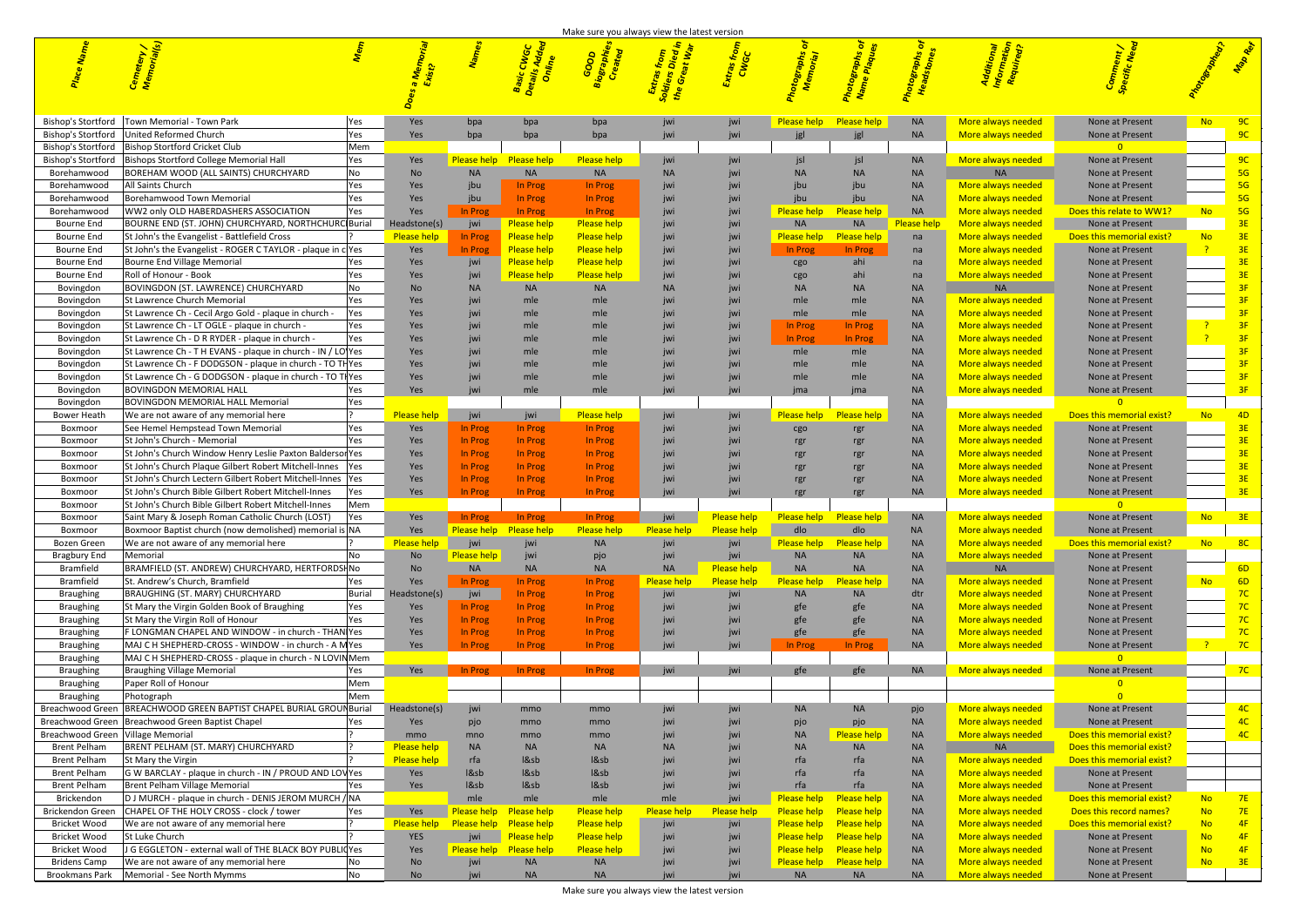| Additional<br>nformation<br>Required? | Comment /<br>Specific Need                          |                 |                |
|---------------------------------------|-----------------------------------------------------|-----------------|----------------|
|                                       |                                                     | -10 costage     |                |
|                                       |                                                     |                 |                |
| always needed                         | None at Present                                     |                 |                |
|                                       | None at Present                                     |                 |                |
| always needed                         | None at Present<br>None at Present                  |                 |                |
| always needed<br>always needed        | None at Present                                     |                 |                |
| always needed                         | <b>None at Present</b>                              |                 |                |
|                                       | O                                                   |                 |                |
| always needed                         | <b>None at Present</b>                              |                 |                |
| always needed                         | None at Present                                     |                 |                |
| always needed                         | None at Present<br>Does this memorial exist?        | <b>No</b>       | 4F             |
| always needed<br>always needed        | Does this memorial exist?                           | <b>No</b>       | 3E             |
| always needed                         | Does this memorial exist?                           | No              | 6D             |
| always needed                         | None at Present                                     |                 | 7B             |
| always needed                         | None at Present                                     |                 | 7B             |
| always needed                         | Does this memorial exist?                           |                 | 7B             |
| always needed                         | None at Present                                     |                 | 7B             |
| always needed                         | None at Present                                     |                 | 7B             |
| always needed<br>always needed        | None at Present<br>None at Present                  |                 | 7B<br>7B       |
| always needed                         | None at Present                                     | <b>No</b>       | 6 <sub>D</sub> |
| always needed                         | Does this memorial exist?                           | No              | 6 <sub>D</sub> |
| always needed                         | Does this memorial exist?                           | No              | 8C             |
| always needed                         | None at Present                                     | No              | 4G             |
| always needed                         | None at Present                                     |                 | 4G             |
| always needed                         | Does this record names?                             | <b>No</b>       | 4G             |
|                                       | $\overline{0}$<br>$\overline{0}$                    |                 |                |
| always needed                         | Does this record names?                             | <b>No</b>       | 4G             |
| always needed                         | None at Present                                     | No              | 4G             |
| always needed                         | None at Present                                     | No              | 4G             |
|                                       | 0                                                   |                 |                |
|                                       | 0                                                   |                 |                |
| always needed                         | None at Present                                     | <b>No</b>       | 4G             |
| always needed                         | None at Present                                     | No              | 4G             |
| always needed<br>always needed        | None at Present<br>None at Present                  | <b>No</b><br>No | 4G<br>4G       |
|                                       | <b>None at Present</b>                              |                 |                |
|                                       | 0                                                   |                 |                |
|                                       | <b>None at Present</b>                              |                 |                |
| always needed                         | 0                                                   | No              | 4G             |
|                                       | 0                                                   |                 |                |
| always needed                         | $\Omega$<br><b>None at Present</b>                  | No              | 4G             |
| always needed                         | None at Present                                     | <b>No</b>       | 4G             |
| always needed                         | None at Present                                     | <b>No</b>       | 4G             |
| always needed                         | None at Present                                     | No              | 4G             |
| always needed                         | None at Present                                     | No              | 4G             |
|                                       | None at Present                                     |                 |                |
| always needed                         | None at Present                                     |                 | 4G             |
| <b>NA</b>                             | None at Present                                     |                 |                |
| always needed<br>always needed        | <b>None at Present</b><br>Does this memorial exist? | <b>No</b>       | 6A             |
| always needed                         | Does this memorial exist?                           | No              | 3F             |
| always needed                         | <b>None at Present</b>                              |                 |                |
| always needed                         | None at Present                                     |                 |                |
| always needed                         | Does this memorial exist?                           | No              | 5C             |
| always needed                         | None at Present                                     |                 |                |
| <b>NA</b>                             | Does this memorial exist?                           |                 |                |
| <b>NA</b>                             | None at Present                                     |                 | 7F             |

| rial Headstone(s) jwi headstone(s) iwi headstone(s) jwi headstone(s) iwi headstone(s) iwi headstone(s) iwi hea<br>BROXBOURNE (ST. AUGUSTINE) CHURCH                                                                                                                             |  |  |
|---------------------------------------------------------------------------------------------------------------------------------------------------------------------------------------------------------------------------------------------------------------------------------|--|--|
|                                                                                                                                                                                                                                                                                 |  |  |
| rba   jwi   jwi   rba   rba   NA                                                                                                                                                                                                                                                |  |  |
|                                                                                                                                                                                                                                                                                 |  |  |
| n and <mark>menger</mark> and the men in the men and the men and the men and the men and the men and the men and the men <mark>a</mark>                                                                                                                                         |  |  |
|                                                                                                                                                                                                                                                                                 |  |  |
| Headstone(s) jwi mle mle mle mle jwi NA NA dtr                                                                                                                                                                                                                                  |  |  |
| i and the mean of the mean of the mean of the mean of the mean of the mean of the mean of the mean of the mean<br>In the mean of the mean of the mean of the mean of the mean of the mean of the mean of the mean of the mean of<br>and (& Chipping) St Andrew's Church Roll of |  |  |
|                                                                                                                                                                                                                                                                                 |  |  |
|                                                                                                                                                                                                                                                                                 |  |  |
| <b>Example 19 and 19 and 19 and 19 and 19 and 19 and 19 and 19 and 19 and 19 and 19 and 19 and 19 and 19 and 19 a</b><br>eded None at Present<br>rs Church - plaque or written ROH in Church                                                                                    |  |  |
|                                                                                                                                                                                                                                                                                 |  |  |
|                                                                                                                                                                                                                                                                                 |  |  |
|                                                                                                                                                                                                                                                                                 |  |  |
|                                                                                                                                                                                                                                                                                 |  |  |
| jwi cem cem NA                                                                                                                                                                                                                                                                  |  |  |
|                                                                                                                                                                                                                                                                                 |  |  |
|                                                                                                                                                                                                                                                                                 |  |  |
| Bushey   Wesleyan Church now Bushey & Oxhey Methodist<br><b>Example 2 None at Present</b>                                                                                                                                                                                       |  |  |
| <mark>lp</mark> NA NA <mark>P</mark><br>ded <b>State None at Present</b><br>BUSHEY (ST. JAMES) CHURCHYARD<br>l Headstone(s) dpa jwi dpa jwi <mark>i</mark><br>I Yes dpa jwi dpa jwi <mark>i</mark><br><mark>e help </mark> NA <mark>_</mark>                                    |  |  |
|                                                                                                                                                                                                                                                                                 |  |  |
|                                                                                                                                                                                                                                                                                 |  |  |
| ase help die die die van die volgende van die volgende van die volgende van die volgende van die volgende van<br>Ase help die van die van die van die volgende van die volgende van die volgende van die van die van die van di<br>A                                            |  |  |
| l <mark>ed</mark> None at Present                                                                                                                                                                                                                                               |  |  |
|                                                                                                                                                                                                                                                                                 |  |  |
| Bushey Baptist Church Memorial (associated with the Plyes                                                                                                                                                                                                                       |  |  |
| a Please help<br>Please help NA<br>Please help NA<br>Please help NA<br>Please help NA<br>Paris and Mone at Present<br>Paris Mone at Present<br>Paris Mone at Present<br>Paris Mone at Present<br>None at Present<br>None at Present                                             |  |  |
|                                                                                                                                                                                                                                                                                 |  |  |
|                                                                                                                                                                                                                                                                                 |  |  |
|                                                                                                                                                                                                                                                                                 |  |  |
| Bushey Bushey Bushey Baptist Church Memorial (associated with the Pyes<br>Bushey St Pauls Church Ves Ves dpa jwi dpa jwi self of the Pyes Ves dpa jwi dpa jwi self of the Bushey Conservative Club<br>Bushey Conservative Club Ves                                              |  |  |
|                                                                                                                                                                                                                                                                                 |  |  |
|                                                                                                                                                                                                                                                                                 |  |  |
|                                                                                                                                                                                                                                                                                 |  |  |
|                                                                                                                                                                                                                                                                                 |  |  |
|                                                                                                                                                                                                                                                                                 |  |  |
|                                                                                                                                                                                                                                                                                 |  |  |
|                                                                                                                                                                                                                                                                                 |  |  |
|                                                                                                                                                                                                                                                                                 |  |  |
|                                                                                                                                                                                                                                                                                 |  |  |
|                                                                                                                                                                                                                                                                                 |  |  |
|                                                                                                                                                                                                                                                                                 |  |  |
|                                                                                                                                                                                                                                                                                 |  |  |
|                                                                                                                                                                                                                                                                                 |  |  |
| <u>rease neip Prease neip Prease neip II</u><br>Io - No I jwi I jwi<br>Io - 2 I jwi I jwi                                                                                                                                                                                       |  |  |
|                                                                                                                                                                                                                                                                                 |  |  |

Cheshunt CHESHUNT NEW BURIAL GROUND No No NA NA NA NA NA NA jwi NA NA NA NA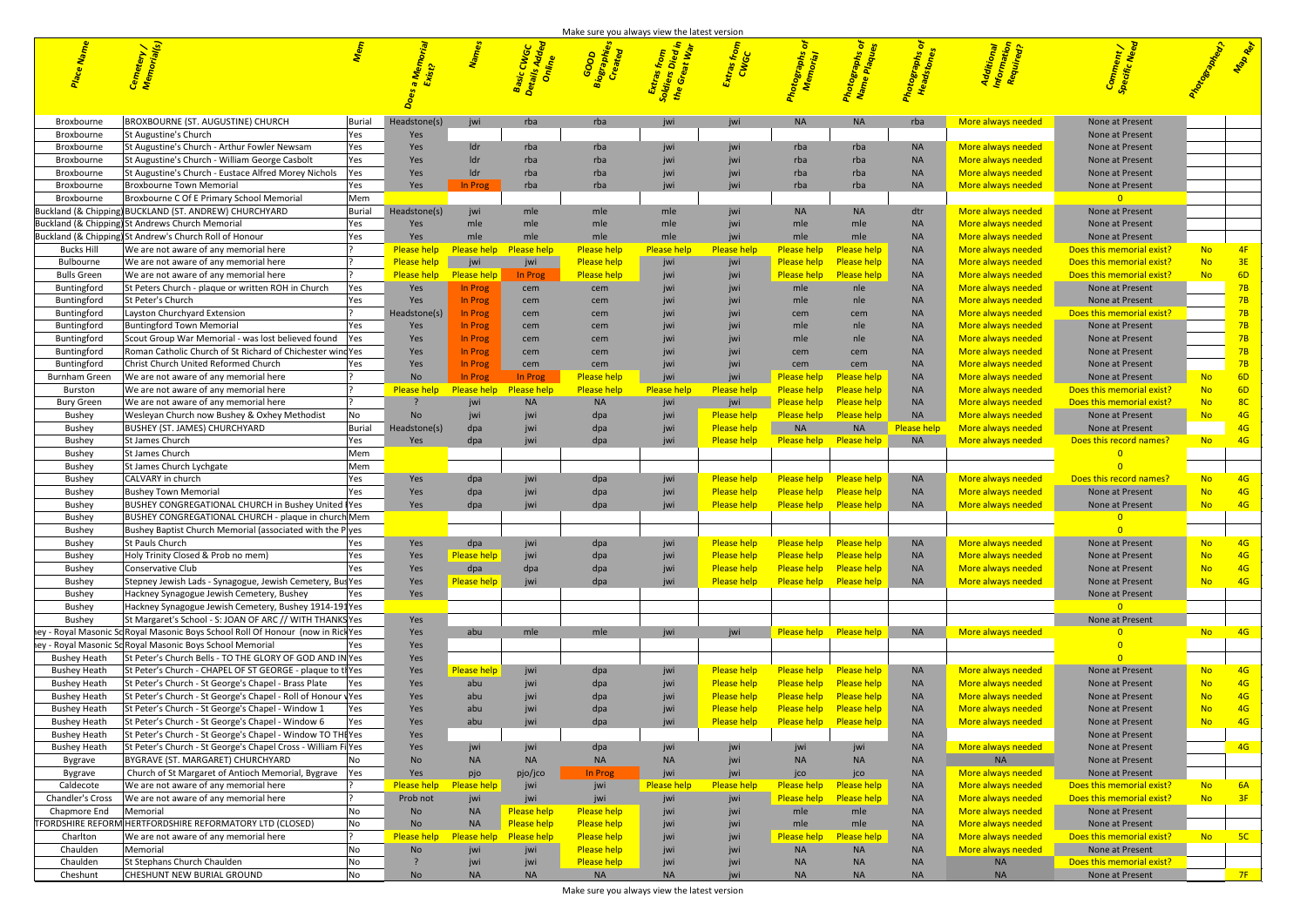|                                   |                                                                                                |                   |                           |                                   |                                          | Make sure you always view the latest version |                                                      |                                          |                                          |                                 |                        |                                          |                                              |                        |                |
|-----------------------------------|------------------------------------------------------------------------------------------------|-------------------|---------------------------|-----------------------------------|------------------------------------------|----------------------------------------------|------------------------------------------------------|------------------------------------------|------------------------------------------|---------------------------------|------------------------|------------------------------------------|----------------------------------------------|------------------------|----------------|
|                                   |                                                                                                |                   |                           |                                   |                                          |                                              | i <mark>vuri</mark><br>Died i <sub>l</sub><br>at Wai |                                          |                                          |                                 |                        |                                          |                                              |                        |                |
|                                   |                                                                                                |                   |                           |                                   |                                          |                                              |                                                      |                                          |                                          |                                 |                        |                                          |                                              |                        |                |
| Cheshun                           | <b>CHESHUNT BURIAL GROUND</b>                                                                  | <b>Burial</b>     | leadstone(s               | jwi                               | Please help                              | Please help                                  | jwi                                                  | jwi                                      | <b>NA</b>                                | <b>NA</b>                       | <b>In Prog</b>         | More always needed                       | None at Present                              | - ? -                  | 7F             |
| Cheshunt<br>Cheshunt              | St Mary the Virgin<br>Cheshunt Town Memorial. Alms Houses, Turners Hill - Si Yes               | Yes               | Yes<br>Yes                | <b>Please help</b>                | Please help<br>Please help Please help   | Please help<br>Please help                   | jwi<br>jwi                                           | jwi<br>jwi                               | In Prog<br>pja                           | In Prog<br>рја                  | <b>NA</b><br><b>NA</b> | More always needed<br>More always needed | None at Present<br>None at Present           |                        | 7F<br>7F       |
| Cheshunt                          | Holy Trinity Church                                                                            | Yes               | Yes                       |                                   | Please help Please help                  | <b>Please help</b>                           | jwi                                                  | jwi                                      | In Prog                                  | In Prog                         | <b>NA</b>              | More always needed                       | None at Present                              | $\overline{?}$         | 7F             |
| Cheshunt                          | Commemorative Street Names                                                                     | Yes               | Yes                       |                                   |                                          |                                              |                                                      |                                          |                                          |                                 | <b>NA</b>              |                                          | None at Present                              |                        |                |
| Childwickbury                     | Memorial                                                                                       |                   | <b>No</b>                 | In Prog                           | In Prog                                  | In Prog                                      | In Prog                                              | In Prog                                  | <b>NA</b>                                | <b>NA</b>                       | <b>NA</b>              | More always needed                       | None at Present                              |                        |                |
| Chipperfield                      | CHIPPERFIELD (ST. PAUL) CHURCHYARD, KING'S LANGLI Burial                                       |                   | leadstone(s               | jwi                               | Please help                              | Please help                                  | jwi                                                  | jwi                                      | <b>NA</b>                                | <b>NA</b>                       | jma                    | More always needed                       | None at Present                              |                        | R              |
| Chipperfield                      | St Paul's Chipperfield - Plaque in church                                                      | Yes               | Yes                       | In Prog                           | <b>Please help</b>                       | <b>Please help</b>                           | jwi                                                  | jwi                                      | <b>Please help</b>                       | ease help                       | <b>NA</b>              | More always needed                       | None at Present                              | <b>No</b>              |                |
| Chipperfield                      | St Paul's Church - Plaque in church Marble 1                                                   | Yes               | Yes                       | In Prog                           | <b>Please help</b>                       | <b>Please help</b>                           | jwi                                                  | jwi                                      | <sub>l</sub> ma                          | jma                             | <b>NA</b>              | More always needed                       | None at Present                              |                        |                |
| Chipperfield<br>Chipperfield      | St Paul's Church - Plaque in church wooden<br>St Paul's Church - Plaque in church survivors    | Yes<br>Yes        | <b>Yes</b><br>Yes         | Please help<br>Please help        | Please help<br>Please help               | <b>Please help</b><br>Please help            |                                                      |                                          | <sub>I</sub> ma                          | jma<br>jma                      | <b>NA</b><br><b>NA</b> | More always needed<br>More always needed | None at Present<br>None at Present           |                        |                |
| Chipperfield                      | Chipperfield Village Memorial                                                                  | Yes               | Yes                       | In Prog                           | Please help                              | Please help                                  | jwi                                                  | jw                                       | <i>ima</i><br>jma                        | jma                             | <b>NA</b>              | More always needed                       | None at Present                              |                        |                |
| hipping (See Buckland Memorial    |                                                                                                | Yes               | Yes                       | iwi                               | Please help                              | Please help                                  | jwi                                                  | <b>Please help</b>                       | Please help                              | <b>Please help</b>              | <b>NA</b>              | More always needed                       | None at Present                              | <b>No</b>              | 7B             |
| Chipping Barnet   Memorial        |                                                                                                | Yes               | In Prog                   | In Prog                           | In Prog                                  | Please help                                  | <b>Please help</b>                                   | <b>Please help</b>                       | <u>Please help-</u>                      | <b>Please help</b>              | <b>NA</b>              | More always needed                       | Does this memorial exist?                    | <b>No</b>              | <b>6F</b>      |
| <b>Chipping Barnet</b>            | Memorial - High Street Barnet                                                                  | Yes               | Yes                       | Please help                       | <b>Please help</b>                       | <b>Please help</b>                           | <b>Please help</b>                                   | <b>Please help</b>                       | <b>Please help</b>                       | Please help                     | <b>NA</b>              | More always needed                       | None at Present                              | <b>No</b>              | <b>6F</b>      |
| Chipping Barnet                   | St John the Baptist Ch Barnet                                                                  | Yes               | <b>No</b>                 | <b>NA</b>                         | <b>NA</b>                                | <b>NA</b>                                    | <b>NA</b>                                            | <b>Please help</b>                       | bra                                      | bgr                             | <b>NA</b>              | More always needed                       | None at Present                              |                        | <b>6F</b>      |
| Chipping Barnet                   | Queen Elizabeth School                                                                         | Yes               | Yes                       | <b>Please help</b>                | <b>Please help</b>                       | Please help                                  | <b>Please help</b>                                   | <b>Please help</b>                       | <b>Please help</b>                       | <b>Please help</b>              | <b>NA</b>              | More always needed                       | None at Present                              | <b>No</b>              | $-6F$          |
| Chipping Barnet                   | Queen Elizabeth School - Painting/crest?                                                       | Yes               | Yes                       | <b>Please help</b>                | Please help                              | Please help                                  | <b>Please help</b>                                   | <b>Please help</b>                       | <u>Please help-</u>                      | <b>Please help</b>              | <b>NA</b>              | More always needed                       | None at Present                              | <b>No</b>              | <b>6F</b>      |
| Chipping Barnet                   | <b>Christ Church</b><br>Barnet United Reform Church                                            | Yes<br><b>Yes</b> | <b>Yes</b><br>Yes         | Please help<br><b>Please help</b> | Please help<br><b>Please help</b>        | Please help<br>Please help                   | <b>Please help</b><br><b>Please help</b>             | <b>Please help</b><br><b>Please help</b> | <b>Please help</b><br><b>Please help</b> | <b>Please help</b><br>kmi       | <b>NA</b><br><b>NA</b> | More always needed                       | None at Present<br>None at Present           | <b>No</b><br><b>No</b> |                |
| Chipping Barnet<br>Chiswell Green | We are not aware of any memorial here                                                          |                   | N <sub>o</sub>            | Please help                       | iwi                                      | Please help                                  | jwi                                                  | jwi                                      | Please help                              | <b>Please help</b>              | <b>NA</b>              | More always needed<br>More always needed | None at Present                              | <b>No</b>              | 4 <sub>1</sub> |
| Chorleywood                       | CHORLEY WOOD (CHRIST CHURCH) CHURCHYARD                                                        | Burial            | Ieadstone(s               |                                   |                                          | mle                                          |                                                      |                                          | mle                                      | <b>NA</b>                       | <b>Please help</b>     | More always needed                       | None at Present                              |                        |                |
| Chorleywood                       | Christchurch Plaque in church                                                                  | Yes               | Yes                       | mle                               |                                          | mle                                          |                                                      |                                          | mle                                      | mle                             | <b>NA</b>              | More always needed                       | None at Present                              |                        |                |
| Chorleywood                       | Chorleywood Free Church Memorial                                                               | Yes               | Yes                       | mle                               | mle                                      | mle                                          |                                                      |                                          | mle                                      | mle                             | <b>NA</b>              | More always needed                       | None at Present                              |                        |                |
| Chorleywood                       | CHORLEYWOOD MEMORIAL HALL                                                                      | Yes               | Yes                       | mle                               | mle                                      | mle                                          |                                                      |                                          | mle                                      | mle                             | <b>NA</b>              | More always needed                       | None at Present                              |                        |                |
| Chorleywood                       | CHORLEYWOOD MEMORIAL HALL                                                                      | Yes               |                           | mle                               | mle                                      | mle                                          |                                                      |                                          |                                          | mle                             | <b>NA</b>              | More always needed                       | None at Present                              |                        |                |
| Clothall                          | St Mary the Virgin Church                                                                      | Yes               | Yes                       | jco                               | <b>Please help</b>                       | lease help                                   |                                                      |                                          | ico                                      | jco                             | <b>NA</b>              | More always needed                       | None at Present                              |                        |                |
| Cockernhoe                        | COCKERNHOE (ST. HUGH) CHURCHYARD, OFFLEY                                                       | Nο                |                           | <b>NA</b><br>Please help          | <b>NA</b><br><b>Please help</b>          | <b>NA</b>                                    |                                                      | jwi                                      | <b>NA</b><br><b>Please help</b>          | <b>NA</b><br><b>Please help</b> | <b>NA</b><br><b>NA</b> | <b>NA</b>                                | None at Present<br>loes this memorial exist? | <b>No</b>              |                |
| Cockernhoe<br>Cockernhoe          | COCKERNHOE (ST. HUGH) CHURCHYARD, OFFLEY<br><b>Memorial Hall</b>                               | Yes               | Yes                       |                                   |                                          | <b>Please help</b><br>jwi                    |                                                      | jwi<br>jwi                               | Please help                              | <b>Please help</b>              | <b>NA</b>              | More always needed<br>More always needed | None at Present                              | <b>No</b>              |                |
| Cockfosters                       | Cockfoster Village Memorial                                                                    | Yes               | Yes                       |                                   | <b>Please help</b>                       | <b>Please help</b>                           | jwi                                                  | jwi                                      | Please help-                             | <b>Please help</b>              | <b>NA</b>              | More always needed                       | None at Present                              | <b>No</b>              |                |
| Cockfosters                       | Christ Church                                                                                  |                   |                           |                                   | Please help iwi <mark>Please help</mark> | Please help                                  |                                                      |                                          |                                          | Please help Please help NA      |                        | More always needed                       | Does this memorial exist?                    | <b>No</b>              | 6G             |
| Cockfosters                       | Trent Boy's School now in Christ Church                                                        | Yes               |                           |                                   |                                          |                                              |                                                      |                                          |                                          |                                 |                        |                                          |                                              |                        |                |
| Cockfosters                       | Heddon Court School                                                                            | Yes               |                           |                                   |                                          |                                              |                                                      |                                          |                                          |                                 |                        |                                          |                                              |                        |                |
| Cockfosters                       | Heddon Court School Bells                                                                      | Yes               |                           |                                   |                                          |                                              |                                                      |                                          |                                          |                                 |                        |                                          |                                              |                        |                |
| Cockfosters                       | Southgate County School                                                                        | Yes               |                           |                                   |                                          |                                              |                                                      |                                          |                                          |                                 |                        |                                          |                                              |                        |                |
| Codicote                          | CODICOTE (ST. GILES) CHURCHYARD                                                                | Burial            | leadstone(s               | jwi                               | bpa                                      | bpa                                          |                                                      | jwi                                      | jco                                      | jco                             | Please help            | More always needed                       | None at Present                              |                        | 5D             |
| Codicote<br>Codicote              | CODICOTE (ST. GILES) CHURCH - internal memorial<br><b>Memorial Hall</b>                        | Yes<br>Yes        | Yes<br>Yes                | pjo                               | bpa                                      | bpa                                          |                                                      | jwi                                      | iwi                                      | jwi<br><b>Please help</b>       | <b>NA</b><br><b>NA</b> | More always needed<br>More always needed | None at Present<br>Does this record names?   |                        | 5D<br>5D       |
| Codicote                          | Memorial Hall                                                                                  | Yes               |                           | pjo                               | bpa                                      | bpa                                          |                                                      |                                          |                                          |                                 |                        |                                          |                                              |                        |                |
| Codicote                          | St Giles ChurchMemorial                                                                        | Yes               | Yes                       | pjo                               | bpa                                      | bpa                                          | jwi                                                  | jwi                                      | <b>Please help</b>                       | <b>Please help</b>              | <b>NA</b>              | More always needed                       | None at Present                              | <b>No</b>              | $-5D$          |
| Cold Christmas                    | Memorial                                                                                       | No.               | No                        | <b>NA</b>                         | <b>NA</b>                                | <b>NA</b>                                    |                                                      | jwi                                      | <b>NA</b>                                | <b>NA</b>                       | <b>NA</b>              | More always needed                       | Does this memorial exist?                    |                        |                |
| Cole Green                        | Memorial SEE HERTINGFORDBURY                                                                   | No.               | No                        |                                   | jwi                                      | <b>Please help</b>                           | jwi                                                  | jwi                                      | <b>NA</b>                                | <b>NA</b>                       | <b>NA</b>              | More always needed                       | Does this memorial exist?                    |                        |                |
| Coleman Green                     | We are not aware of any memorial here                                                          |                   | <b>Please help</b>        | <u>Please hel</u>                 | Please help l                            | Please help                                  | jwi                                                  | <b>Please help</b>                       | <u>Please hel</u>                        | lease help                      | <b>NA</b>              | More always needed                       | Does this memorial exist?                    | No                     | $-5D$          |
| Colliers End                      | St Mary's Church Memorial                                                                      | Yes               | Yes                       | jwi                               | Please help                              | Please help                                  | jwi                                                  | jwi                                      | mle                                      | mle                             | <b>NA</b>              | More always needed                       | Does this memorial exist?                    |                        |                |
| Colney Heath                      | <b>ST MARKS CHURCH</b><br>Memorial                                                             | Yes               | Yes<br><b>Please help</b> | gcl                               | gcl                                      | jwi                                          | jwi                                                  | jwi<br><b>Please help</b>                | gcl                                      | gcl                             | <b>NA</b><br><b>NA</b> | More always needed                       | None at Present<br>Does this memorial exist? | No No                  | $-4F$          |
| <b>Colney Street</b><br>Cottered  | ST JOHN THE BAPTIST CHURCH - plaque in church                                                  | Yes               | Yes                       | <b>Please help</b><br>In Prog     | <b>Please help</b><br>In Prog            | <b>Please help</b><br>In Prog                | jwi                                                  | jwi                                      | <u>Please help</u><br>cem                | <b>Please help</b><br>cem       | <b>NA</b>              | More always needed<br>More always needed | None at Present                              |                        |                |
| rey's Mill (nr Stevenag Memorial  |                                                                                                | No.               | <b>No</b>                 |                                   | Please help Please help                  | Please help                                  | <b>Please help</b>                                   | <b>Please help</b>                       | <b>NA</b>                                | <b>NA</b>                       | <b>NA</b>              | More always needed                       | None at Present                              |                        |                |
| Cow Roast                         | We are not aware of any memorial here                                                          |                   | Please help               | jwi                               | jwi                                      | <b>NA</b>                                    | jwi                                                  | jwi                                      | <b>Please help</b>                       | <b>Please help</b>              | <b>NA</b>              | More always needed                       | Does this memorial exist?                    | No                     | 2E             |
| Cromer                            | St Peter and St Paul Church? Memorial                                                          |                   | Please help               | jwi                               | jwi                                      | <b>Please help</b>                           | jwi                                                  | jwi                                      | Please help                              | <b>Please help</b>              | <b>NA</b>              | More always needed                       | Does this memorial exist?                    | <b>No</b>              | 6B/C           |
| Cromer Hyde                       | St Peter and St Paul Church? Memorial                                                          |                   | <b>Please help</b>        | <b>Please help</b>                | <b>Please help</b>                       | Please help                                  | <b>Please help</b>                                   | <b>Please help</b>                       | <b>Please help</b>                       | <b>Please help</b>              | <b>NA</b>              | More always needed                       | Does this memorial exist?                    | <b>No</b>              | $-6B/C$        |
| Croxley Green                     | All Saints' Church                                                                             | Yes               | Yes                       | jhu,bth,nwh                       | bth                                      |                                              |                                                      | jw                                       | cgo                                      | cgo                             | <b>NA</b>              | More always needed                       | None at Present                              |                        |                |
| Croxley Green                     | All Saints' Church Shrine                                                                      | Yes               | Yes                       | jhu,bth,nwh                       | bth                                      |                                              |                                                      |                                          | cgo                                      | cgo                             | <b>NA</b>              | More always needed                       | None at Present                              |                        |                |
| Croxley Green                     | All Saints' Church Rembrance Board                                                             | Yes<br><b>NA</b>  | Yes                       | jhu,bth,nwh                       | bth                                      |                                              |                                                      |                                          | cgo                                      | cgo                             | <b>NA</b>              |                                          | _റ_                                          |                        |                |
| Croxley Green<br>Croxley Green    | NOT WW1 - Maurice Crosbie Trench<br>All Saints' Church - Memorial to L Newall and N Newall Yes |                   |                           | <b>NA</b>                         | <b>NA</b>                                | <b>NA</b>                                    | <b>NA</b>                                            | jwi                                      | <b>NA</b>                                | <b>NA</b>                       | <b>NA</b>              | More always needed                       | Does this memorial exist?<br>None at Present |                        |                |
| Croxley Green                     | All Saints' Church Former John Dickinson Mem                                                   |                   | Yes<br>Please help        | <b>NA</b>                         | <b>NA</b>                                | <b>NA</b>                                    | <b>NA</b>                                            | jwi                                      | cgo                                      | cgo                             | <b>NA</b>              | More always needed                       | Does this memorial exist?                    |                        |                |
| Croxley Green                     | St Oswald's Church                                                                             | No.               | No                        | <b>NA</b>                         | <b>NA</b>                                | <b>NA</b>                                    | <b>NA</b>                                            | jwi                                      | <b>Please help</b>                       | <b>Please help</b>              | <b>NA</b>              | More always needed                       | None at Present                              | <b>No</b>              | $-3G$          |
| Croxley Green                     | Croxley Green Village Memorial                                                                 | <b>Yes</b>        | Yes                       | jhu,bth,nwh                       | bth                                      |                                              |                                                      |                                          | bth                                      | bth                             | <b>NA</b>              | More always needed                       | None at Present                              |                        |                |
|                                   |                                                                                                |                   |                           |                                   |                                          |                                              |                                                      |                                          |                                          |                                 |                        |                                          |                                              |                        |                |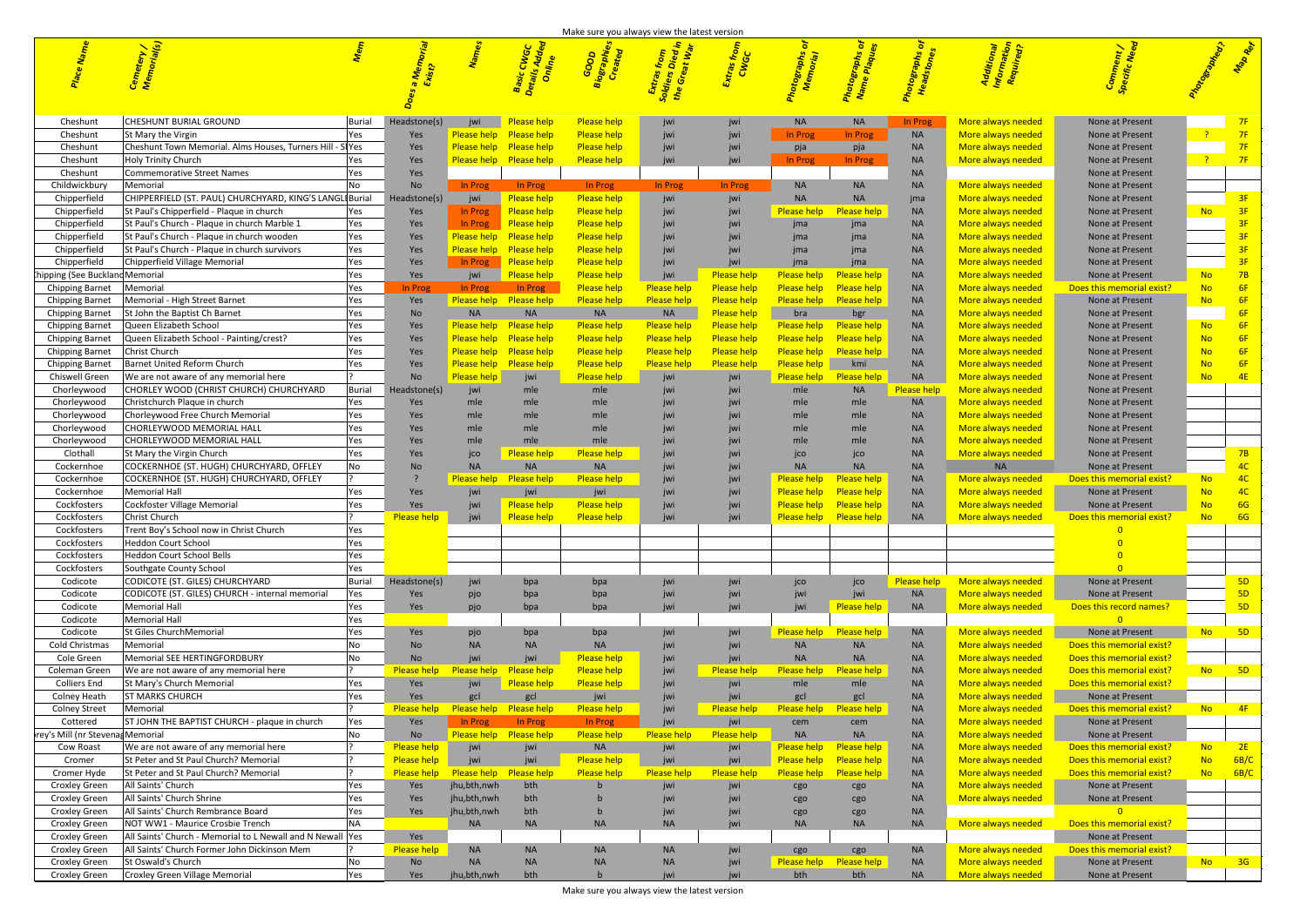|  | Make sure you always view the latest version |
|--|----------------------------------------------|
|--|----------------------------------------------|

| JOHN DICKINSON PAPER MILLS - MAIN PLAQUE - "TO THYes<br><b>NA</b><br>Croxley Green<br>jhu,bth,nwh<br>None at Present<br>bth<br>More always needed<br>Yes<br>cgo<br>cgo<br><b>NA</b><br><b>NA</b><br><b>NA</b><br>Memorial Hall - ORIGINAL NO LONGER EXISTS<br>More always needed<br>None at Present<br>Cuffley<br><b>No</b><br>bpa<br>bpa<br><b>No</b><br>$-6F$<br><b>Please help</b><br><b>NA</b><br>More always needed<br>None at Present<br>Cuffley<br>Old St Andrew's Ch (The Tin Church) - Demolished<br><b>Please help</b><br>bpa<br><b>NA</b><br>Cuffley<br>ST ANDREW'S ZEPPELIN MEMORIAL - TO RECORD THE NYes<br><b>Please help</b><br><b>Please help</b><br>More always needed<br>None at Present<br><b>NA</b><br>Cuffley<br> St Andrews Church<br>More always needed<br>None at Present<br><b>No</b><br><b>Please help</b><br>Please help<br><b>NA</b><br>None at Present<br>Cuffley<br>St Andrews Church - British Legion<br>More always needed<br>mle<br>mle<br>Cuffley<br>Capt W L Robinson VC and Cuffley Airship SL11 - roadsid Yes<br><b>NA</b><br>None at Present<br>bpa<br>More always needed<br>Yes<br>bpa<br>bpa<br>bpa<br>Cuffley<br>ADRIAN HARDMAN (LOST) - ST ANDREWS MISSION CHUYes<br><b>NA</b><br>None at Present<br><b>No</b><br>- 6F<br>Please help<br><b>Please help</b><br><b>Please help</b><br><b>Please help</b><br>More always needed<br>Yes<br><b>Please help</b><br><b>NA</b><br><b>NA</b><br><b>NA</b><br><b>NA</b><br>mle<br><b>NA</b><br>None at Present<br>Dane End<br>Dane End Village Memorial<br><b>No</b><br>More always needed<br>No<br><b>NA</b><br>None at Present<br><b>No</b><br>$-4F$<br>We are not aware of any memorial here<br>No.<br><b>Please help</b><br><b>Please help</b><br><b>Please help</b><br><b>Please help</b><br>Darley Hall<br>lease help<br>More always needed<br><b>NA</b><br>No<br>We are not aware of any memorial here<br><u>Please help-</u><br>jwi<br>jwi<br><b>Please help</b><br>More always needed<br><u>Does this memorial exist?</u><br>Dassels<br><b>Please help</b><br>Please help-<br>DATCHWORTH (ALL SAINTS) CHURCHYARD<br>Burial<br>None at Present<br>Datchworth<br>eadstone(s)<br>In Prog<br>In Prog<br>More always needed<br><u>Please hel</u><br>jco<br><b>JCO</b><br><b>NA</b><br>None at Present<br>Datchworth Village Memorial<br>In Prog<br>More always needed<br>Datchworth<br>In Prog<br>Yes<br>Yes<br>jco<br><b>NA</b><br>mle<br>All Saints' Church - Plaque in church<br>None at Present<br>Datchworth<br>In Prog<br>In Prog<br>More always needed<br>Yes<br>Yes<br><b>NA</b><br>No<br>6D<br>St John's Church () also see Harmer Green<br>In Prog<br>In Prog<br><b>Please help</b><br><b>Please help</b><br>Does this memorial exist?<br>More always needed<br>Digswell<br><b>NA</b><br><b>NA</b><br><b>Please help</b><br><b>Please help</b><br><b>NA</b><br>Does this memorial exist?<br>St John's Church Australian Memorial(s)<br>Please help<br>More always needed<br>Yes<br>Digswell<br><b>NA</b><br>Australian Flag & Plaque<br>Digswell<br><b>ves</b><br>jwi<br>iwi<br>iwi<br>jwi<br>Please help<br><b>NA</b><br>No<br>2E<br><b>Please help</b><br><b>Please help</b><br>More always needed<br>Does this memorial exist?<br><u>Please help-</u><br>Dudswell<br>We are not aware of any memorial here<br>kmi<br><b>Please help</b><br>kmi<br><b>NA</b><br>Yes<br><b>Please help</b><br><b>Please help</b><br>Village Memorial<br><u>Please help</u><br><b>Please help</b><br>More always needed<br>None at Present<br>East Barnet<br>$-6G$<br><b>Please help</b><br><b>NA</b><br>None at Present<br><b>No</b><br>East Barnet<br>St Mary the Virgin<br> Yes<br>Yes<br>Please help<br><b>Please help</b><br><b>Please help</b><br><b>Please help</b><br><b>Please help</b><br>More always needed<br><b>Please help</b><br><b>NA</b><br><b>No</b><br>We are not aware of any memorial here<br>$N_A$<br><b>Please help</b><br>More always needed<br>Does this memorial exist?<br>$-4G$<br>Eastbury<br>Please help-<br>Please help i<br>iwi<br><b>NA</b><br><b>EASTWICK (ST. BOTOLPH) CHURCHYARD</b><br>$N_A$<br><b>NA</b><br><b>NA</b><br>Burial<br><b>NA</b><br>None at Present<br>Eastwick<br><b>Please help</b><br><b>NA</b><br>More always needed<br>Yes<br>None at Present<br>Eastwick<br><b>Eastwick Village Memorial</b><br>Yes<br>aho<br>jmc<br>jmc<br>8D<br>St Botolph's Church We are not aware of any memorial ?<br><b>NA</b><br><b>Does this memorial exist?</b><br>No<br><u>Please help-</u><br>aho<br>aho<br><b>Please help</b><br><b>Please help</b><br>More always needed<br>Eastwick<br>aho<br><b>NA</b><br>8D<br>Yes<br>None at Present<br><b>No</b><br>Eastwick<br>Lt L H S Bowlby -Original cross in church - LT L H S BOWIYes<br>aho<br>aho<br><b>Please help</b><br>More always needed<br><b>Please help</b><br>aho<br><b>NA</b><br>leadstone(s)<br>jwi<br><b>NA</b><br>In Pro<br>None at Present<br>St Nicholas Church CHURCHYARD<br>Burial<br><u>Please help-</u><br><b>Please help</b><br>More always needed<br>Elstree<br><b>NA</b><br><b>No</b><br>$-5G$<br>St Nicholas Church CHURCHYARD<br>Does this memorial exist?<br><b>Please help</b> Please help<br><b>Please help</b><br><b>Please help</b><br>More always needed<br>Please help -<br><b>Please help</b><br>Elstree<br><b>NA</b><br>None at Present<br>St Nicholas Church Memorial<br>Please help Delease help<br>More always needed<br>Elstree<br><b>Please help</b><br>Yes<br>jbu<br><b>IDU</b><br>St Nicholas Church - CAPT DONALD T GORMAN MC PLA Yes<br><b>NA</b><br>None at Present<br>Please help Please help<br>More always needed<br>Elstree<br><b>Please help</b><br>ibu<br><b>NA</b><br><b>No</b><br><b>5G</b><br>St Nicholas Church - RADM N GRANT - WINDOW -in chuYes<br>Please help Please help<br>None at Present<br>Elstree<br><b>Please help</b><br>Please help<br>More always needed<br><b>Please help</b><br><b>NA</b><br>St Nicholas Church - LEONARD MICKLEM WINDOW - in (Yes<br>None at Present<br><b>N</b> c<br>Please help - Please help<br><b>Please help</b><br>Please help<br>More always needed<br>Elstree<br><b>Please help</b><br><b>NA</b><br>None at Present<br>Please help Please help<br><b>Please help</b><br>More always needed<br>Elstree<br>Elstree Town Memorial<br>Yes<br>jbu<br>jbu<br>Yes<br>NA<br>Haberdashers Askes School<br>None at Present<br><b>No</b><br>5G<br>Please h<br>More always needed<br>Elstree<br><b>Please help</b><br>Please help Please help<br>Yes<br><b>NA</b><br><b>NA</b><br><b>Please help</b><br><b>NA</b><br>iwi<br><b>NA</b><br><b>NA</b><br><b>NA</b><br><b>NA</b><br>Essendon<br>St Mary the Virgin Church<br><b>No</b><br>None at Present<br>l No<br>St Mary the Virgin Church Roll of Honour (WW1)<br>Yes<br>None at Present<br>Essendon<br><b>Yes</b><br>St Mary the Virgin Church Roll of Honour (WW1/WW2) Yes<br>s&cre<br><b>NA</b><br>More always needed<br>None at Present<br>Essendon<br>Yes<br>SOS<br>s&cre<br>iwi<br>jma<br>jma<br><b>NA</b><br><b>NA</b><br><b>NA</b><br>None at Present<br>Essendon<br>St Mary the Virgin Tapestry to the Bedfordshire Reg<br>Yes<br><b>NA</b><br>cre<br>cre<br>ESSENDON AND WOODHILL (ST. MARK) CHURCHYARD No<br>No<br><b>NA</b><br><b>NA</b><br><b>NA</b><br><b>NA</b><br><b>NA</b><br>None at Present<br>Essendon<br>$N_A$<br><b>Essendon Village Memorial</b><br>Yes<br><b>NA</b><br>In Prog<br><b>In Prog</b><br>In Prog<br>None at Present<br>Essendon<br>More always needed<br>lYes !<br>cre<br>cre<br>nA<br><b>NA</b><br><b>NA</b><br><b>NA</b><br>We are not aware of any memorial here<br>More always needed<br>Does this memorial exist?<br>No No<br>$-3E$<br>Felden<br><b>Please help</b><br><b>Please help</b><br>ease help<br><b>NA</b><br><b>NA</b><br><b>NA</b><br><b>NA</b><br><b>NA</b><br>Does this memorial exist?<br>Fields End<br>We are not aware of any memorial here<br>More always needed<br>cgo<br>More always needed<br>FLAMSTEAD (ST. LEONARD) CHURCH, GOD'S ACRE<br>Burial<br>eadstone(s)<br>jwi<br><b>NA</b><br><b>Please help</b><br>None at Present<br>Flamstead<br><b>Please help</b><br><b>Please help</b><br><b>NA</b><br>More always needed<br>St Leonards Church Memorial Roll of Honour<br>mle<br><b>In Prog</b><br>Does this memorial exist?<br>In Prog<br><b>In Prog</b><br>mle<br>mle<br>Flamstead<br>lYes !<br>LAH BARROW - CROSS<br><b>In Prog</b><br><b>NA</b><br>More always needed<br>None at Present<br>Flamstead<br><b>Yes</b><br>Yes<br>In Prog<br>mle<br>mle<br><b>In Prog</b><br>L A H BARROW - CANDLESTICKS<br>None at Present<br><b>NA</b><br>More always needed<br>Flamstead<br><b>Yes</b><br>Yes<br>In Prog<br><b>In Prog</b><br>mle<br>mle<br>In Prog<br><b>NA</b><br>L A H BARROW - CROSS AND CANDLESTICKS WITH DEDIVES<br><b>In Prog</b><br>mle<br>mle<br>More always needed<br>None at Present<br>Flamstead<br>Yes<br>In Prog<br>In Prog<br>jwi<br>In Prog<br>In Prog<br><b>NA</b><br>Flamstead Village Memorial<br>Yes<br>pbe<br>pbe<br>More always needed<br>None at Present<br>Flamstead<br>Yes<br>iwi<br>jwi<br>Please help<br>Please help<br><b>NA</b><br><b>No</b><br>We are not aware of any memorial here<br>No<br>Please help<br>More always needed<br>None at Present<br>7F<br>Please help<br>Please help<br>Please help<br><b>Please help</b><br>Flamstead Bury<br>lNo.<br>jwi<br>jwi<br><b>Please help</b><br><b>NA</b><br>nstead End (Nr Chesh) We are not aware of any memorial here<br>Please help<br>jwi<br>Please help<br><b>Please help</b><br>More always needed<br>None at Present<br>Nc<br>No.<br>jwi<br>In Prog<br>jwi<br>In Prog<br><b>NA</b><br>$R^2$<br>St Mary Magdalene Church Plaque<br>Yes<br>In Prog<br>In Prog<br>More always needed<br>None at Present<br>Flaunden<br>Yes<br>Yes<br>St Mary Magdalene Church Roll of Honour<br><b>In Prog</b><br>In Prog<br>iwi<br>In Prog<br><b>NA</b><br>None at Present<br>$-3F$<br>Flaunden<br>In Prog<br>jwi<br>More always needed<br>lYes.<br>In Prog<br>Flaunden<br>St Mary Magdalene Church Roll of Honour (Baptist CharVes<br>_റ_<br><b>NA</b><br>Please help Please help<br><b>NA</b><br>More always needed<br>Memorial - See Nettleden & Frithden<br><b>NA</b><br><b>NA</b><br>jwi<br>iwi<br>Does this memorial exist?<br>No No<br>$-3E$<br>Frithsden<br>eadstone(s)<br>jwi<br><b>NA</b><br><b>NA</b><br>FROGMORE (HOLY TRINITY) BURIAL GROUND, ST. ALBA Burial<br><b>Please help</b><br>Please help<br>More always needed<br>Please help<br><b>Please help</b><br>None at Present<br>Frogmore<br><b>Please help</b><br><b>NA</b><br>Please help<br>Please help<br>Yes<br><b>Please help</b><br><b>Please help</b><br>More always needed<br>None at Present<br><b>No</b><br><b>Holy Trinity Church Memorial</b><br><b>Please help</b><br><b>Please help</b><br>$-4F$<br>Frogmore<br><b>Yes</b><br><b>Please help</b><br><b>NA</b><br><b>NA</b><br>iwi<br><b>NA</b><br><b>NA</b><br><b>NA</b><br>Furneux Pelham<br>FURNEUX PELHAM (ST. MARY) CHURCHYARD<br><b>NA</b><br><b>NA</b><br>None at Present<br>No.<br><b>No</b><br>I&sb<br>I&sb<br>Furneux Pelham<br>Furneux Pelham Village Memorial<br>Yes<br>Yes<br>18sb<br>iwi<br><b>NA</b><br>More always needed<br>None at Present<br><b>Please help</b><br>No No<br>$-8C$<br><b>Please help</b><br>Furneux Pelham<br>St Mary the Virgin<br>Mem<br><b>NA</b><br>Gaddesden Row   We are not aware of any memorial here<br>Please help Please help Please help<br><b>Please help</b><br>jwi<br>jwi<br>Please help Please help<br>More always needed<br>Does this memorial exist?<br>No<br>3D<br><b>NA</b><br><b>NA</b><br><b>NA</b><br>Gadebridge<br>We are not aware of any memorial here<br><b>No</b><br><b>NA</b><br><b>NA</b><br><b>NA</b><br>More always needed<br>Does this memorial exist?<br>cgo |  |  |  |  |  |  |  |  |
|-------------------------------------------------------------------------------------------------------------------------------------------------------------------------------------------------------------------------------------------------------------------------------------------------------------------------------------------------------------------------------------------------------------------------------------------------------------------------------------------------------------------------------------------------------------------------------------------------------------------------------------------------------------------------------------------------------------------------------------------------------------------------------------------------------------------------------------------------------------------------------------------------------------------------------------------------------------------------------------------------------------------------------------------------------------------------------------------------------------------------------------------------------------------------------------------------------------------------------------------------------------------------------------------------------------------------------------------------------------------------------------------------------------------------------------------------------------------------------------------------------------------------------------------------------------------------------------------------------------------------------------------------------------------------------------------------------------------------------------------------------------------------------------------------------------------------------------------------------------------------------------------------------------------------------------------------------------------------------------------------------------------------------------------------------------------------------------------------------------------------------------------------------------------------------------------------------------------------------------------------------------------------------------------------------------------------------------------------------------------------------------------------------------------------------------------------------------------------------------------------------------------------------------------------------------------------------------------------------------------------------------------------------------------------------------------------------------------------------------------------------------------------------------------------------------------------------------------------------------------------------------------------------------------------------------------------------------------------------------------------------------------------------------------------------------------------------------------------------------------------------------------------------------------------------------------------------------------------------------------------------------------------------------------------------------------------------------------------------------------------------------------------------------------------------------------------------------------------------------------------------------------------------------------------------------------------------------------------------------------------------------------------------------------------------------------------------------------------------------------------------------------------------------------------------------------------------------------------------------------------------------------------------------------------------------------------------------------------------------------------------------------------------------------------------------------------------------------------------------------------------------------------------------------------------------------------------------------------------------------------------------------------------------------------------------------------------------------------------------------------------------------------------------------------------------------------------------------------------------------------------------------------------------------------------------------------------------------------------------------------------------------------------------------------------------------------------------------------------------------------------------------------------------------------------------------------------------------------------------------------------------------------------------------------------------------------------------------------------------------------------------------------------------------------------------------------------------------------------------------------------------------------------------------------------------------------------------------------------------------------------------------------------------------------------------------------------------------------------------------------------------------------------------------------------------------------------------------------------------------------------------------------------------------------------------------------------------------------------------------------------------------------------------------------------------------------------------------------------------------------------------------------------------------------------------------------------------------------------------------------------------------------------------------------------------------------------------------------------------------------------------------------------------------------------------------------------------------------------------------------------------------------------------------------------------------------------------------------------------------------------------------------------------------------------------------------------------------------------------------------------------------------------------------------------------------------------------------------------------------------------------------------------------------------------------------------------------------------------------------------------------------------------------------------------------------------------------------------------------------------------------------------------------------------------------------------------------------------------------------------------------------------------------------------------------------------------------------------------------------------------------------------------------------------------------------------------------------------------------------------------------------------------------------------------------------------------------------------------------------------------------------------------------------------------------------------------------------------------------------------------------------------------------------------------------------------------------------------------------------------------------------------------------------------------------------------------------------------------------------------------------------------------------------------------------------------------------------------------------------------------------------------------------------------------------------------------------------------------------------------------------------------------------------------------------------------------------------------------------------------------------------------------------------------------------------------------------------------------------------------------------------------------------------------------------------------------------------------------------------------------------------------------------------------------------------------------------------------------------------------------------------------------------------------------------------------------------------------------------------------------------------------------------------------------------------------------------------------------------------------------------------------------------------------------------------------------------------------------------------------------------------------------------------------------------------------------------------------------------------------------------------------------------------------------------------------------------------------------------------------------------------------------------------------------------------------------------------------------------------------------------------------------------------------------------------------------------------------------------------------------------------------------------------------------------------------------------------------------------------------------------------------------------------------------------------------------------------------------------------------------------------------------------------------------------------------------------------------------------------------------------------------------------------------------------------------------------------------------------------------------------------------------------------------------------------------------------------------------------------------------------------------------------------------------------------------------------------------------------------------------------------------------------------------------------------------------------------------------------------------------------------------------------------------------------------------------------------------------------------------------------------------------------------------------------------------------------------------------------------------------------------------------------------------------------------------------------------------------------------------------------------------------------------------------------------------------------------------------------------------------------------------------------------------------------------------------------------------------------------------------------------------------------------------------------------------------------------------------------------------------------------------------------------------------------------------------------------------------------------------------------------------------------------------------------------------------------------------------------------------------------------------------------------------------------------------------------------------------------------------------------------------------------------------------------------------------------------------------------------------------------------------------------------------------------------------------------------------------------------------------------------------------------------------------------------------------------------------------------------------------------------------------------------------------------------------------------------------------------------------------------------------------------------------------|--|--|--|--|--|--|--|--|
|                                                                                                                                                                                                                                                                                                                                                                                                                                                                                                                                                                                                                                                                                                                                                                                                                                                                                                                                                                                                                                                                                                                                                                                                                                                                                                                                                                                                                                                                                                                                                                                                                                                                                                                                                                                                                                                                                                                                                                                                                                                                                                                                                                                                                                                                                                                                                                                                                                                                                                                                                                                                                                                                                                                                                                                                                                                                                                                                                                                                                                                                                                                                                                                                                                                                                                                                                                                                                                                                                                                                                                                                                                                                                                                                                                                                                                                                                                                                                                                                                                                                                                                                                                                                                                                                                                                                                                                                                                                                                                                                                                                                                                                                                                                                                                                                                                                                                                                                                                                                                                                                                                                                                                                                                                                                                                                                                                                                                                                                                                                                                                                                                                                                                                                                                                                                                                                                                                                                                                                                                                                                                                                                                                                                                                                                                                                                                                                                                                                                                                                                                                                                                                                                                                                                                                                                                                                                                                                                                                                                                                                                                                                                                                                                                                                                                                                                                                                                                                                                                                                                                                                                                                                                                                                                                                                                                                                                                                                                                                                                                                                                                                                                                                                                                                                                                                                                                                                                                                                                                                                                                                                                                                                                                                                                                                                                                                                                                                                                                                                                                                                                                                                                                                                                                                                                                                                                                                                                                                                                                                                                                                                                                                                                                                                                                                                                                                                                                                                                                                                                                                                                                                                                                                                                                                                                                                                                                                                                                                                                                                                                                                                                                                                                                                                                                                                                                                                                                                                                                                                                                                                                                                                                                                                                                                                                                                                                                                                                                                                                                                                                                                                                                                                                                                                                                                                                       |  |  |  |  |  |  |  |  |
|                                                                                                                                                                                                                                                                                                                                                                                                                                                                                                                                                                                                                                                                                                                                                                                                                                                                                                                                                                                                                                                                                                                                                                                                                                                                                                                                                                                                                                                                                                                                                                                                                                                                                                                                                                                                                                                                                                                                                                                                                                                                                                                                                                                                                                                                                                                                                                                                                                                                                                                                                                                                                                                                                                                                                                                                                                                                                                                                                                                                                                                                                                                                                                                                                                                                                                                                                                                                                                                                                                                                                                                                                                                                                                                                                                                                                                                                                                                                                                                                                                                                                                                                                                                                                                                                                                                                                                                                                                                                                                                                                                                                                                                                                                                                                                                                                                                                                                                                                                                                                                                                                                                                                                                                                                                                                                                                                                                                                                                                                                                                                                                                                                                                                                                                                                                                                                                                                                                                                                                                                                                                                                                                                                                                                                                                                                                                                                                                                                                                                                                                                                                                                                                                                                                                                                                                                                                                                                                                                                                                                                                                                                                                                                                                                                                                                                                                                                                                                                                                                                                                                                                                                                                                                                                                                                                                                                                                                                                                                                                                                                                                                                                                                                                                                                                                                                                                                                                                                                                                                                                                                                                                                                                                                                                                                                                                                                                                                                                                                                                                                                                                                                                                                                                                                                                                                                                                                                                                                                                                                                                                                                                                                                                                                                                                                                                                                                                                                                                                                                                                                                                                                                                                                                                                                                                                                                                                                                                                                                                                                                                                                                                                                                                                                                                                                                                                                                                                                                                                                                                                                                                                                                                                                                                                                                                                                                                                                                                                                                                                                                                                                                                                                                                                                                                                                                                                       |  |  |  |  |  |  |  |  |
|                                                                                                                                                                                                                                                                                                                                                                                                                                                                                                                                                                                                                                                                                                                                                                                                                                                                                                                                                                                                                                                                                                                                                                                                                                                                                                                                                                                                                                                                                                                                                                                                                                                                                                                                                                                                                                                                                                                                                                                                                                                                                                                                                                                                                                                                                                                                                                                                                                                                                                                                                                                                                                                                                                                                                                                                                                                                                                                                                                                                                                                                                                                                                                                                                                                                                                                                                                                                                                                                                                                                                                                                                                                                                                                                                                                                                                                                                                                                                                                                                                                                                                                                                                                                                                                                                                                                                                                                                                                                                                                                                                                                                                                                                                                                                                                                                                                                                                                                                                                                                                                                                                                                                                                                                                                                                                                                                                                                                                                                                                                                                                                                                                                                                                                                                                                                                                                                                                                                                                                                                                                                                                                                                                                                                                                                                                                                                                                                                                                                                                                                                                                                                                                                                                                                                                                                                                                                                                                                                                                                                                                                                                                                                                                                                                                                                                                                                                                                                                                                                                                                                                                                                                                                                                                                                                                                                                                                                                                                                                                                                                                                                                                                                                                                                                                                                                                                                                                                                                                                                                                                                                                                                                                                                                                                                                                                                                                                                                                                                                                                                                                                                                                                                                                                                                                                                                                                                                                                                                                                                                                                                                                                                                                                                                                                                                                                                                                                                                                                                                                                                                                                                                                                                                                                                                                                                                                                                                                                                                                                                                                                                                                                                                                                                                                                                                                                                                                                                                                                                                                                                                                                                                                                                                                                                                                                                                                                                                                                                                                                                                                                                                                                                                                                                                                                                                                                       |  |  |  |  |  |  |  |  |
|                                                                                                                                                                                                                                                                                                                                                                                                                                                                                                                                                                                                                                                                                                                                                                                                                                                                                                                                                                                                                                                                                                                                                                                                                                                                                                                                                                                                                                                                                                                                                                                                                                                                                                                                                                                                                                                                                                                                                                                                                                                                                                                                                                                                                                                                                                                                                                                                                                                                                                                                                                                                                                                                                                                                                                                                                                                                                                                                                                                                                                                                                                                                                                                                                                                                                                                                                                                                                                                                                                                                                                                                                                                                                                                                                                                                                                                                                                                                                                                                                                                                                                                                                                                                                                                                                                                                                                                                                                                                                                                                                                                                                                                                                                                                                                                                                                                                                                                                                                                                                                                                                                                                                                                                                                                                                                                                                                                                                                                                                                                                                                                                                                                                                                                                                                                                                                                                                                                                                                                                                                                                                                                                                                                                                                                                                                                                                                                                                                                                                                                                                                                                                                                                                                                                                                                                                                                                                                                                                                                                                                                                                                                                                                                                                                                                                                                                                                                                                                                                                                                                                                                                                                                                                                                                                                                                                                                                                                                                                                                                                                                                                                                                                                                                                                                                                                                                                                                                                                                                                                                                                                                                                                                                                                                                                                                                                                                                                                                                                                                                                                                                                                                                                                                                                                                                                                                                                                                                                                                                                                                                                                                                                                                                                                                                                                                                                                                                                                                                                                                                                                                                                                                                                                                                                                                                                                                                                                                                                                                                                                                                                                                                                                                                                                                                                                                                                                                                                                                                                                                                                                                                                                                                                                                                                                                                                                                                                                                                                                                                                                                                                                                                                                                                                                                                                                                                       |  |  |  |  |  |  |  |  |
|                                                                                                                                                                                                                                                                                                                                                                                                                                                                                                                                                                                                                                                                                                                                                                                                                                                                                                                                                                                                                                                                                                                                                                                                                                                                                                                                                                                                                                                                                                                                                                                                                                                                                                                                                                                                                                                                                                                                                                                                                                                                                                                                                                                                                                                                                                                                                                                                                                                                                                                                                                                                                                                                                                                                                                                                                                                                                                                                                                                                                                                                                                                                                                                                                                                                                                                                                                                                                                                                                                                                                                                                                                                                                                                                                                                                                                                                                                                                                                                                                                                                                                                                                                                                                                                                                                                                                                                                                                                                                                                                                                                                                                                                                                                                                                                                                                                                                                                                                                                                                                                                                                                                                                                                                                                                                                                                                                                                                                                                                                                                                                                                                                                                                                                                                                                                                                                                                                                                                                                                                                                                                                                                                                                                                                                                                                                                                                                                                                                                                                                                                                                                                                                                                                                                                                                                                                                                                                                                                                                                                                                                                                                                                                                                                                                                                                                                                                                                                                                                                                                                                                                                                                                                                                                                                                                                                                                                                                                                                                                                                                                                                                                                                                                                                                                                                                                                                                                                                                                                                                                                                                                                                                                                                                                                                                                                                                                                                                                                                                                                                                                                                                                                                                                                                                                                                                                                                                                                                                                                                                                                                                                                                                                                                                                                                                                                                                                                                                                                                                                                                                                                                                                                                                                                                                                                                                                                                                                                                                                                                                                                                                                                                                                                                                                                                                                                                                                                                                                                                                                                                                                                                                                                                                                                                                                                                                                                                                                                                                                                                                                                                                                                                                                                                                                                                                                                       |  |  |  |  |  |  |  |  |
|                                                                                                                                                                                                                                                                                                                                                                                                                                                                                                                                                                                                                                                                                                                                                                                                                                                                                                                                                                                                                                                                                                                                                                                                                                                                                                                                                                                                                                                                                                                                                                                                                                                                                                                                                                                                                                                                                                                                                                                                                                                                                                                                                                                                                                                                                                                                                                                                                                                                                                                                                                                                                                                                                                                                                                                                                                                                                                                                                                                                                                                                                                                                                                                                                                                                                                                                                                                                                                                                                                                                                                                                                                                                                                                                                                                                                                                                                                                                                                                                                                                                                                                                                                                                                                                                                                                                                                                                                                                                                                                                                                                                                                                                                                                                                                                                                                                                                                                                                                                                                                                                                                                                                                                                                                                                                                                                                                                                                                                                                                                                                                                                                                                                                                                                                                                                                                                                                                                                                                                                                                                                                                                                                                                                                                                                                                                                                                                                                                                                                                                                                                                                                                                                                                                                                                                                                                                                                                                                                                                                                                                                                                                                                                                                                                                                                                                                                                                                                                                                                                                                                                                                                                                                                                                                                                                                                                                                                                                                                                                                                                                                                                                                                                                                                                                                                                                                                                                                                                                                                                                                                                                                                                                                                                                                                                                                                                                                                                                                                                                                                                                                                                                                                                                                                                                                                                                                                                                                                                                                                                                                                                                                                                                                                                                                                                                                                                                                                                                                                                                                                                                                                                                                                                                                                                                                                                                                                                                                                                                                                                                                                                                                                                                                                                                                                                                                                                                                                                                                                                                                                                                                                                                                                                                                                                                                                                                                                                                                                                                                                                                                                                                                                                                                                                                                                                                                       |  |  |  |  |  |  |  |  |
|                                                                                                                                                                                                                                                                                                                                                                                                                                                                                                                                                                                                                                                                                                                                                                                                                                                                                                                                                                                                                                                                                                                                                                                                                                                                                                                                                                                                                                                                                                                                                                                                                                                                                                                                                                                                                                                                                                                                                                                                                                                                                                                                                                                                                                                                                                                                                                                                                                                                                                                                                                                                                                                                                                                                                                                                                                                                                                                                                                                                                                                                                                                                                                                                                                                                                                                                                                                                                                                                                                                                                                                                                                                                                                                                                                                                                                                                                                                                                                                                                                                                                                                                                                                                                                                                                                                                                                                                                                                                                                                                                                                                                                                                                                                                                                                                                                                                                                                                                                                                                                                                                                                                                                                                                                                                                                                                                                                                                                                                                                                                                                                                                                                                                                                                                                                                                                                                                                                                                                                                                                                                                                                                                                                                                                                                                                                                                                                                                                                                                                                                                                                                                                                                                                                                                                                                                                                                                                                                                                                                                                                                                                                                                                                                                                                                                                                                                                                                                                                                                                                                                                                                                                                                                                                                                                                                                                                                                                                                                                                                                                                                                                                                                                                                                                                                                                                                                                                                                                                                                                                                                                                                                                                                                                                                                                                                                                                                                                                                                                                                                                                                                                                                                                                                                                                                                                                                                                                                                                                                                                                                                                                                                                                                                                                                                                                                                                                                                                                                                                                                                                                                                                                                                                                                                                                                                                                                                                                                                                                                                                                                                                                                                                                                                                                                                                                                                                                                                                                                                                                                                                                                                                                                                                                                                                                                                                                                                                                                                                                                                                                                                                                                                                                                                                                                                                                                       |  |  |  |  |  |  |  |  |
|                                                                                                                                                                                                                                                                                                                                                                                                                                                                                                                                                                                                                                                                                                                                                                                                                                                                                                                                                                                                                                                                                                                                                                                                                                                                                                                                                                                                                                                                                                                                                                                                                                                                                                                                                                                                                                                                                                                                                                                                                                                                                                                                                                                                                                                                                                                                                                                                                                                                                                                                                                                                                                                                                                                                                                                                                                                                                                                                                                                                                                                                                                                                                                                                                                                                                                                                                                                                                                                                                                                                                                                                                                                                                                                                                                                                                                                                                                                                                                                                                                                                                                                                                                                                                                                                                                                                                                                                                                                                                                                                                                                                                                                                                                                                                                                                                                                                                                                                                                                                                                                                                                                                                                                                                                                                                                                                                                                                                                                                                                                                                                                                                                                                                                                                                                                                                                                                                                                                                                                                                                                                                                                                                                                                                                                                                                                                                                                                                                                                                                                                                                                                                                                                                                                                                                                                                                                                                                                                                                                                                                                                                                                                                                                                                                                                                                                                                                                                                                                                                                                                                                                                                                                                                                                                                                                                                                                                                                                                                                                                                                                                                                                                                                                                                                                                                                                                                                                                                                                                                                                                                                                                                                                                                                                                                                                                                                                                                                                                                                                                                                                                                                                                                                                                                                                                                                                                                                                                                                                                                                                                                                                                                                                                                                                                                                                                                                                                                                                                                                                                                                                                                                                                                                                                                                                                                                                                                                                                                                                                                                                                                                                                                                                                                                                                                                                                                                                                                                                                                                                                                                                                                                                                                                                                                                                                                                                                                                                                                                                                                                                                                                                                                                                                                                                                                                                                       |  |  |  |  |  |  |  |  |
|                                                                                                                                                                                                                                                                                                                                                                                                                                                                                                                                                                                                                                                                                                                                                                                                                                                                                                                                                                                                                                                                                                                                                                                                                                                                                                                                                                                                                                                                                                                                                                                                                                                                                                                                                                                                                                                                                                                                                                                                                                                                                                                                                                                                                                                                                                                                                                                                                                                                                                                                                                                                                                                                                                                                                                                                                                                                                                                                                                                                                                                                                                                                                                                                                                                                                                                                                                                                                                                                                                                                                                                                                                                                                                                                                                                                                                                                                                                                                                                                                                                                                                                                                                                                                                                                                                                                                                                                                                                                                                                                                                                                                                                                                                                                                                                                                                                                                                                                                                                                                                                                                                                                                                                                                                                                                                                                                                                                                                                                                                                                                                                                                                                                                                                                                                                                                                                                                                                                                                                                                                                                                                                                                                                                                                                                                                                                                                                                                                                                                                                                                                                                                                                                                                                                                                                                                                                                                                                                                                                                                                                                                                                                                                                                                                                                                                                                                                                                                                                                                                                                                                                                                                                                                                                                                                                                                                                                                                                                                                                                                                                                                                                                                                                                                                                                                                                                                                                                                                                                                                                                                                                                                                                                                                                                                                                                                                                                                                                                                                                                                                                                                                                                                                                                                                                                                                                                                                                                                                                                                                                                                                                                                                                                                                                                                                                                                                                                                                                                                                                                                                                                                                                                                                                                                                                                                                                                                                                                                                                                                                                                                                                                                                                                                                                                                                                                                                                                                                                                                                                                                                                                                                                                                                                                                                                                                                                                                                                                                                                                                                                                                                                                                                                                                                                                                                                                       |  |  |  |  |  |  |  |  |
|                                                                                                                                                                                                                                                                                                                                                                                                                                                                                                                                                                                                                                                                                                                                                                                                                                                                                                                                                                                                                                                                                                                                                                                                                                                                                                                                                                                                                                                                                                                                                                                                                                                                                                                                                                                                                                                                                                                                                                                                                                                                                                                                                                                                                                                                                                                                                                                                                                                                                                                                                                                                                                                                                                                                                                                                                                                                                                                                                                                                                                                                                                                                                                                                                                                                                                                                                                                                                                                                                                                                                                                                                                                                                                                                                                                                                                                                                                                                                                                                                                                                                                                                                                                                                                                                                                                                                                                                                                                                                                                                                                                                                                                                                                                                                                                                                                                                                                                                                                                                                                                                                                                                                                                                                                                                                                                                                                                                                                                                                                                                                                                                                                                                                                                                                                                                                                                                                                                                                                                                                                                                                                                                                                                                                                                                                                                                                                                                                                                                                                                                                                                                                                                                                                                                                                                                                                                                                                                                                                                                                                                                                                                                                                                                                                                                                                                                                                                                                                                                                                                                                                                                                                                                                                                                                                                                                                                                                                                                                                                                                                                                                                                                                                                                                                                                                                                                                                                                                                                                                                                                                                                                                                                                                                                                                                                                                                                                                                                                                                                                                                                                                                                                                                                                                                                                                                                                                                                                                                                                                                                                                                                                                                                                                                                                                                                                                                                                                                                                                                                                                                                                                                                                                                                                                                                                                                                                                                                                                                                                                                                                                                                                                                                                                                                                                                                                                                                                                                                                                                                                                                                                                                                                                                                                                                                                                                                                                                                                                                                                                                                                                                                                                                                                                                                                                                                                       |  |  |  |  |  |  |  |  |
|                                                                                                                                                                                                                                                                                                                                                                                                                                                                                                                                                                                                                                                                                                                                                                                                                                                                                                                                                                                                                                                                                                                                                                                                                                                                                                                                                                                                                                                                                                                                                                                                                                                                                                                                                                                                                                                                                                                                                                                                                                                                                                                                                                                                                                                                                                                                                                                                                                                                                                                                                                                                                                                                                                                                                                                                                                                                                                                                                                                                                                                                                                                                                                                                                                                                                                                                                                                                                                                                                                                                                                                                                                                                                                                                                                                                                                                                                                                                                                                                                                                                                                                                                                                                                                                                                                                                                                                                                                                                                                                                                                                                                                                                                                                                                                                                                                                                                                                                                                                                                                                                                                                                                                                                                                                                                                                                                                                                                                                                                                                                                                                                                                                                                                                                                                                                                                                                                                                                                                                                                                                                                                                                                                                                                                                                                                                                                                                                                                                                                                                                                                                                                                                                                                                                                                                                                                                                                                                                                                                                                                                                                                                                                                                                                                                                                                                                                                                                                                                                                                                                                                                                                                                                                                                                                                                                                                                                                                                                                                                                                                                                                                                                                                                                                                                                                                                                                                                                                                                                                                                                                                                                                                                                                                                                                                                                                                                                                                                                                                                                                                                                                                                                                                                                                                                                                                                                                                                                                                                                                                                                                                                                                                                                                                                                                                                                                                                                                                                                                                                                                                                                                                                                                                                                                                                                                                                                                                                                                                                                                                                                                                                                                                                                                                                                                                                                                                                                                                                                                                                                                                                                                                                                                                                                                                                                                                                                                                                                                                                                                                                                                                                                                                                                                                                                                                                                       |  |  |  |  |  |  |  |  |
|                                                                                                                                                                                                                                                                                                                                                                                                                                                                                                                                                                                                                                                                                                                                                                                                                                                                                                                                                                                                                                                                                                                                                                                                                                                                                                                                                                                                                                                                                                                                                                                                                                                                                                                                                                                                                                                                                                                                                                                                                                                                                                                                                                                                                                                                                                                                                                                                                                                                                                                                                                                                                                                                                                                                                                                                                                                                                                                                                                                                                                                                                                                                                                                                                                                                                                                                                                                                                                                                                                                                                                                                                                                                                                                                                                                                                                                                                                                                                                                                                                                                                                                                                                                                                                                                                                                                                                                                                                                                                                                                                                                                                                                                                                                                                                                                                                                                                                                                                                                                                                                                                                                                                                                                                                                                                                                                                                                                                                                                                                                                                                                                                                                                                                                                                                                                                                                                                                                                                                                                                                                                                                                                                                                                                                                                                                                                                                                                                                                                                                                                                                                                                                                                                                                                                                                                                                                                                                                                                                                                                                                                                                                                                                                                                                                                                                                                                                                                                                                                                                                                                                                                                                                                                                                                                                                                                                                                                                                                                                                                                                                                                                                                                                                                                                                                                                                                                                                                                                                                                                                                                                                                                                                                                                                                                                                                                                                                                                                                                                                                                                                                                                                                                                                                                                                                                                                                                                                                                                                                                                                                                                                                                                                                                                                                                                                                                                                                                                                                                                                                                                                                                                                                                                                                                                                                                                                                                                                                                                                                                                                                                                                                                                                                                                                                                                                                                                                                                                                                                                                                                                                                                                                                                                                                                                                                                                                                                                                                                                                                                                                                                                                                                                                                                                                                                                                                       |  |  |  |  |  |  |  |  |
|                                                                                                                                                                                                                                                                                                                                                                                                                                                                                                                                                                                                                                                                                                                                                                                                                                                                                                                                                                                                                                                                                                                                                                                                                                                                                                                                                                                                                                                                                                                                                                                                                                                                                                                                                                                                                                                                                                                                                                                                                                                                                                                                                                                                                                                                                                                                                                                                                                                                                                                                                                                                                                                                                                                                                                                                                                                                                                                                                                                                                                                                                                                                                                                                                                                                                                                                                                                                                                                                                                                                                                                                                                                                                                                                                                                                                                                                                                                                                                                                                                                                                                                                                                                                                                                                                                                                                                                                                                                                                                                                                                                                                                                                                                                                                                                                                                                                                                                                                                                                                                                                                                                                                                                                                                                                                                                                                                                                                                                                                                                                                                                                                                                                                                                                                                                                                                                                                                                                                                                                                                                                                                                                                                                                                                                                                                                                                                                                                                                                                                                                                                                                                                                                                                                                                                                                                                                                                                                                                                                                                                                                                                                                                                                                                                                                                                                                                                                                                                                                                                                                                                                                                                                                                                                                                                                                                                                                                                                                                                                                                                                                                                                                                                                                                                                                                                                                                                                                                                                                                                                                                                                                                                                                                                                                                                                                                                                                                                                                                                                                                                                                                                                                                                                                                                                                                                                                                                                                                                                                                                                                                                                                                                                                                                                                                                                                                                                                                                                                                                                                                                                                                                                                                                                                                                                                                                                                                                                                                                                                                                                                                                                                                                                                                                                                                                                                                                                                                                                                                                                                                                                                                                                                                                                                                                                                                                                                                                                                                                                                                                                                                                                                                                                                                                                                                                                                       |  |  |  |  |  |  |  |  |
|                                                                                                                                                                                                                                                                                                                                                                                                                                                                                                                                                                                                                                                                                                                                                                                                                                                                                                                                                                                                                                                                                                                                                                                                                                                                                                                                                                                                                                                                                                                                                                                                                                                                                                                                                                                                                                                                                                                                                                                                                                                                                                                                                                                                                                                                                                                                                                                                                                                                                                                                                                                                                                                                                                                                                                                                                                                                                                                                                                                                                                                                                                                                                                                                                                                                                                                                                                                                                                                                                                                                                                                                                                                                                                                                                                                                                                                                                                                                                                                                                                                                                                                                                                                                                                                                                                                                                                                                                                                                                                                                                                                                                                                                                                                                                                                                                                                                                                                                                                                                                                                                                                                                                                                                                                                                                                                                                                                                                                                                                                                                                                                                                                                                                                                                                                                                                                                                                                                                                                                                                                                                                                                                                                                                                                                                                                                                                                                                                                                                                                                                                                                                                                                                                                                                                                                                                                                                                                                                                                                                                                                                                                                                                                                                                                                                                                                                                                                                                                                                                                                                                                                                                                                                                                                                                                                                                                                                                                                                                                                                                                                                                                                                                                                                                                                                                                                                                                                                                                                                                                                                                                                                                                                                                                                                                                                                                                                                                                                                                                                                                                                                                                                                                                                                                                                                                                                                                                                                                                                                                                                                                                                                                                                                                                                                                                                                                                                                                                                                                                                                                                                                                                                                                                                                                                                                                                                                                                                                                                                                                                                                                                                                                                                                                                                                                                                                                                                                                                                                                                                                                                                                                                                                                                                                                                                                                                                                                                                                                                                                                                                                                                                                                                                                                                                                                                                                       |  |  |  |  |  |  |  |  |
|                                                                                                                                                                                                                                                                                                                                                                                                                                                                                                                                                                                                                                                                                                                                                                                                                                                                                                                                                                                                                                                                                                                                                                                                                                                                                                                                                                                                                                                                                                                                                                                                                                                                                                                                                                                                                                                                                                                                                                                                                                                                                                                                                                                                                                                                                                                                                                                                                                                                                                                                                                                                                                                                                                                                                                                                                                                                                                                                                                                                                                                                                                                                                                                                                                                                                                                                                                                                                                                                                                                                                                                                                                                                                                                                                                                                                                                                                                                                                                                                                                                                                                                                                                                                                                                                                                                                                                                                                                                                                                                                                                                                                                                                                                                                                                                                                                                                                                                                                                                                                                                                                                                                                                                                                                                                                                                                                                                                                                                                                                                                                                                                                                                                                                                                                                                                                                                                                                                                                                                                                                                                                                                                                                                                                                                                                                                                                                                                                                                                                                                                                                                                                                                                                                                                                                                                                                                                                                                                                                                                                                                                                                                                                                                                                                                                                                                                                                                                                                                                                                                                                                                                                                                                                                                                                                                                                                                                                                                                                                                                                                                                                                                                                                                                                                                                                                                                                                                                                                                                                                                                                                                                                                                                                                                                                                                                                                                                                                                                                                                                                                                                                                                                                                                                                                                                                                                                                                                                                                                                                                                                                                                                                                                                                                                                                                                                                                                                                                                                                                                                                                                                                                                                                                                                                                                                                                                                                                                                                                                                                                                                                                                                                                                                                                                                                                                                                                                                                                                                                                                                                                                                                                                                                                                                                                                                                                                                                                                                                                                                                                                                                                                                                                                                                                                                                                                                       |  |  |  |  |  |  |  |  |
|                                                                                                                                                                                                                                                                                                                                                                                                                                                                                                                                                                                                                                                                                                                                                                                                                                                                                                                                                                                                                                                                                                                                                                                                                                                                                                                                                                                                                                                                                                                                                                                                                                                                                                                                                                                                                                                                                                                                                                                                                                                                                                                                                                                                                                                                                                                                                                                                                                                                                                                                                                                                                                                                                                                                                                                                                                                                                                                                                                                                                                                                                                                                                                                                                                                                                                                                                                                                                                                                                                                                                                                                                                                                                                                                                                                                                                                                                                                                                                                                                                                                                                                                                                                                                                                                                                                                                                                                                                                                                                                                                                                                                                                                                                                                                                                                                                                                                                                                                                                                                                                                                                                                                                                                                                                                                                                                                                                                                                                                                                                                                                                                                                                                                                                                                                                                                                                                                                                                                                                                                                                                                                                                                                                                                                                                                                                                                                                                                                                                                                                                                                                                                                                                                                                                                                                                                                                                                                                                                                                                                                                                                                                                                                                                                                                                                                                                                                                                                                                                                                                                                                                                                                                                                                                                                                                                                                                                                                                                                                                                                                                                                                                                                                                                                                                                                                                                                                                                                                                                                                                                                                                                                                                                                                                                                                                                                                                                                                                                                                                                                                                                                                                                                                                                                                                                                                                                                                                                                                                                                                                                                                                                                                                                                                                                                                                                                                                                                                                                                                                                                                                                                                                                                                                                                                                                                                                                                                                                                                                                                                                                                                                                                                                                                                                                                                                                                                                                                                                                                                                                                                                                                                                                                                                                                                                                                                                                                                                                                                                                                                                                                                                                                                                                                                                                                                                                       |  |  |  |  |  |  |  |  |
|                                                                                                                                                                                                                                                                                                                                                                                                                                                                                                                                                                                                                                                                                                                                                                                                                                                                                                                                                                                                                                                                                                                                                                                                                                                                                                                                                                                                                                                                                                                                                                                                                                                                                                                                                                                                                                                                                                                                                                                                                                                                                                                                                                                                                                                                                                                                                                                                                                                                                                                                                                                                                                                                                                                                                                                                                                                                                                                                                                                                                                                                                                                                                                                                                                                                                                                                                                                                                                                                                                                                                                                                                                                                                                                                                                                                                                                                                                                                                                                                                                                                                                                                                                                                                                                                                                                                                                                                                                                                                                                                                                                                                                                                                                                                                                                                                                                                                                                                                                                                                                                                                                                                                                                                                                                                                                                                                                                                                                                                                                                                                                                                                                                                                                                                                                                                                                                                                                                                                                                                                                                                                                                                                                                                                                                                                                                                                                                                                                                                                                                                                                                                                                                                                                                                                                                                                                                                                                                                                                                                                                                                                                                                                                                                                                                                                                                                                                                                                                                                                                                                                                                                                                                                                                                                                                                                                                                                                                                                                                                                                                                                                                                                                                                                                                                                                                                                                                                                                                                                                                                                                                                                                                                                                                                                                                                                                                                                                                                                                                                                                                                                                                                                                                                                                                                                                                                                                                                                                                                                                                                                                                                                                                                                                                                                                                                                                                                                                                                                                                                                                                                                                                                                                                                                                                                                                                                                                                                                                                                                                                                                                                                                                                                                                                                                                                                                                                                                                                                                                                                                                                                                                                                                                                                                                                                                                                                                                                                                                                                                                                                                                                                                                                                                                                                                                                                                       |  |  |  |  |  |  |  |  |
|                                                                                                                                                                                                                                                                                                                                                                                                                                                                                                                                                                                                                                                                                                                                                                                                                                                                                                                                                                                                                                                                                                                                                                                                                                                                                                                                                                                                                                                                                                                                                                                                                                                                                                                                                                                                                                                                                                                                                                                                                                                                                                                                                                                                                                                                                                                                                                                                                                                                                                                                                                                                                                                                                                                                                                                                                                                                                                                                                                                                                                                                                                                                                                                                                                                                                                                                                                                                                                                                                                                                                                                                                                                                                                                                                                                                                                                                                                                                                                                                                                                                                                                                                                                                                                                                                                                                                                                                                                                                                                                                                                                                                                                                                                                                                                                                                                                                                                                                                                                                                                                                                                                                                                                                                                                                                                                                                                                                                                                                                                                                                                                                                                                                                                                                                                                                                                                                                                                                                                                                                                                                                                                                                                                                                                                                                                                                                                                                                                                                                                                                                                                                                                                                                                                                                                                                                                                                                                                                                                                                                                                                                                                                                                                                                                                                                                                                                                                                                                                                                                                                                                                                                                                                                                                                                                                                                                                                                                                                                                                                                                                                                                                                                                                                                                                                                                                                                                                                                                                                                                                                                                                                                                                                                                                                                                                                                                                                                                                                                                                                                                                                                                                                                                                                                                                                                                                                                                                                                                                                                                                                                                                                                                                                                                                                                                                                                                                                                                                                                                                                                                                                                                                                                                                                                                                                                                                                                                                                                                                                                                                                                                                                                                                                                                                                                                                                                                                                                                                                                                                                                                                                                                                                                                                                                                                                                                                                                                                                                                                                                                                                                                                                                                                                                                                                                                                                       |  |  |  |  |  |  |  |  |
|                                                                                                                                                                                                                                                                                                                                                                                                                                                                                                                                                                                                                                                                                                                                                                                                                                                                                                                                                                                                                                                                                                                                                                                                                                                                                                                                                                                                                                                                                                                                                                                                                                                                                                                                                                                                                                                                                                                                                                                                                                                                                                                                                                                                                                                                                                                                                                                                                                                                                                                                                                                                                                                                                                                                                                                                                                                                                                                                                                                                                                                                                                                                                                                                                                                                                                                                                                                                                                                                                                                                                                                                                                                                                                                                                                                                                                                                                                                                                                                                                                                                                                                                                                                                                                                                                                                                                                                                                                                                                                                                                                                                                                                                                                                                                                                                                                                                                                                                                                                                                                                                                                                                                                                                                                                                                                                                                                                                                                                                                                                                                                                                                                                                                                                                                                                                                                                                                                                                                                                                                                                                                                                                                                                                                                                                                                                                                                                                                                                                                                                                                                                                                                                                                                                                                                                                                                                                                                                                                                                                                                                                                                                                                                                                                                                                                                                                                                                                                                                                                                                                                                                                                                                                                                                                                                                                                                                                                                                                                                                                                                                                                                                                                                                                                                                                                                                                                                                                                                                                                                                                                                                                                                                                                                                                                                                                                                                                                                                                                                                                                                                                                                                                                                                                                                                                                                                                                                                                                                                                                                                                                                                                                                                                                                                                                                                                                                                                                                                                                                                                                                                                                                                                                                                                                                                                                                                                                                                                                                                                                                                                                                                                                                                                                                                                                                                                                                                                                                                                                                                                                                                                                                                                                                                                                                                                                                                                                                                                                                                                                                                                                                                                                                                                                                                                                                                                       |  |  |  |  |  |  |  |  |
|                                                                                                                                                                                                                                                                                                                                                                                                                                                                                                                                                                                                                                                                                                                                                                                                                                                                                                                                                                                                                                                                                                                                                                                                                                                                                                                                                                                                                                                                                                                                                                                                                                                                                                                                                                                                                                                                                                                                                                                                                                                                                                                                                                                                                                                                                                                                                                                                                                                                                                                                                                                                                                                                                                                                                                                                                                                                                                                                                                                                                                                                                                                                                                                                                                                                                                                                                                                                                                                                                                                                                                                                                                                                                                                                                                                                                                                                                                                                                                                                                                                                                                                                                                                                                                                                                                                                                                                                                                                                                                                                                                                                                                                                                                                                                                                                                                                                                                                                                                                                                                                                                                                                                                                                                                                                                                                                                                                                                                                                                                                                                                                                                                                                                                                                                                                                                                                                                                                                                                                                                                                                                                                                                                                                                                                                                                                                                                                                                                                                                                                                                                                                                                                                                                                                                                                                                                                                                                                                                                                                                                                                                                                                                                                                                                                                                                                                                                                                                                                                                                                                                                                                                                                                                                                                                                                                                                                                                                                                                                                                                                                                                                                                                                                                                                                                                                                                                                                                                                                                                                                                                                                                                                                                                                                                                                                                                                                                                                                                                                                                                                                                                                                                                                                                                                                                                                                                                                                                                                                                                                                                                                                                                                                                                                                                                                                                                                                                                                                                                                                                                                                                                                                                                                                                                                                                                                                                                                                                                                                                                                                                                                                                                                                                                                                                                                                                                                                                                                                                                                                                                                                                                                                                                                                                                                                                                                                                                                                                                                                                                                                                                                                                                                                                                                                                                                                                       |  |  |  |  |  |  |  |  |
|                                                                                                                                                                                                                                                                                                                                                                                                                                                                                                                                                                                                                                                                                                                                                                                                                                                                                                                                                                                                                                                                                                                                                                                                                                                                                                                                                                                                                                                                                                                                                                                                                                                                                                                                                                                                                                                                                                                                                                                                                                                                                                                                                                                                                                                                                                                                                                                                                                                                                                                                                                                                                                                                                                                                                                                                                                                                                                                                                                                                                                                                                                                                                                                                                                                                                                                                                                                                                                                                                                                                                                                                                                                                                                                                                                                                                                                                                                                                                                                                                                                                                                                                                                                                                                                                                                                                                                                                                                                                                                                                                                                                                                                                                                                                                                                                                                                                                                                                                                                                                                                                                                                                                                                                                                                                                                                                                                                                                                                                                                                                                                                                                                                                                                                                                                                                                                                                                                                                                                                                                                                                                                                                                                                                                                                                                                                                                                                                                                                                                                                                                                                                                                                                                                                                                                                                                                                                                                                                                                                                                                                                                                                                                                                                                                                                                                                                                                                                                                                                                                                                                                                                                                                                                                                                                                                                                                                                                                                                                                                                                                                                                                                                                                                                                                                                                                                                                                                                                                                                                                                                                                                                                                                                                                                                                                                                                                                                                                                                                                                                                                                                                                                                                                                                                                                                                                                                                                                                                                                                                                                                                                                                                                                                                                                                                                                                                                                                                                                                                                                                                                                                                                                                                                                                                                                                                                                                                                                                                                                                                                                                                                                                                                                                                                                                                                                                                                                                                                                                                                                                                                                                                                                                                                                                                                                                                                                                                                                                                                                                                                                                                                                                                                                                                                                                                                                                       |  |  |  |  |  |  |  |  |
|                                                                                                                                                                                                                                                                                                                                                                                                                                                                                                                                                                                                                                                                                                                                                                                                                                                                                                                                                                                                                                                                                                                                                                                                                                                                                                                                                                                                                                                                                                                                                                                                                                                                                                                                                                                                                                                                                                                                                                                                                                                                                                                                                                                                                                                                                                                                                                                                                                                                                                                                                                                                                                                                                                                                                                                                                                                                                                                                                                                                                                                                                                                                                                                                                                                                                                                                                                                                                                                                                                                                                                                                                                                                                                                                                                                                                                                                                                                                                                                                                                                                                                                                                                                                                                                                                                                                                                                                                                                                                                                                                                                                                                                                                                                                                                                                                                                                                                                                                                                                                                                                                                                                                                                                                                                                                                                                                                                                                                                                                                                                                                                                                                                                                                                                                                                                                                                                                                                                                                                                                                                                                                                                                                                                                                                                                                                                                                                                                                                                                                                                                                                                                                                                                                                                                                                                                                                                                                                                                                                                                                                                                                                                                                                                                                                                                                                                                                                                                                                                                                                                                                                                                                                                                                                                                                                                                                                                                                                                                                                                                                                                                                                                                                                                                                                                                                                                                                                                                                                                                                                                                                                                                                                                                                                                                                                                                                                                                                                                                                                                                                                                                                                                                                                                                                                                                                                                                                                                                                                                                                                                                                                                                                                                                                                                                                                                                                                                                                                                                                                                                                                                                                                                                                                                                                                                                                                                                                                                                                                                                                                                                                                                                                                                                                                                                                                                                                                                                                                                                                                                                                                                                                                                                                                                                                                                                                                                                                                                                                                                                                                                                                                                                                                                                                                                                                                                       |  |  |  |  |  |  |  |  |
|                                                                                                                                                                                                                                                                                                                                                                                                                                                                                                                                                                                                                                                                                                                                                                                                                                                                                                                                                                                                                                                                                                                                                                                                                                                                                                                                                                                                                                                                                                                                                                                                                                                                                                                                                                                                                                                                                                                                                                                                                                                                                                                                                                                                                                                                                                                                                                                                                                                                                                                                                                                                                                                                                                                                                                                                                                                                                                                                                                                                                                                                                                                                                                                                                                                                                                                                                                                                                                                                                                                                                                                                                                                                                                                                                                                                                                                                                                                                                                                                                                                                                                                                                                                                                                                                                                                                                                                                                                                                                                                                                                                                                                                                                                                                                                                                                                                                                                                                                                                                                                                                                                                                                                                                                                                                                                                                                                                                                                                                                                                                                                                                                                                                                                                                                                                                                                                                                                                                                                                                                                                                                                                                                                                                                                                                                                                                                                                                                                                                                                                                                                                                                                                                                                                                                                                                                                                                                                                                                                                                                                                                                                                                                                                                                                                                                                                                                                                                                                                                                                                                                                                                                                                                                                                                                                                                                                                                                                                                                                                                                                                                                                                                                                                                                                                                                                                                                                                                                                                                                                                                                                                                                                                                                                                                                                                                                                                                                                                                                                                                                                                                                                                                                                                                                                                                                                                                                                                                                                                                                                                                                                                                                                                                                                                                                                                                                                                                                                                                                                                                                                                                                                                                                                                                                                                                                                                                                                                                                                                                                                                                                                                                                                                                                                                                                                                                                                                                                                                                                                                                                                                                                                                                                                                                                                                                                                                                                                                                                                                                                                                                                                                                                                                                                                                                                                                                       |  |  |  |  |  |  |  |  |
|                                                                                                                                                                                                                                                                                                                                                                                                                                                                                                                                                                                                                                                                                                                                                                                                                                                                                                                                                                                                                                                                                                                                                                                                                                                                                                                                                                                                                                                                                                                                                                                                                                                                                                                                                                                                                                                                                                                                                                                                                                                                                                                                                                                                                                                                                                                                                                                                                                                                                                                                                                                                                                                                                                                                                                                                                                                                                                                                                                                                                                                                                                                                                                                                                                                                                                                                                                                                                                                                                                                                                                                                                                                                                                                                                                                                                                                                                                                                                                                                                                                                                                                                                                                                                                                                                                                                                                                                                                                                                                                                                                                                                                                                                                                                                                                                                                                                                                                                                                                                                                                                                                                                                                                                                                                                                                                                                                                                                                                                                                                                                                                                                                                                                                                                                                                                                                                                                                                                                                                                                                                                                                                                                                                                                                                                                                                                                                                                                                                                                                                                                                                                                                                                                                                                                                                                                                                                                                                                                                                                                                                                                                                                                                                                                                                                                                                                                                                                                                                                                                                                                                                                                                                                                                                                                                                                                                                                                                                                                                                                                                                                                                                                                                                                                                                                                                                                                                                                                                                                                                                                                                                                                                                                                                                                                                                                                                                                                                                                                                                                                                                                                                                                                                                                                                                                                                                                                                                                                                                                                                                                                                                                                                                                                                                                                                                                                                                                                                                                                                                                                                                                                                                                                                                                                                                                                                                                                                                                                                                                                                                                                                                                                                                                                                                                                                                                                                                                                                                                                                                                                                                                                                                                                                                                                                                                                                                                                                                                                                                                                                                                                                                                                                                                                                                                                                                                       |  |  |  |  |  |  |  |  |
|                                                                                                                                                                                                                                                                                                                                                                                                                                                                                                                                                                                                                                                                                                                                                                                                                                                                                                                                                                                                                                                                                                                                                                                                                                                                                                                                                                                                                                                                                                                                                                                                                                                                                                                                                                                                                                                                                                                                                                                                                                                                                                                                                                                                                                                                                                                                                                                                                                                                                                                                                                                                                                                                                                                                                                                                                                                                                                                                                                                                                                                                                                                                                                                                                                                                                                                                                                                                                                                                                                                                                                                                                                                                                                                                                                                                                                                                                                                                                                                                                                                                                                                                                                                                                                                                                                                                                                                                                                                                                                                                                                                                                                                                                                                                                                                                                                                                                                                                                                                                                                                                                                                                                                                                                                                                                                                                                                                                                                                                                                                                                                                                                                                                                                                                                                                                                                                                                                                                                                                                                                                                                                                                                                                                                                                                                                                                                                                                                                                                                                                                                                                                                                                                                                                                                                                                                                                                                                                                                                                                                                                                                                                                                                                                                                                                                                                                                                                                                                                                                                                                                                                                                                                                                                                                                                                                                                                                                                                                                                                                                                                                                                                                                                                                                                                                                                                                                                                                                                                                                                                                                                                                                                                                                                                                                                                                                                                                                                                                                                                                                                                                                                                                                                                                                                                                                                                                                                                                                                                                                                                                                                                                                                                                                                                                                                                                                                                                                                                                                                                                                                                                                                                                                                                                                                                                                                                                                                                                                                                                                                                                                                                                                                                                                                                                                                                                                                                                                                                                                                                                                                                                                                                                                                                                                                                                                                                                                                                                                                                                                                                                                                                                                                                                                                                                                                                                       |  |  |  |  |  |  |  |  |
|                                                                                                                                                                                                                                                                                                                                                                                                                                                                                                                                                                                                                                                                                                                                                                                                                                                                                                                                                                                                                                                                                                                                                                                                                                                                                                                                                                                                                                                                                                                                                                                                                                                                                                                                                                                                                                                                                                                                                                                                                                                                                                                                                                                                                                                                                                                                                                                                                                                                                                                                                                                                                                                                                                                                                                                                                                                                                                                                                                                                                                                                                                                                                                                                                                                                                                                                                                                                                                                                                                                                                                                                                                                                                                                                                                                                                                                                                                                                                                                                                                                                                                                                                                                                                                                                                                                                                                                                                                                                                                                                                                                                                                                                                                                                                                                                                                                                                                                                                                                                                                                                                                                                                                                                                                                                                                                                                                                                                                                                                                                                                                                                                                                                                                                                                                                                                                                                                                                                                                                                                                                                                                                                                                                                                                                                                                                                                                                                                                                                                                                                                                                                                                                                                                                                                                                                                                                                                                                                                                                                                                                                                                                                                                                                                                                                                                                                                                                                                                                                                                                                                                                                                                                                                                                                                                                                                                                                                                                                                                                                                                                                                                                                                                                                                                                                                                                                                                                                                                                                                                                                                                                                                                                                                                                                                                                                                                                                                                                                                                                                                                                                                                                                                                                                                                                                                                                                                                                                                                                                                                                                                                                                                                                                                                                                                                                                                                                                                                                                                                                                                                                                                                                                                                                                                                                                                                                                                                                                                                                                                                                                                                                                                                                                                                                                                                                                                                                                                                                                                                                                                                                                                                                                                                                                                                                                                                                                                                                                                                                                                                                                                                                                                                                                                                                                                                                                       |  |  |  |  |  |  |  |  |
|                                                                                                                                                                                                                                                                                                                                                                                                                                                                                                                                                                                                                                                                                                                                                                                                                                                                                                                                                                                                                                                                                                                                                                                                                                                                                                                                                                                                                                                                                                                                                                                                                                                                                                                                                                                                                                                                                                                                                                                                                                                                                                                                                                                                                                                                                                                                                                                                                                                                                                                                                                                                                                                                                                                                                                                                                                                                                                                                                                                                                                                                                                                                                                                                                                                                                                                                                                                                                                                                                                                                                                                                                                                                                                                                                                                                                                                                                                                                                                                                                                                                                                                                                                                                                                                                                                                                                                                                                                                                                                                                                                                                                                                                                                                                                                                                                                                                                                                                                                                                                                                                                                                                                                                                                                                                                                                                                                                                                                                                                                                                                                                                                                                                                                                                                                                                                                                                                                                                                                                                                                                                                                                                                                                                                                                                                                                                                                                                                                                                                                                                                                                                                                                                                                                                                                                                                                                                                                                                                                                                                                                                                                                                                                                                                                                                                                                                                                                                                                                                                                                                                                                                                                                                                                                                                                                                                                                                                                                                                                                                                                                                                                                                                                                                                                                                                                                                                                                                                                                                                                                                                                                                                                                                                                                                                                                                                                                                                                                                                                                                                                                                                                                                                                                                                                                                                                                                                                                                                                                                                                                                                                                                                                                                                                                                                                                                                                                                                                                                                                                                                                                                                                                                                                                                                                                                                                                                                                                                                                                                                                                                                                                                                                                                                                                                                                                                                                                                                                                                                                                                                                                                                                                                                                                                                                                                                                                                                                                                                                                                                                                                                                                                                                                                                                                                                                                                       |  |  |  |  |  |  |  |  |
|                                                                                                                                                                                                                                                                                                                                                                                                                                                                                                                                                                                                                                                                                                                                                                                                                                                                                                                                                                                                                                                                                                                                                                                                                                                                                                                                                                                                                                                                                                                                                                                                                                                                                                                                                                                                                                                                                                                                                                                                                                                                                                                                                                                                                                                                                                                                                                                                                                                                                                                                                                                                                                                                                                                                                                                                                                                                                                                                                                                                                                                                                                                                                                                                                                                                                                                                                                                                                                                                                                                                                                                                                                                                                                                                                                                                                                                                                                                                                                                                                                                                                                                                                                                                                                                                                                                                                                                                                                                                                                                                                                                                                                                                                                                                                                                                                                                                                                                                                                                                                                                                                                                                                                                                                                                                                                                                                                                                                                                                                                                                                                                                                                                                                                                                                                                                                                                                                                                                                                                                                                                                                                                                                                                                                                                                                                                                                                                                                                                                                                                                                                                                                                                                                                                                                                                                                                                                                                                                                                                                                                                                                                                                                                                                                                                                                                                                                                                                                                                                                                                                                                                                                                                                                                                                                                                                                                                                                                                                                                                                                                                                                                                                                                                                                                                                                                                                                                                                                                                                                                                                                                                                                                                                                                                                                                                                                                                                                                                                                                                                                                                                                                                                                                                                                                                                                                                                                                                                                                                                                                                                                                                                                                                                                                                                                                                                                                                                                                                                                                                                                                                                                                                                                                                                                                                                                                                                                                                                                                                                                                                                                                                                                                                                                                                                                                                                                                                                                                                                                                                                                                                                                                                                                                                                                                                                                                                                                                                                                                                                                                                                                                                                                                                                                                                                                                                                       |  |  |  |  |  |  |  |  |
|                                                                                                                                                                                                                                                                                                                                                                                                                                                                                                                                                                                                                                                                                                                                                                                                                                                                                                                                                                                                                                                                                                                                                                                                                                                                                                                                                                                                                                                                                                                                                                                                                                                                                                                                                                                                                                                                                                                                                                                                                                                                                                                                                                                                                                                                                                                                                                                                                                                                                                                                                                                                                                                                                                                                                                                                                                                                                                                                                                                                                                                                                                                                                                                                                                                                                                                                                                                                                                                                                                                                                                                                                                                                                                                                                                                                                                                                                                                                                                                                                                                                                                                                                                                                                                                                                                                                                                                                                                                                                                                                                                                                                                                                                                                                                                                                                                                                                                                                                                                                                                                                                                                                                                                                                                                                                                                                                                                                                                                                                                                                                                                                                                                                                                                                                                                                                                                                                                                                                                                                                                                                                                                                                                                                                                                                                                                                                                                                                                                                                                                                                                                                                                                                                                                                                                                                                                                                                                                                                                                                                                                                                                                                                                                                                                                                                                                                                                                                                                                                                                                                                                                                                                                                                                                                                                                                                                                                                                                                                                                                                                                                                                                                                                                                                                                                                                                                                                                                                                                                                                                                                                                                                                                                                                                                                                                                                                                                                                                                                                                                                                                                                                                                                                                                                                                                                                                                                                                                                                                                                                                                                                                                                                                                                                                                                                                                                                                                                                                                                                                                                                                                                                                                                                                                                                                                                                                                                                                                                                                                                                                                                                                                                                                                                                                                                                                                                                                                                                                                                                                                                                                                                                                                                                                                                                                                                                                                                                                                                                                                                                                                                                                                                                                                                                                                                                                                       |  |  |  |  |  |  |  |  |
|                                                                                                                                                                                                                                                                                                                                                                                                                                                                                                                                                                                                                                                                                                                                                                                                                                                                                                                                                                                                                                                                                                                                                                                                                                                                                                                                                                                                                                                                                                                                                                                                                                                                                                                                                                                                                                                                                                                                                                                                                                                                                                                                                                                                                                                                                                                                                                                                                                                                                                                                                                                                                                                                                                                                                                                                                                                                                                                                                                                                                                                                                                                                                                                                                                                                                                                                                                                                                                                                                                                                                                                                                                                                                                                                                                                                                                                                                                                                                                                                                                                                                                                                                                                                                                                                                                                                                                                                                                                                                                                                                                                                                                                                                                                                                                                                                                                                                                                                                                                                                                                                                                                                                                                                                                                                                                                                                                                                                                                                                                                                                                                                                                                                                                                                                                                                                                                                                                                                                                                                                                                                                                                                                                                                                                                                                                                                                                                                                                                                                                                                                                                                                                                                                                                                                                                                                                                                                                                                                                                                                                                                                                                                                                                                                                                                                                                                                                                                                                                                                                                                                                                                                                                                                                                                                                                                                                                                                                                                                                                                                                                                                                                                                                                                                                                                                                                                                                                                                                                                                                                                                                                                                                                                                                                                                                                                                                                                                                                                                                                                                                                                                                                                                                                                                                                                                                                                                                                                                                                                                                                                                                                                                                                                                                                                                                                                                                                                                                                                                                                                                                                                                                                                                                                                                                                                                                                                                                                                                                                                                                                                                                                                                                                                                                                                                                                                                                                                                                                                                                                                                                                                                                                                                                                                                                                                                                                                                                                                                                                                                                                                                                                                                                                                                                                                                                                                       |  |  |  |  |  |  |  |  |
|                                                                                                                                                                                                                                                                                                                                                                                                                                                                                                                                                                                                                                                                                                                                                                                                                                                                                                                                                                                                                                                                                                                                                                                                                                                                                                                                                                                                                                                                                                                                                                                                                                                                                                                                                                                                                                                                                                                                                                                                                                                                                                                                                                                                                                                                                                                                                                                                                                                                                                                                                                                                                                                                                                                                                                                                                                                                                                                                                                                                                                                                                                                                                                                                                                                                                                                                                                                                                                                                                                                                                                                                                                                                                                                                                                                                                                                                                                                                                                                                                                                                                                                                                                                                                                                                                                                                                                                                                                                                                                                                                                                                                                                                                                                                                                                                                                                                                                                                                                                                                                                                                                                                                                                                                                                                                                                                                                                                                                                                                                                                                                                                                                                                                                                                                                                                                                                                                                                                                                                                                                                                                                                                                                                                                                                                                                                                                                                                                                                                                                                                                                                                                                                                                                                                                                                                                                                                                                                                                                                                                                                                                                                                                                                                                                                                                                                                                                                                                                                                                                                                                                                                                                                                                                                                                                                                                                                                                                                                                                                                                                                                                                                                                                                                                                                                                                                                                                                                                                                                                                                                                                                                                                                                                                                                                                                                                                                                                                                                                                                                                                                                                                                                                                                                                                                                                                                                                                                                                                                                                                                                                                                                                                                                                                                                                                                                                                                                                                                                                                                                                                                                                                                                                                                                                                                                                                                                                                                                                                                                                                                                                                                                                                                                                                                                                                                                                                                                                                                                                                                                                                                                                                                                                                                                                                                                                                                                                                                                                                                                                                                                                                                                                                                                                                                                                                                                       |  |  |  |  |  |  |  |  |
|                                                                                                                                                                                                                                                                                                                                                                                                                                                                                                                                                                                                                                                                                                                                                                                                                                                                                                                                                                                                                                                                                                                                                                                                                                                                                                                                                                                                                                                                                                                                                                                                                                                                                                                                                                                                                                                                                                                                                                                                                                                                                                                                                                                                                                                                                                                                                                                                                                                                                                                                                                                                                                                                                                                                                                                                                                                                                                                                                                                                                                                                                                                                                                                                                                                                                                                                                                                                                                                                                                                                                                                                                                                                                                                                                                                                                                                                                                                                                                                                                                                                                                                                                                                                                                                                                                                                                                                                                                                                                                                                                                                                                                                                                                                                                                                                                                                                                                                                                                                                                                                                                                                                                                                                                                                                                                                                                                                                                                                                                                                                                                                                                                                                                                                                                                                                                                                                                                                                                                                                                                                                                                                                                                                                                                                                                                                                                                                                                                                                                                                                                                                                                                                                                                                                                                                                                                                                                                                                                                                                                                                                                                                                                                                                                                                                                                                                                                                                                                                                                                                                                                                                                                                                                                                                                                                                                                                                                                                                                                                                                                                                                                                                                                                                                                                                                                                                                                                                                                                                                                                                                                                                                                                                                                                                                                                                                                                                                                                                                                                                                                                                                                                                                                                                                                                                                                                                                                                                                                                                                                                                                                                                                                                                                                                                                                                                                                                                                                                                                                                                                                                                                                                                                                                                                                                                                                                                                                                                                                                                                                                                                                                                                                                                                                                                                                                                                                                                                                                                                                                                                                                                                                                                                                                                                                                                                                                                                                                                                                                                                                                                                                                                                                                                                                                                                                                                       |  |  |  |  |  |  |  |  |
|                                                                                                                                                                                                                                                                                                                                                                                                                                                                                                                                                                                                                                                                                                                                                                                                                                                                                                                                                                                                                                                                                                                                                                                                                                                                                                                                                                                                                                                                                                                                                                                                                                                                                                                                                                                                                                                                                                                                                                                                                                                                                                                                                                                                                                                                                                                                                                                                                                                                                                                                                                                                                                                                                                                                                                                                                                                                                                                                                                                                                                                                                                                                                                                                                                                                                                                                                                                                                                                                                                                                                                                                                                                                                                                                                                                                                                                                                                                                                                                                                                                                                                                                                                                                                                                                                                                                                                                                                                                                                                                                                                                                                                                                                                                                                                                                                                                                                                                                                                                                                                                                                                                                                                                                                                                                                                                                                                                                                                                                                                                                                                                                                                                                                                                                                                                                                                                                                                                                                                                                                                                                                                                                                                                                                                                                                                                                                                                                                                                                                                                                                                                                                                                                                                                                                                                                                                                                                                                                                                                                                                                                                                                                                                                                                                                                                                                                                                                                                                                                                                                                                                                                                                                                                                                                                                                                                                                                                                                                                                                                                                                                                                                                                                                                                                                                                                                                                                                                                                                                                                                                                                                                                                                                                                                                                                                                                                                                                                                                                                                                                                                                                                                                                                                                                                                                                                                                                                                                                                                                                                                                                                                                                                                                                                                                                                                                                                                                                                                                                                                                                                                                                                                                                                                                                                                                                                                                                                                                                                                                                                                                                                                                                                                                                                                                                                                                                                                                                                                                                                                                                                                                                                                                                                                                                                                                                                                                                                                                                                                                                                                                                                                                                                                                                                                                                                                                       |  |  |  |  |  |  |  |  |
|                                                                                                                                                                                                                                                                                                                                                                                                                                                                                                                                                                                                                                                                                                                                                                                                                                                                                                                                                                                                                                                                                                                                                                                                                                                                                                                                                                                                                                                                                                                                                                                                                                                                                                                                                                                                                                                                                                                                                                                                                                                                                                                                                                                                                                                                                                                                                                                                                                                                                                                                                                                                                                                                                                                                                                                                                                                                                                                                                                                                                                                                                                                                                                                                                                                                                                                                                                                                                                                                                                                                                                                                                                                                                                                                                                                                                                                                                                                                                                                                                                                                                                                                                                                                                                                                                                                                                                                                                                                                                                                                                                                                                                                                                                                                                                                                                                                                                                                                                                                                                                                                                                                                                                                                                                                                                                                                                                                                                                                                                                                                                                                                                                                                                                                                                                                                                                                                                                                                                                                                                                                                                                                                                                                                                                                                                                                                                                                                                                                                                                                                                                                                                                                                                                                                                                                                                                                                                                                                                                                                                                                                                                                                                                                                                                                                                                                                                                                                                                                                                                                                                                                                                                                                                                                                                                                                                                                                                                                                                                                                                                                                                                                                                                                                                                                                                                                                                                                                                                                                                                                                                                                                                                                                                                                                                                                                                                                                                                                                                                                                                                                                                                                                                                                                                                                                                                                                                                                                                                                                                                                                                                                                                                                                                                                                                                                                                                                                                                                                                                                                                                                                                                                                                                                                                                                                                                                                                                                                                                                                                                                                                                                                                                                                                                                                                                                                                                                                                                                                                                                                                                                                                                                                                                                                                                                                                                                                                                                                                                                                                                                                                                                                                                                                                                                                                                                                       |  |  |  |  |  |  |  |  |
|                                                                                                                                                                                                                                                                                                                                                                                                                                                                                                                                                                                                                                                                                                                                                                                                                                                                                                                                                                                                                                                                                                                                                                                                                                                                                                                                                                                                                                                                                                                                                                                                                                                                                                                                                                                                                                                                                                                                                                                                                                                                                                                                                                                                                                                                                                                                                                                                                                                                                                                                                                                                                                                                                                                                                                                                                                                                                                                                                                                                                                                                                                                                                                                                                                                                                                                                                                                                                                                                                                                                                                                                                                                                                                                                                                                                                                                                                                                                                                                                                                                                                                                                                                                                                                                                                                                                                                                                                                                                                                                                                                                                                                                                                                                                                                                                                                                                                                                                                                                                                                                                                                                                                                                                                                                                                                                                                                                                                                                                                                                                                                                                                                                                                                                                                                                                                                                                                                                                                                                                                                                                                                                                                                                                                                                                                                                                                                                                                                                                                                                                                                                                                                                                                                                                                                                                                                                                                                                                                                                                                                                                                                                                                                                                                                                                                                                                                                                                                                                                                                                                                                                                                                                                                                                                                                                                                                                                                                                                                                                                                                                                                                                                                                                                                                                                                                                                                                                                                                                                                                                                                                                                                                                                                                                                                                                                                                                                                                                                                                                                                                                                                                                                                                                                                                                                                                                                                                                                                                                                                                                                                                                                                                                                                                                                                                                                                                                                                                                                                                                                                                                                                                                                                                                                                                                                                                                                                                                                                                                                                                                                                                                                                                                                                                                                                                                                                                                                                                                                                                                                                                                                                                                                                                                                                                                                                                                                                                                                                                                                                                                                                                                                                                                                                                                                                                                                       |  |  |  |  |  |  |  |  |
|                                                                                                                                                                                                                                                                                                                                                                                                                                                                                                                                                                                                                                                                                                                                                                                                                                                                                                                                                                                                                                                                                                                                                                                                                                                                                                                                                                                                                                                                                                                                                                                                                                                                                                                                                                                                                                                                                                                                                                                                                                                                                                                                                                                                                                                                                                                                                                                                                                                                                                                                                                                                                                                                                                                                                                                                                                                                                                                                                                                                                                                                                                                                                                                                                                                                                                                                                                                                                                                                                                                                                                                                                                                                                                                                                                                                                                                                                                                                                                                                                                                                                                                                                                                                                                                                                                                                                                                                                                                                                                                                                                                                                                                                                                                                                                                                                                                                                                                                                                                                                                                                                                                                                                                                                                                                                                                                                                                                                                                                                                                                                                                                                                                                                                                                                                                                                                                                                                                                                                                                                                                                                                                                                                                                                                                                                                                                                                                                                                                                                                                                                                                                                                                                                                                                                                                                                                                                                                                                                                                                                                                                                                                                                                                                                                                                                                                                                                                                                                                                                                                                                                                                                                                                                                                                                                                                                                                                                                                                                                                                                                                                                                                                                                                                                                                                                                                                                                                                                                                                                                                                                                                                                                                                                                                                                                                                                                                                                                                                                                                                                                                                                                                                                                                                                                                                                                                                                                                                                                                                                                                                                                                                                                                                                                                                                                                                                                                                                                                                                                                                                                                                                                                                                                                                                                                                                                                                                                                                                                                                                                                                                                                                                                                                                                                                                                                                                                                                                                                                                                                                                                                                                                                                                                                                                                                                                                                                                                                                                                                                                                                                                                                                                                                                                                                                                                                                       |  |  |  |  |  |  |  |  |
|                                                                                                                                                                                                                                                                                                                                                                                                                                                                                                                                                                                                                                                                                                                                                                                                                                                                                                                                                                                                                                                                                                                                                                                                                                                                                                                                                                                                                                                                                                                                                                                                                                                                                                                                                                                                                                                                                                                                                                                                                                                                                                                                                                                                                                                                                                                                                                                                                                                                                                                                                                                                                                                                                                                                                                                                                                                                                                                                                                                                                                                                                                                                                                                                                                                                                                                                                                                                                                                                                                                                                                                                                                                                                                                                                                                                                                                                                                                                                                                                                                                                                                                                                                                                                                                                                                                                                                                                                                                                                                                                                                                                                                                                                                                                                                                                                                                                                                                                                                                                                                                                                                                                                                                                                                                                                                                                                                                                                                                                                                                                                                                                                                                                                                                                                                                                                                                                                                                                                                                                                                                                                                                                                                                                                                                                                                                                                                                                                                                                                                                                                                                                                                                                                                                                                                                                                                                                                                                                                                                                                                                                                                                                                                                                                                                                                                                                                                                                                                                                                                                                                                                                                                                                                                                                                                                                                                                                                                                                                                                                                                                                                                                                                                                                                                                                                                                                                                                                                                                                                                                                                                                                                                                                                                                                                                                                                                                                                                                                                                                                                                                                                                                                                                                                                                                                                                                                                                                                                                                                                                                                                                                                                                                                                                                                                                                                                                                                                                                                                                                                                                                                                                                                                                                                                                                                                                                                                                                                                                                                                                                                                                                                                                                                                                                                                                                                                                                                                                                                                                                                                                                                                                                                                                                                                                                                                                                                                                                                                                                                                                                                                                                                                                                                                                                                                                                                       |  |  |  |  |  |  |  |  |
|                                                                                                                                                                                                                                                                                                                                                                                                                                                                                                                                                                                                                                                                                                                                                                                                                                                                                                                                                                                                                                                                                                                                                                                                                                                                                                                                                                                                                                                                                                                                                                                                                                                                                                                                                                                                                                                                                                                                                                                                                                                                                                                                                                                                                                                                                                                                                                                                                                                                                                                                                                                                                                                                                                                                                                                                                                                                                                                                                                                                                                                                                                                                                                                                                                                                                                                                                                                                                                                                                                                                                                                                                                                                                                                                                                                                                                                                                                                                                                                                                                                                                                                                                                                                                                                                                                                                                                                                                                                                                                                                                                                                                                                                                                                                                                                                                                                                                                                                                                                                                                                                                                                                                                                                                                                                                                                                                                                                                                                                                                                                                                                                                                                                                                                                                                                                                                                                                                                                                                                                                                                                                                                                                                                                                                                                                                                                                                                                                                                                                                                                                                                                                                                                                                                                                                                                                                                                                                                                                                                                                                                                                                                                                                                                                                                                                                                                                                                                                                                                                                                                                                                                                                                                                                                                                                                                                                                                                                                                                                                                                                                                                                                                                                                                                                                                                                                                                                                                                                                                                                                                                                                                                                                                                                                                                                                                                                                                                                                                                                                                                                                                                                                                                                                                                                                                                                                                                                                                                                                                                                                                                                                                                                                                                                                                                                                                                                                                                                                                                                                                                                                                                                                                                                                                                                                                                                                                                                                                                                                                                                                                                                                                                                                                                                                                                                                                                                                                                                                                                                                                                                                                                                                                                                                                                                                                                                                                                                                                                                                                                                                                                                                                                                                                                                                                                                                                       |  |  |  |  |  |  |  |  |
|                                                                                                                                                                                                                                                                                                                                                                                                                                                                                                                                                                                                                                                                                                                                                                                                                                                                                                                                                                                                                                                                                                                                                                                                                                                                                                                                                                                                                                                                                                                                                                                                                                                                                                                                                                                                                                                                                                                                                                                                                                                                                                                                                                                                                                                                                                                                                                                                                                                                                                                                                                                                                                                                                                                                                                                                                                                                                                                                                                                                                                                                                                                                                                                                                                                                                                                                                                                                                                                                                                                                                                                                                                                                                                                                                                                                                                                                                                                                                                                                                                                                                                                                                                                                                                                                                                                                                                                                                                                                                                                                                                                                                                                                                                                                                                                                                                                                                                                                                                                                                                                                                                                                                                                                                                                                                                                                                                                                                                                                                                                                                                                                                                                                                                                                                                                                                                                                                                                                                                                                                                                                                                                                                                                                                                                                                                                                                                                                                                                                                                                                                                                                                                                                                                                                                                                                                                                                                                                                                                                                                                                                                                                                                                                                                                                                                                                                                                                                                                                                                                                                                                                                                                                                                                                                                                                                                                                                                                                                                                                                                                                                                                                                                                                                                                                                                                                                                                                                                                                                                                                                                                                                                                                                                                                                                                                                                                                                                                                                                                                                                                                                                                                                                                                                                                                                                                                                                                                                                                                                                                                                                                                                                                                                                                                                                                                                                                                                                                                                                                                                                                                                                                                                                                                                                                                                                                                                                                                                                                                                                                                                                                                                                                                                                                                                                                                                                                                                                                                                                                                                                                                                                                                                                                                                                                                                                                                                                                                                                                                                                                                                                                                                                                                                                                                                                                                                       |  |  |  |  |  |  |  |  |
|                                                                                                                                                                                                                                                                                                                                                                                                                                                                                                                                                                                                                                                                                                                                                                                                                                                                                                                                                                                                                                                                                                                                                                                                                                                                                                                                                                                                                                                                                                                                                                                                                                                                                                                                                                                                                                                                                                                                                                                                                                                                                                                                                                                                                                                                                                                                                                                                                                                                                                                                                                                                                                                                                                                                                                                                                                                                                                                                                                                                                                                                                                                                                                                                                                                                                                                                                                                                                                                                                                                                                                                                                                                                                                                                                                                                                                                                                                                                                                                                                                                                                                                                                                                                                                                                                                                                                                                                                                                                                                                                                                                                                                                                                                                                                                                                                                                                                                                                                                                                                                                                                                                                                                                                                                                                                                                                                                                                                                                                                                                                                                                                                                                                                                                                                                                                                                                                                                                                                                                                                                                                                                                                                                                                                                                                                                                                                                                                                                                                                                                                                                                                                                                                                                                                                                                                                                                                                                                                                                                                                                                                                                                                                                                                                                                                                                                                                                                                                                                                                                                                                                                                                                                                                                                                                                                                                                                                                                                                                                                                                                                                                                                                                                                                                                                                                                                                                                                                                                                                                                                                                                                                                                                                                                                                                                                                                                                                                                                                                                                                                                                                                                                                                                                                                                                                                                                                                                                                                                                                                                                                                                                                                                                                                                                                                                                                                                                                                                                                                                                                                                                                                                                                                                                                                                                                                                                                                                                                                                                                                                                                                                                                                                                                                                                                                                                                                                                                                                                                                                                                                                                                                                                                                                                                                                                                                                                                                                                                                                                                                                                                                                                                                                                                                                                                                                                                       |  |  |  |  |  |  |  |  |
|                                                                                                                                                                                                                                                                                                                                                                                                                                                                                                                                                                                                                                                                                                                                                                                                                                                                                                                                                                                                                                                                                                                                                                                                                                                                                                                                                                                                                                                                                                                                                                                                                                                                                                                                                                                                                                                                                                                                                                                                                                                                                                                                                                                                                                                                                                                                                                                                                                                                                                                                                                                                                                                                                                                                                                                                                                                                                                                                                                                                                                                                                                                                                                                                                                                                                                                                                                                                                                                                                                                                                                                                                                                                                                                                                                                                                                                                                                                                                                                                                                                                                                                                                                                                                                                                                                                                                                                                                                                                                                                                                                                                                                                                                                                                                                                                                                                                                                                                                                                                                                                                                                                                                                                                                                                                                                                                                                                                                                                                                                                                                                                                                                                                                                                                                                                                                                                                                                                                                                                                                                                                                                                                                                                                                                                                                                                                                                                                                                                                                                                                                                                                                                                                                                                                                                                                                                                                                                                                                                                                                                                                                                                                                                                                                                                                                                                                                                                                                                                                                                                                                                                                                                                                                                                                                                                                                                                                                                                                                                                                                                                                                                                                                                                                                                                                                                                                                                                                                                                                                                                                                                                                                                                                                                                                                                                                                                                                                                                                                                                                                                                                                                                                                                                                                                                                                                                                                                                                                                                                                                                                                                                                                                                                                                                                                                                                                                                                                                                                                                                                                                                                                                                                                                                                                                                                                                                                                                                                                                                                                                                                                                                                                                                                                                                                                                                                                                                                                                                                                                                                                                                                                                                                                                                                                                                                                                                                                                                                                                                                                                                                                                                                                                                                                                                                                                                                       |  |  |  |  |  |  |  |  |
|                                                                                                                                                                                                                                                                                                                                                                                                                                                                                                                                                                                                                                                                                                                                                                                                                                                                                                                                                                                                                                                                                                                                                                                                                                                                                                                                                                                                                                                                                                                                                                                                                                                                                                                                                                                                                                                                                                                                                                                                                                                                                                                                                                                                                                                                                                                                                                                                                                                                                                                                                                                                                                                                                                                                                                                                                                                                                                                                                                                                                                                                                                                                                                                                                                                                                                                                                                                                                                                                                                                                                                                                                                                                                                                                                                                                                                                                                                                                                                                                                                                                                                                                                                                                                                                                                                                                                                                                                                                                                                                                                                                                                                                                                                                                                                                                                                                                                                                                                                                                                                                                                                                                                                                                                                                                                                                                                                                                                                                                                                                                                                                                                                                                                                                                                                                                                                                                                                                                                                                                                                                                                                                                                                                                                                                                                                                                                                                                                                                                                                                                                                                                                                                                                                                                                                                                                                                                                                                                                                                                                                                                                                                                                                                                                                                                                                                                                                                                                                                                                                                                                                                                                                                                                                                                                                                                                                                                                                                                                                                                                                                                                                                                                                                                                                                                                                                                                                                                                                                                                                                                                                                                                                                                                                                                                                                                                                                                                                                                                                                                                                                                                                                                                                                                                                                                                                                                                                                                                                                                                                                                                                                                                                                                                                                                                                                                                                                                                                                                                                                                                                                                                                                                                                                                                                                                                                                                                                                                                                                                                                                                                                                                                                                                                                                                                                                                                                                                                                                                                                                                                                                                                                                                                                                                                                                                                                                                                                                                                                                                                                                                                                                                                                                                                                                                                                                                       |  |  |  |  |  |  |  |  |
|                                                                                                                                                                                                                                                                                                                                                                                                                                                                                                                                                                                                                                                                                                                                                                                                                                                                                                                                                                                                                                                                                                                                                                                                                                                                                                                                                                                                                                                                                                                                                                                                                                                                                                                                                                                                                                                                                                                                                                                                                                                                                                                                                                                                                                                                                                                                                                                                                                                                                                                                                                                                                                                                                                                                                                                                                                                                                                                                                                                                                                                                                                                                                                                                                                                                                                                                                                                                                                                                                                                                                                                                                                                                                                                                                                                                                                                                                                                                                                                                                                                                                                                                                                                                                                                                                                                                                                                                                                                                                                                                                                                                                                                                                                                                                                                                                                                                                                                                                                                                                                                                                                                                                                                                                                                                                                                                                                                                                                                                                                                                                                                                                                                                                                                                                                                                                                                                                                                                                                                                                                                                                                                                                                                                                                                                                                                                                                                                                                                                                                                                                                                                                                                                                                                                                                                                                                                                                                                                                                                                                                                                                                                                                                                                                                                                                                                                                                                                                                                                                                                                                                                                                                                                                                                                                                                                                                                                                                                                                                                                                                                                                                                                                                                                                                                                                                                                                                                                                                                                                                                                                                                                                                                                                                                                                                                                                                                                                                                                                                                                                                                                                                                                                                                                                                                                                                                                                                                                                                                                                                                                                                                                                                                                                                                                                                                                                                                                                                                                                                                                                                                                                                                                                                                                                                                                                                                                                                                                                                                                                                                                                                                                                                                                                                                                                                                                                                                                                                                                                                                                                                                                                                                                                                                                                                                                                                                                                                                                                                                                                                                                                                                                                                                                                                                                                                                                       |  |  |  |  |  |  |  |  |
|                                                                                                                                                                                                                                                                                                                                                                                                                                                                                                                                                                                                                                                                                                                                                                                                                                                                                                                                                                                                                                                                                                                                                                                                                                                                                                                                                                                                                                                                                                                                                                                                                                                                                                                                                                                                                                                                                                                                                                                                                                                                                                                                                                                                                                                                                                                                                                                                                                                                                                                                                                                                                                                                                                                                                                                                                                                                                                                                                                                                                                                                                                                                                                                                                                                                                                                                                                                                                                                                                                                                                                                                                                                                                                                                                                                                                                                                                                                                                                                                                                                                                                                                                                                                                                                                                                                                                                                                                                                                                                                                                                                                                                                                                                                                                                                                                                                                                                                                                                                                                                                                                                                                                                                                                                                                                                                                                                                                                                                                                                                                                                                                                                                                                                                                                                                                                                                                                                                                                                                                                                                                                                                                                                                                                                                                                                                                                                                                                                                                                                                                                                                                                                                                                                                                                                                                                                                                                                                                                                                                                                                                                                                                                                                                                                                                                                                                                                                                                                                                                                                                                                                                                                                                                                                                                                                                                                                                                                                                                                                                                                                                                                                                                                                                                                                                                                                                                                                                                                                                                                                                                                                                                                                                                                                                                                                                                                                                                                                                                                                                                                                                                                                                                                                                                                                                                                                                                                                                                                                                                                                                                                                                                                                                                                                                                                                                                                                                                                                                                                                                                                                                                                                                                                                                                                                                                                                                                                                                                                                                                                                                                                                                                                                                                                                                                                                                                                                                                                                                                                                                                                                                                                                                                                                                                                                                                                                                                                                                                                                                                                                                                                                                                                                                                                                                                                                                       |  |  |  |  |  |  |  |  |
|                                                                                                                                                                                                                                                                                                                                                                                                                                                                                                                                                                                                                                                                                                                                                                                                                                                                                                                                                                                                                                                                                                                                                                                                                                                                                                                                                                                                                                                                                                                                                                                                                                                                                                                                                                                                                                                                                                                                                                                                                                                                                                                                                                                                                                                                                                                                                                                                                                                                                                                                                                                                                                                                                                                                                                                                                                                                                                                                                                                                                                                                                                                                                                                                                                                                                                                                                                                                                                                                                                                                                                                                                                                                                                                                                                                                                                                                                                                                                                                                                                                                                                                                                                                                                                                                                                                                                                                                                                                                                                                                                                                                                                                                                                                                                                                                                                                                                                                                                                                                                                                                                                                                                                                                                                                                                                                                                                                                                                                                                                                                                                                                                                                                                                                                                                                                                                                                                                                                                                                                                                                                                                                                                                                                                                                                                                                                                                                                                                                                                                                                                                                                                                                                                                                                                                                                                                                                                                                                                                                                                                                                                                                                                                                                                                                                                                                                                                                                                                                                                                                                                                                                                                                                                                                                                                                                                                                                                                                                                                                                                                                                                                                                                                                                                                                                                                                                                                                                                                                                                                                                                                                                                                                                                                                                                                                                                                                                                                                                                                                                                                                                                                                                                                                                                                                                                                                                                                                                                                                                                                                                                                                                                                                                                                                                                                                                                                                                                                                                                                                                                                                                                                                                                                                                                                                                                                                                                                                                                                                                                                                                                                                                                                                                                                                                                                                                                                                                                                                                                                                                                                                                                                                                                                                                                                                                                                                                                                                                                                                                                                                                                                                                                                                                                                                                                                                                       |  |  |  |  |  |  |  |  |
|                                                                                                                                                                                                                                                                                                                                                                                                                                                                                                                                                                                                                                                                                                                                                                                                                                                                                                                                                                                                                                                                                                                                                                                                                                                                                                                                                                                                                                                                                                                                                                                                                                                                                                                                                                                                                                                                                                                                                                                                                                                                                                                                                                                                                                                                                                                                                                                                                                                                                                                                                                                                                                                                                                                                                                                                                                                                                                                                                                                                                                                                                                                                                                                                                                                                                                                                                                                                                                                                                                                                                                                                                                                                                                                                                                                                                                                                                                                                                                                                                                                                                                                                                                                                                                                                                                                                                                                                                                                                                                                                                                                                                                                                                                                                                                                                                                                                                                                                                                                                                                                                                                                                                                                                                                                                                                                                                                                                                                                                                                                                                                                                                                                                                                                                                                                                                                                                                                                                                                                                                                                                                                                                                                                                                                                                                                                                                                                                                                                                                                                                                                                                                                                                                                                                                                                                                                                                                                                                                                                                                                                                                                                                                                                                                                                                                                                                                                                                                                                                                                                                                                                                                                                                                                                                                                                                                                                                                                                                                                                                                                                                                                                                                                                                                                                                                                                                                                                                                                                                                                                                                                                                                                                                                                                                                                                                                                                                                                                                                                                                                                                                                                                                                                                                                                                                                                                                                                                                                                                                                                                                                                                                                                                                                                                                                                                                                                                                                                                                                                                                                                                                                                                                                                                                                                                                                                                                                                                                                                                                                                                                                                                                                                                                                                                                                                                                                                                                                                                                                                                                                                                                                                                                                                                                                                                                                                                                                                                                                                                                                                                                                                                                                                                                                                                                                                                                       |  |  |  |  |  |  |  |  |
|                                                                                                                                                                                                                                                                                                                                                                                                                                                                                                                                                                                                                                                                                                                                                                                                                                                                                                                                                                                                                                                                                                                                                                                                                                                                                                                                                                                                                                                                                                                                                                                                                                                                                                                                                                                                                                                                                                                                                                                                                                                                                                                                                                                                                                                                                                                                                                                                                                                                                                                                                                                                                                                                                                                                                                                                                                                                                                                                                                                                                                                                                                                                                                                                                                                                                                                                                                                                                                                                                                                                                                                                                                                                                                                                                                                                                                                                                                                                                                                                                                                                                                                                                                                                                                                                                                                                                                                                                                                                                                                                                                                                                                                                                                                                                                                                                                                                                                                                                                                                                                                                                                                                                                                                                                                                                                                                                                                                                                                                                                                                                                                                                                                                                                                                                                                                                                                                                                                                                                                                                                                                                                                                                                                                                                                                                                                                                                                                                                                                                                                                                                                                                                                                                                                                                                                                                                                                                                                                                                                                                                                                                                                                                                                                                                                                                                                                                                                                                                                                                                                                                                                                                                                                                                                                                                                                                                                                                                                                                                                                                                                                                                                                                                                                                                                                                                                                                                                                                                                                                                                                                                                                                                                                                                                                                                                                                                                                                                                                                                                                                                                                                                                                                                                                                                                                                                                                                                                                                                                                                                                                                                                                                                                                                                                                                                                                                                                                                                                                                                                                                                                                                                                                                                                                                                                                                                                                                                                                                                                                                                                                                                                                                                                                                                                                                                                                                                                                                                                                                                                                                                                                                                                                                                                                                                                                                                                                                                                                                                                                                                                                                                                                                                                                                                                                                                                                       |  |  |  |  |  |  |  |  |
|                                                                                                                                                                                                                                                                                                                                                                                                                                                                                                                                                                                                                                                                                                                                                                                                                                                                                                                                                                                                                                                                                                                                                                                                                                                                                                                                                                                                                                                                                                                                                                                                                                                                                                                                                                                                                                                                                                                                                                                                                                                                                                                                                                                                                                                                                                                                                                                                                                                                                                                                                                                                                                                                                                                                                                                                                                                                                                                                                                                                                                                                                                                                                                                                                                                                                                                                                                                                                                                                                                                                                                                                                                                                                                                                                                                                                                                                                                                                                                                                                                                                                                                                                                                                                                                                                                                                                                                                                                                                                                                                                                                                                                                                                                                                                                                                                                                                                                                                                                                                                                                                                                                                                                                                                                                                                                                                                                                                                                                                                                                                                                                                                                                                                                                                                                                                                                                                                                                                                                                                                                                                                                                                                                                                                                                                                                                                                                                                                                                                                                                                                                                                                                                                                                                                                                                                                                                                                                                                                                                                                                                                                                                                                                                                                                                                                                                                                                                                                                                                                                                                                                                                                                                                                                                                                                                                                                                                                                                                                                                                                                                                                                                                                                                                                                                                                                                                                                                                                                                                                                                                                                                                                                                                                                                                                                                                                                                                                                                                                                                                                                                                                                                                                                                                                                                                                                                                                                                                                                                                                                                                                                                                                                                                                                                                                                                                                                                                                                                                                                                                                                                                                                                                                                                                                                                                                                                                                                                                                                                                                                                                                                                                                                                                                                                                                                                                                                                                                                                                                                                                                                                                                                                                                                                                                                                                                                                                                                                                                                                                                                                                                                                                                                                                                                                                                                                                       |  |  |  |  |  |  |  |  |
|                                                                                                                                                                                                                                                                                                                                                                                                                                                                                                                                                                                                                                                                                                                                                                                                                                                                                                                                                                                                                                                                                                                                                                                                                                                                                                                                                                                                                                                                                                                                                                                                                                                                                                                                                                                                                                                                                                                                                                                                                                                                                                                                                                                                                                                                                                                                                                                                                                                                                                                                                                                                                                                                                                                                                                                                                                                                                                                                                                                                                                                                                                                                                                                                                                                                                                                                                                                                                                                                                                                                                                                                                                                                                                                                                                                                                                                                                                                                                                                                                                                                                                                                                                                                                                                                                                                                                                                                                                                                                                                                                                                                                                                                                                                                                                                                                                                                                                                                                                                                                                                                                                                                                                                                                                                                                                                                                                                                                                                                                                                                                                                                                                                                                                                                                                                                                                                                                                                                                                                                                                                                                                                                                                                                                                                                                                                                                                                                                                                                                                                                                                                                                                                                                                                                                                                                                                                                                                                                                                                                                                                                                                                                                                                                                                                                                                                                                                                                                                                                                                                                                                                                                                                                                                                                                                                                                                                                                                                                                                                                                                                                                                                                                                                                                                                                                                                                                                                                                                                                                                                                                                                                                                                                                                                                                                                                                                                                                                                                                                                                                                                                                                                                                                                                                                                                                                                                                                                                                                                                                                                                                                                                                                                                                                                                                                                                                                                                                                                                                                                                                                                                                                                                                                                                                                                                                                                                                                                                                                                                                                                                                                                                                                                                                                                                                                                                                                                                                                                                                                                                                                                                                                                                                                                                                                                                                                                                                                                                                                                                                                                                                                                                                                                                                                                                                                                                       |  |  |  |  |  |  |  |  |
|                                                                                                                                                                                                                                                                                                                                                                                                                                                                                                                                                                                                                                                                                                                                                                                                                                                                                                                                                                                                                                                                                                                                                                                                                                                                                                                                                                                                                                                                                                                                                                                                                                                                                                                                                                                                                                                                                                                                                                                                                                                                                                                                                                                                                                                                                                                                                                                                                                                                                                                                                                                                                                                                                                                                                                                                                                                                                                                                                                                                                                                                                                                                                                                                                                                                                                                                                                                                                                                                                                                                                                                                                                                                                                                                                                                                                                                                                                                                                                                                                                                                                                                                                                                                                                                                                                                                                                                                                                                                                                                                                                                                                                                                                                                                                                                                                                                                                                                                                                                                                                                                                                                                                                                                                                                                                                                                                                                                                                                                                                                                                                                                                                                                                                                                                                                                                                                                                                                                                                                                                                                                                                                                                                                                                                                                                                                                                                                                                                                                                                                                                                                                                                                                                                                                                                                                                                                                                                                                                                                                                                                                                                                                                                                                                                                                                                                                                                                                                                                                                                                                                                                                                                                                                                                                                                                                                                                                                                                                                                                                                                                                                                                                                                                                                                                                                                                                                                                                                                                                                                                                                                                                                                                                                                                                                                                                                                                                                                                                                                                                                                                                                                                                                                                                                                                                                                                                                                                                                                                                                                                                                                                                                                                                                                                                                                                                                                                                                                                                                                                                                                                                                                                                                                                                                                                                                                                                                                                                                                                                                                                                                                                                                                                                                                                                                                                                                                                                                                                                                                                                                                                                                                                                                                                                                                                                                                                                                                                                                                                                                                                                                                                                                                                                                                                                                                                                       |  |  |  |  |  |  |  |  |
|                                                                                                                                                                                                                                                                                                                                                                                                                                                                                                                                                                                                                                                                                                                                                                                                                                                                                                                                                                                                                                                                                                                                                                                                                                                                                                                                                                                                                                                                                                                                                                                                                                                                                                                                                                                                                                                                                                                                                                                                                                                                                                                                                                                                                                                                                                                                                                                                                                                                                                                                                                                                                                                                                                                                                                                                                                                                                                                                                                                                                                                                                                                                                                                                                                                                                                                                                                                                                                                                                                                                                                                                                                                                                                                                                                                                                                                                                                                                                                                                                                                                                                                                                                                                                                                                                                                                                                                                                                                                                                                                                                                                                                                                                                                                                                                                                                                                                                                                                                                                                                                                                                                                                                                                                                                                                                                                                                                                                                                                                                                                                                                                                                                                                                                                                                                                                                                                                                                                                                                                                                                                                                                                                                                                                                                                                                                                                                                                                                                                                                                                                                                                                                                                                                                                                                                                                                                                                                                                                                                                                                                                                                                                                                                                                                                                                                                                                                                                                                                                                                                                                                                                                                                                                                                                                                                                                                                                                                                                                                                                                                                                                                                                                                                                                                                                                                                                                                                                                                                                                                                                                                                                                                                                                                                                                                                                                                                                                                                                                                                                                                                                                                                                                                                                                                                                                                                                                                                                                                                                                                                                                                                                                                                                                                                                                                                                                                                                                                                                                                                                                                                                                                                                                                                                                                                                                                                                                                                                                                                                                                                                                                                                                                                                                                                                                                                                                                                                                                                                                                                                                                                                                                                                                                                                                                                                                                                                                                                                                                                                                                                                                                                                                                                                                                                                                                                                       |  |  |  |  |  |  |  |  |
|                                                                                                                                                                                                                                                                                                                                                                                                                                                                                                                                                                                                                                                                                                                                                                                                                                                                                                                                                                                                                                                                                                                                                                                                                                                                                                                                                                                                                                                                                                                                                                                                                                                                                                                                                                                                                                                                                                                                                                                                                                                                                                                                                                                                                                                                                                                                                                                                                                                                                                                                                                                                                                                                                                                                                                                                                                                                                                                                                                                                                                                                                                                                                                                                                                                                                                                                                                                                                                                                                                                                                                                                                                                                                                                                                                                                                                                                                                                                                                                                                                                                                                                                                                                                                                                                                                                                                                                                                                                                                                                                                                                                                                                                                                                                                                                                                                                                                                                                                                                                                                                                                                                                                                                                                                                                                                                                                                                                                                                                                                                                                                                                                                                                                                                                                                                                                                                                                                                                                                                                                                                                                                                                                                                                                                                                                                                                                                                                                                                                                                                                                                                                                                                                                                                                                                                                                                                                                                                                                                                                                                                                                                                                                                                                                                                                                                                                                                                                                                                                                                                                                                                                                                                                                                                                                                                                                                                                                                                                                                                                                                                                                                                                                                                                                                                                                                                                                                                                                                                                                                                                                                                                                                                                                                                                                                                                                                                                                                                                                                                                                                                                                                                                                                                                                                                                                                                                                                                                                                                                                                                                                                                                                                                                                                                                                                                                                                                                                                                                                                                                                                                                                                                                                                                                                                                                                                                                                                                                                                                                                                                                                                                                                                                                                                                                                                                                                                                                                                                                                                                                                                                                                                                                                                                                                                                                                                                                                                                                                                                                                                                                                                                                                                                                                                                                                                                                       |  |  |  |  |  |  |  |  |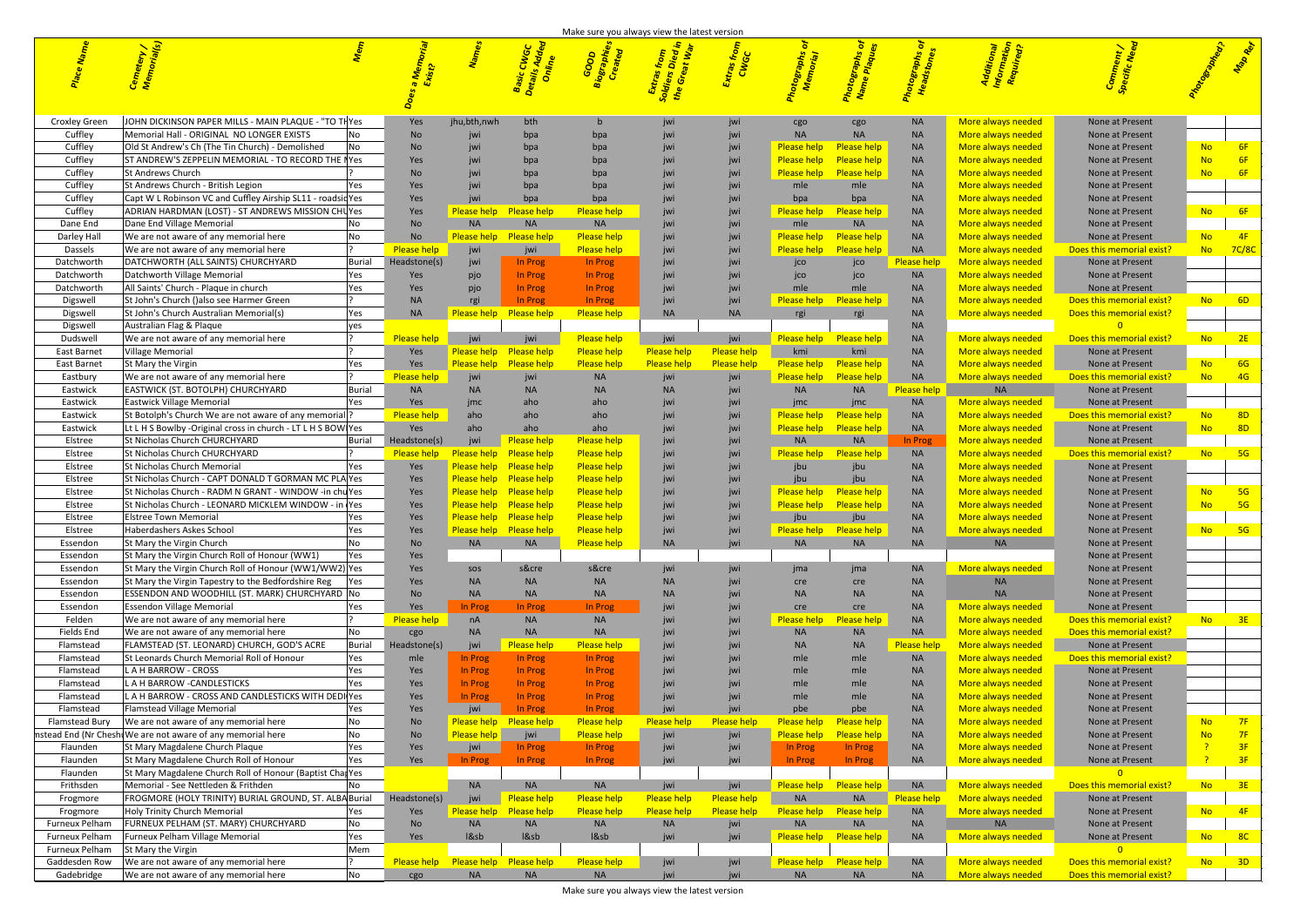|                                   |                                                                                          |                 |                     |                        |                            | Make sure you always view the latest version |                    |                    |                                       |                           |                                 |                                          |                                              |                    |
|-----------------------------------|------------------------------------------------------------------------------------------|-----------------|---------------------|------------------------|----------------------------|----------------------------------------------|--------------------|--------------------|---------------------------------------|---------------------------|---------------------------------|------------------------------------------|----------------------------------------------|--------------------|
|                                   |                                                                                          |                 |                     |                        |                            | ទី ឆ្នាំ <mark>ខ្ញុំ</mark>                  |                    |                    |                                       |                           |                                 |                                          |                                              |                    |
|                                   |                                                                                          |                 |                     |                        |                            |                                              |                    |                    |                                       |                           |                                 |                                          |                                              |                    |
| Garston                           | We are not aware of any memorial here                                                    |                 | <b>Please help</b>  | <b>Please help</b>     | <b>Please help</b>         | <u>Please help</u>                           | iwi                | iwi                | lease help                            | Please help               | <b>NA</b>                       | More always needed                       | Does this memorial exist <sup>1</sup>        | <b>No</b><br>$-4F$ |
|                                   | Irston - Parmiters Schd Parmiters School - plaque                                        | Yes             | Yes                 | <b>Please help</b>     | <b>Please help</b>         | Please help                                  | <b>Please help</b> | <b>Please help</b> | <b>Please help</b>                    | Please help               | <b>NA</b>                       | More always needed                       | None at Present                              | 4F                 |
|                                   | arston - Parmiters Schd Parmiters School - window - THEIR NAME/ LIVETH FOR/Yes           |                 | Yes                 |                        | Please help Please help    | Please help                                  | <b>Please help</b> | <b>Please help</b> |                                       | Please help Please help   | <b>NA</b>                       | More always needed                       | None at Present                              | <b>No</b><br>$-4F$ |
| Gilston<br>Gilston                | Gilston Village Memorial<br><b>St Marys Church</b>                                       | Yes<br>Yes      | Yes<br>Yes          | aho                    | aho                        | aho                                          | jwi                | jwi                | jmc                                   | jmc                       | <b>NA</b><br><b>NA</b>          | More always needed                       | None at Present<br>None at Present           |                    |
| Goff's Oak                        | Goff's Oak Town Memorial                                                                 | Yes             | Yes                 | blo                    | blo                        | blo                                          | blo                | blo                | mle                                   | mle                       | <b>NA</b>                       | More always needed                       | None at Present                              |                    |
| Goff's Oak                        | St James' Church                                                                         | ves             | Yes                 |                        |                            |                                              |                    |                    |                                       |                           | <b>NA</b>                       |                                          | None at Present                              |                    |
| Goff's Oak                        | St James' Church - W E Uglow - TO THE GLORY OF GODAYes                                   |                 | Yes                 |                        |                            |                                              |                    |                    |                                       |                           | <b>NA</b>                       |                                          | None at Present                              |                    |
| Gosmore                           | We are not aware of any memorial here                                                    |                 | <b>No</b>           | jwi                    | Please help                | <b>Please help</b>                           | iwi                | jw                 | Please help                           | <b>Please help</b>        | <b>NA</b>                       | More always needed                       | None at Present                              | $No$ 5/6C          |
| Graveley                          | St Mary's Church - CHURCHYARD                                                            | Burial          | leadstone(s)        | jwi                    | In Prog                    | In Prog                                      |                    |                    | <b>NA</b>                             | <b>NA</b>                 | <u>lease help</u>               | More always needed                       | None at Present                              |                    |
| Graveley                          | St Mary's Church                                                                         | Yes<br>Yes      | Yes<br>Yes          | n Prog<br>mle          | In Prog<br>mle             | In Prog<br>mle                               |                    |                    | epa                                   | epa                       | <b>NA</b>                       | More always needed                       | None at Present                              |                    |
| Great Amwell<br>Great Amwell      | Great Amwell Village Memorial<br>St John the Baptist CHURCHYARD                          | Burial          | eadstone(s)         |                        |                            | mle                                          | mle                |                    | <b>Jmc</b>                            | jmc<br><b>NA</b>          | <b>NA</b><br>In Prog            | More always needed<br>More always needed | None at Present<br>None at Present           |                    |
| Great Amwell                      | St John the Baptist memorial - plaque in church                                          | Yes             | Yes                 |                        |                            | ml                                           |                    |                    |                                       | mle                       | <b>NA</b>                       | More always needed                       | None at Present                              |                    |
| Great Amwell                      | St John the Baptist - MAJ L G LUTYENS - plaque in churc Yes                              |                 | Yes                 | mle                    |                            | ml                                           | mle                |                    |                                       | mle                       | <b>NA</b>                       | More always needed                       | None at Present                              |                    |
| Great Amwell                      | St John the Baptist - CAPT C G LUTYENS - plaque in churiYes                              |                 | Yes                 | mle                    | mle                        | mle                                          | mle                |                    | mle                                   | mle                       | <b>NA</b>                       | More always needed                       | None at Present                              |                    |
| Great Amwell                      | Check other                                                                              |                 | Please help         | <b>Please help</b>     | <b>Please help</b>         | lease help                                   | mle                | iwi                | Please help                           | <b>Please help</b>        | <b>NA</b>                       | More always needed                       | Does this memorial exist                     | 7D/E<br>No l       |
| Great Ashby                       | We are not aware of any memorial here                                                    | No.             | <b>No</b>           | jwi                    |                            | <b>NA</b>                                    | Please help        | <b>Please help</b> | Please help                           | Please help               | <b>NA</b>                       | More always needed                       | None at Present                              | 6C                 |
| Great Barwick                     | We are not aware of any memorial here                                                    | No<br><b>NA</b> | N <sub>c</sub><br>N | <b>NA</b><br><b>NA</b> |                            | na<br>$N_A$                                  |                    |                    | <b>NA</b>                             | <b>NA</b><br>N            | <b>NA</b><br><b>NA</b>          | <b>NA</b><br><b>NA</b>                   | None at Present<br><b>NA</b>                 | 7D                 |
| Great Gaddesden                   | Great Berkhampsted See Berkhampsted<br>GREAT GADDESDEN (ST. JOHN THE BAPTIST) CHURCHY No |                 | N <sub>c</sub>      | <b>NA</b>              | <b>NA</b>                  | <b>NA</b>                                    |                    |                    |                                       |                           | <b>NA</b>                       | <b>NA</b>                                | None at Present                              |                    |
| Great Gaddesden                   | CAPT J L WOOD DSO - plaque in church - CAPTAIN JOHNYes                                   |                 | Yes                 | jwi                    | Please help                | Please help                                  |                    |                    |                                       |                           | <b>NA</b>                       | More always needed                       | None at Present                              |                    |
| Great Gaddesden                   | Great Gaddesden Village Memorial                                                         | Yes             | Yes                 | jwi                    | Please help                | <b>Please help</b>                           |                    |                    |                                       |                           | <b>NA</b>                       | More always needer                       | None at Present                              |                    |
| Great Gaddesden                   | St John the Baptist Church scroll 1 - WW2 Survivors                                      | Yes             | Yes                 | jwi                    | Please help.               | <b>Please help</b>                           |                    |                    |                                       | jwo                       | <b>NA</b>                       | More always needed                       | Is this a duplication of the one             |                    |
| Great Gaddesden                   | St John The Baptist Church Roll of Honour (WW1)                                          | <b>Yes</b>      | Yes                 | <b>jwi</b>             | Please help                | <b>Please help</b>                           |                    |                    | JWO.                                  | <b>JWO</b>                | <b>NA</b>                       | More always needed                       | Is this a duplication of the one             |                    |
| Great Gaddesden                   | St John the Baptist Church John Lockhart Wood                                            | Yes             | Yes                 | <b>jwi</b>             | Please help                | <b>Please help</b>                           |                    |                    | <b>IWO</b>                            | <b>JWO</b>                | <b>NA</b>                       | More always needed                       | Is this a duplication of the one             |                    |
| Great Gaddesden                   | St John the Baptist Church plaque Not WW1 J H Proctor Yes                                |                 | Yes                 |                        | <b>NA</b>                  | <b>NA</b>                                    |                    |                    | <b>IWO</b>                            | <b>JWO</b>                | <b>NA</b>                       | <b>NA</b>                                | <b>NA</b>                                    |                    |
| Great Hadham                      | See Much Hadham                                                                          | <b>NA</b>       | N <sub>f</sub>      | <b>NA</b>              | <u>lease help</u>          | lease help                                   |                    |                    |                                       | jwo                       | <b>NA</b>                       | <b>NA</b>                                | <b>NA</b>                                    |                    |
| Great Hormead<br>Great Hormead    | St Nicholas Church Roll of Honour<br>Great Hormead Village Memorial                      | Yes<br>na       |                     | mle<br>mle             | mle                        | mle<br>mle                                   |                    |                    | mle                                   | mle                       | <b>NA</b><br><b>NA</b>          | More always needed<br>More always needed | None at Present<br>Does this memorial exist? |                    |
| Great Hormead                     | St Nicholas Church - DONALD SINGLETON EVANS                                              | Yes             | Yes                 |                        |                            |                                              |                    |                    |                                       |                           |                                 |                                          |                                              |                    |
| Great Munden                      | St Nicholas Church - Memorial Clock & Plaque                                             | Yes             | Yes                 |                        | mle                        | mle                                          | $i x_i$            | jwi                | mle                                   | mle                       | <b>NA</b>                       | More always needed                       | None at Present                              |                    |
| <b>Great Offley</b>               | <b>OFFLEY CHURCH WAR MEMORIAL - Anglian Church</b>                                       |                 | <b>Please help</b>  | <b>Please help</b>     | <b>In Prog</b>             | In Prog                                      |                    | jw                 | Please help                           | <b>Please help</b>        | <b>NA</b>                       | More always needed                       | Does this memorial exist?                    | 4/5C<br>No l       |
| <b>Great Offley</b>               | OFFLEY (ST. MARY MAGDALENE) CHURCHYARD                                                   | Burial          | Headstone(s)        | jwi                    | adu                        | adu                                          |                    |                    | <b>NA</b>                             | <b>NA</b>                 | jwi                             | More always needed                       | None at Present                              | 4/5C               |
| <b>Great Offley</b>               | <b>Great Offley Village Memorial</b>                                                     | Yes             | Yes                 | adu                    | adu                        | adu                                          |                    |                    | jwi                                   | jwi                       | <b>NA</b>                       | More always needed                       | None at Present                              | 4/5C               |
| <b>Great Offley</b>               | E R G HUGHES - plaque in church                                                          | Yes             | Yes                 | adu                    | adı                        | adu                                          |                    | jw                 | lease help                            | <b>Please help</b>        | <b>NA</b>                       | More always needed                       | Is this man WW1                              | 4/5C<br>No         |
|                                   | Great Wymondley St Mary the Virgin Church Lychgate                                       | Yes             | Yes                 | jwi                    | <b>SOS</b>                 | sos                                          |                    | jw                 | Please help                           | <b>Please help</b>        | <b>NA</b>                       | More always needed                       | None at Present                              | 5B<br><b>No</b>    |
| Green End                         | We are not aware of any memorial here<br>en Tye (Nr Much Hadh St Thomas' Mission Hall    | Yes             | Please help<br>Yes  | jwi                    |                            | Please hel<br>mle                            | lease help         | jw                 | Please help<br>mle                    | <b>Please help</b><br>mle | <b>NA</b><br><b>NA</b>          | More always needed<br>More always needed | Does this memorial exist?<br>None at Present | 7C/D<br>No         |
|                                   | en Tye (Nr Much Hadh Commemorative Beacon on the Green                                   | <b>Yes</b>      | Yes                 | jwi                    |                            | ml                                           |                    |                    | mle                                   | mle                       | <b>NA</b>                       | More always needed                       | None at Present                              |                    |
| Gubblecote                        | We are not aware of any memorial here                                                    |                 | Please help         | jwi                    |                            | <b>NA</b>                                    |                    | jw                 | Please help                           | <b>Please help</b>        | <b>NA</b>                       | More always needed                       | Does this memorial exist?                    | 1D<br>No No        |
| <b>Gustard Wood</b>               | St Peters Church                                                                         |                 | Please help         | jwi                    | Please help                | Please help                                  | iwi                | jw                 | Please help                           | <b>Please help</b>        | <b>NA</b>                       | More always needed                       | Does this memorial exist?                    | 5D<br><b>No</b>    |
| <b>Gustard Wood</b>               | CAPT F M DRURY - memorial against externa wall of chuYes                                 |                 | Yes                 | In Prog                | Please help                | <b>Please help</b>                           | iwi                | jw                 | jwi                                   | jwi                       | <b>NA</b>                       | More always needed                       | None at Present                              |                    |
| Hadham Ford                       | We are not aware of any memorial here                                                    |                 | Please help         | jwi                    | jwi                        | lease help                                   | jwi                | jw                 | lease help                            | Please help               | <b>NA</b>                       | More always needed                       | Does this memorial exist?                    | No<br>8C           |
| Hadham Cross                      | We are not aware of any memorial here                                                    |                 | Please help         | jwi                    | Please help                | Please help                                  | jwi                | jw                 | Please help                           | <b>Please help</b>        | <b>NA</b>                       | More always needed                       | Does this memorial exist?                    | 8D<br><b>No</b>    |
| Hadley                            | See Monken Hadley                                                                        |                 | <b>NA</b><br>$N_A$  | <b>NA</b><br><b>NA</b> | <b>NA</b>                  | <b>NA</b>                                    |                    | $N_A$              | <b>NA</b>                             | <b>NA</b><br>N            | <b>NA</b>                       | <b>NA</b>                                | None at Present                              |                    |
| Hadley Common<br>Hadley Highstone | Hadley Common Memorial<br>We are not aware of any memorial here                          | Yes             | In Prog             | jwi                    | jwi                        | <b>NA</b><br><b>Please help</b>              | In Prog            | In Prog            | <b>NA</b><br>In Prog                  | In Prog                   | <b>NA</b><br><b>NA</b>          | <b>NA</b><br>More always needed          | None at Present<br>None at Present           | ാ.<br>$-5F$        |
| Hadley Highstone                  | <b>Memorial Hall</b>                                                                     | Yes             | Yes                 | <b>NA</b>              |                            | <b>NA</b>                                    | <b>NA</b>          | <b>NA</b>          | Please help                           | <b>Please help</b>        | <b>NA</b>                       | More always needed                       | None at Present                              | $-5F$<br><b>No</b> |
| Hadley Wood                       | St Paul's Church Memorial                                                                | Yes             | N <sub>f</sub>      | <b>NA</b>              |                            | N <sub>A</sub>                               |                    | $N_A$              | <b>NA</b>                             | <b>NA</b>                 | <b>NA</b>                       | <b>NA</b>                                | None at Present                              |                    |
| Hadley Wood                       | St Paul's Church - IND PLAQUE TO HENRY ROBERT ERNEYES                                    |                 | N <sub>f</sub>      | <b>NA</b>              |                            | $N_A$                                        |                    | $N_A$              | <b>NA</b>                             | <b>NA</b>                 | <b>NA</b>                       | <b>NA</b>                                | None at Present                              |                    |
| Hadley Wood                       | 34 Crescent West                                                                         | Yes             | N <sub>f</sub>      | <b>NA</b>              | <b>NA</b>                  | <b>NA</b>                                    | N <sub>f</sub>     |                    |                                       | N <sub>f</sub>            | <b>NA</b>                       | <b>NA</b>                                | None at Present                              |                    |
| Hammerfield                       | St Francis of Assisi Church Memorial                                                     | Yes             | Yes                 | rgr                    | Please help                | lease help                                   | jw                 |                    | rgr                                   | rg                        | <b>NA</b>                       | More always needed                       | None at Present                              |                    |
| <b>Hare Street</b>                | Memorial                                                                                 | No              | <b>Nc</b>           | jwi                    | jwi                        | jwi                                          |                    | jw                 | Please help                           | <b>Please help</b>        | <b>NA</b>                       | More always needed                       | None at Present                              | <b>No</b><br>7B    |
| Harmer Green                      | Harmer Green Village Memorial                                                            | Yes             | Yes                 | rgi                    | In Prog                    | In Prog                                      |                    |                    | rgi                                   | rgi                       | <b>NA</b>                       | More always needed                       | None at Present                              | <b>No</b>          |
| Harpenden<br>Harpenden            | St John the Baptist Ch<br>HARPENDEN (ST. NICHOLAS) CHURCHYARD                            | Yes<br>Burial   | Yes<br>leadstone(s) | jwi<br>iwi             | Please help<br>Please help | Please help<br><b>Please help</b>            | jwi<br>jwi         | jw<br>jw           | Please help <b>Lang</b><br>lease help | sba<br><b>Please help</b> | <b>NA</b><br><b>Please help</b> | More always needed<br>More always needed | None at Present<br>None at Present           | 4D<br>No<br>4D     |
| Harpenden                         | St Nicholas' Church Roll of Honour                                                       | <b>Yes</b>      | Yes                 | jwi                    | lease help                 | Please help                                  | iwi                | jw                 | lease help                            | Please help               | <b>NA</b>                       | More always needed                       | None at Present                              | No<br>4D           |
| Harpenden                         | ST NICHOLAS CHURCH J H S SIMONS - plaque in church Yes                                   |                 | Yes                 |                        | Please help                | <b>Please help</b>                           | jwi                | jw                 | lease help                            | <b>Please help</b>        | <b>NA</b>                       | More always needed                       | None at Present                              | <b>No</b><br>4D    |
| Harpenden                         | St Nicholas' Church - A J CLAY - plaque in church - TO THYes                             |                 | Yes                 | iwi                    | <u>Please help-</u>        | <b>Please help</b>                           | iwi                |                    |                                       | Please help Please help   | <b>NA</b>                       | More always needed                       | None at Present                              | No<br>4D           |
|                                   |                                                                                          |                 |                     |                        |                            |                                              |                    |                    |                                       |                           |                                 |                                          |                                              |                    |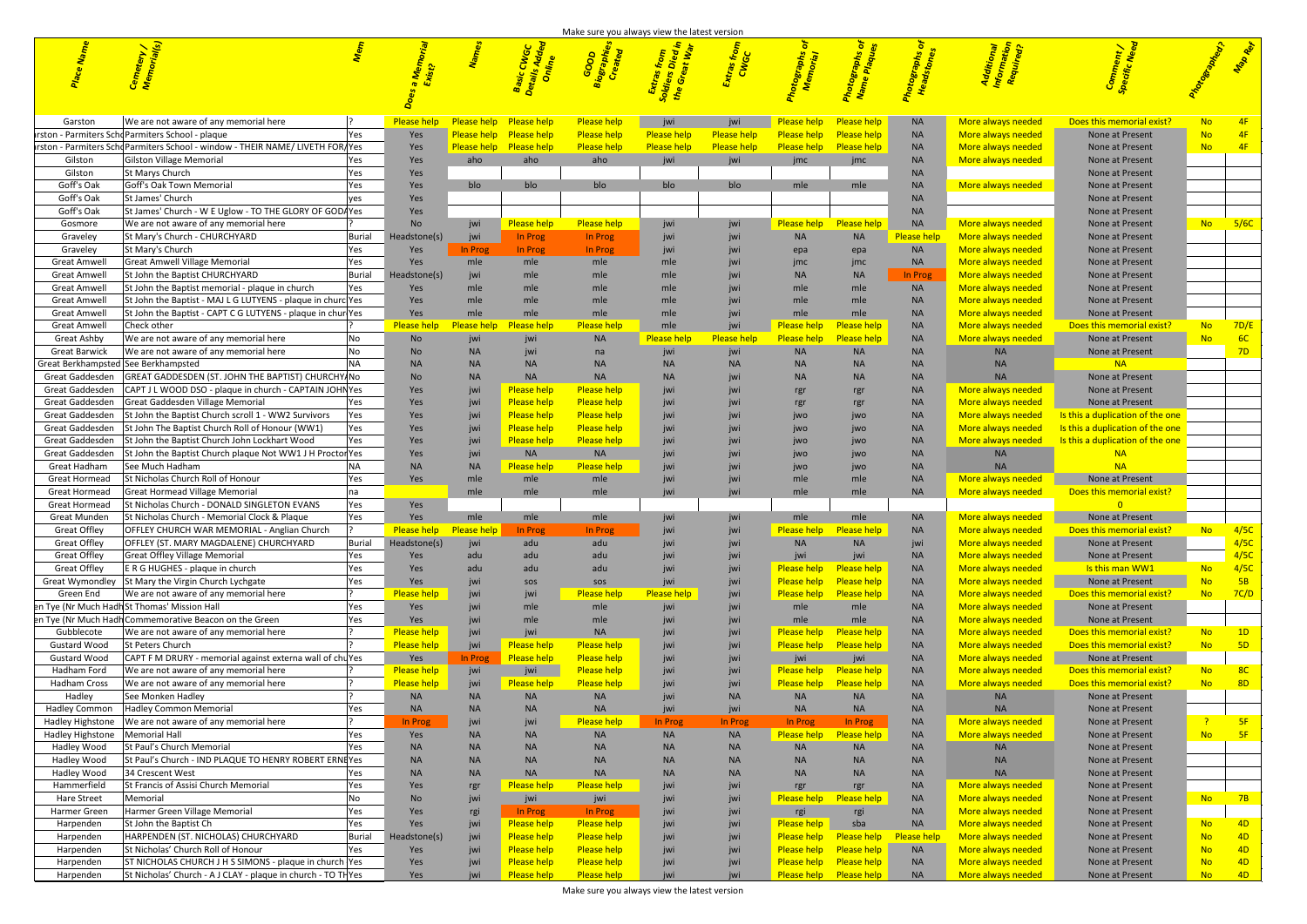| Basic CWGC<br>Details Added<br>Online<br>Created<br>Biographies<br>Soldiers Died In<br>Soldiers Died In<br>Extras from<br>Extras from<br>Photographs of<br>Mame Pladstones<br>Mame Pladstones<br>Mame Pladstones<br>Mame Pladstones                                                                                                                                                                                                                                                                |
|----------------------------------------------------------------------------------------------------------------------------------------------------------------------------------------------------------------------------------------------------------------------------------------------------------------------------------------------------------------------------------------------------------------------------------------------------------------------------------------------------|
|                                                                                                                                                                                                                                                                                                                                                                                                                                                                                                    |
|                                                                                                                                                                                                                                                                                                                                                                                                                                                                                                    |
| <b>Example to the property of the set of the set of the set of the set of the set of the set of the set of the set of the set of the set of the set of the set of the set of the set of the set of the set of the set of the set</b>                                                                                                                                                                                                                                                               |
|                                                                                                                                                                                                                                                                                                                                                                                                                                                                                                    |
|                                                                                                                                                                                                                                                                                                                                                                                                                                                                                                    |
|                                                                                                                                                                                                                                                                                                                                                                                                                                                                                                    |
|                                                                                                                                                                                                                                                                                                                                                                                                                                                                                                    |
|                                                                                                                                                                                                                                                                                                                                                                                                                                                                                                    |
|                                                                                                                                                                                                                                                                                                                                                                                                                                                                                                    |
| martin Production Contract Contract Contract Contract Contract Contract Contract Contract Contract Contract Contract Contract Contract Contract Contract Contract Contract Contract Contract Contract Contract Contract Contra                                                                                                                                                                                                                                                                     |
|                                                                                                                                                                                                                                                                                                                                                                                                                                                                                                    |
|                                                                                                                                                                                                                                                                                                                                                                                                                                                                                                    |
|                                                                                                                                                                                                                                                                                                                                                                                                                                                                                                    |
| i a man a man a man a man a man a man a man a man a man a man a man a man a man a man a man a man a man a man<br>A man a man a man a man a man a man a man a man a man a man a man a man a man a man a man a man a man a man a                                                                                                                                                                                                                                                                     |
|                                                                                                                                                                                                                                                                                                                                                                                                                                                                                                    |
|                                                                                                                                                                                                                                                                                                                                                                                                                                                                                                    |
|                                                                                                                                                                                                                                                                                                                                                                                                                                                                                                    |
| <b>Eded</b> None at Present<br><b>Reded</b> None at Present<br><b>Reded</b> None at Present<br><b>Reded</b> None at Prese                                                                                                                                                                                                                                                                                                                                                                          |
|                                                                                                                                                                                                                                                                                                                                                                                                                                                                                                    |
| Bishop's Hatfield ST ETHELDREDAS CHURCH - plaque in church - 4th Batti Yes Yes jwi and the Trouble of the Prop<br>Hatfield Hatfield Parish in Memorium Tres Yes Yes Please help Please h                                                                                                                                                                                                                                                                                                           |
|                                                                                                                                                                                                                                                                                                                                                                                                                                                                                                    |
|                                                                                                                                                                                                                                                                                                                                                                                                                                                                                                    |
|                                                                                                                                                                                                                                                                                                                                                                                                                                                                                                    |
| Hatfield St Michael & All Angels<br>Hatfield Hatfield House - WW1 Tank Place<br>Bishop's Hatfield Bishop's Hatfield St Luke's Chur<br>Bishop's Hatfield BISHOP'S HATFIELD (ST. LUKE                                                                                                                                                                                                                                                                                                                |
| a ves jwi<br>im a the set of the set of the set of the set of the set of the set of the set of the set of the set of the se<br>In the set of the set of the set of the set of the set of the set of the set of the set of the set of the set<br>                                                                                                                                                                                                                                                   |
|                                                                                                                                                                                                                                                                                                                                                                                                                                                                                                    |
|                                                                                                                                                                                                                                                                                                                                                                                                                                                                                                    |
| Hatfield Hyde HATFIELD HYDE (ST. MARY MAGDALENE)<br>Hatfield Hyde St Mary Magdalene Church Memorial<br>Hatfield Hyde Hatfield Hyde And Mill Green Memorial<br>Hemel Hempstead Hemel Hempstead Town Memorial<br>Hemel Hempstead St Mary's C                                                                                                                                                                                                                                                         |
| and the vest of the right of the right of the set of the set of the set of the set of the set of the set of th<br>The set of the set of the set of the set of the set of the set of the set of the set of the set of the set of<br>                                                                                                                                                                                                                                                                |
| <u>Please help</u> jwi jwi rgi rgi NA<br>In Prog jwi jwi <mark>In Prog In Prog NA Museo in Program</mark> NA Museo iwi iwi rer ner ner NA More.                                                                                                                                                                                                                                                                                                                                                    |
|                                                                                                                                                                                                                                                                                                                                                                                                                                                                                                    |
|                                                                                                                                                                                                                                                                                                                                                                                                                                                                                                    |
| Hemel Hempstead St Francis of Assisi Church<br>1 Hemel Hempstead St Francis of Assisi Church                                                                                                                                                                                                                                                                                                                                                                                                       |
|                                                                                                                                                                                                                                                                                                                                                                                                                                                                                                    |
|                                                                                                                                                                                                                                                                                                                                                                                                                                                                                                    |
| The Manuscript Headstone(s) and the same state of the same state of the same state of the same state of the same state of the same state of the same state of the same state of the same state of the same state of the same s                                                                                                                                                                                                                                                                     |
|                                                                                                                                                                                                                                                                                                                                                                                                                                                                                                    |
| Hemel Hempstead St Francis of Assisi Church<br>Hemel Hempstead St John the Evangelist Church<br>Hemel Hempstead St Paul's Church New (old now demolished?)<br>Hemel Hempstead HEMEL HEMPSTEAD (HEATH LANE) CEMETERY<br>Hemel Hempstead<br>More always needed<br>None at Present<br>veralways needed<br>veralways needed<br>veralways needed<br>veralways needed<br>None at Present<br>varys needed<br>None at Present<br>varys needed<br>None at Present<br>varys needed<br>varys needed<br>None a |
|                                                                                                                                                                                                                                                                                                                                                                                                                                                                                                    |
|                                                                                                                                                                                                                                                                                                                                                                                                                                                                                                    |
|                                                                                                                                                                                                                                                                                                                                                                                                                                                                                                    |
|                                                                                                                                                                                                                                                                                                                                                                                                                                                                                                    |
|                                                                                                                                                                                                                                                                                                                                                                                                                                                                                                    |
|                                                                                                                                                                                                                                                                                                                                                                                                                                                                                                    |
|                                                                                                                                                                                                                                                                                                                                                                                                                                                                                                    |
|                                                                                                                                                                                                                                                                                                                                                                                                                                                                                                    |
|                                                                                                                                                                                                                                                                                                                                                                                                                                                                                                    |
|                                                                                                                                                                                                                                                                                                                                                                                                                                                                                                    |
|                                                                                                                                                                                                                                                                                                                                                                                                                                                                                                    |
| Hertford PR ODELL - HERTFORD (ST. ANDRL)                                                                                                                                                                                                                                                                                                                                                                                                                                                           |
|                                                                                                                                                                                                                                                                                                                                                                                                                                                                                                    |
|                                                                                                                                                                                                                                                                                                                                                                                                                                                                                                    |
| Sur Chemorial HERTFORD (ST. ANDREWYES VESTER THE SURFERENCE ST. AND AND THE ST JOSEPH CHURCH                                                                                                                                                                                                                                                                                                                                                                                                       |
|                                                                                                                                                                                                                                                                                                                                                                                                                                                                                                    |
|                                                                                                                                                                                                                                                                                                                                                                                                                                                                                                    |
| 10 Hertford United Reformed Church Memorial HERTFORD<br>Thertford Hertford United Reformed Church Memorial HERTFORD<br>Hertford HERTFORD CORPORATION CEMETERY<br><b>Exercise School</b> None at Present                                                                                                                                                                                                                                                                                            |
|                                                                                                                                                                                                                                                                                                                                                                                                                                                                                                    |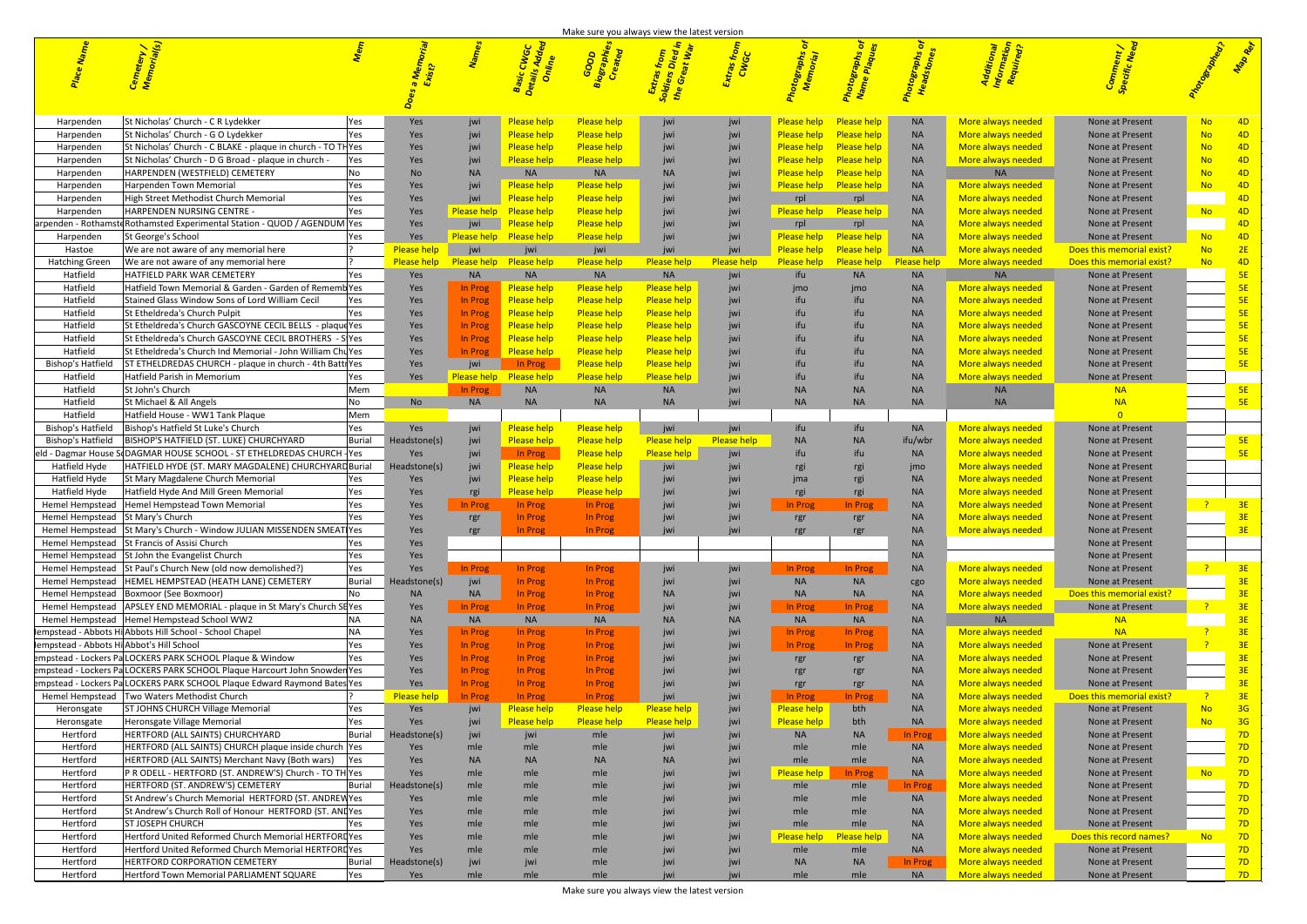|                                                                                                                                 |                     |                   |                                     |                        | Make sure you always view the latest version |                                 |                                       |                    |                    |                                                  |                                                           |                                                       |
|---------------------------------------------------------------------------------------------------------------------------------|---------------------|-------------------|-------------------------------------|------------------------|----------------------------------------------|---------------------------------|---------------------------------------|--------------------|--------------------|--------------------------------------------------|-----------------------------------------------------------|-------------------------------------------------------|
|                                                                                                                                 |                     |                   |                                     |                        |                                              |                                 |                                       |                    |                    |                                                  |                                                           |                                                       |
|                                                                                                                                 |                     |                   |                                     | naj<br>Partial<br>Port | ង<br>ស្រី<br>ខេត្ត                           |                                 |                                       |                    |                    |                                                  |                                                           |                                                       |
|                                                                                                                                 |                     |                   |                                     |                        |                                              |                                 |                                       |                    |                    |                                                  |                                                           |                                                       |
|                                                                                                                                 |                     |                   |                                     |                        |                                              |                                 |                                       |                    |                    |                                                  |                                                           |                                                       |
|                                                                                                                                 |                     |                   |                                     |                        |                                              |                                 |                                       |                    |                    |                                                  |                                                           |                                                       |
| HERTFORD COUNTY HOSPITAL - United Services Fund B Yes<br>Hertford                                                               |                     |                   |                                     |                        |                                              |                                 |                                       |                    |                    | <u> Aore always needec</u>                       | None at Present                                           |                                                       |
| HERTFORD COUNTY HOSPITAL - United Services Fund B Yes<br>Hertford                                                               |                     |                   |                                     |                        |                                              |                                 |                                       |                    |                    | <u>More always needec</u>                        | None at Present                                           |                                                       |
| HERTFORD COUNTY HOSPITAL - In memory of their con Yes<br>Hertford                                                               |                     |                   |                                     |                        |                                              |                                 |                                       |                    |                    | <u>More always needec</u>                        | None at Present                                           |                                                       |
| HERTFORD COUNTY HOSPITAL - United Services Fund B Yes<br>Hertford                                                               |                     |                   |                                     |                        |                                              |                                 |                                       |                    |                    | <u>More always needec</u>                        | None at Present                                           |                                                       |
| HERTFORD COUNTY HOSPITAL - In memory of their com Yes<br>Hertford                                                               |                     |                   |                                     |                        |                                              |                                 |                                       |                    |                    | <u>More always needec</u>                        | None at Present                                           |                                                       |
| HERTFORD COUNTY HOSPITAL - United Services Fund BIYes<br>Hertford                                                               |                     |                   |                                     |                        |                                              |                                 |                                       |                    |                    | <u>More always needec</u>                        | None at Present                                           |                                                       |
| HERTFORD COUNTY HOSPITAL - United Services Fund B Yes<br>Hertford                                                               |                     |                   |                                     |                        |                                              |                                 |                                       |                    |                    | <u>More always needec</u>                        | None at Present                                           |                                                       |
| London County Westminster and Parrs Bank - NatWest Yes<br>Hertford                                                              |                     |                   |                                     |                        |                                              |                                 |                                       |                    |                    | <u>More always needec</u>                        | None at Present                                           |                                                       |
| HERTFORD WORKING MENS CLUB - SLOPPY JOES BAR AYes<br>Hertford                                                                   |                     |                   |                                     |                        |                                              |                                 |                                       |                    |                    | <u>More always neede</u>                         | None at Present                                           |                                                       |
| Hertford Baptist Church<br>Hertford                                                                                             |                     |                   |                                     |                        |                                              | jwi                             | <b>Please help</b> Please help        |                    | <b>NA</b>          | More always needed                               | None at Present                                           | $\overline{7}$ 7D<br>No l                             |
| Bench seat to Lt Col F P{age<br>Hertford                                                                                        |                     |                   |                                     |                        |                                              |                                 |                                       |                    | <b>NA</b>          |                                                  | None at Present                                           |                                                       |
| HERTFORD (ALL SAINTS) CHURCH Regimental Memorial Yes<br>Hertford                                                                |                     |                   |                                     |                        |                                              |                                 | Please help Please help               |                    | <b>NA</b>          | More always needec                               | Does this record names?                                   | No 7D                                                 |
| - Hertford Grammar HERTFORD GRAMMAR SCHOOL - RICHARD HALE SCHO (Yes                                                             |                     |                   | mle                                 |                        |                                              |                                 | - rhi                                 |                    |                    | <u>More always needer</u>                        | None at Present                                           | 7D                                                    |
| Hertford Heath   Hertford Heath Village Memorial                                                                                | Yes                 | n Prog            | <b>In Prog</b>                      | In Prog                |                                              |                                 | <b>Please help</b> Please help        |                    | <b>NA</b>          | More always needed                               | None at Present                                           | 7E<br>No l                                            |
| rd Heath - Haileybury (HAILEYBURY COLLEGE - cross                                                                               |                     |                   | mle                                 |                        |                                              |                                 |                                       |                    |                    | More always needed                               | None at Present                                           |                                                       |
| rd Heath - Haileybury (HAILEYBURY COLLEGE - TABLETS TO VARIOUS CONFLICT Yes                                                     |                     |                   |                                     |                        |                                              |                                 |                                       |                    |                    | More always needed                               | None at Present                                           |                                                       |
| rd Heath - Haileybury (Staff Clock                                                                                              | Yes                 |                   |                                     |                        |                                              |                                 |                                       |                    |                    |                                                  | None at Present                                           |                                                       |
| rd Heath - Haileybury (HAILEYBURY COLLEGE - MEMORIAL DINING HALL - (ON Yes                                                      | Yes<br>Yes          | mle               | mle                                 |                        |                                              |                                 | jmc<br><b>Please help</b> Please help | jmc                | <b>NA</b>          | More always needed<br>More always neede          | <b>Does this record names?</b><br>Does this record names? | 7F                                                    |
| rd Heath - Haileybury (HAILEYBURY VC AND GC MEMORIAL - HAILEYBURY COL Yes<br>rd Heath - Haileybury (HAILEYBURY wall plaques     |                     |                   |                                     |                        |                                              |                                 | ImC                                   |                    |                    | More always needer                               | None at Present                                           |                                                       |
| rd Heath - Haileybury (HAILEYBURY COLLEGE SERVANTS - clock                                                                      |                     |                   |                                     |                        |                                              |                                 |                                       | jmc                |                    | More always needed                               | None at Present                                           |                                                       |
| rd Heath - Haileybury (HAILEYBURY COLLEGE 4 tennis courts                                                                       |                     |                   |                                     |                        |                                              |                                 | <b>Please help</b> Please help        |                    | <b>NA</b>          | More always needed                               | None at Present                                           |                                                       |
| rd Heath - Haileybury (HAILEYBURY COLLEGE Two x Fives courts to R Upton                                                         | <b>Yes</b>          |                   |                                     |                        |                                              |                                 | <b>Please help Please help</b>        |                    | <b>NA</b>          | More always needed                               | None at Present                                           | No 7E                                                 |
| rd Heath - Haileybury (O H Watson                                                                                               | Yes                 |                   |                                     |                        |                                              |                                 |                                       |                    | <b>NA</b>          |                                                  |                                                           |                                                       |
| rd Heath - Haileybury (Sanctuary rails to the five sons of Mrs Lyons, three of w Yes                                            | Yes                 |                   |                                     |                        |                                              |                                 |                                       |                    |                    |                                                  |                                                           |                                                       |
| rd Heath - Haileybury (Chapel window plaques three Lyon brothers                                                                | Yes                 |                   |                                     |                        |                                              |                                 |                                       |                    |                    |                                                  |                                                           |                                                       |
| rd Heath - Haileybury (Plaques & Clock Named to R H Lawson & C D N Lawson Yes                                                   | Yes                 |                   |                                     |                        |                                              |                                 |                                       |                    | <b>NA</b>          |                                                  |                                                           |                                                       |
| rd Heath - Haileybury (Clock R W Lamb                                                                                           | Yes                 |                   |                                     |                        |                                              |                                 |                                       |                    | <b>NA</b>          |                                                  |                                                           |                                                       |
| rd Heath - Haileybury (Plaque to R P Hallowes                                                                                   | Yes                 |                   |                                     |                        |                                              |                                 |                                       |                    | <b>NA</b>          |                                                  |                                                           |                                                       |
| Hertingfordbury   St Mary's Churchyard<br>Burial                                                                                |                     |                   |                                     |                        |                                              |                                 |                                       |                    | Please help        | More always needed                               | None at Present                                           |                                                       |
| Hertingfordbury   St Mary's Church - plaque in church                                                                           |                     |                   |                                     |                        |                                              |                                 |                                       |                    | <b>NA</b>          | More always needed                               | None at Present                                           |                                                       |
|                                                                                                                                 |                     |                   |                                     |                        |                                              |                                 |                                       |                    | <b>NA</b>          |                                                  | None at Present                                           |                                                       |
| Hertingfordbury St Mary's Church - plaque in church                                                                             |                     |                   |                                     |                        | m                                            |                                 | <b>Please help</b> Please help        |                    | <b>NA</b>          | More always needed                               | None at Present                                           | No 6E                                                 |
| Hertingfordbury St Mary's Church - JULIAN GRENFELL POEM 'INTO BATT Yes                                                          | Yes                 |                   |                                     |                        |                                              |                                 |                                       |                    |                    |                                                  |                                                           |                                                       |
| St Faith's Churchyard<br>Hexton                                                                                                 |                     |                   |                                     |                        |                                              |                                 | <b>NA</b>                             | <b>NA</b>          |                    | <b>NA</b>                                        | None at Present                                           |                                                       |
| St Faith's Church - plaque in church<br>Hexton                                                                                  | Yes                 |                   |                                     |                        |                                              | iwi                             | Please help L                         | <b>Please help</b> | <b>NA</b>          | More always needed                               | None at Present                                           | No 4B                                                 |
| Barnet - see Chipping E                                                                                                         |                     |                   |                                     | N <sub>1</sub>         | <b>NA</b>                                    | Please help                     | <b>NA</b>                             | <b>NA</b>          |                    |                                                  | Does this memorial exist?                                 |                                                       |
| St John's Churchyard<br><b>High Cross</b><br>∣N∩                                                                                |                     |                   |                                     |                        |                                              | iwi                             | <b>NA</b>                             | <b>NA</b>          |                    |                                                  | None at Present                                           |                                                       |
| St John's Church<br><b>High Cross</b>                                                                                           | Ye                  |                   | mle                                 | $m$ le                 |                                              |                                 | Please help Please help               |                    | <b>NA</b>          |                                                  | None at Present                                           | No <mark>7D</mark>                                    |
| St John's Church - Thomas Darwin Overton<br><b>High Cross</b>                                                                   | Yes                 | mle               | Please help-                        | <b>Please help</b>     |                                              |                                 | mle                                   | mle                |                    | <b>NA</b>                                        | None at Present                                           |                                                       |
| W S INWOOD - 9 HIGH CROSS RADLETT RD - LEST WE F(Yes<br><b>High Cross</b>                                                       |                     |                   | lease help                          | <b>Please help</b>     |                                              |                                 | lease help De Please help             |                    | <b>NA</b>          | More always needed                               | None at Present                                           | No <sub>7D</sub>                                      |
| St John's Church - A Martin-Leake, VC and Bar - GEORGI Yes<br><b>High Cross</b>                                                 |                     |                   | Please help -                       | <b>Please help</b>     |                                              |                                 | lease help De Please help             |                    | <b>NA</b>          | More always needed                               | None at Present                                           | No <sub>7D</sub>                                      |
| HMS ACHILLES - ST JOHN THE EVANGELIST<br>High Cross                                                                             | Yes                 | mle               | lease help                          | Please help            |                                              |                                 | mle                                   | mle                |                    | More always needed                               | None at Present                                           |                                                       |
| it James the Great Churchyard<br>Burial<br>High Wych                                                                            |                     |                   | Please help-                        | <b>Please help</b>     |                                              |                                 |                                       |                    |                    | More always needed                               | None at Present                                           |                                                       |
| St James the Great Churchyard<br>High Wych                                                                                      | Yes                 | jwi               | <b>Please help</b>                  | <b>Please help</b>     |                                              |                                 |                                       |                    |                    | More always needed                               | None at Present                                           |                                                       |
| St James the Great - plaque in church<br>High Wych                                                                              |                     | tva               | Please help                         | <b>Please help</b>     | iwi                                          |                                 | tva                                   | tva                |                    | <u>More always neede</u>                         | Does this memorial exist?                                 |                                                       |
| St James - plaques from external cross now interior we Yes<br>High Wych                                                         | Yes                 | jwi               | Please help                         | <b>Please help</b>     | iwi                                          | iwi                             | 'lease help                           | <b>Please help</b> | <b>NA</b>          | <b>More always needed</b>                        | None at Present                                           | $-7D$<br>No l                                         |
| <b>Memorial Hall</b><br>High Wych                                                                                               | Yes                 |                   | <b>Example 2 Please Please help</b> | <b>Please help</b>     | iwi                                          | iwi                             | Please help Please help               |                    | <b>NA</b>          | More always needed                               | None at Present                                           | <u>. 70</u>                                           |
| Highfield<br>Memorial                                                                                                           |                     |                   | Please help Please help Please help | <b>Please help</b>     | iwi                                          | iwi                             | Please help Please help               |                    | <b>NA</b>          | More always needed                               | Does this memorial exist?                                 | $-3F$<br>No a                                         |
| HINXWORTH (ST. NICHOLAS) CHURCHYARD<br>Hinxworth                                                                                | Burial Headstone(s) | iwi               | adu                                 | adu                    |                                              |                                 | <b>NA</b>                             | <b>NA</b>          | <b>Please help</b> | More always needed                               | None at Present                                           |                                                       |
| St Nicholas Church Roll of Honour<br>Hinxworth                                                                                  |                     |                   |                                     |                        |                                              |                                 |                                       |                    | <b>NA</b>          |                                                  | $\sim$ 0 $\sim$ 0 $\sim$                                  |                                                       |
| CLOCK TOWER with plaques, HIGH ST<br>Hinxworth                                                                                  | Yes                 | nio               | adu                                 | adu                    | iwi                                          | jwi                             | adu                                   | adu                |                    | More always needer                               | None at Present                                           |                                                       |
| HITCHIN CEMETERY<br><b>Burial</b><br>Hitchin                                                                                    | eadstone(s)         |                   | adu                                 | adu                    | Please help                                  | <b>NA</b>                       |                                       |                    |                    | More always needed                               | None at Present                                           |                                                       |
| TA - No 4 Company, 1st Battn The Hertfordshire Regt Yes<br>Hitchin                                                              | Yes                 | dba               | Please help                         | <b>Please help</b>     | <b>Please help</b>                           | <b>Please help</b>              | iwi                                   |                    |                    | More always needed                               | None at Present                                           |                                                       |
| Town War Memorial, St Mary's Churchyard.<br>Hitchin<br>lYes .                                                                   | Yes                 |                   | In Prog                             | In Prog                | In Prog                                      | In Prog                         | jwi                                   |                    |                    | More always needed                               | None at Present                                           |                                                       |
| St Mary's Church - Roll of Honour<br>Hitchin<br><b>Yes</b>                                                                      | Ye                  |                   | In Prog                             | In Prog                | In Prog                                      | In Prog                         | jwi                                   |                    |                    | More always needed                               | None at Present                                           |                                                       |
| St Mary's Church - Roll of Honour WW2<br><b>NA</b><br>Hitchin                                                                   | Yes                 |                   | In Prog                             | In Prog                | In Prog                                      | In Prog                         | jwi                                   |                    |                    | More always needed                               | None at Present                                           |                                                       |
| St Mary's Church - window<br>Hitchin                                                                                            | Yes                 | dha               | In Prog                             | In Prog                | <b>In Prog</b>                               | In Prog                         | kth                                   |                    |                    | More always needed                               | None at Present                                           |                                                       |
| St Mary's Church - pews Francis Raymond Tindall Lucas Yes<br>Hitchir                                                            | Yes                 | n Prog            | $\ln$ Prog                          | <b>NA</b>              |                                              |                                 |                                       |                    |                    | <u>More always needed</u>                        | None at Present                                           |                                                       |
| St Mary's Ch - Plaque to A P Langford near south door Yes<br>Hitchin<br>St Faith's Church SEE Walsworth<br>Hitchin<br><b>NA</b> | Yes                 | dha.<br>$N\Delta$ | <b>NA</b><br>N <sub>1</sub>         |                        | <b>NA</b>                                    | <b>NA</b><br><b>Please help</b> | cdy                                   |                    |                    | <u>More always needed-</u><br>More always needed | None at Present<br>Does this memorial exist?              | <b>5R</b><br><b>SB</b><br><b>SB</b><br>5R<br>5R<br>5R |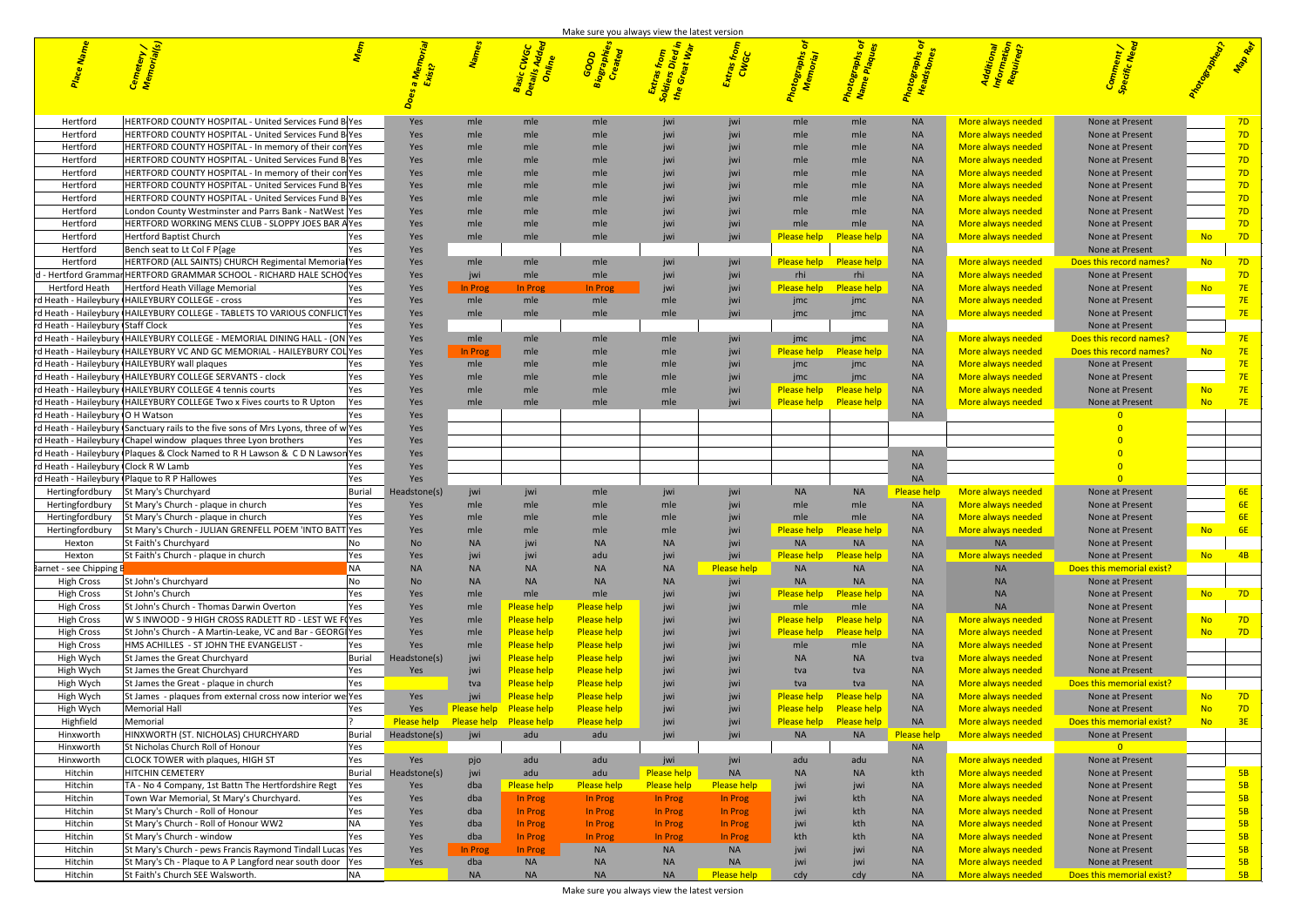|                                 |                                                                                                                            |               |                          |                           |                                 | Make sure you always view the latest version |                           |                    |                                    |                                          |                                 |                                                 |                                                        |                        |                 |  |
|---------------------------------|----------------------------------------------------------------------------------------------------------------------------|---------------|--------------------------|---------------------------|---------------------------------|----------------------------------------------|---------------------------|--------------------|------------------------------------|------------------------------------------|---------------------------------|-------------------------------------------------|--------------------------------------------------------|------------------------|-----------------|--|
|                                 |                                                                                                                            |               |                          |                           | is da<br>Sis da                 |                                              |                           | tras fro<br>CWGC   |                                    |                                          |                                 |                                                 |                                                        |                        |                 |  |
| Hitchin                         | St John's Ch memorial now in St Mary's WW2                                                                                 | <b>NA</b>     |                          | dba                       | <b>NA</b>                       | <b>NA</b>                                    | <b>NA</b>                 | <b>NA</b>          | Please help                        | <b>Please help</b>                       | <b>NA</b>                       | More always needed                              | Does this memorial exist                               | <b>No</b>              | 5B              |  |
| Hitchin                         | St Marks Church - Bedford Rd                                                                                               | Yes           | Yes                      | <b>NA</b>                 | <b>NA</b>                       | <b>NA</b>                                    | <b>NA</b>                 | <b>NA</b>          | <b>NA</b>                          | <b>NA</b>                                | <b>NA</b>                       | More always needed                              | None at Present                                        |                        | 5B              |  |
| Hitchin                         | Hitchin Boys/Grammar School War - Window                                                                                   | Yes           | Yes                      | dba                       | adu                             | adu                                          | adu                       | In Prog            |                                    |                                          | <b>NA</b>                       | More always needed                              | None at Present                                        |                        | <b>5B</b>       |  |
| Hitchin                         | St Saviour's Church War Memorial, Radcliffe Rd.                                                                            | Yes           | Yes                      | dba                       | adu                             | adu                                          | adu                       | In Prog            |                                    |                                          | <b>NA</b>                       | <u>More always needed</u>                       | None at Present                                        |                        | 5B              |  |
| Hitchin<br>Hitchin              | Graham Sidney Gilbertson<br>S AND F LEETE - Plaque in church                                                               | Yes<br>Yes    | Yes<br>Yes               | dba<br>dba                | adu<br>adu                      | adu<br>adu                                   | adu<br>adu                | In Prog<br>In Prog | jw                                 | jwi                                      | <b>NA</b><br><b>NA</b>          | More always needed<br><u>More always needed</u> | None at Present<br>Are these men WW1                   |                        |                 |  |
| Hitchin                         | F Young VC                                                                                                                 | Yes           | <b>Yes</b>               | dba                       | adu                             | adu                                          | adu                       | In Prog            | jwi                                | jwi                                      | <b>NA</b>                       | <u>More always needed</u>                       | Are these men WW1                                      |                        | <b>5B</b>       |  |
| Hitchin                         | Grace Baptist Church War Memorial, Queen Street.                                                                           | No            | No                       | <b>NA</b>                 | <b>NA</b>                       | <b>NA</b>                                    | <b>NA</b>                 | <b>NA</b>          | N/                                 | <b>NA</b>                                | <b>NA</b>                       | <b>NA</b>                                       | None at Present                                        |                        | 5B              |  |
| Hitchin                         | Walsworth Rd. Baptist Church War Memorial.                                                                                 | No            | No                       | $N_A$                     | <b>NA</b>                       | <b>NA</b>                                    | <b>NA</b>                 | <b>NA</b>          | <b>NA</b>                          | <b>NA</b>                                | <b>NA</b>                       | <b>NA</b>                                       | None at Present                                        |                        | 5B              |  |
| Hitchin                         | <b>TOWN HALL MEMORIAL</b>                                                                                                  | Yes           | Yes                      | dba                       | adu                             | adu                                          | adu                       | In Prog            | kth                                | ktm                                      | <b>NA</b>                       | More always needed                              | None at Present                                        |                        |                 |  |
| Hitchin<br>Hitchin              | <b>British Schools</b><br>Caldecott School                                                                                 | Yes<br>Yes    | Yes<br>Yes               | jbi<br>In Prog            | In Prog<br>In Prog              | In Prog<br>In Prog                           | In Prog<br>In Prog        | In Prog<br>In Prog | tra<br>tra                         | tra<br>tra                               | <b>NA</b><br><b>NA</b>          | More always needed<br>More always needed        | None at Present<br>None at Present                     |                        | -5B             |  |
| Hitchin                         | Tilehouse Street Baptist Church Memorial Hall                                                                              | Yes           | Yes                      | sha                       | adu                             | adu                                          | In Prog                   | In Prog            | sha                                | sha                                      | <b>NA</b>                       | More always needed                              | None at Present                                        |                        |                 |  |
| Hitchin                         | Tilehouse Street Baptist Church - Memorial                                                                                 | Yes           | Yes                      | sha                       | adu                             | adu                                          | In Prog                   | In Prog            | sha                                | sha                                      | <b>NA</b>                       | More always needed                              | None at Present                                        |                        | <b>5B</b>       |  |
| Hitchin                         | Christchurch                                                                                                               |               | <b>Please help</b>       | <b>Please help</b>        | <b>Please help</b>              | <b>Please help</b>                           | <b>Please help</b>        | jwi                | Please help                        | <b>Please help</b>                       | <b>NA</b>                       | More always needed                              | Does this memorial exist?                              | <b>No</b>              | <b>5B</b>       |  |
| Hitchin                         | Our Lady Immaculate & St Andrew                                                                                            |               | Please help              | <b>Please help</b>        | <b>Please help</b>              | <b>Please help</b>                           | <b>Please help</b>        | jwi                | <u>Please help-</u>                | <b>Please help</b>                       | <b>NA</b>                       | More always needed                              | Does this memorial exist?                              | <b>No</b>              | <b>5B</b><br>5B |  |
| Hitchin<br>Hockerill            | Frank Young Close<br>All Saints' Churchyard                                                                                | Yes<br>Burial | Yes<br>Headstone(s)      | jwi<br>jwi                | jwi<br><b>Please help</b>       | iwi                                          | <b>NA</b>                 | <b>NA</b><br>jwi   | jwi<br><b>NA</b>                   | jwi<br><b>NA</b>                         | <b>NA</b><br><b>Please help</b> | More always needed<br>More always needed        | None at Present<br>None at Present                     |                        | 9 <sup>c</sup>  |  |
| Hockerill                       | Hockerill                                                                                                                  |               | <u>Please help</u>       | Please help               | <b>Please help</b>              |                                              |                           | jwi                | <b>Please help</b>                 | <b>Please help</b>                       | <b>NA</b>                       | More always needed                              | Does this memorial exist?                              | <b>No</b>              | 9 <sub>C</sub>  |  |
| Hockerill                       | All Saints' Church - Roll of Honour                                                                                        | Yes           | Yes                      | <b>Please help</b>        | <b>Please help</b>              |                                              |                           | jwi                | <b>Please help</b>                 | <b>Please help</b>                       | <b>NA</b>                       | More always needed                              | None at Present                                        | <b>No</b>              | 9 <sub>C</sub>  |  |
| Hockerill                       | All Saints' Church - plaque in church                                                                                      | Yes           | Yes                      | <b>Please help</b>        | <b>Please help</b>              |                                              |                           | jwi                | Please help                        | <b>Please help</b>                       | <b>NA</b>                       | More always needed                              | None at Present                                        | <b>No</b>              | 9 <sup>c</sup>  |  |
| Hockerill                       | All Saints' Church - WILLIAM HOBBS SANCTUARY - LAMIYes<br><b>HODDESDON CEMETERY</b>                                        | Burial        | Yes                      | Please help               | <b>Please help</b>              | iwi                                          |                           | jw                 | Please help<br><b>NA</b>           | <b>Please help</b><br><b>NA</b>          | <b>NA</b>                       | More always needed                              | None at Present<br>None at Present                     | <b>No</b>              | 9 <sub>C</sub>  |  |
| Hoddesdon<br>Hoddesdon          | Hoddesdon and Rye Park                                                                                                     | Yes           | leadstone(s)<br>Yes      | jwi<br>mle                | mle<br>mle                      | mle<br>mle                                   |                           |                    | mle                                | mle                                      | <u>Please help</u><br><b>NA</b> | More always needed<br>More always needed        | None at Present                                        |                        |                 |  |
| Hoddesdon                       | St Catherine & St Paul Church                                                                                              |               | <b>Yes</b>               | mle                       | mle                             | mle                                          |                           |                    | mle                                | mle                                      | <b>NA</b>                       | More always needed                              | None at Present                                        |                        |                 |  |
| Hoddesdon                       | St Catherine & St Paul Church - A E Thear (plaque in chu Yes                                                               |               | Yes                      | mle                       | mle                             | mle                                          |                           |                    | mle                                | mle                                      | <b>NA</b>                       | More always needed                              | None at Present                                        |                        |                 |  |
| Hoddesdon                       | St Catherine & St Paul Church - H B Bartlett (plaque in clYes                                                              |               | Yes                      | mle                       | mle                             | mle                                          |                           |                    | mle                                | mle                                      | <b>NA</b>                       | More always needed                              | None at Present                                        |                        |                 |  |
| Hoddesdon<br>Hoddesdon          | St Catherine & St Paul Church - F C Cherry (plaque in ch Yes<br>St Catherine & St Paul Church - C W Fowler and W L Fov Yes |               | Yes<br>Yes               | mle<br>mle                | mle<br>mle                      | mle<br>mle                                   |                           |                    | mle<br>mle                         | mle<br>mle                               | <b>NA</b><br><b>NA</b>          | More always needed<br>More always needed        | None at Present<br>None at Present                     |                        |                 |  |
| Hoddesdon                       | St Catherine & St Paul Church - D P Christie (plaque in clyles                                                             |               | Yes                      | mle                       |                                 | mle                                          |                           |                    |                                    | mle                                      | <b>NA</b>                       | <u>More always needed</u>                       | None at Present                                        |                        |                 |  |
| Hoddesdon                       | St Cuthbert's Church - Men of Rye Park                                                                                     |               | Yes                      | mle                       |                                 | mle                                          |                           |                    |                                    | mle                                      | <b>NA</b>                       | <u>More always needed</u>                       | None at Present                                        |                        |                 |  |
| Hoddesdon                       | St Cuthbert's Church - K W Perry (plaque in church) - IN Yes                                                               |               | Yes                      |                           |                                 | mie                                          |                           | JW                 |                                    |                                          | <b>NA</b>                       | More always needed                              | None at Present                                        |                        |                 |  |
| Hoddesdon                       | Hoddesdon Congregational Church Memorial                                                                                   | Yes           | Yes                      | Please help               | <b>Please help</b>              | <b>Please help</b>                           | jw                        | jwi                | <b>Please help</b>                 | <b>Please help</b>                       | <b>NA</b>                       | More always needed                              | None at Present                                        | <b>No</b>              | 7E              |  |
| Hoddesdon<br>Holwell            | St Augustine's Church<br>St Peter's Churchyard                                                                             | Yes<br>Burial | Yes<br>Headstone(s)      |                           | Please help Please help         | <b>Please help</b>                           | jw                        | jwi<br>jw          | <b>Please help</b><br><b>NA</b>    | <b>Please help</b><br><b>NA</b>          | <b>NA</b><br>Please help        | More always needed<br>More always needed        | None at Present<br>None at Present                     | <b>No</b>              | 7E              |  |
| Holwell                         | St Peter's Church - plaque in church                                                                                       | Yes           | Yes                      | jwi<br>jwi                | tja<br>tja                      | tja<br>tja                                   |                           | jw                 | jwi                                | jwi                                      | <b>NA</b>                       | More always needed                              | hoto of the church is needed                           |                        |                 |  |
| Home Park Mills                 | Memorial                                                                                                                   |               | Please help              | Please help               | <b>Please help</b>              | <b>Please help</b>                           | jwi                       | jwi                | Please help                        | <b>Please help</b>                       | <b>NA</b>                       | More always needed                              | Does this memorial exist?                              | <b>No</b>              | $-3F$           |  |
| Hormead                         | Memorial                                                                                                                   | Yes           | Yes                      | In Prog                   | Please help                     | <b>Please help</b>                           | Please help               | <b>Please help</b> | mle                                | mle                                      | <b>NA</b>                       | More always needed                              | None at Present                                        |                        |                 |  |
| Hormead Magna                   | Memorial (see Great Hormead)                                                                                               |               | In Prog                  | In Prog                   | In Prog                         | In Prog                                      | <b>Please help</b>        | Please help        | Please help Please help            |                                          | <b>NA</b>                       | More always needed                              | Does this memorial exist?                              | <b>No</b>              | 8B?             |  |
| <b>Hormead Parva</b>            | Memorial (See Little Hormead)                                                                                              |               | In Prog                  | In Prog<br>lease help     | In Prog                         | In Prog                                      | <b>Please help</b>        | <b>Please help</b> | <b>Please help</b>                 | <b>Please help</b>                       | <b>NA</b>                       | More always needed                              | Does this memorial exist?<br>Does this memorial exist? | <b>No</b>              | 8B?<br>7B       |  |
| <b>How Green</b><br>How Wood    | Memorial<br>Memorial                                                                                                       |               | Please help<br><b>No</b> | jwi                       | <b>Please help</b><br><b>NA</b> | <b>Please help</b><br><b>NA</b>              | jwi<br>jwi                | jwi<br>jwi         | Please help<br><u>Please help-</u> | <b>Please help</b><br><b>Please help</b> | <b>NA</b><br><b>NA</b>          | More always needed<br>More always needed        | None at Present                                        | <b>No</b><br><b>No</b> | 4F              |  |
| Hudnall                         | Memorial - See Little Gaddesden                                                                                            |               | Yes                      | jwi                       | jw1                             | <b>Please help</b>                           | <u>Please help</u>        | <u>Please help</u> | Please help                        | <b>Please help</b>                       | <b>NA</b>                       | More always needed                              | None at Present                                        | <b>No</b>              | 3 <sub>C</sub>  |  |
| Hunsdon                         | St Dunstan Churchyard                                                                                                      | <b>Burial</b> | Headstone(s)             | jwi                       | tco                             | tco                                          | jwi                       | jwi                | <b>NA</b>                          | <b>NA</b>                                | <b>Please help</b>              | More always needed                              | None at Present                                        |                        |                 |  |
| Hunsdon                         | St Dunstan Church                                                                                                          | Yes           | Yes                      | jwi                       | tco                             | tco                                          |                           |                    | tco                                | tco                                      | <b>NA</b>                       | More always needed                              | None at Present                                        |                        |                 |  |
| Hunsdon<br><b>Hunton Bridge</b> | Village Memorial<br>Memorial OS Langleybury Church                                                                         | Yes           | Yes<br>Yes               | jwi<br><b>Please help</b> | tco<br><b>Please help</b>       | tco<br><b>Please help</b>                    | jwi<br><b>Please help</b> | jwi<br>jwi         | jmc<br>Please help                 | jmc<br><b>Please help</b>                | <b>NA</b>                       | More always needed<br>More always needed        | None at Present<br>None at Present                     | <b>No</b>              | $-4F$           |  |
| Ickleford                       | St. Katharine's Churchyard                                                                                                 | Burial        | Headstone(s              | jwi                       | bpa                             | bpa                                          | jwi                       | jwi                | jro                                | jro                                      | <b>NA</b><br>Please help        | More always needed                              | None at Present                                        |                        |                 |  |
| Ickleford                       | St. Katharine's Church                                                                                                     | Yes           | Yes                      | jro                       | bpa                             | bpa                                          | jw                        | jwi                | jro                                | Please help                              | <b>NA</b>                       | More always needed                              | None at Present                                        |                        |                 |  |
| Ickleford                       | St. Katharine's Church - Cyril A Walton plaque in church Yes                                                               |               | Yes                      | jro                       | bpa                             | bpa                                          | jw                        | jwi                | <b>Please help</b>                 | <b>Please help</b>                       | <b>NA</b>                       | More always needed                              | None at Present                                        | <b>No</b>              | 5B              |  |
| Ickleford                       | <b>Village Memorial</b>                                                                                                    | No            | <b>No</b>                | $N_A$                     | <b>NA</b>                       | <b>NA</b>                                    |                           | jwi                | <b>Please help</b>                 | <b>Please help</b>                       | <b>NA</b>                       | More always needed                              | None at Present                                        | <b>No</b>              | <b>5B</b>       |  |
| Jersey Farm                     | Memorial                                                                                                                   | No            | <b>No</b>                | jw                        | <b>NA</b>                       | <b>NA</b>                                    |                           | jwi                | <b>Please help</b>                 | <b>Please help</b>                       | <b>NA</b>                       | More always needed                              | None at Present                                        | <b>No</b>              | <b>5E</b>       |  |
| Jockey End<br>Kelshall          | St Faith's Church - memorial                                                                                               | Yes           | <u>Please he</u><br>Yes  | <b>NA</b><br>mle          | <b>NA</b><br>mle                | <b>NA</b><br>mle                             | mle                       | jwi<br>jw          | Please help<br>mle                 | Please help<br>mle                       | <b>NA</b><br><b>NA</b>          | More always needed<br>More always needed        | Does this memorial exist?<br>None at Present           | <b>No</b>              | 3 <sub>C</sub>  |  |
| Kelshall                        | St Faith's Church - plaque in church                                                                                       | Yes           | Yes                      | mle                       | mle                             | mle                                          | mle                       |                    | mle                                | mle                                      | <b>NA</b>                       | More always needed                              | None at Present                                        |                        |                 |  |
| Kimpton                         | St. Peter & St. Paul Churchyard                                                                                            | <b>Burial</b> | leadstone(s)             | jwi                       | api                             | api                                          |                           | jw                 | <b>NA</b>                          | <b>NA</b>                                | <b>In Prog</b>                  | F Munden's Headstone                            | None at Present                                        |                        |                 |  |
| Kimpton                         | St. Peter & St. Paul Church - altar                                                                                        | Yes           | Yes                      | iw                        | api                             | api                                          |                           | jwi                | <b>Please help</b>                 | ease help                                | <b>NA</b>                       | More always needed                              | None at Present                                        | <b>No</b>              | <b>5D</b>       |  |
| Kimpton                         | St. Peter & St. Paul Church - plaque in church                                                                             | Yes           | Yes                      | iw                        | api                             | api                                          |                           |                    | mle                                | mle                                      | <b>NA</b>                       | More always needed                              | None at Present                                        |                        |                 |  |
| Kimpton<br>Kimpton              | Village Memorial<br><b>Memorial Hall</b>                                                                                   | Yes           | Yes                      | jw<br><b>NA</b>           | api<br><b>NA</b>                | api<br><b>NA</b>                             | <b>NA</b>                 | iwi                | jwi<br><b>Please help</b>          | jwi<br>mle                               | <b>NA</b><br><b>NA</b>          | More always needed                              | None at Present<br>None at Present                     | No 5D                  |                 |  |
|                                 |                                                                                                                            | Yes           | Yes                      |                           |                                 |                                              |                           |                    |                                    |                                          |                                 | More always needed                              |                                                        |                        |                 |  |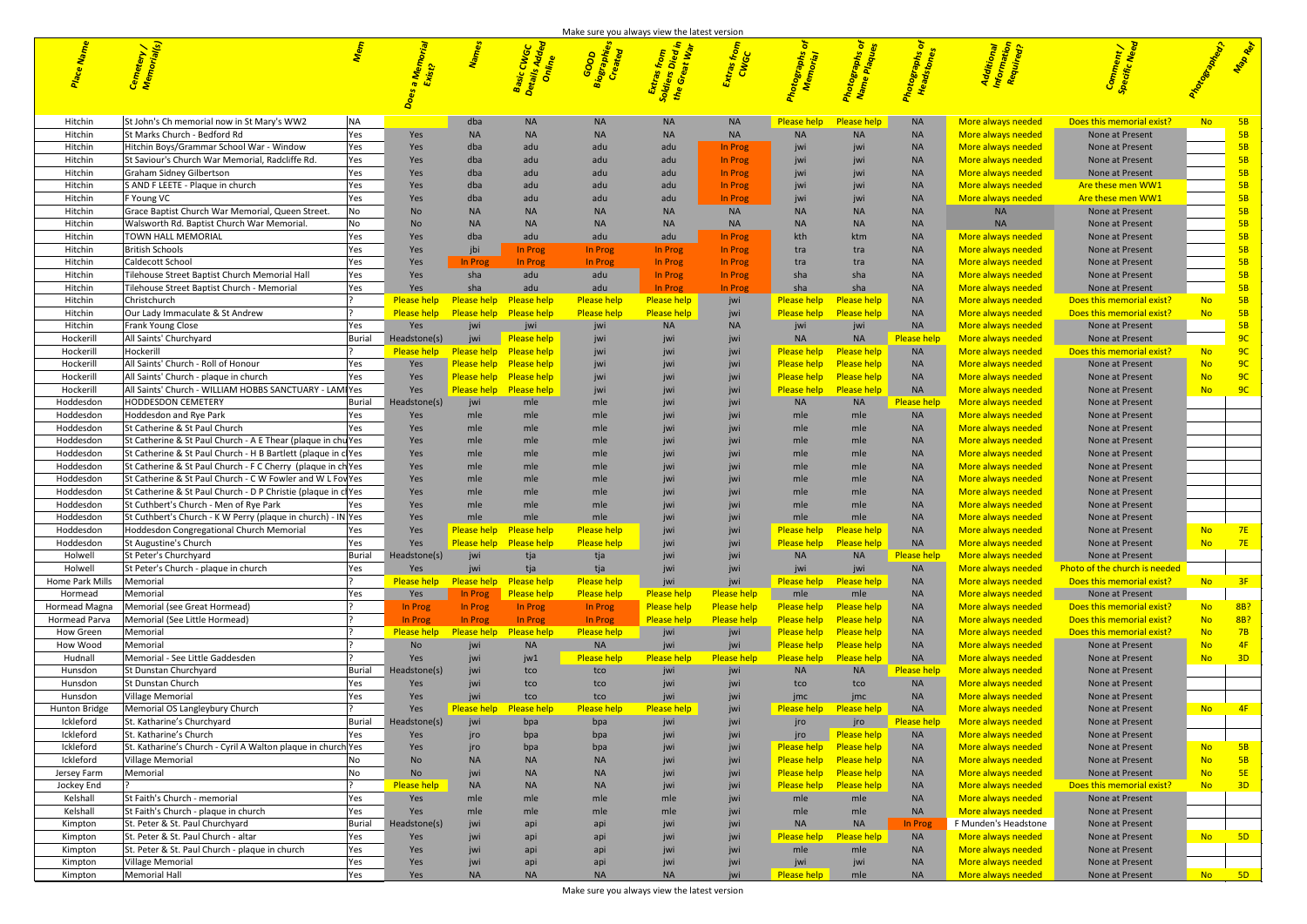|                                |                                                                                                                                      |               |                                          |                           |                                                      |                                          | Make sure you always view the latest version |                    |                                 |                                                                  |                    |                                                          |                                                        |                         |
|--------------------------------|--------------------------------------------------------------------------------------------------------------------------------------|---------------|------------------------------------------|---------------------------|------------------------------------------------------|------------------------------------------|----------------------------------------------|--------------------|---------------------------------|------------------------------------------------------------------|--------------------|----------------------------------------------------------|--------------------------------------------------------|-------------------------|
|                                |                                                                                                                                      |               |                                          |                           |                                                      |                                          | <mark>វិទាំង</mark><br>ស្រុ <mark>ះ</mark>   |                    |                                 |                                                                  |                    |                                                          |                                                        |                         |
| Kings Langley                  | Memorial                                                                                                                             | Yes           | Yes                                      | In Prog                   | <b>In Prog</b>                                       | In Prog                                  |                                              |                    | ahi                             | -ahi                                                             | -NA                | More always needed                                       | None at Present                                        |                         |
| Kings Langley                  | All Saints' Churchyard                                                                                                               | <b>Burial</b> | eadstone(s                               | jwi                       | In Prog                                              | In Prog                                  |                                              |                    | <b>NA</b>                       | N <sub>f</sub>                                                   | ahi                | More always needed                                       | None at Present                                        |                         |
| Kings Langley                  | All Saints' Church                                                                                                                   | lYes.         | Yes                                      | In Prog                   | In Prog                                              | In Prog                                  |                                              |                    | In Prog                         | <b>In Prog</b>                                                   | NA                 | <u>More always needed</u>                                | None at Present                                        | $-3F$                   |
| Kings Langley                  | All Saints' Church - Window - HENRY MAUNSELL CHAMIYes                                                                                |               | Yes                                      | n Prog                    | In Prog                                              | In Prog                                  |                                              |                    | In Prog                         |                                                                  |                    | <u> More always needed</u>                               | None at Present                                        |                         |
| Kings Langley                  | All Saints' Church - Plaque - RICHARD MEAD HAYTHORNYes                                                                               |               | Yes                                      | n Prog                    | In Prog                                              | In Prog                                  |                                              |                    | In Prog                         | <b>In Prog</b>                                                   |                    | <u>More always needed</u>                                | None at Present                                        |                         |
| Kings Langley                  | All Saints' Church - Plaque - Pte C Cox VC<br>All Saints' Church - Plaque - IN LOVING MEMORY OF BEIYes                               | Yes           | Yes<br>Yes                               | า Prog -                  | In Prog                                              | In Prog                                  |                                              |                    | In Prog<br>In Prog              | In Prog<br>In Prog                                               | NA.                | <u>More always needed</u>                                | None at Present<br>None at Present                     | R                       |
| Kings Langley<br>King's Walden | St Mary's Churchyard                                                                                                                 | Burial        | eadstone(s)                              | า Prog -<br>jwi           | In Prog<br>In Prog                                   | In Prog<br>In Prog                       |                                              |                    | <b>NA</b>                       | <b>NA</b>                                                        | <b>Please help</b> | <u> Aore always needed</u><br><u> Aore always needed</u> | None at Present                                        |                         |
| King's Walden                  | St Mary's Church - plaque in church                                                                                                  | Yes           | Yes                                      | <u>Please help</u>        | In Prog                                              | In Prog                                  |                                              |                    | mcy                             | mcy                                                              |                    | <u>More always needed</u>                                | None at Present                                        |                         |
| King's Walden                  | St Mary's Church - MAJ W S DOUGLAS - plaque in churclYes                                                                             |               |                                          | Please help               | In Prog                                              | In Prog                                  |                                              |                    | <b>Please help</b>              | <b>Please help</b>                                               |                    | <u>More always needed</u>                                | Is this man WW1                                        | - 50<br>No              |
| King's Walden                  | Village memorial                                                                                                                     | l Yes         |                                          | In Prog                   | In Prog                                              | In Prog                                  |                                              |                    |                                 | <b>Please help</b> Please help                                   |                    | More always needed                                       | None at Present                                        | $-50$                   |
| Kinsbourne Green               | Chapel War Memorial (now in Methodist Church), Kinst Yes                                                                             |               | Yes                                      | jwi                       | Please help                                          | <b>Please help</b>                       | iw                                           |                    | <b>Please help</b>              | <b>Please help</b>                                               |                    | <u>More always needed</u>                                | None at Present                                        | 4D                      |
| Kitters Green<br>Knebworth     | Village Memoria<br>Village Memorial                                                                                                  |               | <b>Please help</b><br><b>Please help</b> | <b>Please help</b><br>pjo | <b>Please help</b><br><u>Please help</u>             | <b>Please help</b><br><b>Please help</b> | <b>Please help</b><br>jwi                    | <b>Please help</b> | <b>Please help</b>              | <b>Please help</b><br>jwi                                        | <b>NA</b>          | <u>More always needed</u><br><u> More always needed</u>  | Does this memorial exist?<br>Does this memorial exist? | 3F/4F<br>5 <sub>C</sub> |
| Knebworth                      | St Martin's Churchyard                                                                                                               | Burial        | Headstone(s)                             |                           | pjo                                                  |                                          | pjo                                          |                    |                                 | <b>NA</b>                                                        | <b>Please help</b> | More always needed                                       | None at Present                                        | 5C                      |
| Knebworth                      | <b>St Martin's Church</b>                                                                                                            | Yes           | y es                                     |                           |                                                      |                                          |                                              |                    |                                 |                                                                  | <b>NA</b>          | <u>More always needed</u>                                | None at Present                                        | 5C                      |
| Knebworth                      | <b>St Martin's Church</b>                                                                                                            | Yes           | res                                      |                           |                                                      |                                          |                                              |                    |                                 |                                                                  |                    | <u>More always needed</u>                                | None at Present                                        | 5 <sub>C</sub>          |
| Knebworth                      | <b>St Martin's Church</b>                                                                                                            | Yes           | Yes                                      |                           |                                                      |                                          |                                              |                    |                                 |                                                                  |                    | <u>More always needed</u>                                | None at Present                                        |                         |
| Knebworth                      | St Martin's Church - P G LAMBERT - plaque in church                                                                                  | Yes           | Yes                                      |                           |                                                      |                                          |                                              |                    |                                 |                                                                  |                    | <u>More always needed</u>                                | <b>Is this man WW1</b>                                 |                         |
| Knebworth                      | <b>Trinity Church</b>                                                                                                                |               | <b>Please help</b>                       | <b>Please help</b>        | <b>Please help</b>                                   | <b>Please help</b>                       | pjo                                          |                    |                                 | <b>Please help</b> Please help                                   | - NA               | <u>More always needed</u>                                | Does this memorial exist?                              | <b>No</b>               |
| Knebworth (Old)                | Village Memorial - Knebworth House OLD ENTRANCE T(Yes<br>Knebworth (Old)   VISCOUNT KNEBWORTH - Knebworth House in grounds  Yes      |               | Yes                                      |                           | <u>Please help Please help</u><br><b>Please help</b> | <b>Please help</b>                       | pjo                                          |                    | Please help                     | <b>Please help</b><br><b>Please help</b>                         | NA                 | More always needed                                       | None at Present<br>Is this man WW1                     | - 60<br>No              |
|                                | Knebworth Park St Mary's Churchyard                                                                                                  | Burial        | Yes<br>Headstone(s                       | Please help -             | pjo                                                  | <u>Please help</u>                       | pjo<br>pjo                                   |                    | <b>Please help</b><br><b>NA</b> | <b>NA</b>                                                        | <b>Please help</b> | <u> More always needed</u><br>More always needed         | None at Present                                        |                         |
|                                | Knebworth Park St Mary's Church                                                                                                      | Yes           | y es                                     |                           |                                                      |                                          |                                              |                    | <b>Please help</b>              | <b>Please help</b>                                               | NA                 | <u>More always needed</u>                                | None at Present                                        | $-5C$<br>No             |
| Knebworth Park                 | St Mary's Church - L A PATTERSON MEMORIAL WINDOVYes                                                                                  |               |                                          |                           |                                                      |                                          |                                              |                    | Please help                     | <b>Please help</b>                                               |                    | <u>More always needed</u>                                | None at Present                                        | - 50                    |
|                                | Knebworth Park St Mary's Church - F A BUCHANAN - plaque in church                                                                    | - Yes         |                                          |                           |                                                      |                                          |                                              |                    | <b>Please help</b>              | <b>Please help</b>                                               |                    | <u>More always needed</u>                                | <u>Is this man WW1</u>                                 | $-50$<br>No             |
| Langley                        | Memorial                                                                                                                             | No            | No                                       |                           | In Prog                                              | In Prog                                  |                                              |                    | <b>NA</b>                       | N <sub>f</sub>                                                   |                    | More always needed                                       | None at Present                                        |                         |
| Langleybury                    | St Paul's Churchyard                                                                                                                 | Burial        | eadstone(s                               | iwi                       | In Prog                                              | In Prog                                  |                                              |                    | ΝA                              | N/                                                               | <b>Please help</b> | More always needed                                       | None at Present                                        |                         |
| Langleybury                    | Langleybury Village Memorial                                                                                                         | Yes           | Yes                                      | ı Prog                    | In Prog                                              | In Prog                                  |                                              |                    | rya                             | rya                                                              | <b>NA</b>          | More always needed                                       | None at Present                                        | R<br>$\overline{2}$     |
| Langleybury                    | St Paul's Church<br>St Paul's Church - CAPT G B LOYD MC - plaque in church Yes                                                       |               | <b>Please help</b><br>Yes                | In Prog<br>In Prog        | In Prog<br>In Prog                                   | In Prog<br>In Prog                       |                                              |                    |                                 | <b>Please help</b> Please help<br><b>Please help</b> Please help |                    | <u>More always needed-</u><br>More always needed         | Does this memorial exist?<br>None at Present           | N <sub>o</sub><br>-3F   |
| Langleybury<br>Langleybury     | St Paul's Church - R E F SHAW - plaque in church - TO TH Yes                                                                         |               | Yes                                      |                           | III PTUK                                             | I FIU≱                                   | 1.11                                         |                    | Please help                     | Please help                                                      | <b>NA</b>          | More always needed                                       | None at Present                                        | N <sub>1</sub>          |
| Langleybury                    | St Paul's Church - R P LOYD - plaque in church - TO THE Yes                                                                          |               | Yes                                      | In Prog                   | In Prog                                              | In Prog                                  | iwi                                          |                    |                                 | <b>Please help</b> Please help                                   | <b>NA</b>          | More always needed                                       | None at Present                                        | R<br><b>No</b>          |
| Layston                        | St Bartholomew's Church (no longer a church)                                                                                         | No            | <b>No</b>                                | <b>NA</b>                 | <b>NA</b>                                            | <b>NA</b>                                | <b>NA</b>                                    | <b>NA</b>          | <b>NA</b>                       | <b>NA</b>                                                        | $N_A$              | <b>NA</b>                                                | None at Present                                        |                         |
| Layston                        | LAYSTON CHURCHYARD EXTENSION                                                                                                         | <b>Burial</b> | Headstone(s)                             |                           | jwi                                                  | <b>Please help</b>                       | <b>Please help</b>                           | <b>Please help</b> | <b>NA</b>                       | <b>NA</b>                                                        | <b>Please help</b> | More always needed                                       | None at Present                                        |                         |
| Layston                        | Memorial                                                                                                                             |               | <b>Please help</b>                       | jwi                       | jwi                                                  | <b>Please help</b>                       | jwi                                          |                    |                                 | Please help Please help                                          | <b>NA</b>          | More always needed                                       | Does this memorial exist?                              | No <mark>7B</mark>      |
| Leavesden                      | <b>All Saints Churchyard</b>                                                                                                         | Burial        | Headstone(s                              | iwi                       | Please help                                          | <b>Please help</b>                       |                                              |                    | <b>NA</b>                       | <b>NA</b>                                                        | <b>Please help</b> | More always needed                                       | None at Present                                        |                         |
| Leavesden                      | All Saints Church Memorial (attached pulpit)                                                                                         | Yes           | Yes                                      |                           | <mark>Please help</mark>                             | <b>Please help</b>                       |                                              |                    |                                 | Please help Please help                                          | <b>NA</b>          | More always needed                                       | None at Present                                        | No 3F/4F                |
| Leavesden                      | <b>All Saints Church Memorial</b>                                                                                                    | Yes           | Yes                                      |                           | <u>Please help</u>                                   | <b>Please help</b>                       |                                              |                    |                                 | <b>Please help</b> Please help                                   | <b>NA</b>          | More always needed                                       | None at Present                                        | No 3F/4F                |
| Leavesden<br>Leavesden         | All Saints Church ROH<br>All Saints Church Lady Chapel                                                                               | Yes           | Yes                                      |                           | <u>Please help</u>                                   | <b>Please help</b><br><b>Please help</b> | iwi                                          |                    | Please help<br>Please help      | <b>Please help</b>                                               | - NA<br>- NA       | More always needed<br>More always needed                 | None at Present<br>None at Present                     | No 3F/4F<br>No 3F/4F    |
| Leavesden                      | R Swan - On wall of a house opposite Leavesden Green Yes                                                                             | Yes           | Yes<br>Yes                               | jwi<br>In Prog            | <u>lease hel</u><br>In Prog                          | In Prog                                  |                                              |                    | <b>Please help</b>              | <b>Please help</b><br>Please help                                | N <sub>A</sub>     | More always needed                                       | None at Present                                        | No<br>$-4F$             |
|                                | esden - Leavesden AysAyslum/Hospital Memorial                                                                                        | Yes           | Yes                                      | <b>rya</b>                | rya                                                  | rya                                      | rya                                          | rya                | rya                             | -rya                                                             |                    | More always needed                                       | None at Present                                        |                         |
|                                | Leavesden Green   Memorial - Dale Court, High Road                                                                                   | Yes           | Yes                                      | rya                       | rya                                                  | In Prog                                  |                                              |                    | rya                             | rya                                                              |                    | More always needed                                       | None at Present                                        | $-4F$                   |
| Lemsford                       | St John's Churchyard                                                                                                                 | Burial        | adstone (s                               | iwi                       | lease help                                           | Please help                              |                                              |                    | <b>NA</b>                       | <b>NA</b>                                                        | <b>Please help</b> | More always needed                                       | None at Present                                        |                         |
| Lemsford                       | St John's Church                                                                                                                     | l Yes         | Yes                                      |                           | Please help                                          | <b>Please help</b>                       |                                              |                    |                                 | Please help Please help                                          | <b>NA</b>          | More always needed                                       | None at Present                                        | No<br>$-5D$             |
| Letchmore Heath                | ALDENHAM MEMORIAL HALL - THIS HALL WAS ERECTEINO                                                                                     |               | No                                       |                           | In Prog                                              | In Prog                                  |                                              |                    |                                 |                                                                  |                    | More always needed                                       | None at Present                                        | 4F                      |
| Letchmore Heath                | Village Green LETCHMORE HEATH MEMORIAL CROSS - Yes                                                                                   |               | Yes                                      |                           | In Prog                                              | In Prog                                  |                                              |                    |                                 |                                                                  |                    | More always needed                                       | None at Present                                        |                         |
|                                | Letchmore Heath   House Arthur William Burnell - Lest We Forget, Arthur VYes                                                         |               | Yes                                      | jbu                       | In Prog                                              | In Prog<br>Please help                   |                                              |                    | <b>In Prog</b>                  |                                                                  |                    | More always needed                                       | None at Present                                        | $-4F$                   |
|                                | Letchmore Heath   Landor Cottages, 4 Back Lane, Letchmore Heath - On pr Yes<br>etchworth Garden Cit LETCHWORTH (ST. MARY) CHURCHYARD |               | Yes<br>No                                | jwi<br><b>NA</b>          | Please help<br><b>NA</b>                             |                                          |                                              |                    | <b>NA</b>                       | In Prog<br><b>NA</b>                                             |                    | <u>More always needed</u><br><b>NA</b>                   | None at Present<br>None at Present                     |                         |
|                                | etchworth Garden Cit Town Memorial                                                                                                   | Yes           | Yes                                      | eba                       | eba                                                  | eba                                      | eba                                          |                    |                                 | jw                                                               |                    | More always needed                                       | None at Present                                        |                         |
|                                | etchworth Garden Cit Letchworth Temporary Cenotaph (Lost)                                                                            | Yes           | Yes                                      | Please help               | <b>Please help</b>                                   | Please help                              | eba                                          |                    |                                 | Please help Please help                                          | NA                 | More always needed                                       | None at Present                                        | No 5B                   |
|                                | etchworth Garden Cit Belgian Gratitude 1918 - Howard Park and Gardens - tre Yes                                                      |               | Yes                                      | Please help               | <b>Please help</b>                                   | <u>Please help</u>                       | eba                                          |                    |                                 | Please help Please help                                          | - NA               | More always needed                                       | None at Present                                        | $-5B$<br>No             |
|                                | etchworth Garden Cit Central Methodist Ch                                                                                            | Yes           | Yes                                      | eba                       | eba                                                  | eba                                      | eba                                          |                    | dhi                             | dh                                                               |                    | More always needed                                       | None at Present                                        |                         |
|                                | etchworth Garden Cit Central Methodist Ch - Richard Ernest (Dick) Duchesne   Yes                                                     |               | Yes                                      | eba                       | eba                                                  |                                          | eba                                          |                    |                                 | -dh                                                              |                    | <u>More always needed</u>                                | None at Present                                        |                         |
| Letty Green                    | St John's Church (closed) - SEE St Mary's Ch HERTINGFO No                                                                            |               | Yes                                      |                           |                                                      |                                          |                                              |                    |                                 |                                                                  |                    | More always needed                                       | None at Present                                        |                         |
|                                | Leverstock Green LEVERSTOCK GREEN (HOLY TRINITY) CHURCHYARD, HEI Burial                                                              |               | eadstone(s)                              |                           |                                                      | pbe                                      |                                              |                    | NA                              | N <sub>f</sub>                                                   | pbe                | More always needed                                       | None at Present                                        |                         |
|                                | Leverstock Green   Village Green<br>Leverstock Green   Holy Trinity Ch - North Window                                                | Yes<br>Yes    | Yes                                      | <mark>lease help</mark>   | pbe<br>nh6                                           | pbe                                      |                                              |                    | cgo                             | cgo                                                              | pbe                | More always needed<br>lore always needed                 | None at Present<br>None at Present                     |                         |
|                                |                                                                                                                                      |               |                                          |                           |                                                      |                                          |                                              |                    |                                 |                                                                  |                    |                                                          |                                                        |                         |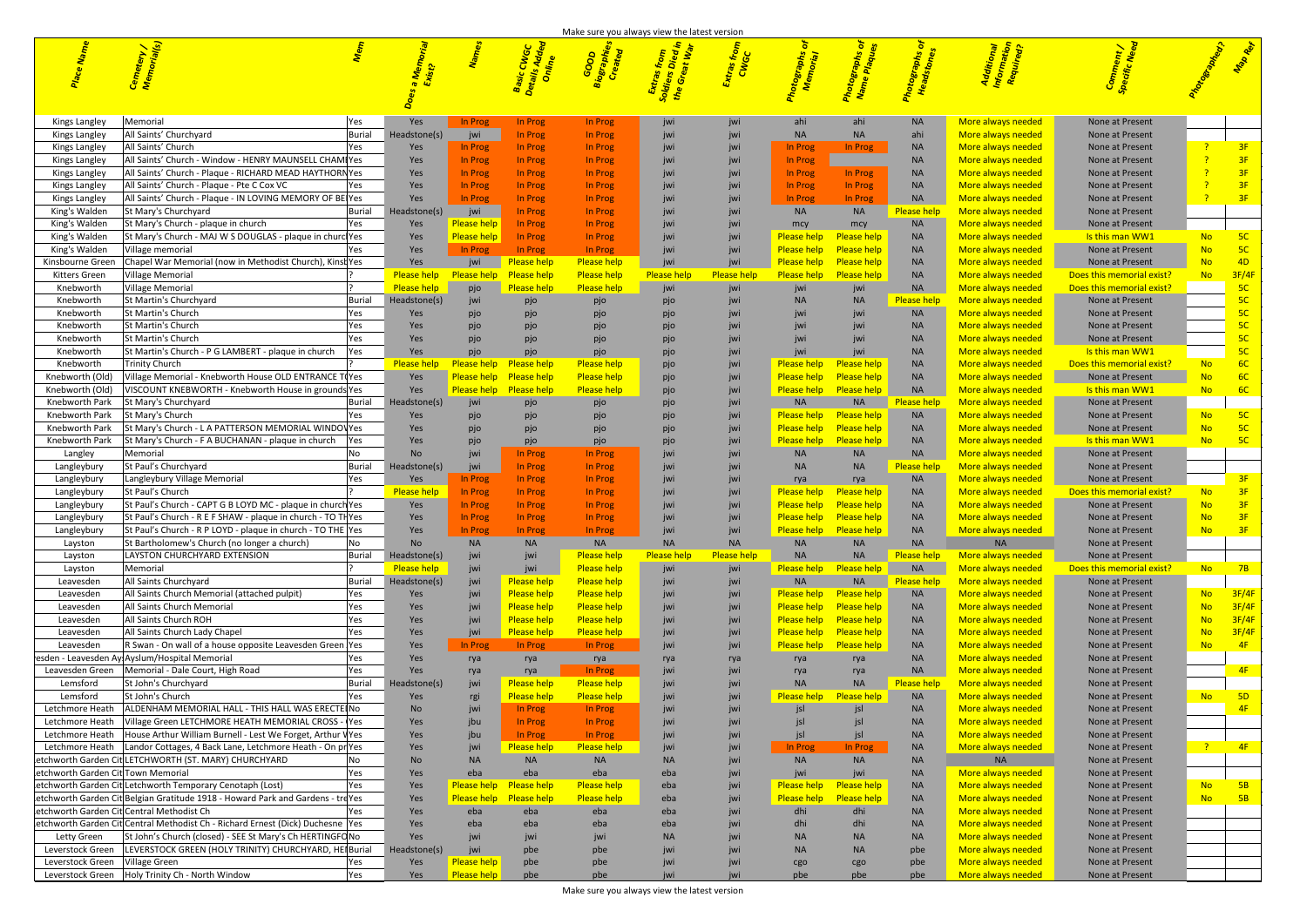| Information<br>Required?   | Com <sub>ment /</sub><br>Specific Need               | Processes Report | Map Ref        |
|----------------------------|------------------------------------------------------|------------------|----------------|
|                            |                                                      |                  |                |
|                            |                                                      |                  |                |
|                            |                                                      |                  |                |
| vays needed                | None at Present                                      |                  |                |
| vays needed                | Does this memorial exist?                            |                  |                |
| vays needed                | None at Present                                      | <b>No</b>        | 3E             |
| vays needed                | Does this memorial exist?                            | <b>No</b>        | 5C             |
| vays needed<br>vays needed | None at Present<br><b>None at Present</b>            | <b>No</b>        | 4C             |
| vays needed                | Is this man WW1                                      | <b>No</b>        | 4C             |
| vays needed                | Is this man WW1                                      | <b>No</b>        | 4C             |
| vays needed                | Does this memorial exist?                            | <b>No</b>        | 5 <sub>C</sub> |
| vays needed                | None at Present                                      |                  |                |
| vays needed                | None at Present                                      |                  |                |
| <b>NA</b>                  | None at Present                                      |                  | 7D             |
| vays needed<br>vays needed | None at Present<br><b>Photo of Mayling headstone</b> |                  |                |
| vays needed                | None at Present                                      |                  |                |
| vays needed                | None at Present                                      |                  |                |
| vays needed                | None at Present                                      |                  |                |
| vays needed                | None at Present                                      |                  |                |
| vays needed                | None at Present                                      |                  |                |
| vays needed                | None at Present                                      | <b>No</b>        | 8C             |
| vays needed                | None at Present                                      |                  |                |
| vays needed                | None at Present                                      |                  |                |
| vays needed<br>vays needed | None at Present<br>None at Present                   | <b>No</b>        | 8B             |
| vays needed                | <b>Photo of the church is needed</b>                 |                  |                |
| vays needed                | Does this memorial exist?                            | <b>No</b>        | 4B             |
| vays needed                | <b>None at Present</b>                               |                  |                |
| vays needed                | <b>None at Present</b>                               |                  |                |
| vays needed                | <b>None at Present</b>                               |                  |                |
| vays needed                | None at Present                                      |                  |                |
| vays needed                | None at Present                                      | <b>No</b>        | 5F             |
| vays needed<br>vays needed | <b>None at Present</b><br>None at Present            |                  |                |
| vays needed                | None at Present                                      | <b>No</b>        | 1D             |
| vays needed                | Does this memorial exist?                            | <b>No</b>        | 4F             |
| vays needed                | Does this memorial exist?                            | <b>No</b>        | 6B             |
| vays needed                | None at Present                                      |                  |                |
| vays needed                | None at Present                                      | <b>No</b>        | 5 <sub>D</sub> |
| vays needed                | <b>None at Present</b>                               |                  |                |
| vays needed                | <b>None at Present</b>                               |                  |                |
| vays needed<br>vays needed | <b>None at Present</b><br>None at Present            |                  |                |
| vays needed                | <b>None at Present</b>                               |                  |                |
| vays needed                | <b>None at Present</b>                               |                  |                |
| vays needed                | None at Present                                      |                  |                |
| vays needed                | Does this memorial exist?                            |                  |                |
| vays needed                | <b>None at Present</b>                               |                  |                |
| vays needed                | None at Present                                      |                  | 3E             |
| vays needed                | None at Present                                      | <b>No</b>        | 4/5E           |
| vays needed<br>vays needed | None at Present<br>None at Present                   |                  |                |
| vays needed                | Does this memorial exist?                            | <b>No</b>        | 3F             |
| vays needed                | Does this memorial exist?                            | <b>No</b>        | 6F             |
| vays needed                | None at Present                                      | <b>No</b>        | 6F             |
| vays needed                | Does this record names?                              | <b>No</b>        | 3 <sub>G</sub> |
| vays needed                | Does this record names?                              | <b>No</b>        | 3G             |
| vays needed                | <b>None at Present</b>                               |                  |                |
| vays needed                | <b>None at Present</b>                               |                  | 3G             |
| vays needed                | None at Present                                      | <b>No</b>        | 3 <sub>G</sub> |
| vays needed                | None at Present                                      | <b>No</b>        | 3 <sub>G</sub> |

|                                                                                |                    |                                |                                          | <b>DOOR STAR</b>   | is from<br>S Died<br>eat Wa |                    |                    |                                   |                     |                                       |                                      |                         |
|--------------------------------------------------------------------------------|--------------------|--------------------------------|------------------------------------------|--------------------|-----------------------------|--------------------|--------------------|-----------------------------------|---------------------|---------------------------------------|--------------------------------------|-------------------------|
|                                                                                |                    |                                |                                          |                    |                             |                    |                    |                                   |                     |                                       |                                      |                         |
|                                                                                |                    |                                |                                          |                    |                             |                    |                    |                                   |                     |                                       |                                      |                         |
|                                                                                |                    |                                |                                          |                    |                             |                    |                    |                                   |                     |                                       |                                      |                         |
|                                                                                |                    |                                |                                          |                    |                             |                    |                    |                                   |                     |                                       |                                      |                         |
| Leverstock Green   Holy Trinity Ch - Queens Westminster Rifles                 | Yes                | <b>Please help</b>             |                                          | pbe                |                             |                    |                    |                                   |                     | More always needed                    | None at Present                      |                         |
| Leverstock Green   Holy Trinity Ch - Roll of Honour                            |                    | <b>Please help Please help</b> | pbe                                      |                    |                             |                    |                    |                                   |                     | <u>More always needed</u>             | Does this memorial exist?            |                         |
| Leverstock Green   Leverstock Green National School Memorial                   |                    |                                | Yes Please help Please help              | <b>Please help</b> | jwi                         |                    | Please help        | <b>Please help</b>                | <b>NA</b>           | More always needed                    | None at Present                      |                         |
| Memorial<br>Ley Green                                                          | <b>Please help</b> |                                | - NA                                     |                    | <b>Please help</b>          | <b>Please help</b> |                    | <b>Please help Please help</b>    | <b>NA</b>           | More always needed                    | Does this memorial exist?            | <b>No</b>               |
| Village Memorial<br>Lilley                                                     | Yes                |                                | In Prog                                  | In Prog            |                             |                    |                    | Please help De Please help        | <b>NA</b>           | More always needed                    | None at Present                      | No.                     |
| St Peter's Churchyard<br>Burial<br>Lilley                                      | leadstone(s        |                                | In Prog                                  | In Prog            |                             |                    |                    | <b>NA</b>                         | Please help-        | More always needed                    | None at Present                      |                         |
| St Peter's Church - F H A SOWERBY - plaque in church<br>Lilley                 |                    |                                | In Prog                                  | In Prog            |                             |                    |                    | Please help Please help           | <b>NA</b>           | More always needed                    | Is this man WW1                      | No No<br>$-4C$          |
| WW2 St Peter's Church - T G SOWERBY - plaque in chur Yes<br>Lilley             | Yes                |                                | In Prog                                  | <b>In Prog</b>     |                             | jwi                |                    | <u>Please help - Please help-</u> | - NA                | <b>More always needed</b>             | <b>Is this man WW1</b>               | No No                   |
| Little Almshoe<br>Village Memorial?                                            | <b>Please help</b> | <b>iwi</b>                     | jwi                                      | <b>Please help</b> |                             |                    |                    | <u>Please help - Please help-</u> | - NA                | More always needed                    | Does this memorial exist?            | - No                    |
| LITTLE AMWELL (HOLY TRINITY) CHURCHYARD<br>Burial<br>Little Amwell             | Headstone(s)       | jwi                            | <b>Please help</b>                       | <b>Please help</b> |                             |                    |                    |                                   |                     | More always needed                    | None at Present                      |                         |
| Holy Trinity Memorial<br>Little Amwell                                         | Yes                |                                | <b>Please help</b> Please help           | <b>Please help</b> |                             |                    |                    |                                   |                     | More always needed                    | None at Present                      |                         |
| Little Barwick<br> Memorial                                                    |                    |                                |                                          |                    |                             |                    |                    |                                   |                     | <b>NA</b>                             | None at Present                      | 7D                      |
| Little Berkhamsted   Memorial                                                  |                    | mco                            | mco                                      | mco                | mco                         |                    |                    |                                   |                     | More always needed                    | None at Present                      |                         |
| LITTLE GADDESDEN (SS. PETER AND PAUL) CHURCHYAR Burial<br>Little Gaddesden     | eadstone(s)        | jwi                            | Please help                              | <b>Please help</b> |                             |                    |                    |                                   | pbe                 | More always needed                    | Photo of Mayling headstone           |                         |
| ST PETER AND ST PAUL CHURCH - plaque in church<br>Little Gaddesden             | Yes                |                                | <b>Please help</b> Please help           | <u>Please help</u> |                             |                    |                    |                                   |                     | More always needed                    | None at Present                      |                         |
|                                                                                | <b>Yes</b>         |                                |                                          |                    |                             |                    |                    |                                   |                     |                                       | None at Present                      |                         |
| LITTLE GADDESDEN, RINGHALL AND HUDNALL ROLL OF Yes<br>Little Gaddesden         |                    |                                | <b>Please help</b> Please help           | <b>Please help</b> |                             |                    |                    |                                   |                     | <u>More always neede</u>              |                                      |                         |
| Little Gaddesden   Memorial                                                    | Yes                |                                | <b>Please help</b> Please help           | <b>Please help</b> |                             |                    |                    |                                   |                     | <u>More always needed</u>             | None at Present                      |                         |
| Roll of Honour, Little Gaddesden (2018 Centenary Revis Yes<br>Little Gaddesden | Yes                |                                | <b>Please help</b> Please help           | <b>Please help</b> |                             |                    |                    |                                   | -NA                 | <u>More always neede</u>              | None at Present                      |                         |
| LITTLE HADHAM CONGREGATIONAL CHAPELYARD<br>Little Hadham<br>Burial             | eadstone(s)        | ן Prog                         | <b>In Prog</b>                           | In Prog            | msm                         |                    |                    |                                   |                     | More always neede                     | None at Present                      |                         |
| LITTLE HADHAM CONGREGATIONAL CHAPEL<br>Little Hadham                           | Yes                |                                | <b>In Prog</b>                           | In Prog            | msm                         |                    |                    | <b>Please help</b> Please help    | <b>NA</b>           | <b>More always needed</b>             | None at Present                      |                         |
| Little Hadham<br>Village Memorial                                              | Yes                | n Prog                         | In Prog                                  | <b>In Prog</b>     | msm                         |                    |                    |                                   |                     | <u>More always neede</u>              | None at Present                      |                         |
| LITTLE HADHAM ROLL OF HONOUR St Cecilias Church - Yes<br>Little Hadham         | Yes                | msm                            | In Prog                                  | In Prog            | msm                         |                    |                    |                                   |                     | <u>More always neede</u>              | None at Present                      |                         |
| CHRIST CHURCH WW1 PLAQUE in church<br>Little Heath                             |                    | mco                            |                                          | mco                | mco                         |                    | mco                | mco                               |                     | More always needed                    | None at Present                      |                         |
| Little Hormead<br><b>Memorial</b>                                              |                    |                                |                                          | <b>Please help</b> |                             |                    |                    | Please help Please help           | <b>NA</b>           | More always needed                    | None at Present                      | N <sub>0</sub><br>$-8B$ |
| Little Munden<br>  All Saints Church Memoria                                   | Yes                |                                | mle                                      | mle                |                             |                    | mle                | mle                               |                     | More always needed                    | <b>Photo of the church is needed</b> |                         |
| Little Offley<br>Memorial                                                      |                    |                                | Please help Please help Please help      | <b>Please help</b> | <b>Please help</b>          | <b>Please help</b> | <b>Please help</b> | <b>Please help</b>                | - NA                | More always needed                    | Does this memorial exist?            | $-4B$<br><b>No</b>      |
| Little Wymondley St Mary the Virgin Ch CHURCHYARD<br><b>Burial</b>             | Headstone(s)       | jwi                            | In Prog                                  | In Prog            |                             |                    |                    |                                   | mle                 | <b>More always needed</b>             | None at Present                      |                         |
| Little Wymondley St Mary the Virgin Ch WW1 PLAQUE - Anglian Church $\sqrt{2}$  | Yes                | In Prog                        | In Prog                                  | In Prog            |                             |                    |                    |                                   | -NA                 | More always needed                    | None at Present                      |                         |
| Little Wymondley St Mary the Virgin Ch Peace Garden Churchyard                 | Yes                |                                | In Prog                                  | In Prog            |                             |                    |                    |                                   | - NA                | <u>More always needed</u>             | None at Present                      |                         |
| St Peter's Church<br>Burial<br>London Colney                                   | eadstone(s)        | iwi                            | <b>Please help</b>                       | <b>Please help</b> |                             |                    |                    |                                   | <u>Please help-</u> | <b>More always needed</b>             | None at Present                      |                         |
| London Colney<br>Town Memorial                                                 |                    |                                | Please help                              | <b>Please help</b> |                             |                    |                    |                                   | <b>NA</b>           | <b>More always needed</b>             | None at Present                      |                         |
| Napsbury Mental Hospital and Staff (now London Colne Yes<br>London Colney      | <b>Yes</b>         |                                | <b>Please help</b> Please help           | <b>Please help</b> |                             |                    |                    | Please help Please help           | <b>NA</b>           | More always needed                    | None at Present                      | - 5F<br>No l            |
| Long Marston   LONG MARSTON (ALL SAINTS) CHURCHYARD<br>Burial                  |                    | jwi l                          | Please help                              | <b>Please help</b> |                             |                    | <b>NA</b>          | <b>NA</b>                         |                     | <b>Please help More always needed</b> | None at Present                      |                         |
| Long Marston<br>Village Memorial<br><b>IYes</b>                                | Yes                |                                | <b>Please help</b>                       | <b>Please help</b> | jwi                         | jwi                |                    | Please help Please help           | <b>NA</b>           | More always needed                    | None at Present                      | 1D<br><b>No</b>         |
| Village Memorial<br>Loudwater                                                  | Please help        | jwi                            | jwi                                      | <b>Please help</b> | jwi                         | jwi                |                    | Please help Please help           | <b>NA</b>           | More always needed                    | Does this memorial exist?            | $-4F$<br><b>No</b>      |
| <b>Village Memorial</b><br>Luffenhall                                          | <b>Please help</b> | jwi                            | <b>Please help</b>                       | <b>Please help</b> | iwi                         |                    |                    | <u>Please help - Please help-</u> | <b>NA</b>           | More always needed                    | Does this memorial exist?            | $-6B$<br>No.            |
|                                                                                |                    |                                |                                          |                    |                             |                    | <b>NA</b>          | <b>NA</b>                         |                     |                                       | None at Present                      |                         |
| ple Cross (See West Hy Village Memorial                                        | No                 |                                |                                          |                    |                             |                    |                    |                                   | <b>NA</b>           | More always needed                    |                                      | <b>No</b><br>$-5D$      |
| Marford<br>Memorial                                                            | <b>No</b>          |                                |                                          |                    |                             |                    | Please help        |                                   |                     | <u>More always needed</u>             | None at Present                      |                         |
| St John the Baptist Church<br><b>Burial</b><br>Markyate                        | leadstone(s)       |                                | In Prog                                  | In Prog            |                             |                    | pbe                | pbe                               | Please help         | More always needed                    | None at Present                      |                         |
| St John the Baptist Church - plaque in church<br>Markyate                      | Yes                | Prog                           | In Prog                                  | In Prog            |                             |                    | pbe                | obe                               | <b>NA</b>           | More always needed                    | None at Present                      |                         |
| St John the Baptist Church - NEW CHURCHYARD<br>Markyate                        | Yes                | n Prog                         | In Prog                                  | In Prog            |                             |                    | pbe                | obe                               | <b>NA</b>           | More always needed                    | None at Present                      |                         |
| St John the Baptist Church - JOHN STANHOPE COLLINGS Yes<br>Markyate            | Yes                | n Prog                         | In Prog                                  | In Prog            |                             |                    |                    |                                   | <b>NA</b>           | More always needed                    | None at Present                      |                         |
| St John the Baptist Church - JOHN STANHOPE COLLINGS Yes<br>Markyate            | Yes                | In Prog                        | In Prog                                  | In Prog            |                             |                    | pb6                | obe                               | <b>NA</b>           | <u>More always needed</u>             | None at Present                      |                         |
| St John the Baptist Church - R H SPARY - plaque in churd Yes<br>Markyate       | Yes                | In Prog                        | <b>In Prog</b>                           | In Prog            |                             |                    |                    |                                   | -NA                 | <u>More always needed</u>             | None at Present                      |                         |
| Town memorial High St<br>Markyate                                              | Yes                | n Prog                         | <b>In Prog</b>                           | In Prog            |                             |                    |                    |                                   | N/                  | <u>More always needed</u>             | None at Present                      |                         |
| NORMAN ELSE - HIGH ST - N.N.ELSE / GREECE / 1948 NA<br>Markyate                |                    | In Prog                        | <b>In Prog</b>                           | In Prog            | jwi                         |                    | pb6                |                                   |                     | More always needed                    | Does this memorial exist?            |                         |
| Marlowes Baptist Church - Boxmoor Baptist church mer Yes<br>Marlowes           |                    |                                | Yes <mark>Please help Please help</mark> | <b>Please help</b> | <b>Please help</b>          | <b>Please help</b> |                    |                                   |                     | More always needed                    | None at Present                      |                         |
| Marlowes Methodist Church - Closed & demolished<br>Marlowes                    | Yes                |                                | <b>o</b> jwi                             |                    |                             |                    |                    |                                   | N/                  | <u>More always needed</u>             | None at Present                      | 3E                      |
| MEW St Mary's Church, Memorial<br>Marshalswick                                 | Yes                |                                | <b>Please help</b> Please help           | <b>Please help</b> |                             |                    |                    | Please help De Please help        | <b>NA</b>           | More always needed                    | None at Present                      | 4/5E<br>No.             |
| ST MARYS CHURCH - plaque in church<br>Meesden                                  | Yes                |                                |                                          |                    |                             |                    |                    | mle                               | N/                  | More always needed                    | None at Present                      |                         |
| CAPT E C DIMSDALE AND LT R T DIMSDALE - plaque in clYes<br>Meesden             | Yes                |                                |                                          |                    |                             |                    | mle                |                                   |                     | <u>More always needed</u>             | None at Present                      |                         |
| Micklefield Green<br>Memorial                                                  | Please help        | iwi                            |                                          |                    | <b>Please hel</b>           | <b>Please he</b>   |                    | Please helt                       | <b>NA</b>           | <u>More always needed</u>             | Does this memorial exist? _          | $-3F$<br><b>No</b>      |
| Memorial - See Hatfield Hyde<br>Mill Green                                     |                    |                                | Please help Please help Please help      | <b>Please help</b> | jwi                         |                    |                    | Please help Please help           | <b>NA</b>           | More always needed                    | Does this memorial exist?            | $-6F$<br><b>No</b>      |
| Mill Green<br>St Peter's Church, Mill End, Nr Rickmansworth                    | Yes                |                                | Please help Please help                  | <b>Please help</b> | jwi                         |                    | <b>Please help</b> | <b>Please help</b>                | <b>NA</b>           | More always needed                    | None at Present<br><b>STATISTICS</b> |                         |
| St Peter's C & E Primary School, Mill End, Nr Rickmansw Yes<br>Mill End        | Yes                |                                |                                          |                    | mle                         |                    | Please help        | mle                               | <b>NA</b>           | More always needed                    | Does this record names?              | <b>No</b>               |
| Mill End<br>Memorial                                                           | Please help        | mle                            |                                          |                    | mle                         |                    | Please help        | mle                               | <b>NA</b>           | More always needed                    | Does this record names?              | $-36$<br>No.            |
| Monken Hadley<br>Memorial                                                      | Yes                | kmi                            | dha                                      | dha                |                             |                    | kmi                | lease help                        | <b>NA</b>           | More always needed                    | None at Present                      |                         |
|                                                                                |                    |                                |                                          |                    |                             |                    |                    |                                   |                     |                                       |                                      | 3 <sub>G</sub>          |
| St Mary the Virgin, Monken Hadley ind mem to C E H Teyes<br>Monken Hadley      | Yes                | kmi                            | <b>Please help</b>                       | <b>Please help</b> |                             |                    |                    | dga                               | <b>NA</b>           | More always needed                    | None at Present                      |                         |
| Moor Park<br>Memorial                                                          | <b>No</b>          |                                | <b>NA</b>                                | <b>NA</b>          |                             |                    | <b>Please help</b> | <b>Please help</b>                | <b>NA</b>           | More always needed                    | None at Present                      | <b>No</b>               |
| ark - Merchant Taylors MERCHANT TAYLORS SCHOOL WW1 - PAVILIONMERCHAYes         | Yes                |                                | Please help-                             | <b>Please help</b> |                             |                    |                    | Please help De Please help        | <b>NA</b>           | More always needed                    | None at Present                      |                         |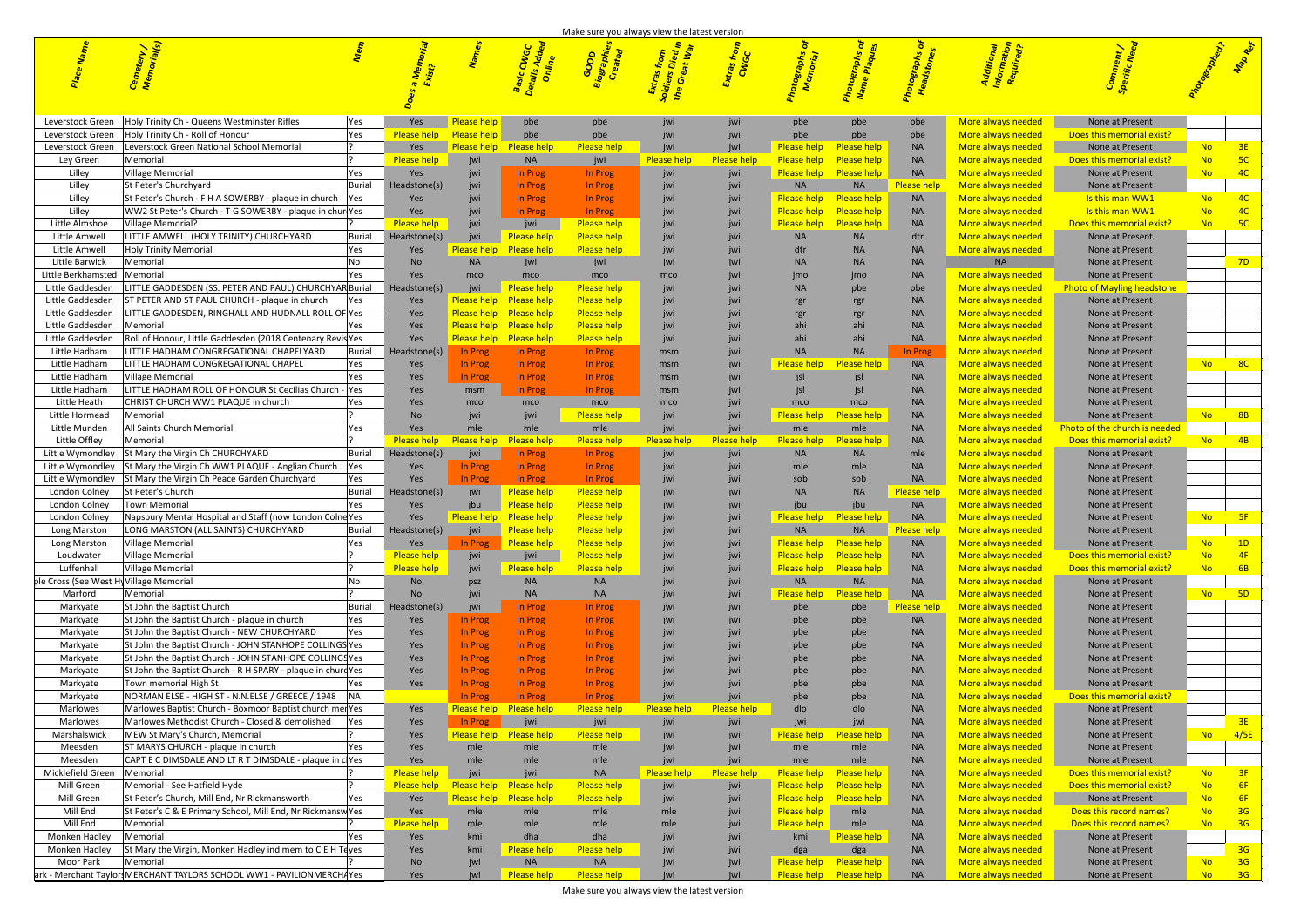| Additional<br>Information<br>Required? |                                                  | Thoracean Manus | <b>Map Ref</b> |
|----------------------------------------|--------------------------------------------------|-----------------|----------------|
|                                        |                                                  |                 |                |
|                                        |                                                  |                 |                |
|                                        | Com <sub>ment /</sub><br>Specific Need           |                 |                |
|                                        |                                                  |                 |                |
|                                        |                                                  |                 |                |
| always needed                          | <b>None at Present</b>                           | <b>No</b>       | 3G             |
| always needed<br>always needed         | <b>None at Present</b><br><b>None at Present</b> | No              | 3G<br>8D       |
| always needed                          | <b>None at Present</b>                           |                 | 8D             |
| always needed                          | None at Present                                  | <b>No</b>       | 8D             |
| always needed                          | None at Present                                  |                 | 8D             |
| always needed                          | <b>None at Present</b>                           |                 | 8D             |
| always needed                          | None at Present                                  |                 | 8D             |
| always needed                          | Does this memorial exist?                        |                 | 5B             |
| always needed                          | None at Present                                  | No              | E <sub>5</sub> |
| always needed                          | Does this memorial exist?                        | No              | E <sub>5</sub> |
| always needed                          | None at Present                                  | <b>No</b>       | 3E             |
| always needed                          | Does this memorial exist?                        | P               | 3E             |
| always needed                          | <b>None at Present</b>                           | P               | 3E             |
| always needed                          | <b>None at Present</b>                           |                 |                |
| always needed                          | <b>None at Present</b>                           |                 |                |
| always needed                          | <b>None at Present</b>                           |                 |                |
| always needed                          | <b>None at Present</b>                           | <b>No</b>       | 6G             |
| always needed                          | <b>None at Present</b>                           | No              | G <sub>6</sub> |
| always needed                          | <b>None at Present</b>                           |                 | 6G             |
| always needed                          | <b>None at Present</b>                           |                 | 6G             |
| always needed                          | None at Present                                  |                 | 6G             |
| always needed                          | <b>None at Present</b>                           | <b>No</b>       | 6G             |
| always needed                          | None at Present                                  | <b>No</b>       | 6G             |
| always needed                          | <b>None at Present</b>                           | No              | 6G             |
| always needed                          | <b>None at Present</b>                           |                 | 6G             |
| always needed                          | <b>None at Present</b>                           |                 |                |
| always needed                          | <b>None at Present</b>                           |                 |                |
| always needed                          | <b>None at Present</b>                           |                 |                |
| always needed                          | <b>None at Present</b>                           | <b>No</b>       | 6A             |
| always needed                          | <b>None at Present</b>                           |                 |                |
| always needed<br>always needed         | None at Present<br>Does this memorial exist?     | <b>No</b><br>No | 2D             |
| always needed                          | <b>None at Present</b>                           |                 |                |
| always needed                          | <b>None at Present</b>                           |                 |                |
| always needed                          | <b>None at Present</b>                           |                 |                |
| always needed                          | None at Present                                  |                 | 2E             |
| always needed                          | <b>None at Present</b>                           |                 | 2E             |
| always needed                          | <b>None at Present</b>                           |                 | 2E             |
| always needed                          | <b>None at Present</b>                           |                 | 2E             |
| always needed                          | What appears on this?                            | P               | 2E             |
| always needed                          | Detail & is this just survivors?                 | P               | 2E             |
| always needed                          | <b>None at Present</b>                           |                 | 2E             |
| always needed                          | <b>None at Present</b>                           |                 | 2E             |
| always needed                          | None at Present                                  |                 | 2E             |
| always needed                          | <b>None at Present</b>                           |                 | 2E             |
| always needed                          | None at Present                                  |                 | 2E             |
| always needed                          | <b>None at Present</b>                           |                 | 2E             |
| always needed                          | <b>None at Present</b>                           |                 | 2E             |
| always needed                          | <b>None at Present</b>                           |                 | <b>5E</b>      |
| always needed                          | <b>None at Present</b>                           |                 | <b>5E</b>      |
| always needed                          | <b>None at Present</b>                           |                 | <b>5E</b>      |
| always needed                          | <b>None at Present</b>                           | <b>No</b>       | <b>5E</b>      |
| always needed                          | None at Present                                  |                 | 5E             |
| always needed                          | <b>None at Present</b>                           |                 | <b>5E</b>      |
| always needed                          | <b>None at Present</b>                           | <b>No</b>       | <b>5E</b>      |
| always needed                          | Does this memorial exist?                        | <b>No</b>       | <b>5E</b>      |
| always needed                          | <b>None at Present</b>                           |                 |                |
| always needed                          | <b>None at Present</b>                           |                 |                |
| always needed                          | <b>None at Present</b>                           |                 |                |

| Eeded None at Present<br>Rome at Present<br>Rome at Present<br>None at Present                                                                                                                                                                                                                                                                                                                                                                                                                                                                                                                                                                                                                                                                                                                                            |  |
|---------------------------------------------------------------------------------------------------------------------------------------------------------------------------------------------------------------------------------------------------------------------------------------------------------------------------------------------------------------------------------------------------------------------------------------------------------------------------------------------------------------------------------------------------------------------------------------------------------------------------------------------------------------------------------------------------------------------------------------------------------------------------------------------------------------------------|--|
|                                                                                                                                                                                                                                                                                                                                                                                                                                                                                                                                                                                                                                                                                                                                                                                                                           |  |
|                                                                                                                                                                                                                                                                                                                                                                                                                                                                                                                                                                                                                                                                                                                                                                                                                           |  |
|                                                                                                                                                                                                                                                                                                                                                                                                                                                                                                                                                                                                                                                                                                                                                                                                                           |  |
|                                                                                                                                                                                                                                                                                                                                                                                                                                                                                                                                                                                                                                                                                                                                                                                                                           |  |
|                                                                                                                                                                                                                                                                                                                                                                                                                                                                                                                                                                                                                                                                                                                                                                                                                           |  |
| Much Hadham Congregational Church Yes<br>Much Wymondley See Great Wymondley<br>NA Napsbury Memorial<br>bury Park - Mental Ho Memorial to NAPSBURY MENTAL HOSPITAL AND STAFF?<br>Nash Green Memorial Prematal<br>Nash Mills Memorial                                                                                                                                                                                                                                                                                                                                                                                                                                                                                                                                                                                       |  |
|                                                                                                                                                                                                                                                                                                                                                                                                                                                                                                                                                                                                                                                                                                                                                                                                                           |  |
| <u>res</u> Yes me me me me jwi jwi r<br>NA NA NA NA jwi jwi jwi leta<br>Please help Please help Please help Please help Please help Please help jwi jwi Plea<br>Please help Please help Please help Please help jwi jwi Plea<br>Please help                                                                                                                                                                                                                                                                                                                                                                                                                                                                                                                                                                               |  |
|                                                                                                                                                                                                                                                                                                                                                                                                                                                                                                                                                                                                                                                                                                                                                                                                                           |  |
| <mark>ielp</mark> NA<br><mark>ielp</mark> NA<br>ig NA                                                                                                                                                                                                                                                                                                                                                                                                                                                                                                                                                                                                                                                                                                                                                                     |  |
|                                                                                                                                                                                                                                                                                                                                                                                                                                                                                                                                                                                                                                                                                                                                                                                                                           |  |
|                                                                                                                                                                                                                                                                                                                                                                                                                                                                                                                                                                                                                                                                                                                                                                                                                           |  |
| Example and a Present<br>Reded Book this memorial exist?<br>Reded Book this memorial exist?<br>Reded Book this memorial exist?<br>Reded None at Present<br>Reded None at Present<br>Nash Mills<br>Nash Mills<br>Nash Mills<br>Nash Mills<br>John Dickinson memorial garden<br>Nash Mills<br>John Dickinson memorial garden<br>Nettleden & Frithsden Church of St Lawrence memorial gate and plaque, Nettl Ye                                                                                                                                                                                                                                                                                                                                                                                                              |  |
|                                                                                                                                                                                                                                                                                                                                                                                                                                                                                                                                                                                                                                                                                                                                                                                                                           |  |
|                                                                                                                                                                                                                                                                                                                                                                                                                                                                                                                                                                                                                                                                                                                                                                                                                           |  |
|                                                                                                                                                                                                                                                                                                                                                                                                                                                                                                                                                                                                                                                                                                                                                                                                                           |  |
|                                                                                                                                                                                                                                                                                                                                                                                                                                                                                                                                                                                                                                                                                                                                                                                                                           |  |
|                                                                                                                                                                                                                                                                                                                                                                                                                                                                                                                                                                                                                                                                                                                                                                                                                           |  |
|                                                                                                                                                                                                                                                                                                                                                                                                                                                                                                                                                                                                                                                                                                                                                                                                                           |  |
|                                                                                                                                                                                                                                                                                                                                                                                                                                                                                                                                                                                                                                                                                                                                                                                                                           |  |
|                                                                                                                                                                                                                                                                                                                                                                                                                                                                                                                                                                                                                                                                                                                                                                                                                           |  |
|                                                                                                                                                                                                                                                                                                                                                                                                                                                                                                                                                                                                                                                                                                                                                                                                                           |  |
|                                                                                                                                                                                                                                                                                                                                                                                                                                                                                                                                                                                                                                                                                                                                                                                                                           |  |
| The Contract of Test of Test of Test of Test of Test of Test of Test of Test of Test of Test of Test of Test of Test of Test of Test of Test of Test of Test of Test of Test of Test of Test of Test of Test of Test of Test o<br>Please help kmi kmi NA I<br>Please help kmi kmi NA I<br>Please help Please help Please help NA I<br>Please help Please help NA I<br>Please help Please help NA I<br><b>d</b><br><b>ed</b><br><b>None at Present<br/> <b>led</b><br/> <b>None at Present<br/> <b>ded</b><br/> <b>None at Present</b><br/> <b>Rone at Present</b></b></b><br>New Barnet Margaret Road School<br>New Barnet Margaret Road School<br>New Barnet Margaret Road School<br>New Barnet Margaret Road School<br>Margaret Road School<br>Margaret Road School<br>Margaret Margaret Road School<br>Margaret Margar |  |
|                                                                                                                                                                                                                                                                                                                                                                                                                                                                                                                                                                                                                                                                                                                                                                                                                           |  |
|                                                                                                                                                                                                                                                                                                                                                                                                                                                                                                                                                                                                                                                                                                                                                                                                                           |  |
|                                                                                                                                                                                                                                                                                                                                                                                                                                                                                                                                                                                                                                                                                                                                                                                                                           |  |
|                                                                                                                                                                                                                                                                                                                                                                                                                                                                                                                                                                                                                                                                                                                                                                                                                           |  |
|                                                                                                                                                                                                                                                                                                                                                                                                                                                                                                                                                                                                                                                                                                                                                                                                                           |  |
|                                                                                                                                                                                                                                                                                                                                                                                                                                                                                                                                                                                                                                                                                                                                                                                                                           |  |
|                                                                                                                                                                                                                                                                                                                                                                                                                                                                                                                                                                                                                                                                                                                                                                                                                           |  |
| None at Present                                                                                                                                                                                                                                                                                                                                                                                                                                                                                                                                                                                                                                                                                                                                                                                                           |  |
|                                                                                                                                                                                                                                                                                                                                                                                                                                                                                                                                                                                                                                                                                                                                                                                                                           |  |
|                                                                                                                                                                                                                                                                                                                                                                                                                                                                                                                                                                                                                                                                                                                                                                                                                           |  |
|                                                                                                                                                                                                                                                                                                                                                                                                                                                                                                                                                                                                                                                                                                                                                                                                                           |  |
|                                                                                                                                                                                                                                                                                                                                                                                                                                                                                                                                                                                                                                                                                                                                                                                                                           |  |
|                                                                                                                                                                                                                                                                                                                                                                                                                                                                                                                                                                                                                                                                                                                                                                                                                           |  |
|                                                                                                                                                                                                                                                                                                                                                                                                                                                                                                                                                                                                                                                                                                                                                                                                                           |  |
|                                                                                                                                                                                                                                                                                                                                                                                                                                                                                                                                                                                                                                                                                                                                                                                                                           |  |
|                                                                                                                                                                                                                                                                                                                                                                                                                                                                                                                                                                                                                                                                                                                                                                                                                           |  |
|                                                                                                                                                                                                                                                                                                                                                                                                                                                                                                                                                                                                                                                                                                                                                                                                                           |  |
|                                                                                                                                                                                                                                                                                                                                                                                                                                                                                                                                                                                                                                                                                                                                                                                                                           |  |
|                                                                                                                                                                                                                                                                                                                                                                                                                                                                                                                                                                                                                                                                                                                                                                                                                           |  |
| <b>1974</b> Vis (no microsofte) Most analog principles (may be the line of the microsofte) and the microsofte in the microsofte in the microsofte in the microsofte in the microsofte in the microsofte in the microsofte in the<br>Note at Present<br>ded Does this memorial exist?<br>Mone at Present<br>Mone at Present<br>Mone at Present<br>Mone at Present<br>Mone at Present<br>Mone at Present<br>Mone at Present<br>ded Une at Present<br>ded Une at Present<br>Mat appears on                                                                                                                                                                                                                                                                                                                                   |  |
|                                                                                                                                                                                                                                                                                                                                                                                                                                                                                                                                                                                                                                                                                                                                                                                                                           |  |
|                                                                                                                                                                                                                                                                                                                                                                                                                                                                                                                                                                                                                                                                                                                                                                                                                           |  |
|                                                                                                                                                                                                                                                                                                                                                                                                                                                                                                                                                                                                                                                                                                                                                                                                                           |  |
|                                                                                                                                                                                                                                                                                                                                                                                                                                                                                                                                                                                                                                                                                                                                                                                                                           |  |
|                                                                                                                                                                                                                                                                                                                                                                                                                                                                                                                                                                                                                                                                                                                                                                                                                           |  |
|                                                                                                                                                                                                                                                                                                                                                                                                                                                                                                                                                                                                                                                                                                                                                                                                                           |  |
|                                                                                                                                                                                                                                                                                                                                                                                                                                                                                                                                                                                                                                                                                                                                                                                                                           |  |
|                                                                                                                                                                                                                                                                                                                                                                                                                                                                                                                                                                                                                                                                                                                                                                                                                           |  |
|                                                                                                                                                                                                                                                                                                                                                                                                                                                                                                                                                                                                                                                                                                                                                                                                                           |  |
|                                                                                                                                                                                                                                                                                                                                                                                                                                                                                                                                                                                                                                                                                                                                                                                                                           |  |
|                                                                                                                                                                                                                                                                                                                                                                                                                                                                                                                                                                                                                                                                                                                                                                                                                           |  |
| New Marford<br>New Marford Memorial<br>New Marford Memorial<br>New Marford Memorial<br>Northaw ST THOMAS A BECKETT CHURCH Plaque to bellringers<br>Northaw<br>Northaw Northaw Place School<br>Northchurch St Mary's Church - window above pl                                                                                                                                                                                                                                                                                                                                                                                                                                                                                                                                                                              |  |
|                                                                                                                                                                                                                                                                                                                                                                                                                                                                                                                                                                                                                                                                                                                                                                                                                           |  |
|                                                                                                                                                                                                                                                                                                                                                                                                                                                                                                                                                                                                                                                                                                                                                                                                                           |  |
|                                                                                                                                                                                                                                                                                                                                                                                                                                                                                                                                                                                                                                                                                                                                                                                                                           |  |
|                                                                                                                                                                                                                                                                                                                                                                                                                                                                                                                                                                                                                                                                                                                                                                                                                           |  |
|                                                                                                                                                                                                                                                                                                                                                                                                                                                                                                                                                                                                                                                                                                                                                                                                                           |  |
|                                                                                                                                                                                                                                                                                                                                                                                                                                                                                                                                                                                                                                                                                                                                                                                                                           |  |
|                                                                                                                                                                                                                                                                                                                                                                                                                                                                                                                                                                                                                                                                                                                                                                                                                           |  |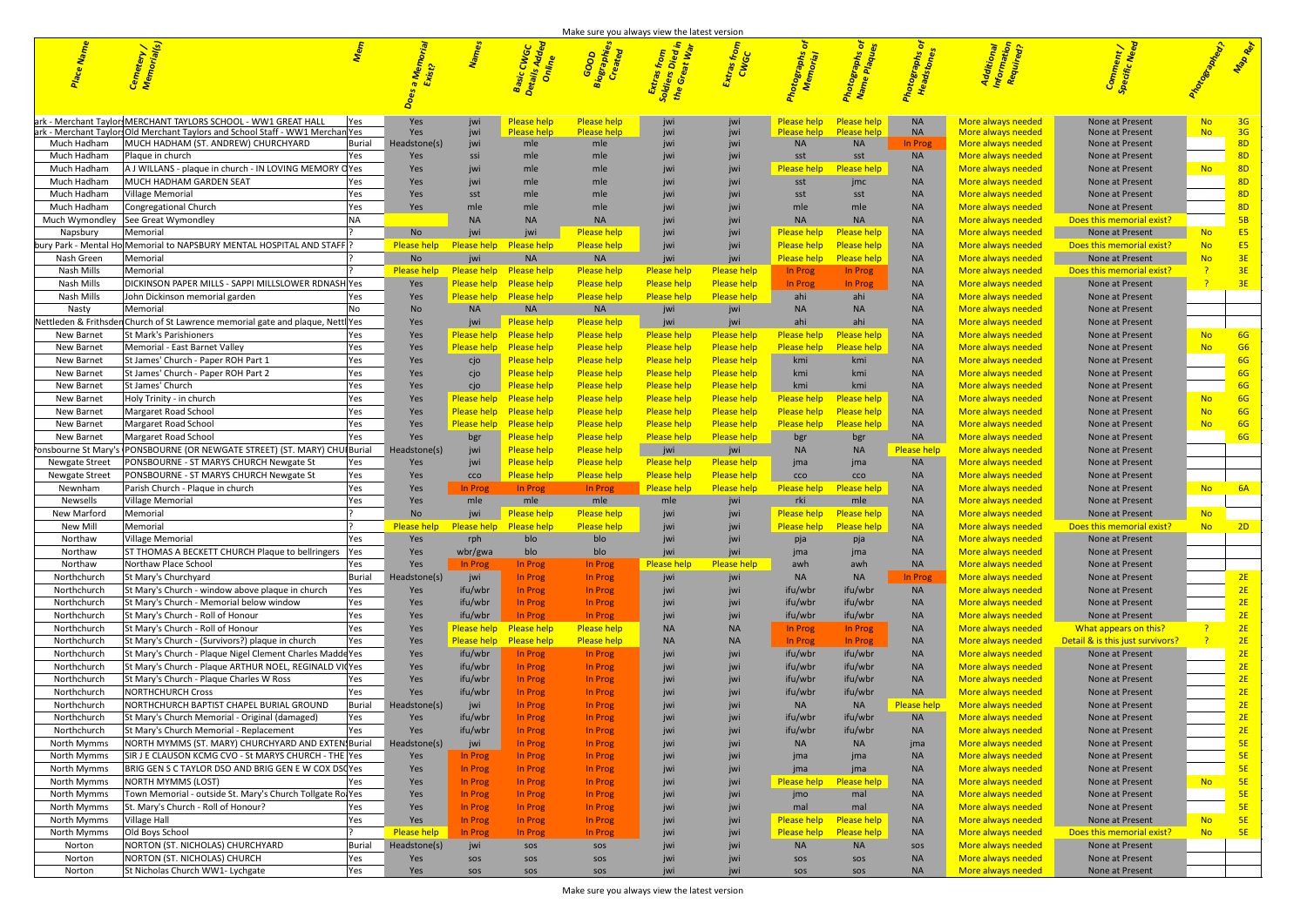| Make sure you always view the latest version |  |  |
|----------------------------------------------|--|--|
|                                              |  |  |

| Nuthampstead                                      | Village Memorial                                                                                                        | Yes                 | Yes                             | mfo                            | apt                           | apt                                      | apt                       | jwi                | Please help                       | <b>Please help</b>                | <b>NA</b>              | More always needed                       | None at Present                              | <b>No</b>              | 8B                               |
|---------------------------------------------------|-------------------------------------------------------------------------------------------------------------------------|---------------------|---------------------------------|--------------------------------|-------------------------------|------------------------------------------|---------------------------|--------------------|-----------------------------------|-----------------------------------|------------------------|------------------------------------------|----------------------------------------------|------------------------|----------------------------------|
| Nuthampstead                                      | St. Mary Magdalene Church (Barkway)                                                                                     | Yes                 | Yes                             | mfo                            | apt                           | apt                                      | apt                       | jwi                | jmc                               | jmc                               | <b>NA</b>              | More always needed                       | None at Present                              |                        |                                  |
| Oaklands                                          | Memorial                                                                                                                |                     | <b>No</b>                       | jwi                            | jwi                           | <b>Please help</b>                       | iw                        | jwi                | <b>Please help</b>                | <b>Please help</b>                | <b>NA</b>              | More always needed                       | None at Present                              | <b>No</b>              | 6D                               |
| Odsey                                             | Memorial                                                                                                                | Yes                 | Yes                             | jwi                            | <b>In Prog</b>                | jwi                                      |                           | jwi                | <b>Please help</b>                | <b>Please help</b>                | <b>NA</b>              | More always needed                       | None at Present                              | <b>No</b>              | 6C                               |
| Old Hall Green<br>Old Hall Green                  | Memorial<br>St Edmunds College Memorial                                                                                 | 12.                 | <b>No</b><br><b>Please help</b> | jwi<br>ease help               | jwi<br><b>Please help</b>     | <b>Please help</b><br><b>Please help</b> | jwi<br><b>Please help</b> | jwi<br>lease help  | Please help<br><b>Please help</b> | <b>Please help</b><br>Please help | <b>NA</b><br><b>NA</b> | More always needed<br>More always needed | None at Present<br>Does this memorial exist? | <b>No</b><br><b>No</b> | 7 <sub>C</sub><br>7 <sub>C</sub> |
| Old Knebworth                                     | See Knebworth (Old)                                                                                                     | <b>NA</b>           | <b>NA</b>                       | <b>NA</b>                      | <b>NA</b>                     | <b>NA</b>                                | <b>NA</b>                 | <b>NA</b>          | <b>NA</b>                         | <b>NA</b>                         | <b>NA</b>              | <b>NA</b>                                | <b>NA</b>                                    |                        | 6C                               |
| d Welwyn (See Welwy See Welwyn                    |                                                                                                                         | <b>NA</b>           | <b>NA</b>                       | <b>NA</b>                      | <b>NA</b>                     | <b>NA</b>                                | <b>NA</b>                 | <b>NA</b>          | <b>NA</b>                         | <b>NA</b>                         | <b>NA</b>              | More always needed                       | Does this memorial exist?                    |                        | <b>6D</b>                        |
| Oxhey                                             | OXHEY CHAPEL PRIVATE BURIAL GROUND                                                                                      | No                  | No                              | <b>NA</b>                      | <b>NA</b>                     | <b>NA</b>                                | <b>NA</b>                 | <b>Please help</b> | <b>NA</b>                         | <b>NA</b>                         | <b>NA</b>              | <b>NA</b>                                | None at Present                              |                        |                                  |
| Oxhey                                             | St. Matthew's Church Roll of Honour                                                                                     | Yes                 | Yes                             | dsh                            | dpa                           | jwi                                      | jwi                       | <b>Please help</b> | <b>Please help</b>                | <b>Please help</b>                | <b>NA</b>              | More always needed                       | None at Present                              | <b>No</b>              | 4F                               |
| Oxhey                                             | St. Matthew's Church - plaque inside church To the Glor Yes                                                             |                     | Yes                             | dsh                            | dpa                           | jwi                                      | jwi                       | <b>Please help</b> | <b>Please help</b>                | <b>Please help</b>                | <b>NA</b>              | More always needed                       | None at Present                              | <b>No</b>              | 4F                               |
| Oxhey                                             | NOT WW1 - St. Matthew's Church - plaque inside churclYes                                                                |                     | Yes                             | dsh                            | <b>NA</b>                     | <b>NA</b>                                | <b>NA</b>                 | Please help        | <b>NA</b>                         | <b>NA</b>                         | <b>NA</b>              | More always needed                       | None at Present                              |                        |                                  |
| Oxhey                                             | St Matthew's Church Window                                                                                              | yes                 | Yes                             |                                |                               |                                          | jwi                       |                    | Please help                       |                                   | <b>NA</b>              |                                          | None at Present                              |                        | 4F                               |
| Oxhey<br>Oxhey                                    | St. Matthew's Church - plaque inside church Under Wes Yes<br>St. Matthew's Church - plaque inside cSecond Lieutenar Yes |                     | Yes<br>Yes                      | dsh                            | dpa                           | jwi                                      |                           | Please help        |                                   | Please help                       |                        | More always needed                       | None at Present<br>None at Present           | No                     |                                  |
| Oxhey                                             | St. Matthew's Church - plaque inside Second Lieutenant Yes                                                              |                     | Yes                             |                                |                               |                                          |                           |                    |                                   |                                   |                        |                                          | None at Present                              |                        |                                  |
| Oxhey                                             | St. Matthew's Church - William McGregor Plaque in dod Yes                                                               |                     | Yes                             | dsh                            | dpa                           | jwi                                      | jwi                       | Please help        | Please help Please help           |                                   | <b>NA</b>              | More always needed                       | None at Present                              | No                     | 4F                               |
| Oxhey                                             | St. Matthew's Church - Outside porch Marble tablet to JMem                                                              |                     |                                 |                                |                               |                                          |                           |                    |                                   |                                   |                        |                                          | $\overline{\phantom{0}}$ 0                   |                        |                                  |
| Oxhey                                             | Internal plaque - Vera Smith (d. aged 28) "in recognition Yes                                                           |                     | Yes                             | dsh                            | <b>NA</b>                     |                                          | <b>NA</b>                 | Please help        | Please help Please help           |                                   | <b>NA</b>              | More always needed                       | None at Present                              | <b>No</b>              | 4F                               |
| Oxhey                                             | St Matthew's Church Memorial                                                                                            | Yes                 | Yes                             | dsh                            | dpa                           | jwi                                      | jwi                       | Please help        | cri                               | cri                               | <b>NA</b>              | More always needed                       | None at Present                              |                        | 4F                               |
| Oxhey                                             | <b>Oxhey Village Memorial</b>                                                                                           | Yes                 |                                 |                                |                               |                                          |                           |                    |                                   |                                   |                        |                                          |                                              |                        |                                  |
| Oxhey                                             | Wesleyan Church (now B & O Methodist)                                                                                   | Yes                 | Yes                             | dsh                            | dpa                           | jwi                                      | jwi                       | Please help        | Please help Please help           |                                   | <b>NA</b>              | More always needed                       | None at Present                              | No                     | $-4F$                            |
| Oxhey<br>Oxhey                                    | Wesleyan Church (now B & O Methodist) HE IS NOT HETYes                                                                  |                     | Yes                             | In Prog                        | In Prog                       | In Prog                                  | jwi                       | <b>Please help</b> | Please help Please help           |                                   | <b>NA</b>              | More always needed                       | None at Present<br>None at Present           | No                     | 4F                               |
| Panshanger                                        | Oxhey Baptist Chapel Memorial (now resited)<br>Panshanger Church                                                        | Yes<br>No           | Yes<br>No                       | <b>NA</b>                      | Please help                   | <b>Please help</b>                       | jwi                       | jwi                | <b>Please help</b>                | <b>Please help</b>                | <b>NA</b>              | More always needed                       | None at Present                              | <b>No</b>              | 6D                               |
| <b>Park Street</b>                                | St Stephens Parish - Tablet                                                                                             | Yes                 | Yes                             | iwi                            | <b>Please help</b>            | <b>Please help</b>                       | jwi                       | jwi                | <u>Please help-</u>               | <b>Please help</b>                | <b>NA</b>              | More always needed                       | None at Present                              | <b>No</b>              | 4E                               |
| <b>Park Street</b>                                | St Stephens Parish - Obelisk                                                                                            | Yes                 | Yes                             | jbu                            | <b>Please help</b>            | <b>Please help</b>                       |                           | jwi                | In Prog                           | jbu                               | <b>NA</b>              | More always needed                       | None at Present                              |                        | 4E                               |
| Patchetts Green                                   | Memorial                                                                                                                |                     | <b>Please help</b>              | <b>Please help</b>             | <b>Please help</b>            | <b>Please help</b>                       | jw                        | jwi                | Please help                       | <b>Please help</b>                | <b>NA</b>              | More always needed                       | Does this memorial exist?                    | <b>No</b>              | 4F                               |
| Patchetts Green                                   | A BLAKE - PEGMIRE LANE - plaque ON RIGHT HAND SIDIYes                                                                   |                     | Yes                             | jwi                            | <b>Please help</b>            | <b>Please help</b>                       | jwi                       | jwi                | <u>Please help</u>                | <b>Please help</b>                | <b>NA</b>              | More always needed                       | None at Present                              | <b>No</b>              | 4F                               |
| Pepperstock                                       |                                                                                                                         |                     | <b>Please help</b>              | Please help Please help        |                               | <b>Please help</b>                       | Please hel                | lease help         | Please help                       | <b>Please help</b>                | <b>NA</b>              | More always needed                       | Does this memorial exist?                    | <b>No</b>              |                                  |
| Peter's Green                                     | <b>Wall outside Baptist Church</b>                                                                                      | Yes                 | <b>Yes</b>                      |                                | Please help Please help       | <b>Please help</b>                       | jwi                       | jwi                | pjo                               | pjo                               | <b>NA</b>              | More always needed                       | None at Present                              |                        |                                  |
| Peter's Green<br>y Green (nr Peter's Gr Memorial? | Village Memorial                                                                                                        | Yes<br>$\mathsf{L}$ | Yes<br>Please help              | Please help Please help<br>jwi |                               | <b>Please help</b>                       | jwi                       | jwi                |                                   | Please help Please help<br>mle    | <b>NA</b>              | More always needed<br>More always needed | None at Present                              | <b>No</b>              | 4D                               |
|                                                   | Green (nr Much Hadl St Thomas' Church, Perry Green also see Green Tye                                                   | Yes                 | Yes                             | jwi                            | In Prog<br>In Prog            | In Prog<br>In Prog                       |                           |                    | mle                               | mle                               | <b>NA</b><br><b>NA</b> | More always needed                       | Does this memorial exist?<br>None at Present |                        |                                  |
|                                                   | Green (nr Much Hadl St Thomas' Church Memorial, Perry Green also see Gree?                                              |                     | <b>Please help</b>              | jwi                            | In Prog                       | In Prog                                  |                           |                    | mle                               | mle                               | <b>NA</b>              | More always needed                       | Does this memorial exist?                    |                        |                                  |
| Piccotts End                                      | Memorial                                                                                                                |                     | cgo                             | jwi                            | jwi                           | <b>Please help</b>                       |                           |                    |                                   | <b>NA</b>                         | <b>NA</b>              | More always needed                       | Does this memorial exist?                    |                        |                                  |
| <b>Piccotts End</b>                               | All Saits Church:                                                                                                       |                     | <b>Please help</b>              | <b>NA</b>                      | <b>Please help</b>            | <b>Please help</b>                       |                           | jwi                | <b>NA</b>                         | <b>NA</b>                         | <b>NA</b>              | More always needed                       | Does this memorial exist?                    |                        |                                  |
| Pimlico                                           | Memorial                                                                                                                |                     | No                              | jwi                            | jwi                           | <b>Please help</b>                       |                           | jwi                | Please help                       | <u>lease he</u>                   | <b>NA</b>              | More always needed                       | None at Present                              | <mark>No No</mark>     | 3/4E                             |
| Pirton                                            | PIRTON (ST. MARY) CHURCHYARD                                                                                            | <b>Burial</b>       | leadstone(s)                    | jwi                            | jw                            |                                          |                           |                    |                                   | jwi                               | Please hel             | More always needed                       | None at Present                              |                        |                                  |
| Pirton                                            | PIRTON (ST. MARY) CHURCH - plaque in church                                                                             | Yes                 | Yes                             |                                |                               |                                          |                           |                    |                                   |                                   | <b>NA</b>              | More always needed                       | None at Present                              |                        |                                  |
| Pirton                                            | Village Memorial                                                                                                        | Yes                 | Yes                             |                                |                               |                                          |                           |                    |                                   |                                   | <b>NA</b>              | More always needed                       | None at Present                              |                        |                                  |
| Pirton                                            | Methodist Church Memorial - plaque in church                                                                            | Yes                 | Yes                             |                                |                               |                                          |                           |                    |                                   |                                   | <b>NA</b>              | More always needed                       | None at Present                              |                        |                                  |
| Ponsbourne Park<br>Potten End                     | Memorial<br>POTTEN END (HOLY TRINITY) CHURCHYARD                                                                        | <b>Burial</b>       | <b>No</b>                       | iwi<br>jwi                     | jwi<br><b>Please help</b>     | jwi                                      |                           | jwi                | <b>Please help</b><br><b>NA</b>   | <b>Please help</b>                | <b>NA</b><br>In Prog   | More always needed                       | None at Present                              | No                     | 6E                               |
| Potten End                                        | POTTEN END (HOLY TRINITY) CHURCH - Village                                                                              | Yes                 | Headstone(s)<br>Yes             | Please help Please help        |                               | <b>Please help</b><br><b>Please help</b> |                           | jwi<br>jwi         | ahi                               | <b>NA</b><br>ahi                  | <b>NA</b>              | More always needed<br>More always needed | None at Present<br>None at Present           |                        |                                  |
| Potten End                                        | POTTEN END (HOLY TRINITY) CHURCH - plaque in churc?                                                                     |                     | <b>Please help</b>              | Please help Please help        |                               | <b>Please help</b>                       |                           | jwi                | Please help                       | lease help                        | <b>NA</b>              | More always needed                       | Does this memorial exist?_                   | No No                  | 3E                               |
| Potten End                                        | Lt D N Gaussen and Potten End - Cross - SOUTH FACE: T Yes                                                               |                     | Yes                             |                                | Please help Please help       | <b>Please help</b>                       |                           | jwi                | ahi                               | ahi                               | <b>NA</b>              | More always needed                       | None at Present                              |                        |                                  |
| Potten End                                        | Bird bath John Charles Miles: In Loving Memory of John Yes                                                              |                     | Yes                             |                                | Please help Please help       | <b>Please help</b>                       | jw                        | jwi                |                                   | ahi                               | <b>NA</b>              | More always needed                       | None at Present                              |                        |                                  |
| <b>Potters Bar</b>                                | MEN OF THE PARISH - ST MARY THE VIRGIN AND ALL SAYES                                                                    |                     | Yes                             | mal                            | In Prog                       | In Prog                                  |                           |                    |                                   |                                   | <b>NA</b>              | More always needed                       | None at Present                              |                        |                                  |
| <b>Potters Bar</b>                                | ALL SOULS CHAPEL WW1 NAVAL PLAQUE - ST MARY TH Yes                                                                      |                     | Yes                             | mal                            | jwi                           |                                          |                           |                    |                                   |                                   | <b>NA</b>              | More always needed                       | None at Present                              |                        |                                  |
| <b>Potters Bar</b>                                | ALL SOULS CHAPEL WW1 RAF PLAQUE - ST MARY THE VYes                                                                      |                     | Yes                             | mal                            |                               |                                          |                           |                    |                                   |                                   | <b>NA</b>              | More always needed                       | None at Present                              |                        |                                  |
| <b>Potters Bar</b>                                | ALL SOULS CHAPEL WW1 BATTLE PLAQUE - ST MARY THYes                                                                      |                     | Yes                             | mal                            | jw                            | jwi                                      |                           |                    |                                   |                                   | <b>NA</b>              | More always needed                       | None at Present                              |                        |                                  |
| Potters Bar                                       | ALL SOULS CHAPEL BOOK OF REMEMBRANCE                                                                                    | Yes                 | Yes                             | mal                            | iw                            | jwi                                      |                           |                    |                                   |                                   | <b>NA</b>              | More always needed                       | None at Present                              |                        |                                  |
| <b>Potters Bar</b><br><b>Potters Bar</b>          | ALL SOULS CHAPEL WW1 ALTAR CROSS<br>OWENS SCHOOL - DAME ALICE OWENS SCHOOLDUGDAYes                                      | Yes                 | Yes<br>Yes                      | mal<br><b>Please help</b>      | In Prog<br><b>Please help</b> | In Prog<br><b>Please help</b>            |                           | jwi<br>jwi         | jwi<br><b>Please help</b>         | iw<br>Please help                 | <b>NA</b><br><b>NA</b> | More always needed<br>More always needed | None at Present<br>None at Present           | <b>No</b>              | 6F<br>6F                         |
| Potters Bar                                       | CHRIST CHURCH WW1 PLAQUE in church                                                                                      | Yes                 | Yes                             |                                | Please help Please help       | <b>Please help</b>                       |                           | jwi                | Please help                       | Please help                       | <b>NA</b>              | More always needed                       | None at Present                              | <b>No</b>              | 6F                               |
| Potters Bar                                       | POTTERS BAR, LITTLE HEATH AND BENTLEY HEATH - MEYes                                                                     |                     | Yes                             |                                | Please help Please help       | <b>Please help</b>                       |                           |                    |                                   | jwi                               | <b>NA</b>              | More always needed                       | None at Present                              |                        |                                  |
| Potters Bar                                       | POTTERS BAR, LITTLE HEATH AND BENTLEY HEATH - MEyes                                                                     |                     | Yes                             | <b>Please help</b>             | jwi                           | jwi                                      |                           |                    |                                   |                                   | <b>NA</b>              | More always needed                       | None at Present                              |                        |                                  |
| <b>Potters Bar</b>                                | POTTERS BAR, LITTLE HEATH AND BENTLEY HEATH - MEyes                                                                     |                     | Yes                             | <b>Please help</b>             | jwi                           | jwi                                      |                           |                    |                                   |                                   | <b>NA</b>              | More always needed                       | None at Present                              |                        |                                  |
| Potters Heath                                     | Memorial?                                                                                                               |                     |                                 | iwi                            |                               | <b>NA</b>                                |                           | iwi                | <b>Please help</b>                | <b>Please help</b>                | <b>NA</b>              | More always needed                       | Does this memorial exist?                    | <b>No</b>              |                                  |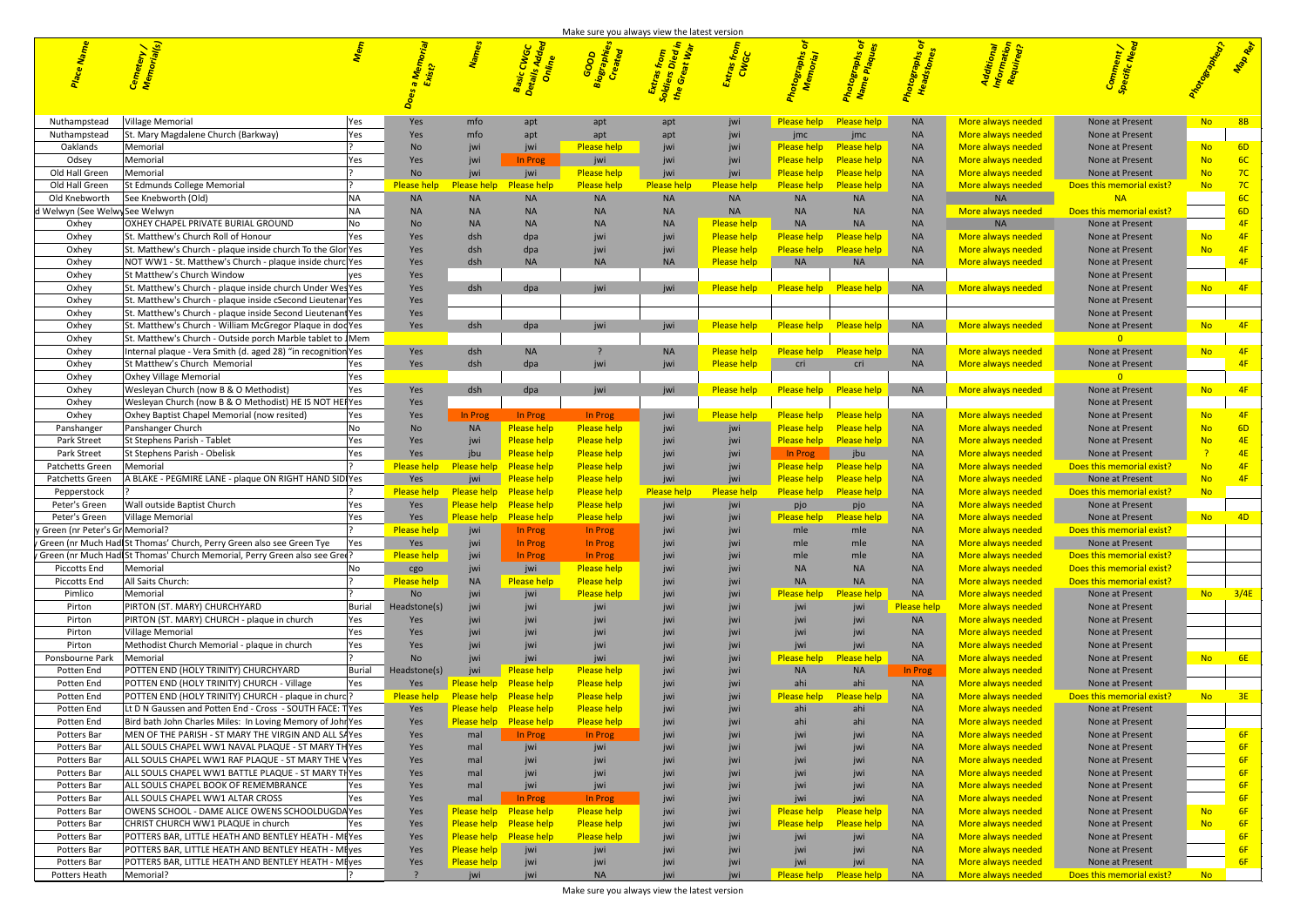|                                    |                                                                                            |               |                    |                             |                                      |                        | ividity sails you diways view the latest version |                               |                                 |                                    |                                       |                                          |                                    |                                    |
|------------------------------------|--------------------------------------------------------------------------------------------|---------------|--------------------|-----------------------------|--------------------------------------|------------------------|--------------------------------------------------|-------------------------------|---------------------------------|------------------------------------|---------------------------------------|------------------------------------------|------------------------------------|------------------------------------|
|                                    |                                                                                            |               |                    |                             |                                      |                        |                                                  |                               |                                 | tographs<br><sup>ne Plaq</sup> ues |                                       |                                          |                                    |                                    |
|                                    |                                                                                            |               |                    |                             |                                      |                        |                                                  | <sup>Sxtras</sup> fro<br>CWGC |                                 |                                    |                                       |                                          |                                    |                                    |
|                                    |                                                                                            |               |                    |                             |                                      |                        | tras fr<br><sup>Mers Di</sup><br>Great           |                               |                                 |                                    |                                       |                                          |                                    |                                    |
|                                    |                                                                                            |               |                    |                             |                                      |                        |                                                  |                               |                                 |                                    |                                       |                                          |                                    |                                    |
|                                    |                                                                                            |               |                    |                             |                                      |                        |                                                  |                               |                                 |                                    |                                       |                                          |                                    |                                    |
| Poynders End                       | Memorial?                                                                                  |               |                    | JWI                         | jwi                                  | JWI                    |                                                  | jwi                           | lease help                      | lease help                         | <b>NA</b>                             | More always needed                       | Does this memorial exist?          | No.<br>5C                          |
| Preston                            | PRESTON CHURCH WAR MEMORIAL - Parchment                                                    | Yes           | Yes                | bpa                         | bpa                                  | bpa                    |                                                  |                               | bpo                             | bpo                                | <b>NA</b>                             | More always needed                       | None at Present                    | 5C                                 |
| Preston                            | <b>PRESTON CHURCH WAR MEMORIAL - Plaque</b>                                                | Yes           | Yes                | bpa                         | bpa                                  | bpa                    |                                                  |                               | bpo                             | bpo                                | <b>NA</b>                             | More always needed                       | None at Present                    | 5C                                 |
| Preston                            | J R GRIBBLE plaque in church                                                               | Yes           | Yes                | bpa                         | bpa                                  | bpa                    |                                                  |                               |                                 | bpa                                | <b>NA</b>                             | More always needed                       | Is this man WW1                    | 5 <sub>C</sub>                     |
| Preston                            | ???? window in church                                                                      | Yes           | Yes                | bpa                         | bpa                                  | bpa                    |                                                  | jwi                           | bpa                             | bpa                                | <b>NA</b>                             | More always needed                       | Is this man WW1                    | 5 <sub>0</sub>                     |
| Preston                            | Pirton School (Missing)                                                                    | Yes           | Yes                | In Prog<br><b>NA</b>        | <b>In Prog</b><br><b>Please help</b> | In Prog<br>Please help | iwi<br>jwi                                       | jwi                           | <b>Please help</b>              | Please help<br>Please help         | <b>NA</b>                             | More always needed                       | Is this man WW1                    | <b>No</b><br>5C<br><b>No</b><br>7C |
| Puckeridge<br>Puttenham            | Congregational Chapel Memorial - now closed & the meNo<br>PARISH CHURCH - plaque in church |               | No<br>Yes          |                             | <b>Please help</b>                   | Please help            | jwi                                              | jwi<br>jwi                    | <u>Please help</u>              | jmo                                | <b>NA</b><br><b>NA</b>                | More always needed<br>More always needed | None at Present<br>None at Present |                                    |
| Corner (poss see Gilst See Gilston |                                                                                            | Yes<br>Yes    | <b>NA</b>          | jwi<br><b>NA</b>            | <b>NA</b>                            | <b>NA</b>              |                                                  |                               | jmo                             | jmc                                | <b>NA</b>                             | More always needed                       | Does this memorial exist?          |                                    |
| Radlett                            | Christ Church churchyard EXTENSION                                                         | Burial        | Headstone(s)       | jw                          | jwi                                  | In Prog                |                                                  |                               |                                 | <b>NA</b>                          | <u>Please help</u>                    | More always needed                       | None at Present                    | 5F                                 |
| Radlett                            | Christ Church - memorial in church                                                         | Yes           | Yes                | jbu                         | jwi                                  | In Prog                |                                                  | jwi                           | jbu                             | jbu                                | <b>NA</b>                             | More always needed                       | None at Present                    | 5F                                 |
| Radlett                            | Christ Church - W H H MOORE MEMORIAL - in church - Yes                                     |               | Yes                | Please help                 | jwi                                  | In Prog                |                                                  | jwi                           | <b>Please help</b>              | <b>Please help</b>                 | <b>NA</b>                             | More always needed                       | None at Present                    | 5F<br><b>No</b>                    |
| Radlett                            | Christ Church - C J S DALBIAC -plaque in church - TO THEYes                                |               | Yes                | <b>Please help</b>          | jwi                                  | In Prog                |                                                  | jwi                           | <u>Please help</u>              | <b>Please help</b>                 | <b>NA</b>                             | More always needed                       | None at Present                    | 5F<br>No                           |
| Radlett                            | <b>RADLETT ROLL OF HONOUR</b>                                                              | Yes           | Yes                | <b>Please help</b>          | jwi                                  | In Prog                |                                                  | jwi                           | <u>Please help-</u>             | <b>Please help</b>                 | <b>NA</b>                             | More always needed                       | None at Present                    | <b>No</b><br>5F                    |
| Radlett                            | Town memorial                                                                              | Yes           | Yes                | jbu                         | jwi                                  | In Prog                |                                                  | jwi                           | jbu                             | jbu                                | <b>NA</b>                             | More always needed                       | None at Present                    | 5F                                 |
| Radwell                            | RADWELL (ALL SAINTS) CHURCHYARD                                                            | Burial        | leadstone(s)       | jwi                         | In Prog                              | In Prog                | <b>NA</b>                                        | jwi                           | <b>NA</b>                       | <b>NA</b>                          | <b>Please help</b>                    | More always needed                       | None at Present                    | 5B                                 |
| Radwell                            | <b>RADWELL CHURCH</b>                                                                      | Yes           | Yes                | jwi                         | In Prog                              | In Prog                | jwi                                              | jwi                           | <b>Please help</b>              | <b>Please help</b>                 | <b>NA</b>                             | More always needed                       | None at Present                    | <b>No</b><br>5B                    |
| Redbourr                           | St Mary's Churchyard                                                                       | Burial        | Headstone(s)       | jwi                         | mle                                  | mle                    | mle                                              | jwi                           | <b>NA</b>                       | <b>NA</b>                          | <u>Please help</u>                    | More always needed                       | None at Present                    | 4D                                 |
| Redbourr                           | St Mary's Church Plaque                                                                    | Yes           | Yes                | ghu                         | ghu                                  | mle                    | mle                                              | jwi                           | <b>Please help</b>              | lease help                         | <b>NA</b>                             | More always needed                       | None at Present                    | <b>No</b><br>4D                    |
| Redbourr                           | Town memorial                                                                              | Yes           | Yes                | mle                         | mle                                  | mle                    | mle                                              | jwi                           | ghu                             | ghu                                | <b>NA</b>                             | More always needed                       | None at Present                    | 4 <sub>0</sub>                     |
| Reed                               | PARISH CHURCH - in church                                                                  | Yes           | Yes                | mle                         | mle                                  | mle                    | mle                                              | jwi                           | mle                             | mle                                | <b>NA</b>                             | More always needed                       | None at Present                    | 7B                                 |
| Reed                               | CONGREGATIONAL CHURCH - plaque in church                                                   | Yes           | Yes                | mle                         | mle                                  | Please help            | mle                                              | jwi                           | <b>Please help</b>              | Please help                        | <b>NA</b>                             | More always needed                       | None at Present                    | No<br>7B                           |
| Reed                               | Memorial                                                                                   |               | <b>Please help</b> | mle                         | mle                                  | Please help            | mle                                              | jwi                           | <u>Please help</u>              | <b>Please help</b>                 | <b>NA</b>                             | More always needed                       | Does this memorial exist?          | <b>No</b><br>7B                    |
| Reed End (nr Therfield Memorial    | RICKMANSWORTH (CHORLEYWOOD ROAD) CEMETERY Burial                                           |               | No<br>Headstone(s) | iw                          | jwi<br>mle                           | jwi<br>mle             | iwi<br>mle                                       | jwi                           | <u>Please help</u><br><b>NA</b> | <b>Please help</b><br><b>NA</b>    | <b>NA</b><br><mark>Please help</mark> | More always needed                       | None at Present<br>None at Present | <b>No</b><br>7A<br>3 <sub>G</sub>  |
| Rickmansworth<br>Rickmansworth     | RICKMANSWORTH (CHORLEYWOOD ROAD) CEMETERY Yes                                              |               | Yes                |                             | mle                                  | mle                    | mle                                              | jwi<br>jwi                    | <b>Please help</b>              | <b>Please help</b>                 | <b>NA</b>                             | More always needed<br>More always needed | None at Present                    | 3G<br><b>No</b>                    |
| Rickmansworth                      | RICKMANSWORTH (ST. THOMAS OF CANTERBURY) CHUNO                                             |               | <b>No</b>          | <b>NA</b>                   | <b>NA</b>                            | <b>NA</b>              | <b>NA</b>                                        | <b>NA</b>                     | <b>NA</b>                       | <b>NA</b>                          | <b>NA</b>                             | <b>NA</b>                                | None at Present                    | 3 <sub>G</sub>                     |
| Rickmansworth                      | St Marys Church Roll of honour                                                             | Yes           | Yes                | mle                         | mle                                  | mle                    | mle                                              |                               |                                 | mle                                | <b>NA</b>                             | More always needed                       | None at Present                    | 3G                                 |
| Rickmansworth                      | St Marys Church - Alfred Northey                                                           | Yes           | Yes                | mle                         | mle                                  | mle                    | mle                                              |                               |                                 |                                    | <b>NA</b>                             | More always needed                       | None at Present                    |                                    |
| Rickmansworth                      | Town Memorial                                                                              | Yes           | Yes                | mle                         | mle                                  | mle                    | mle                                              |                               |                                 | mle                                | <b>NA</b>                             | More always needed                       | None at Present                    | $-3G$                              |
| Rickmansworth                      | Old Masonians - Roll of Honour Mural Plaques - Royal NYes                                  |               | Yes                | $m$ <sub>I</sub> $\epsilon$ | mle                                  |                        | mle                                              | jwi                           | mle                             | mle                                | <b>NA</b>                             | More always needed                       | None at Present                    | 3G                                 |
| Rickmansworth                      | Old Masonians - Book of Remembrance - Royal Masonid Yes                                    |               | Yes                |                             | mle                                  | mle                    | mle                                              | jwi                           | <u>Please help</u>              | <b>Please help</b>                 | <b>NA</b>                             | More always needed                       | None at Present                    | <b>No</b><br>3G                    |
| Rickmansworth                      | Old Masonians - Cross outside chapel - Royal Masonic S Yes                                 |               | Yes                | mle                         | mle                                  | mle                    | mle                                              |                               |                                 | mle                                | <b>NA</b>                             | More always needed                       | Does this record names?            |                                    |
| Rickmansworth                      | Rickmansworth Lion and Eagle - Three Rivers Council Of Yes                                 |               | Yes                | mle                         | mle                                  | mle                    | mle                                              | jwi                           | mle                             | mle                                | <b>NA</b>                             | More always needed                       | Does this record names?            | 3 <sub>G</sub>                     |
| Rickmansworth                      | Independent Order of Oddfellows, Rickmansworth (now Yes                                    |               | Yes                | Please help                 | Please help                          | <b>Please help</b>     | jwi                                              | jwi                           | Please help                     | bth                                | <b>NA</b>                             | More always needed                       | None at Present                    | <b>No</b>                          |
| Ridge                              | St Margaret's Churchyard                                                                   | No            | No                 | <b>NA</b>                   | <b>NA</b>                            | <b>NA</b>              | <b>NA</b>                                        | jwi                           | <b>NA</b>                       | <b>NA</b>                          | <b>NA</b>                             | <b>NA</b>                                | None at Present                    |                                    |
| Ridge                              | St Margaret's Church - plaque in church - SOUTH MIMMYes                                    |               | Yes                | jbu                         | <b>Please hel</b>                    | <b>Please help</b>     | jwi                                              | jwi                           | jbu                             | jbu                                | <b>NA</b>                             | More always needed                       | None at Present                    |                                    |
| Ridge                              | St Margaret's Church - plaque in church                                                    | Yes           | Yes                | jbu                         | <b>Please help</b>                   | Please help            | jwi                                              | jwi                           | <u>Please help</u>              | <b>Please help</b>                 | <b>NA</b>                             | More always needed                       | None at Present                    | <b>No</b>                          |
| Ringshall                          | Memorial - See Little Gaddesden                                                            |               | Prob not           |                             | <b>NA</b>                            | jwi                    | jwi                                              | <b>Please help</b>            | <b>Please help</b>              | <b>Please help</b>                 | <b>NA</b>                             | More always needed                       | Does this memorial exist?          | <b>No</b><br>3D                    |
| Roe Green                          | Memorial                                                                                   |               | In Prog            | jwi                         | jwi                                  | Please help            | jwi                                              | jwi                           | Please help                     | <b>Please help</b>                 | <b>NA</b>                             | More always needed                       | Does this memorial exist?          | <b>No</b><br>7B                    |
| Roestock                           | Memorial                                                                                   |               | Please help        | <b>Please help</b>          | <b>Please help</b>                   | Please help            | <b>Please help</b>                               | <b>Please help</b>            | <b>Please help</b>              | Please help                        | <b>NA</b>                             | More always needed                       | Does this memorial exist?          | <b>No</b>                          |
| Rothampstead                       | Also see Harpenden                                                                         | Yes           | Yes                | jwi                         | <b>NA</b>                            | <b>NA</b>              | jwi                                              | jwi                           | <b>NA</b>                       | <b>NA</b>                          | <b>NA</b>                             | <b>NA</b>                                | None at Present                    | 4D                                 |
| Royston                            | ROYSTON CHURCH ADDITIONAL BURIAL GROUND                                                    | <b>Burial</b> | Headstone(s)       | iw                          | pjo                                  | pjo                    | iw                                               | jwi                           | <b>NA</b>                       | <b>NA</b>                          | <b>Please help</b>                    | More always needed                       | None at Present                    | <b>7A</b>                          |
| Royston                            | <b>ROYSTON NON CONFORMIST CEMETERY</b>                                                     | <b>Burial</b> | Headstone(s)       | jw                          | pjo                                  | pjo                    |                                                  | jwi                           | <b>NA</b>                       | <b>NA</b>                          | <b>Please help</b>                    | More always needed                       | None at Present                    | 7A                                 |
| Royston                            | <b>ROYSTON NON CONFORMIST CEMETERY</b>                                                     |               | <b>Please help</b> | jwi                         | pjo                                  | pjo                    |                                                  | jwi                           | Please help                     | <b>Please help</b>                 | <b>NA</b>                             | More always needed                       | Does this memorial exist?          | <b>No</b><br>7A                    |
| Royston                            | <b>Town Memorial</b><br>ST JOHN THE BAPTIST CHURCH - CHURCH BELLS                          | Yes           | Yes                | jwi<br>Please help          | pjo                                  | pjo                    |                                                  | jwi                           | jwi<br>Please help              | jwi<br><b>Please help</b>          | <b>NA</b><br><b>NA</b>                | More always needed<br>More always needed | None at Present<br>None at Present | 7A                                 |
| Royston<br>Royston                 | Kneesworth Congregational Church                                                           | No<br>Yes     | <b>No</b>          | Please help                 | pjo                                  | pjo                    | jw                                               | jwi                           | Please help                     | Please help                        | <b>NA</b>                             | More always needed                       | None at Present                    | <b>No</b><br>7A<br><b>No</b><br>7A |
| Royston                            | Plaque Harold Ackroyd VC                                                                   | Yes           | Yes<br>Yes         | rhi                         | pjo                                  | pjo                    | iw                                               | jwi<br>jwi                    | rhi                             | rhi                                | <b>NA</b>                             | More always needed                       | None at Present                    | 7A                                 |
| Royston                            | Royston Priory Memorial Gardens (WW2)                                                      | <b>NA</b>     | Yes                | <b>NA</b>                   | pjo<br><b>NA</b>                     | pjo<br><b>NA</b>       | <b>NA</b>                                        | <b>NA</b>                     | <b>NA</b>                       | <b>NA</b>                          | <b>NA</b>                             | More always needed                       | None at Present                    |                                    |
| Royston                            | Gates to Priory Memorial Gardens - In memory of WalteYes                                   |               | Yes                | jwi                         | pjo                                  | pjo                    | <b>NA</b>                                        | <b>NA</b>                     | ace                             | ace                                | <b>NA</b>                             | More always needed                       | None at Present                    | 7D                                 |
| Rush Green                         | Memorial                                                                                   |               | <b>Please help</b> | No                          | jwi                                  | <b>Please help</b>     | jwi                                              | jwi                           | <u>Please help</u>              | lease help                         | <b>NA</b>                             | More always needed                       | Does this memorial exist?          | <b>No</b><br>7D                    |
| Rushden                            | <b>RUSHDEN CHURCHYARD</b>                                                                  |               | No                 | <b>NA</b>                   | NA.                                  | <b>NA</b>              | <b>NA</b>                                        | jwi                           | NA.                             | <b>NA</b>                          | <b>NA</b>                             | <b>NA</b>                                | None at Present                    |                                    |
| Rushden                            | ST MARYS CHURCH - plaque in church                                                         | Yes           | Yes                | mle                         | mle                                  | mle                    | mle                                              | jwi                           |                                 | mle                                | <b>NA</b>                             | More always needed                       | None at Present                    |                                    |
| Rushden                            | ST MARYS CHURCH - RUSHDEN ROLL OF HONOUR - placYes                                         |               | Yes                | mle                         | mle                                  | mle                    | mle                                              | jwi                           | mle                             | $\mathsf{m}\mathsf{I}\mathsf{e}$   | <b>NA</b>                             | More always needed                       | None at Present                    |                                    |
| Park - SEE HODDESD ?               |                                                                                            |               |                    |                             | <b>NA</b>                            | <b>NA</b>              | <b>Please help</b>                               | Please help                   | <b>Please help</b>              | lease help                         | <b>NA</b>                             | More always needed                       | Does this memorial exist?          | <b>No</b><br>7E                    |
| Sacombe                            | <b>ST CATHERINES CHURCH</b>                                                                | Yes           | Yes                |                             | mle                                  | mle                    | mle                                              | jwi                           | mle                             | mle                                | <b>NA</b>                             | More always needed                       | None at Present                    |                                    |
| Sacombe Green                      | Memorial                                                                                   | No            | No                 | <b>NA</b>                   |                                      | mle                    | jwi                                              | jwi                           | <b>NA</b>                       | <b>NA</b>                          | <b>NA</b>                             | <b>NA</b>                                | None at Present                    |                                    |
| Sacombe Pound                      |                                                                                            |               | Prob not           |                             |                                      | mle                    | iwi                                              | jwi                           | Please help                     | Please help                        | <b>NA</b>                             | <b>NA</b>                                | Does this memorial exist?          | <b>No</b><br>7D                    |
| St Albans                          | ST. ALBANS (HATFIELD ROAD) CEMETERY                                                        | Burial        | Headstone(s)       |                             | In Prog                              | <b>Please help</b>     | <b>Please help</b>                               | Please help                   | <b>NA</b>                       | <b>NA</b>                          | dga                                   | More always needed                       | None at Present                    | 4E                                 |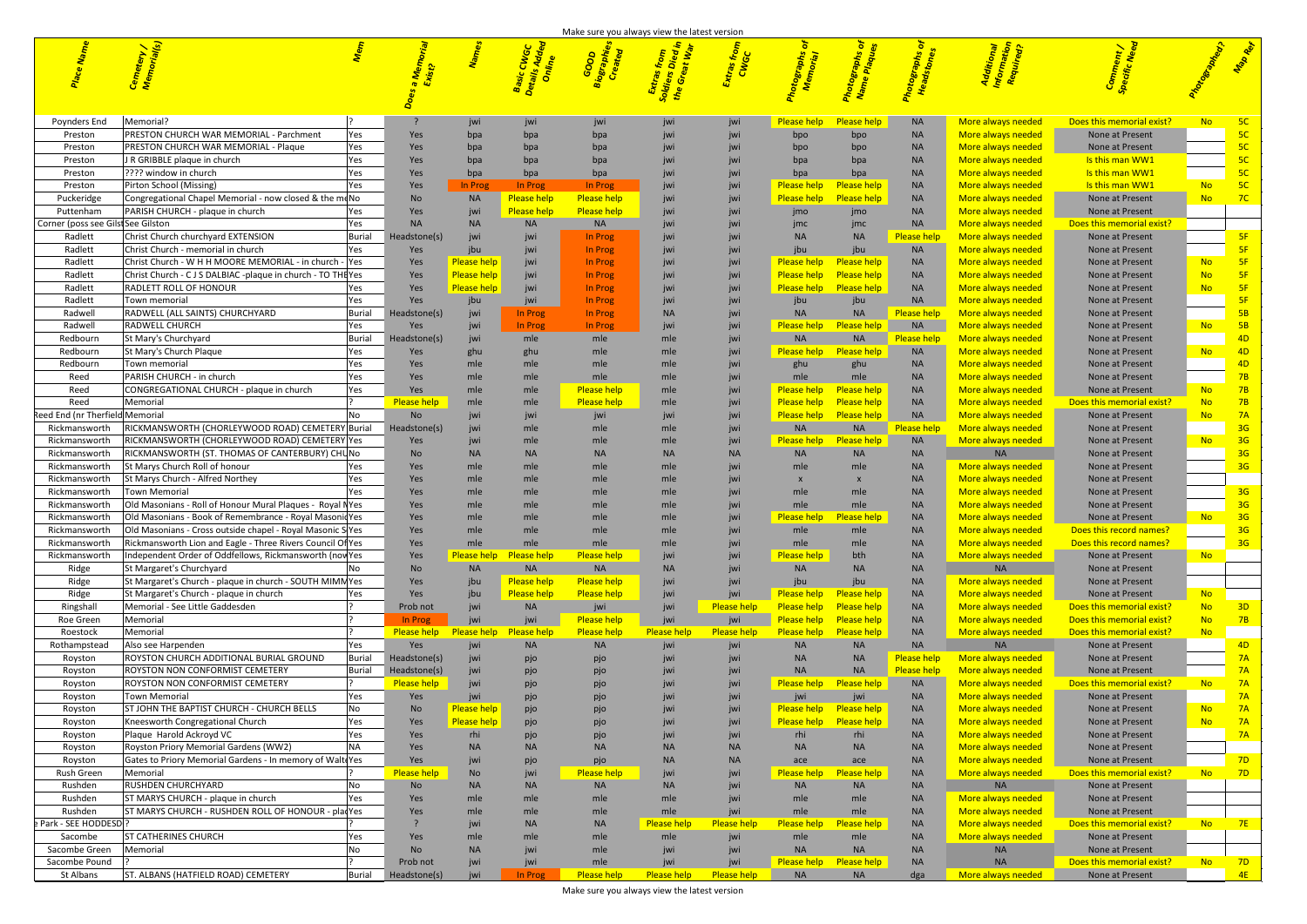

| St Albans<br>St Albans | Fleetville Memorial, Hatfield Road Cemetery Hatfield RdYes<br>Г. ALBANS (ST. MICHAEL) CHURCHYARD             |        | Yes In Prog<br>No.             |                    |         | Please help | Please help                             | Please help<br>Please heli               | <b>NA</b>                         |                                    |            | NA <mark>More always needed i</mark> n<br><b>Example 19 NA</b> | None at Present<br>None at Present    |                          |
|------------------------|--------------------------------------------------------------------------------------------------------------|--------|--------------------------------|--------------------|---------|-------------|-----------------------------------------|------------------------------------------|-----------------------------------|------------------------------------|------------|----------------------------------------------------------------|---------------------------------------|--------------------------|
| St Albans              | T MICHAELS CHURCH - plaque in church                                                                         |        | Yes                            |                    |         |             | Please help <b>a</b>                    | <b>Please help</b>                       | <b>Please help Please help</b>    |                                    |            | More always needed                                             | None at Present                       | - No                     |
| St Albans              | t Michael's Ch W H COULTER - plaque in church - IN LOYes                                                     |        |                                |                    |         |             | Please help -                           | <b>Please help</b>                       | Please help Please help           |                                    | NA NA      | More always needed                                             | None at Present                       |                          |
| St Albans              | <b>r. ALBANS (ST. STEPHEN) CHURCHYARD</b>                                                                    | Burial |                                |                    |         |             |                                         | <b>Please hel</b>                        | <b>NA</b>                         | NA NA                              |            | More always needed                                             | None at Present                       |                          |
| St Albans              | Stephen's Church Memorial                                                                                    |        | lease help l                   |                    |         |             | <u>Please help</u>                      | <b>Please help</b>                       | <b>Please help Please help</b>    |                                    | NA.        | More always needed                                             | None at Present                       |                          |
| St Albans              | St Stephen's Church - Lt R R Waddell-Dudley - In the eas Yes                                                 |        |                                |                    |         |             | <b>Please help</b>                      | <b>Please help</b>                       |                                   | <u>Please help — Please help —</u> | NA 1999 NA | More always needed                                             | None at Present                       |                          |
| St Albans              | St Peter's Church - plaque in church                                                                         |        |                                |                    |         |             | <b>Please help</b>                      | <u>Please help</u>                       |                                   |                                    |            | More always needed                                             | None at Present                       |                          |
| St Albans              | St Peter's Church - 2Lt J F and 2Lt R J Mead - window - II Yes                                               |        |                                |                    |         |             |                                         | <u>Piease nei</u>                        |                                   |                                    |            | More always needed                                             | None at Present                       |                          |
| St Albans              | T SAVIOURS CHURCH memorial                                                                                   |        |                                |                    |         |             | <u>Please heip</u>                      |                                          |                                   |                                    |            | More always needed                                             | None at Present                       |                          |
| St Albans              | T SAVIOURS CHURCH memorial                                                                                   |        |                                |                    |         |             | <u>Please held</u>                      |                                          |                                   |                                    |            | More always needed                                             | None at Present                       |                          |
| St Albans              | T SAVIOURS CHURCH - T Edwardes memorial                                                                      |        |                                |                    |         |             |                                         | <u>Please n</u>                          |                                   |                                    |            | More always needed                                             | None at Present                       |                          |
| St Albans              | F ALBANS ABBEY - Herts Yeomanry                                                                              |        |                                |                    |         |             | <u>Please heip</u>                      | <u>Please h</u>                          |                                   |                                    |            | More always needed                                             | None at Present                       |                          |
| St Albans              | ALBANS ABBEY - Herts Yeomanry Guidon                                                                         |        |                                |                    |         |             |                                         |                                          |                                   |                                    |            | More always needed                                             | None at Present                       |                          |
| St Albans              | ALBANS ABBEY - west window                                                                                   |        |                                |                    |         |             |                                         |                                          |                                   |                                    |            | More always needed                                             | None at Present                       |                          |
| St Albans              | ALBANS ABBEY - Crystal Cross                                                                                 |        | Yes                            |                    | In Prog | - In Prog   | Please help -                           | <u>Please hell</u>                       |                                   |                                    |            | <u>More always needec</u>                                      | None at Present                       |                          |
| St Albans              | ALBANS ABBEY - window                                                                                        |        |                                |                    |         |             |                                         | <u>Please neip</u>                       |                                   |                                    |            | <u>More always needec</u>                                      | None at Present                       |                          |
| St Albans              | Diocesan Book of Remembrance - plaque in Abbey                                                               |        |                                |                    |         |             |                                         | <u>Please help</u>                       | <u>ima</u>                        |                                    |            | <u>More always needec</u>                                      | None at Present                       | . No                     |
| St Albans              | SHAKERLY - plaque in Abbey - GIVING THANKS TO GYes<br>H AND L V KENT - plaque in Abbey - IN LOVING MEMOR Yes |        |                                |                    |         |             |                                         | <u>Please help</u>                       | <u>Please help l</u>              |                                    |            | More always needed                                             | None at Present<br>None at Present    |                          |
|                        | CAPT H S GRIMSTON - plaque in Abbey - SACRED TO TH Yes                                                       |        |                                |                    |         |             |                                         | <b>Please he</b>                         |                                   |                                    |            | More always needed<br>More always needed                       | None at Present                       |                          |
|                        | A M SHARP - seat in Abbey - IN LOVING MEMORY OF ALVes                                                        |        |                                |                    |         |             |                                         |                                          |                                   |                                    |            | More always needed                                             | None at Present                       |                          |
|                        | <b>THAROLD CUNNINGHAM AND LT ROBIN WILLIAMS Yes</b>                                                          |        |                                |                    |         |             |                                         |                                          |                                   |                                    |            | More always needed                                             | None at Present                       |                          |
| St Albans              | Abbey Robert Arthur Winnington Gamlen                                                                        |        |                                |                    |         |             |                                         | <b>Please he</b>                         |                                   |                                    |            | More always needed                                             | None at Present                       |                          |
| St Albans              | Crystal Cross GLOSSOP AND E E GLOSSOP - plaque in Ab Yes                                                     |        |                                |                    |         |             | <u>Please help</u>                      | <u>Please heli</u>                       | $\equiv$ jma                      | ima                                |            | More always needed                                             | None at Present                       |                          |
| St Albans              | R A W GAMLEN - seat in Abbey - (1ST BENCH) IN LOVIN(Yes                                                      |        |                                |                    |         |             | Please heip -                           | – Please help                            | <u>Please help — Please help </u> |                                    | NA.        | More always needed                                             | None at Present                       |                          |
| St Albans              | Battle of Verdun 60th Anniversary - Tree, Avenue or Groves                                                   |        |                                |                    |         |             |                                         |                                          |                                   |                                    |            | More always needed                                             | None at Present                       |                          |
| St Albans              | Citizens of St Albans memorial - St Peters Green                                                             |        |                                |                    |         |             |                                         |                                          |                                   |                                    |            | More always needed                                             | None at Present                       |                          |
| St Albans              | ALBANS GRAMMAR SCHOOL Memorial                                                                               |        |                                |                    |         |             |                                         |                                          |                                   |                                    |            | More always needed                                             | None at Present                       |                          |
| St Albans              | Г ALBANS TOWN HALL (OLD)                                                                                     |        |                                |                    |         |             |                                         |                                          |                                   |                                    |            | More always needed                                             | None at Present                       |                          |
| St Albans              | London County Westminster and Parrs Bank - NatWest Yes                                                       |        |                                |                    |         |             |                                         |                                          |                                   |                                    |            | More always needed                                             | None at Present                       |                          |
| St Albans              | Sopwell Lane - Street Shrine                                                                                 |        |                                |                    |         |             | <u>Please neip</u>                      | <u>Please neip</u>                       |                                   |                                    |            | More always needed                                             | None at Present                       |                          |
| St Albans              | Pageant Road - Street Shrine                                                                                 |        | Yes                            |                    | In Prog | In Prog     | <b>Please help Please help</b>          |                                          | <u>ima</u>                        | <i>i</i> ma                        |            | <u>pre always needed </u>                                      | None at Present                       |                          |
| St Albans              | Holywell Hill - Street Shrine                                                                                |        | Yes                            |                    | In Prog | In Prog     | Please help                             | <b>Please help</b>                       | imo i                             | imo                                |            | <u>Aore always needed</u>                                      | None at Present                       |                          |
| St Albans              | Verulam Road - Street Shrine                                                                                 |        | Yes                            |                    | In Prog |             | <b>Please help</b>                      | <b>Please hel</b>                        | imo i                             |                                    |            | <mark>More always needec</mark>                                | None at Present                       |                          |
| St Albans              | Lower Dagnall Street (1) - Street Shrine                                                                     | Yes    | Yes                            |                    |         |             |                                         | <b>Please hel</b>                        | ima i                             |                                    |            | <mark>More always needec</mark>                                | None at Present                       |                          |
| St Albans              | Lower Dagnall Street (2) - Street Shrine                                                                     |        | Yes                            |                    |         |             |                                         | <b>Please hel</b>                        | ima i                             |                                    |            | <mark>More always needec</mark>                                | None at Present                       |                          |
| St Albans              | Albert Street - Street Shrine                                                                                |        | Yes                            |                    |         |             |                                         | <b>Please h</b>                          | ima i                             |                                    |            | <mark>More always needec</mark>                                | None at Present                       |                          |
| St Albans              | Fishpool Street - Street Shrine                                                                              |        | Yes                            |                    |         |             |                                         | <b>Please</b> he                         | ima                               | ima                                |            | <mark>More always needec</mark>                                | None at Present                       |                          |
| St Albans              | High Street - Street Shrine                                                                                  |        | Yes                            |                    |         |             | <b>Please help</b>                      | <b>Please help</b>                       | ima i                             | ima                                |            | More always needed                                             | None at Present                       |                          |
| St Albans<br>St Albans | Bardwell Rd and Thorpe Rd - Street Shrine<br>Orchard Street - Street Shrine                                  |        | Yes<br>Yes                     |                    |         |             | <b>Please help</b>                      | <b>Please help</b><br><b>Please help</b> | ima                               | ima                                |            | <mark>More always needec</mark>                                | None at Present                       |                          |
| St Albans              | HATFIELD RD METHODIST CHURCH - plaque in church                                                              |        | Yes                            |                    |         |             | <b>Please help</b><br><b>Please hel</b> | <b>Please help</b>                       | ima<br>ima                        | <i>ima</i><br>ima                  |            | <mark>More always needec</mark><br>More always needed          | None at Present<br>None at Present    |                          |
| St Albans              | VYSES HAT FACTORY - ANTHONY GIBBS CONSULTING GRYes                                                           | Yes.   | Yes                            | In Prog            |         |             | <u>Please held</u>                      | <b>Please hel</b>                        | ima i                             | jma                                |            | More always needed                                             | None at Present                       |                          |
| St Albans              | ST ALBANS SORTING OFFICE - Memorial                                                                          |        | Yes                            | In Prog<br>In Prog |         |             | <b>Please help</b>                      | <b>Please hel</b>                        | ima i                             | ima                                |            | More always needed                                             | None at Present                       |                          |
| St Albans              | Edwin Lees Boot Factory - The Ziggurat Car Park Grosver Yes                                                  |        | Yes                            |                    |         |             | <b>Please he</b>                        | <b>Please hel</b>                        | ima)                              | jma                                |            | More always needed                                             | None at Present                       |                          |
| St Albans              | CAMPFIELD PRESS - plaque SALVATION ARMY CORPS CE Yes                                                         |        | Yes                            | In Prog<br>In Prog |         |             |                                         | <b>Please</b> h                          | ima)                              | jma                                |            | <mark>More always needec</mark>                                | None at Present                       |                          |
| St Albans              | SALVATION ARMY - plaque - SALVATION ARMY CORPS (                                                             |        |                                | In Prog            | In Prog |             | <b>Please help</b>                      | <b>Please hel</b>                        | ima i                             | jma                                |            | <mark>More always needec</mark>                                | None at Present                       |                          |
| St Albans              | BOUNDARY ROAD METHODIST CHURCH - plaque now in Yes                                                           |        |                                | jwi <mark>l</mark> |         |             | <b>Please help</b>                      | <u>Please hel</u>                        | ima j                             | ima                                |            | <mark>More always neede</mark>                                 | None at Present                       |                          |
| St Albans              | Dagnall St Baptist Ch                                                                                        |        | Yes                            | mle                |         | n Pro       | <b>Please help</b>                      | <b>Please help</b>                       | <mark>s</mark> mle                | mle                                |            | <mark>More always neede</mark>                                 | None at Present                       |                          |
| St Albans              | Fleetville memorial (Hatfield Rd Cemetery)                                                                   |        | Yes <mark>Please help</mark>   |                    |         |             | <b>Please help</b>                      | Please help                              | Please help Please help           |                                    | <b>NA</b>  | More always needed                                             | None at Present                       | $-4F$<br>No.             |
| St Albans              |                                                                                                              |        | <b>Paragona</b>                | mle                |         |             |                                         | Please help                              | a mle                             | mle                                |            | <b>Aore always needed</b>                                      | None at Present                       |                          |
| St Albans              | Tabernacle Baptist Church board, Victoria Street                                                             |        | <b>Please help</b> Please help |                    | In Prog |             | <b>Please help</b>                      | <b>Please help</b>                       | <b>Please help</b>                | <b>Please help</b>                 | <b>NA</b>  | More always needed                                             | Does this memorial exist?             | <u>na North North St</u> |
| St Albans              | Marlborough Rd Methodist Church                                                                              |        |                                | <b>NA</b>          |         |             |                                         |                                          |                                   |                                    |            | <b>NA</b> MA                                                   | <mark>Does this memorial exist</mark> | s memor                  |
| St Ippolyts            | T. IPPOLLITTS (ST. IPPOLYTS) CHURCHYARD                                                                      | Burial | Headstone(s)                   |                    |         |             |                                         |                                          |                                   |                                    |            | More always needed                                             | Photo of A J Palmer H/stor            |                          |
| St Ippolyts            | T. IPPOLLITTS (ST. IPPOLYTS) CHURCH                                                                          |        | Yes                            |                    |         |             |                                         |                                          |                                   |                                    |            | <b>Aore always needed</b>                                      | None at Present                       |                          |
| St Ippolyts            | T. IPPOLLITTS (ST. IPPOLYTS) CHURCH                                                                          |        | <b>Yes</b>                     |                    |         |             |                                         |                                          |                                   |                                    |            | <mark>Aore always needec</mark>                                | None at Present                       |                          |
| St Ippolyts            | T. IPPOLLITTS (ST. IPPOLYTS) CHURCH Clock Major H GYes                                                       |        |                                |                    |         |             |                                         |                                          |                                   |                                    |            | Aore always needec                                             | None at Present                       |                          |
| St Ippolyts            | [. IPPOLLITTS (ST. IPPOLYTS) CHURCH - Frederick Austi Yes                                                    |        |                                |                    |         |             |                                         |                                          |                                   |                                    |            | <b>Aore always needed</b>                                      | None at Present                       |                          |
| St Ippolyts            | ST. IPPOLLITTS (ST. IPPOLYTS) CHURCH - Lieut S T Farrib Yes                                                  |        |                                |                    |         |             |                                         |                                          |                                   |                                    |            | More always needed                                             | None at Present                       |                          |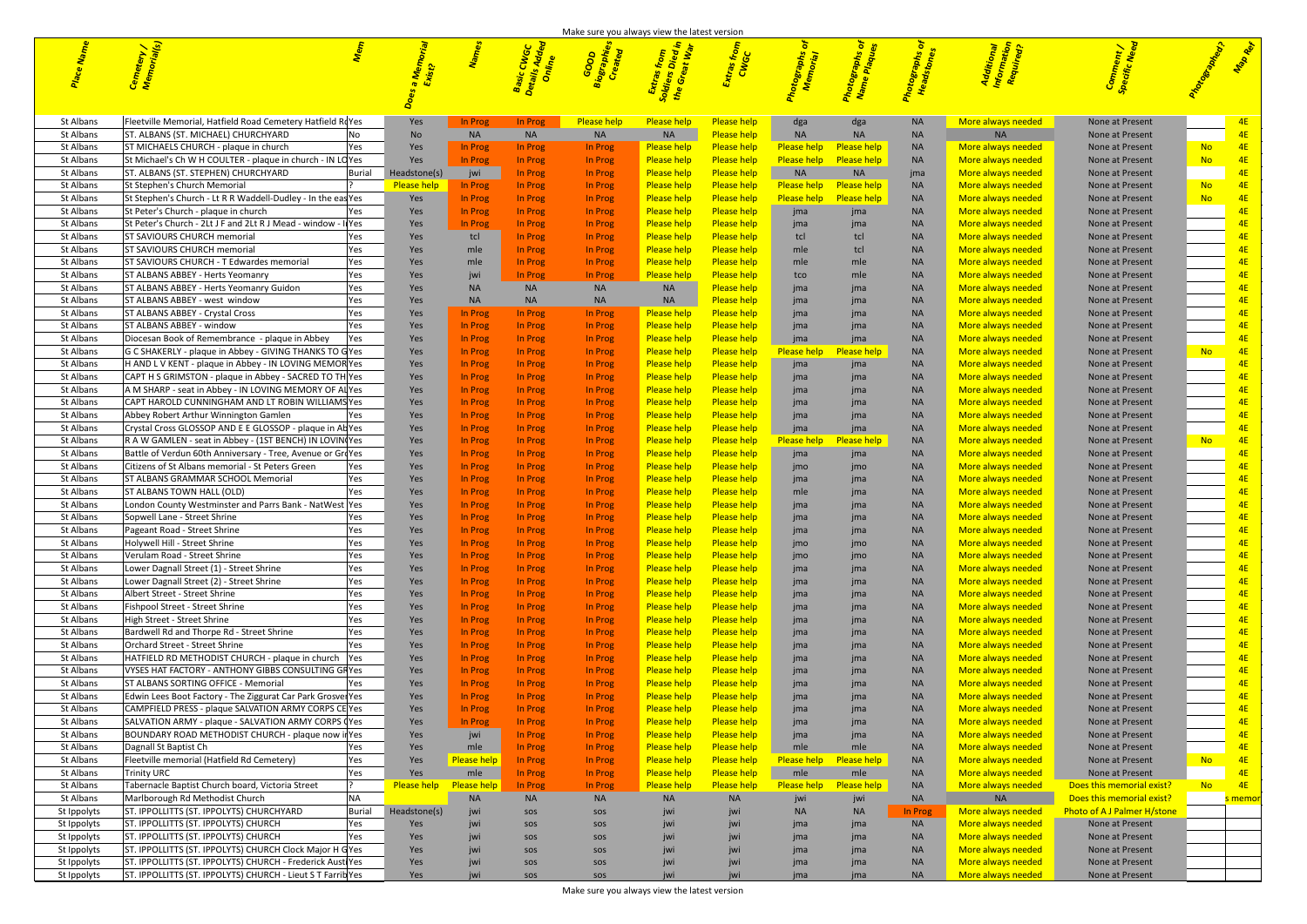|                                      |                                                                                                                                  |                      |                     |                  |                                               | <b>IVIDING SUITE YOU DIWAYS VICW LIIG IDIGSL VCISION</b> | <b>EO B B</b>                     | cw <sub>GC</sub><br>Cw <sub>GC</sub>     |                                   |                                          |                                 |                                          |                                              |            |             |
|--------------------------------------|----------------------------------------------------------------------------------------------------------------------------------|----------------------|---------------------|------------------|-----------------------------------------------|----------------------------------------------------------|-----------------------------------|------------------------------------------|-----------------------------------|------------------------------------------|---------------------------------|------------------------------------------|----------------------------------------------|------------|-------------|
|                                      |                                                                                                                                  |                      |                     |                  |                                               |                                                          |                                   |                                          |                                   |                                          |                                 |                                          |                                              |            |             |
|                                      |                                                                                                                                  |                      |                     |                  |                                               |                                                          |                                   |                                          |                                   |                                          |                                 |                                          |                                              |            |             |
| St Ippolyts                          | ST. IPPOLLITTS (ST. IPPOLYTS) CHURCH - Gilbert StrattolYes                                                                       |                      | Yes                 |                  | SOS                                           | sos                                                      | $J^{w}$                           |                                          | <b>Jma</b>                        | jma                                      | <b>NA</b>                       | More always needed                       | None at Present                              |            |             |
| St Ippolyts                          | <b>IPPOLLITTS (ST. IPPOLYT) NEW CHURCHYARD</b>                                                                                   |                      | <b>No</b>           | $N_A$            | <b>NA</b>                                     | <b>NA</b>                                                | <b>NA</b>                         |                                          | <b>NA</b>                         | <b>NA</b>                                | <b>NA</b>                       | <b>NA</b>                                | None at Present                              |            |             |
| St Paul's Walden<br>St Paul's Walden | ST. PAUL'S WALDEN (ALL SAINTS) CHURCHYARD<br>ST. PAUL'S WALDEN (ALL SAINTS) CHURCH                                               | <b>Burial</b><br>Yes | leadstone(s)<br>Yes | jwi<br>In Prog   | <u>Please help</u><br>In Prog                 | <b>Please help</b><br>In Prog                            | <b>Please help</b><br>Please help | <b>Please help</b><br><b>Please help</b> | <b>NA</b><br>mle                  | <b>NA</b><br>mle                         | Please help<br><b>NA</b>        | More always needed<br>More always needed | None at Present<br>None at Present           |            | 5C<br>5C    |
| St Paul's Walden                     | J M FIRTH - PARISH CHURCH                                                                                                        | l Yes                | Yes                 |                  | Please help Please help                       | Please help                                              | <b>Please help</b>                | Please help                              | <b>Please help</b>                | <b>Please help</b>                       | NA                              | More always needed                       | None at Present                              | <b>No</b>  | 5C          |
| St Stephens                          | St Stephens Parish Memorial, Park Street                                                                                         | Yes                  | <b>No</b>           |                  | jwi                                           | <b>Please help</b>                                       | <b>Please help</b>                | <b>Please help</b>                       | <b>Please help</b>                | <b>Please help</b>                       | <b>NA</b>                       | More always needed                       | None at Present                              | No 4E/4F   |             |
| Sandon                               | SANDON (ALL SAINTS) CHURCHYARD, HERTFORDSHIRE Burial                                                                             |                      | eadstone(s)         |                  | In Prog                                       | <b>In Prog</b>                                           | jwi                               |                                          | <b>NA</b>                         | <b>NA</b>                                |                                 | More always needed                       | None at Present                              |            |             |
| Sandon                               | SANDON (ALL SAINTS) CHURCH - clock                                                                                               |                      | Yes                 | $N_A$<br>In Prog | <b>NA</b><br>In Prog                          | <b>NA</b><br>In Prog                                     | N <sub>f</sub>                    |                                          | Im <sub>5</sub>                   | ıma                                      | <b>NA</b><br><b>NA</b>          | More always needed                       | None at Present                              |            |             |
| Sandon<br>Sandridge                  | Memorial<br>SANDRIDGE (ST. LEONARD) CHURCHYARD                                                                                   | Yes<br> Burial       | Yes<br>eadstone(s)  | jwi              | <b>Please help</b>                            | <b>Please help</b>                                       | jw<br>jw                          |                                          | jma<br><b>NA</b>                  | ıma<br><b>NA</b>                         | <b>WI</b>                       | More always needed<br>More always needed | None at Present<br>None at Present           |            |             |
| Sandridge                            | SANDRIDGE (ST. LEONARD) CHURCH - gate                                                                                            | Yes                  | Yes                 | jwi              | <b>Please help</b>                            | <b>Please help</b>                                       | jw                                |                                          | jwi                               | iwi                                      | <b>NA</b>                       | More always needed                       | None at Present                              |            |             |
| Sandridge                            | E W FOLDS - plaque in church - IN LOVING MEMORY OF Yes                                                                           |                      | Yes                 |                  | Please help Please help                       | <b>Please help</b>                                       | jw                                |                                          | <u>Please help</u>                | <u>Please hel</u>                        | <b>NA</b>                       | More always needed                       | None at Present                              | <b>No</b>  | 5E          |
| Sarratt                              | SARRATT (HOLY CROSS) CHURCHYARD                                                                                                  |                      | <b>No</b>           |                  | <b>NA</b>                                     | <b>NA</b>                                                |                                   |                                          | <b>NA</b>                         | <b>NA</b>                                | <b>NA</b>                       | <b>NA</b>                                | None at Present                              |            |             |
| Sarratt                              | SARRATT (HOLY CROSS) CHURCH - plaque in church                                                                                   |                      | Yes                 |                  | mle                                           |                                                          |                                   |                                          | $m$ <sub>I</sub> $\epsilon$       | mle                                      | <b>NA</b>                       | More always needed                       | None at Present                              |            |             |
| Sawbridgeworth                       | SAWBRIDGEWORTH (GREAT ST. MARY) CHURCHYARD   Burial                                                                              |                      | eadstone(s)         |                  |                                               |                                                          |                                   |                                          | <b>NA</b>                         | <b>NA</b>                                | <b>Please help</b>              | More always needed                       | None at Present                              |            |             |
| Sawbridgeworth<br>Sawbridgeworth     | SAWBRIDGEWORTH (GREAT ST. MARY) CHURCH<br>Town Memorial                                                                          | Yes                  | Yes<br>Yes          |                  |                                               |                                                          |                                   |                                          | .sst<br>sst                       | sst<br>sst                               | <b>NA</b><br>ΝA                 | More always needed<br>More always needed | None at Present<br>None at Present           |            |             |
| Sawbridgeworth                       | Leventhorpe School                                                                                                               |                      | <b>No</b>           | $N_A$            | <b>NA</b>                                     | <b>NA</b>                                                |                                   |                                          | <b>NA</b>                         | <b>NA</b>                                | <b>NA</b>                       | <b>NA</b>                                | None at Present                              |            |             |
| Sawbridgeworth                       | Sawbridgeworth Evangelical Congregational Church                                                                                 |                      | <u>Please help</u>  |                  | <u>Please help Please help</u>                | <b>Please help</b>                                       |                                   |                                          | <u>Please help-</u>               | <b>Please hel</b>                        | <b>NA</b>                       | More always needed                       | Does this memorial exist?                    | No No      | 8C          |
| Shenley                              | Village Memorial                                                                                                                 | Yes                  | Yes                 | In Prog          | In Prog                                       | <b>Please help</b>                                       | jw                                |                                          | jbu                               | jbu                                      |                                 | More always needed                       | None at Present                              |            | 5F          |
| Shenleybury                          | Memorial                                                                                                                         |                      | Prob not            | jwi              | jwi                                           | <b>Please help</b>                                       | jw                                |                                          | <u>Please help-</u>               | <b>Please help</b>                       | <b>NA</b>                       | More always needed                       | Does this memorial exist?_                   | <b>No</b>  | $-5F$       |
| Shenleybury                          | SHENLEY (ST. BOTOLPH) CHURCHYARD                                                                                                 | Burial               | leadstone(s)        | jwi              | <b>Please help</b><br>Please help Please help | <b>Please help</b>                                       |                                   |                                          | <b>NA</b><br><b>Please help</b>   | <b>NA</b>                                | <u>Please help</u><br><b>NA</b> | More always needed<br>More always needed | None at Present<br>Does this memorial exist? | No         | 5F<br>$-5F$ |
| Shenleybury<br>Shephall              | SHENLEY (ST. BOTOLPH) CHURCH - plaque in church<br>SHEPHALL (ST. MARY) CHURCHYARD                                                | Burial               | Headstone(s)        |                  |                                               | <b>Please help</b><br>iwi                                | jw<br>In Prog                     |                                          | <b>NA</b>                         | <b>Please help</b><br><b>NA</b>          | <b>Please help</b>              | More always needed                       | None at Present                              |            |             |
| Shephall                             | SHEPHALL (ST. MARY) CHURCH - plaque in church                                                                                    |                      | Yes                 |                  |                                               |                                                          | In Prog                           | iwi                                      | Please help                       | dhu                                      | <b>NA</b>                       | More always needed                       | None at Present                              | <b>No</b>  | $-6C$       |
| Sleapshyde                           | Memorial                                                                                                                         |                      | Prob not            |                  |                                               |                                                          | iw                                |                                          | In Prog                           | In Prog                                  | <b>NA</b>                       | More always needed                       | Does this memorial exist?                    |            | 5E          |
| Smallford                            | Memorial                                                                                                                         |                      | <b>No</b>           |                  |                                               |                                                          |                                   |                                          | In Prog                           | In Prog                                  | ΝA                              | More always needed                       | None at Present                              |            | 4E          |
| South Mimm:                          | Town memorial                                                                                                                    | Yes                  | Yes                 | jbu              | In Prog                                       | In Prog                                                  | jw                                |                                          | In Prog                           | jbu                                      | ΝA                              | More always needed                       | None at Present                              |            |             |
| South Mimms                          | MISSION HALL SUNDAY SCHOOL - Village Hall                                                                                        |                      | Yes                 | In Prog          | In Prog                                       | In Prog                                                  | jwi                               | jwi                                      | lease help                        | In Prog                                  |                                 | More always needed                       | None at Present                              | No         | $-5F$ ?     |
| South Oxhey<br>Spellbrook            | TRINITY PRESBYTERIAN CHURCH MEMORIAL - Gate/Lyc Yes<br>Memorial                                                                  |                      | Yes<br><b>Nc</b>    |                  | Please help Please help                       | <b>Please help</b><br>jwi                                | <b>Please help</b><br>jw          | lease help<br>jwi                        | <b>Please help</b><br>Please help | <b>Please help</b><br><b>Please help</b> | NA.<br><b>NA</b>                | More always needed<br>More always needed | None at Present<br>None at Present           | No<br>No l | 4G<br>$-4G$ |
| Staines Green                        | Memorial SEE HERTINGFORDBURY                                                                                                     |                      | <b>No</b>           |                  |                                               | <b>Please help</b>                                       | jw                                |                                          | <b>NA</b>                         | <b>NA</b>                                | <b>NA</b>                       | More always needed                       | None at Present                              |            |             |
| Stanborough                          | Memorial?                                                                                                                        |                      | lease help          |                  | <u>Please help Please help</u>                | <u>Please help.</u>                                      | Please help                       | <u>lease help </u>                       | Please help i                     | <b>Please help</b>                       | <b>NA</b>                       | More always needed                       | oes this memorial exist?                     | No l       | <b>5E</b>   |
| Standon                              | STANDON (ST. MARY) CHURCHYARD                                                                                                    | Burial               | eadstone(s)         | iw               | dva                                           | dva                                                      | iw                                |                                          | <b>NA</b>                         | <b>NA</b>                                | In Prog                         | More always needed                       | None at Present                              |            |             |
| Standon                              | STANDON (ST. MARY) CHURCH - plaque in church                                                                                     |                      | Yes                 |                  | dva                                           | dva                                                      |                                   |                                          | dva                               | dva                                      | <b>NA</b>                       | More always needed                       | None at Present                              |            |             |
| Standor                              | Lt C R Le Blanc-Smith - Village Hall - Inscription - THIS HAYes                                                                  |                      | Yes                 |                  | dva                                           | dva                                                      | $\mathsf{I}^{\mathsf{W}}$         |                                          | dva                               | dva                                      | <b>NA</b>                       | More always needed                       | None at Present                              |            |             |
|                                      | ndon - St Edmunds CollST EDMUNDS COLLEGE - plaque<br>ndon - St Edmunds Col ST EDMUNDS COLLEGE - plaque names missing from ab Yes |                      | Yes                 |                  | dva                                           | dva                                                      |                                   |                                          | dva<br>dva                        | dva<br>dva                               | NΑ<br><b>NA</b>                 | More always needed                       | None at Present<br>None at Present           |            |             |
|                                      | ndon - St Edmunds Col H COLLINS CF - ST EDMUNDS COLLEGE - plaque - H COLIYes                                                     |                      | Yes<br>Yes          |                  | dva<br>dva                                    | dva<br>dva                                               | jw                                |                                          | Please help                       | <b>Please help</b>                       | <b>NA</b>                       | More always needed<br>More always needed | None at Present                              | <b>No</b>  | 7C          |
| Standon Green End   Memorial         |                                                                                                                                  |                      | <b>No</b>           | N <sub>A</sub>   | <b>NA</b>                                     |                                                          | jwi                               | jwi                                      | Please help                       | <b>Please help</b>                       | <b>NA</b>                       | More always needed                       | None at Present                              | <b>No</b>  | 7D          |
|                                      | Stanstead Abbotts   STANSTEAD ABBOTS (ST. JAMES) CHURCHYARD                                                                      | <b>Burial</b>        | leadstone (s        | tco              | tco                                           | tco                                                      | tco                               |                                          | In Prog                           | In Prog                                  | In Prog                         | More always needed                       | None at Present                              |            | 7E          |
|                                      | Stanstead Abbotts 2LT D G LE DOUX VEITCH - plaque in church - TO THE M Yes                                                       |                      | Yes                 | tcc              | tco                                           | tco                                                      | tco                               |                                          | tco                               | tco                                      | <b>NA</b>                       | More always needed                       | None at Present                              |            | 7E          |
|                                      | Stanstead Abbotts   ROBERT DENIS STEWART HARDING - plaque in church - Yes                                                        |                      | Yes                 | tco              | tco                                           | tco                                                      | tco                               |                                          | Please help                       | <b>Please help</b>                       | <b>NA</b>                       | More always needed                       | None at Present                              | <b>No</b>  | 7E          |
|                                      | Stanstead Abbotts   L G D ROBERTSON - plaque in church - IN LOVING MEM Yes                                                       |                      | Yes                 | tco              | tco                                           | tco                                                      | tco                               |                                          | tco                               | tco                                      | <b>NA</b>                       | More always needed                       | None at Present                              |            | 7E          |
|                                      | Stanstead Abbotts ST ANDREWS CHURCH - memorial<br>Stanstead Abbotts   St Andrew's Church, Cecil Atkins                           | Yes<br><b>Yes</b>    | Yes<br>Yes          | tco<br>tco       | tco<br>tco                                    | tco<br>tco                                               | tco                               |                                          | tco<br>tco                        | tco<br>tco                               | <b>NA</b><br><b>NA</b>          | More always needed<br>More always needed | None at Present<br>None at Present           |            | 7E<br>7E    |
|                                      | Stanstead Abbotts St Andrew's Church, Andrew Richard Buxton                                                                      | Yes                  | Yes                 | tco              | tco                                           | tco                                                      | tco<br>tco                        |                                          | tco                               | tco                                      | <b>NA</b>                       | More always needed                       | None at Present                              |            | 7E          |
|                                      | Stanstead St Margaret: ST MARY THE VIRGIN - plaque in church                                                                     | Yes                  | Yes                 | tco              | tco                                           | tco                                                      | tco                               |                                          | tco                               | tco                                      | <b>NA</b>                       | More always needed                       | None at Present                              |            |             |
| Stapleford                           | STAPLEFORD (ST. MARY) CHURCHYARD                                                                                                 | <b>Burial</b>        | eadstone(s)         | jwi              | In Prog                                       | In Prog                                                  | jw                                |                                          | <b>NA</b>                         | <b>NA</b>                                | dtr                             | More always needed                       | None at Present                              |            |             |
| Stapleford                           | St Mary's Church Memorial Window                                                                                                 | Yes                  | Yes                 | In Prog          | In Prog                                       | In Prog                                                  | jw                                |                                          | Please help                       | Please help                              | <b>NA</b>                       | More always needed                       | None at Present                              | <b>No</b>  | 6D          |
| Stapleford                           | <b>St Mary's Church Memorial</b>                                                                                                 | Yes                  | Yes                 | In Prog          | In Prog                                       | In Prog                                                  | jw                                |                                          | pbi                               | pbi                                      | <b>NA</b>                       | More always needed                       | None at Present                              |            | 6D/         |
| Stevenage                            | STEVENAGE (ST. NICHOLAS) CHURCHYARD                                                                                              | Burial               | eadstone(s)         | jw               | pjo                                           | pjo                                                      | pjo                               |                                          | N <sub>f</sub>                    | <b>NA</b>                                | In Prog                         | More always needed                       | None at Present                              |            | 6C          |
| Stevenage                            | STEVENAGE (ST. NICHOLAS) CHURCH - plaque in church Yes                                                                           |                      | Yes                 | pjo              | pjo                                           | pjc                                                      | pjo                               |                                          | jba                               | jba                                      | <b>NA</b><br><b>NA</b>          | More always needed                       | None at Present                              |            | 6C          |
| Stevenage<br>Stevenage               | St Nicholas Church MID I G FELLOWES - plaque in churclYes<br>St Nicholas Church LT H S WALPOLE - plaque in church - Yes          |                      | Yes<br>Yes          | pjo<br>pjo       | pjo<br>pjo                                    |                                                          | pjo<br>pjo                        |                                          | jba<br>jba                        | iba<br>iba                               | <b>NA</b>                       | More always needed<br>More always needed | None at Present<br>None at Present           |            | 6C<br>6C    |
| Stevenage                            | St Nicholas Church CAPT S H LOWRY - plaque in church Yes                                                                         |                      | Yes                 | pjo              | pjo                                           | pjo                                                      | pjo                               |                                          | jba                               | iba                                      | <b>NA</b>                       | More always needed                       | None at Present                              |            | 6C          |
| Stevenage                            | St Nicholas Church CAPT R CALDWELL BUTLER - plaque   Yes                                                                         |                      | Yes                 |                  | Please help Please help                       | <b>Please help</b>                                       | pjo                               |                                          | jba                               | iba                                      | <b>NA</b>                       | More always needed                       | None at Present                              |            | 6C          |
| Stevenage                            | Trinity Church - plaque in church                                                                                                | Yes                  | Yes                 | In Prog          | In Prog                                       | In Prog                                                  | pjo                               |                                          | jba                               | iba                                      | <b>NA</b>                       | More always needed                       | None at Present                              |            | 6C          |
| Stevenage                            | <b>STEVENAGE CEMETERY</b>                                                                                                        |                      | <b>No</b>           | <b>NA</b>        | <b>NA</b>                                     | <b>NA</b>                                                | N <sub>f</sub>                    |                                          |                                   | <b>NA</b>                                | $N_A$                           | <b>NA</b>                                | None at Present                              |            | 6C          |
| Stevenage                            | Town memorial                                                                                                                    | Yes                  | Yes                 | <b>pic</b>       | pjo                                           | pjo                                                      |                                   |                                          |                                   |                                          | NA.                             | More always needed                       | None at Present                              |            | 6C          |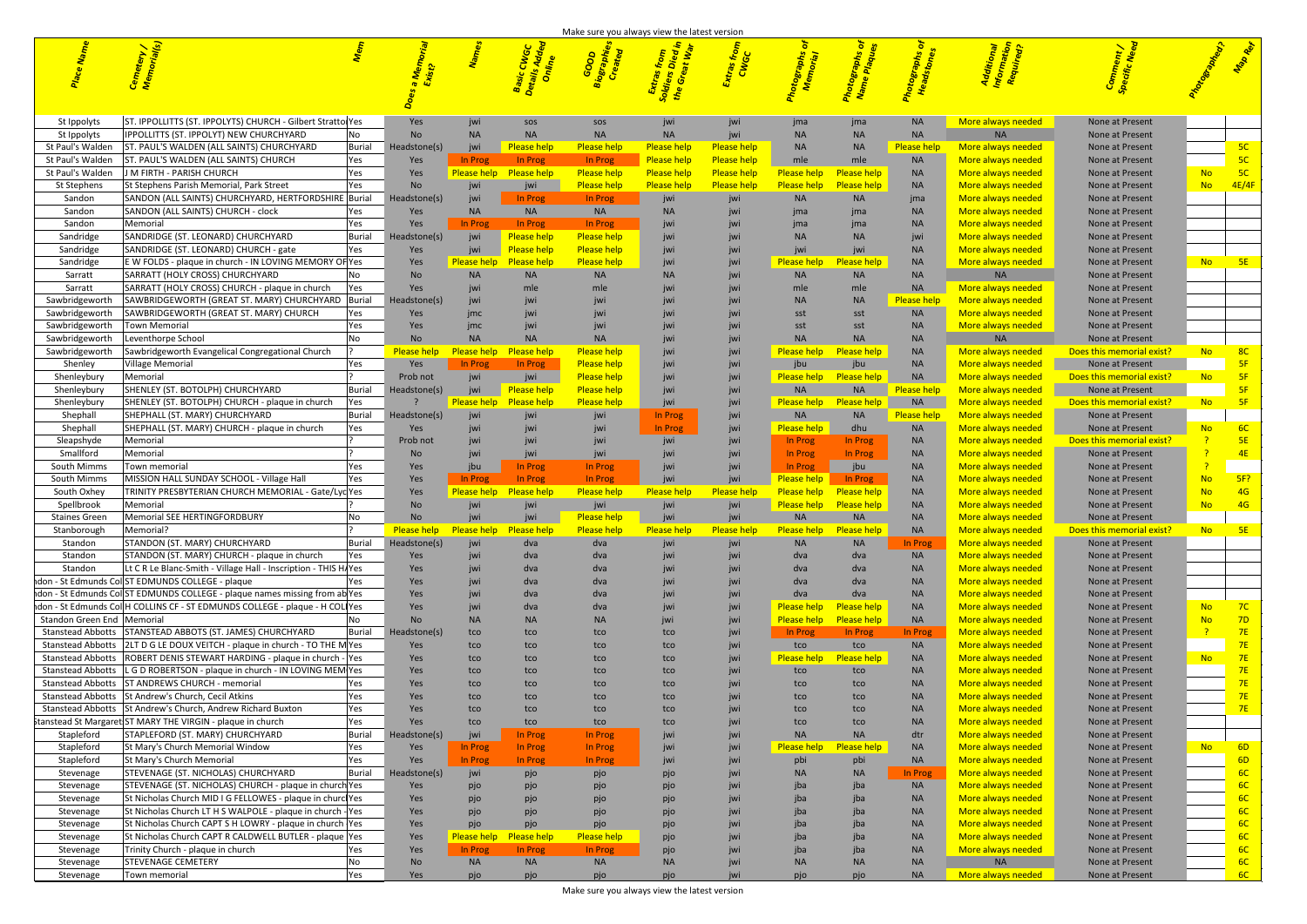|                                                         |                                                                                                                   |                       |                    |                                      |                        | <sup>as fro</sup> m<br><sup>irs Died</sup> i<br><sup>ireat Wa</sup> | tras fro <mark>.</mark><br>CWGC |                                 |                                 |                        |                                          |                                                       |           |                |
|---------------------------------------------------------|-------------------------------------------------------------------------------------------------------------------|-----------------------|--------------------|--------------------------------------|------------------------|---------------------------------------------------------------------|---------------------------------|---------------------------------|---------------------------------|------------------------|------------------------------------------|-------------------------------------------------------|-----------|----------------|
| Stevenage                                               | <b>ESA Furniture Factory</b><br>Yes                                                                               | Yes                   | Please help        | <b>Please help</b>                   | <b>Please help</b>     | <b>Please help</b>                                                  | <b>Please help</b>              | In Prog                         | In Prog                         | <b>NA</b>              | More always needed                       | None at Present                                       |           |                |
|                                                         | lage - Thomas Alleyne Thomas Alleyne School - Memorial Gates<br>Yes                                               | Yes                   | In Prog            | In Prog                              | In Prog                | <b>NA</b>                                                           | jwi                             | In Prog                         | epa                             | <b>NA</b>              | More always needed                       | None at Present                                       |           |                |
| Stocking Pelham                                         | SUNNYSIDE (ST. MICHAEL) CHURCHYARD<br>No                                                                          | No                    | <b>NA</b>          | <b>NA</b>                            | <b>NA</b>              | <b>NA</b>                                                           | <b>Please help</b>              | <b>NA</b>                       | <b>NA</b>                       | <b>NA</b>              | <b>NA</b>                                | None at Present                                       |           | 8B             |
| Stocking Pelham                                         | St Mary the Virgin, Stocking Pelham<br>Yes                                                                        | Yes                   | <b>In Prog</b>     | In Prog                              | In Prog                |                                                                     | <b>Please help</b>              | <b>Please help</b>              | <b>Please help</b>              | <b>NA</b>              | More always needed                       | None at Present                                       | <b>No</b> | 8B             |
| Tewin                                                   | TEWIN (ST. PETER) CHURCHYARD<br>Burial                                                                            | eadstone(s)           | jwi                | bpa                                  | bpa                    |                                                                     | jw                              | <b>NA</b>                       | <b>NA</b>                       | bpa                    | More always needed                       | None at Present                                       |           | 6 <sub>D</sub> |
| Tewin                                                   | TEWIN (ST. PETER) CHURCH - plaque in church<br>Yes                                                                | Yes                   |                    | bpa                                  | bpa                    |                                                                     |                                 | jma                             | jma                             | <b>NA</b>              | More always needed                       | None at Present                                       |           | 6 <sub>D</sub> |
| Tewin                                                   | TEWIN (ST. PETER) CHURCH - ROH Book                                                                               | Yes                   |                    | bpa                                  | bpa                    |                                                                     |                                 | jma                             | jma                             | <b>NA</b>              | More always needed                       | None at Present                                       |           | 6 <sub>D</sub> |
| Tewin<br>Tewin                                          | 2ND LIEUT T H BEIT - plaque in church - IN LOVING MENYes                                                          | Yes                   |                    | bpa<br>bpa                           | bpa                    |                                                                     |                                 | jma                             | jma                             | <b>NA</b><br><b>NA</b> | More always needed                       | None at Present<br>None at Present                    |           | 6D<br>6D       |
| Tewin                                                   | SUB LT O P POWELL RN - plaque in church - SO HE PASS Yes<br>THEODORE / HAMILTON / BEIT - BEIT FAMILY GRAVE - 1Yes | Yes<br>Yes            |                    | bpa                                  | bpa<br>bpa             |                                                                     |                                 | <sub>I</sub> ma<br>Ima          | jma<br>ıma                      | NA.                    | More always needed<br>More always needed | None at Present                                       |           | 6D             |
| Tewin                                                   | Village Memorial<br>Yes                                                                                           | Yes                   |                    | bpa                                  | bpa                    |                                                                     |                                 | <sub>I</sub> ma                 | jma                             | <b>NA</b>              | More always needed                       | None at Present                                       |           | 6D             |
| Tewin                                                   | Tewin Memorial Hall<br>Yes                                                                                        | Yes                   |                    | bpa                                  | bpa                    |                                                                     |                                 | jwi                             |                                 | <b>NA</b>              | More always needed                       | None at Present                                       |           | 6D             |
| <b>Tewin Water</b>                                      | Village                                                                                                           | <b>Please help</b>    | iw                 |                                      | <b>IW</b>              |                                                                     |                                 | <b>Please help</b>              | Please help                     | <b>NA</b>              | More always needed                       | Does this memorial exist?                             | No No     | 6 <sub>D</sub> |
| Therfield                                               | THERFIELD (ST. MARY) CHURCHYARD<br><b>Burial</b>                                                                  | leadstone(s)          | iw                 | mle                                  | mle                    | mle                                                                 |                                 | <b>NA</b>                       | <b>NA</b>                       | In Prog                | More always needed                       | None at Present                                       |           |                |
| Therfield                                               | THERFIELD (ST. MARY) CHURCH - plaque in church<br>Yes                                                             | Yes                   | mle                | mle                                  | mle                    | mle                                                                 |                                 | mle                             | mle                             | <b>NA</b>              | More always needed                       | None at Present                                       |           |                |
| Therfield<br>Therfield                                  | THERFIELD (ST. MARY) CHURCH - clock<br>Yes                                                                        | Yes                   | mle                | mle                                  | mle                    | mle                                                                 |                                 | mle                             | mle                             | <b>NA</b><br><b>NA</b> | More always needed                       | None at Present                                       |           |                |
| Therfield                                               | THERFIELD (ST. MARY) CHURCH - plaque Joseph Thoma Yes<br>Village Chapel - plaque in chapel                        | Yes<br>Yes            | mle<br>mle         | mle                                  | mle<br>mle             | mle<br>mle                                                          |                                 | mle<br>mle                      | mle<br>mle                      | <b>NA</b>              | More always needed<br>More always needed | None at Present<br>None at Present                    |           |                |
| Therfield                                               | GEORGE FARDLE - plaque in chapel - IN LOVING MEMOIYes                                                             | Yes                   | mle                |                                      | mle                    | mle                                                                 |                                 | mle                             | mle                             | <b>NA</b>              | More always needed                       | None at Present                                       |           |                |
| Thorley                                                 | THORLEY (ST. JAMES THE GREAT) CHURCH - plaque in c Burial                                                         | leadstone(s)          |                    |                                      | jwi                    | jwi                                                                 | <b>Please help</b>              | <b>NA</b>                       | <b>NA</b>                       | In Prog                | More always needed                       | None at Present                                       |           | 8D             |
| Thorley                                                 | THORLEY (ST. JAMES THE GREAT) CHURCH - plaque in c Yes                                                            | Yes                   | sst                |                                      | jwi                    | jwi                                                                 | <b>Please help</b>              | sst                             | sst                             | <b>NA</b>              | More always needed                       | None at Present                                       |           | 8D             |
| Thorley                                                 | THORLEY (ST. JAMES THE GREAT) CHURCH - plaque in c Yes                                                            | Yes                   |                    |                                      | jwi                    |                                                                     | <b>Please help</b>              | <b>In Prog</b>                  | <b>In Prog</b>                  | <b>NA</b>              | More always needed                       | None at Present                                       |           | 8D             |
| Thundridge                                              | THUNDRIDGE (ST. MARY) CHURCHYARD<br><b>Burial</b>                                                                 | leadstone(s)          | jwi                | SOS                                  | SOS                    |                                                                     | jwi                             | <b>NA</b>                       | <b>NA</b>                       | SOS                    | More always needed                       | None at Present                                       |           | 7D             |
| Thundridge                                              | THUNDRIDGE (ST. MARY) CHURCH<br>Yes                                                                               | Yes                   | pbi                | SOS                                  | sos                    |                                                                     | JWI                             | dva                             | dva                             | <b>NA</b>              | More always needed                       | None at Present                                       |           | 7D             |
| <b>Titmore Green</b><br>well (Search Tunwell t Memorial | Memorial<br>No                                                                                                    | No.<br>No             | <b>NA</b>          | NA                                   | jw<br><b>NA</b>        |                                                                     | $\mathsf{I}^{\mathsf{W}}$       | <b>Please help</b><br><b>NA</b> | <u>Please help</u><br><b>NA</b> | <b>NA</b><br><b>NA</b> | More always needed<br>More always needed | None at Present<br>None at Present                    | <b>No</b> | 5C             |
| Totteridge                                              | TOTTERIDGE (ST. ANDREW) NEW CHURCHYARD<br>No                                                                      | No                    | <b>NA</b>          | <b>NA</b>                            | <b>NA</b>              |                                                                     |                                 | <b>NA</b>                       | <b>NA</b>                       | <b>NA</b>              | <b>NA</b>                                | None at Present                                       |           |                |
| Totteridge                                              | Memorial<br>Yes                                                                                                   | Yes                   | kmi                | Please help                          | jwi                    |                                                                     |                                 | <b>Please help</b>              | <u>Please help</u>              | <b>NA</b>              | More always needed                       | None at Present                                       | <b>No</b> | 6G             |
| Tring                                                   | <b>TRING CEMETERY</b><br>Burial                                                                                   | eadstone(s)           | iw                 | Please help                          | <b>Please help</b>     | jwi                                                                 |                                 | <b>NA</b>                       | <b>NA</b>                       | ifu/wbr                | More always needed                       | <b>pto of F E Clarke headstone</b>                    |           | 2E             |
| Tring                                                   | Town memorial<br>Yes                                                                                              | Yes                   |                    | <b>Please help</b>                   | Please help            |                                                                     |                                 | ifu/wbr                         | ifu/wbr                         | <b>NA</b>              | More always needed                       | None at Present                                       |           | 2E             |
| Tring                                                   | St Peter and St Paul's Church<br>Yes                                                                              | Yes                   |                    | <u>Please help</u>                   | <b>Please help</b>     | <b>JWI</b>                                                          |                                 | ifu/wbr                         | ifu/wbr                         | <b>NA</b>              | More always needed                       | None at Present                                       |           | 2E             |
| <b>Tring</b>                                            | MEMORIAL GARDEN TRING MEMORIAL GARDENS - placYes                                                                  | Yes                   |                    | NA                                   | <b>NA</b>              |                                                                     |                                 | ifu/wbr                         | ifu/wbr                         | <b>NA</b>              | More always needed                       | None at Present                                       |           | 2E             |
| Tring                                                   | New Mill Baptist Church<br>Memorial                                                                               | Yes                   | <b>NA</b><br>iw    | N/<br>NA                             | <b>NA</b><br><b>NA</b> |                                                                     | <b>NA</b>                       | <b>NA</b><br>In Prog            | <b>NA</b><br>In Prog            | <b>NA</b>              | NA.                                      | None at Present                                       |           | 2E             |
| <b>Tring Station</b><br>ey Bottom (see Flamst Memorial  |                                                                                                                   | No<br>No              | iw                 |                                      | jwi                    |                                                                     | jw<br>jw                        | Please help                     | <b>Please help</b>              | <b>NA</b>              | More always needed<br>More always needed | <u>Does, or did, this memorial</u><br>None at Present | <b>No</b> | 4D             |
| Turnford                                                | <b>St Clements Church</b><br>Yes                                                                                  | Yes                   | In Prog            | <b>In Prog</b>                       | In Prog                | iwi                                                                 | iw                              | <b>Please help</b>              | Please help                     | <b>NA</b>              | More always needed                       | None at Present                                       | <b>No</b> | 7E/F           |
| Turnford                                                | St Clements Church - Rochford Nurseries - TO THE GLOR Yes                                                         | Yes                   | Please help        | Please help                          | Please help            | jwi                                                                 | jw                              | In Prog                         | In Prog                         | <b>NA</b>              | More always needed                       | None at Present                                       |           | 7F             |
| Two Waters                                              | Memorial                                                                                                          | No                    | iwi                | jwi                                  | Please help            | jwi                                                                 |                                 | <b>Please help</b>              | <b>Please help</b>              | <b>NA</b>              | More always needed                       | None at Present                                       | <b>No</b> | 3E             |
| Tyttenhanger                                            | Memorial                                                                                                          |                       | <b>Please help</b> | Please help                          | Please help            | <b>Please help</b>                                                  | Please help                     | <b>Please help</b>              | <b>Please help</b>              | <b>NA</b>              | More always needed                       | Does this memorial exist?                             | <b>No</b> | 5E/5F          |
| Wadesmill                                               | Memorial<br>No                                                                                                    | <b>No</b>             | jwi                | jwi                                  | jwi                    | jwi                                                                 | jwi                             | <b>NA</b>                       | <b>NA</b>                       | <b>NA</b>              | More always needed                       | None at Present                                       |           |                |
| Walkern<br>Walkern                                      | WALKERN (ST. MARY) CHURCHYARD<br><b>Burial</b>                                                                    | eadstone(s)           | jwi                | pjo                                  | pjo                    | pjo                                                                 | jwi                             | <b>NA</b>                       | <b>NA</b>                       | In Prog                | More always needed                       | None at Present                                       |           |                |
| Wallington                                              | Village Memorial<br>Yes<br>ST MARYS CHURCH - plaque in church<br>Yes                                              | Yes<br>Yes            | pjo<br>In Prog     | pjo<br>In Prog                       | pjo<br>In Prog         | pjo                                                                 | jw                              | <b>Please help</b><br>sob       | pjo<br>sob                      | <b>NA</b><br><b>NA</b> | More always needed<br>More always needed | None at Present<br>None at Present                    | <b>No</b> | 6C<br>6B       |
| Walsworth                                               | <b>ST FAITHS CHURCH - Cross</b><br>Yes                                                                            | Yes                   | cdy                | cdy                                  | cdy                    |                                                                     |                                 | cdy                             | cdy                             | <b>NA</b>              | More always needed                       | None at Present                                       |           |                |
| <b>Waltham Cross</b>                                    | Memorial                                                                                                          |                       | jwi                | <b>Please help</b>                   | Please help            | jwi                                                                 | jw                              | Please help                     | <b>Please help</b>              | <b>NA</b>              | More always needed                       | Does this memorial exist?                             | <b>No</b> | 7F             |
| <b>Waltham Cross</b>                                    | Christ Church, Waltham Cross<br>Yes                                                                               | Yes                   | Please help        | <b>Please help</b>                   | Please help            | jwi                                                                 |                                 | <b>Please help</b>              | mhi                             | <b>NA</b>              | More always needed                       | None at Present                                       | <b>No</b> | 7F             |
| Ware                                                    | <b>WARE NEW CEMETERY</b><br><b>Burial</b>                                                                         | eadstone(s)           | iwi                | mle                                  | mle                    |                                                                     |                                 | <b>NA</b>                       | <b>NA</b>                       | dtr                    | More always needed                       | None at Present                                       |           | 7D             |
| Ware                                                    | HERTFORDSHIRE REGT AND WARE TERRITORIAL CLUB Yes                                                                  | Yes                   | nA                 | $N_A$                                | <b>NA</b>              |                                                                     |                                 | mle                             | mle                             | <b>NA</b>              | More always needed                       | None at Present                                       |           | 7D             |
| Ware<br>Ware                                            | <b>WARE OLD CEMETERY</b><br><b>Burial</b><br>ST MARYS CHURCH - plaque in church                                   | eadstone(s            | jwi                | mle                                  | mle                    | IW                                                                  | $\mathsf{I}\mathsf{W}$          | <b>NA</b>                       | <b>NA</b>                       | In Prog<br><b>NA</b>   | More always needed<br>More always needed | None at Present<br>None at Present                    |           | 7D             |
| Ware                                                    | Yes<br>Christ Church - plaque in church Horace Herbert Albany Yes                                                 | Yes<br>Yes            | mle<br>mle         | mle<br>mle                           | mle<br>mle             |                                                                     |                                 | mle<br>mle                      | mle<br>mle                      | <b>NA</b>              | More always needed                       | None at Present                                       |           | 7D<br>7D       |
| Ware                                                    | Christ Church - plaque in church Horace Herbert Albany Yes                                                        | Yes                   | mle                | $m$ <sub><math>\epsilon</math></sub> | mle                    |                                                                     | jw                              | mle                             | mle                             | <b>NA</b>              | More always needed                       | None at Present                                       |           | 7D             |
| Ware                                                    | Town memorial                                                                                                     | Yes                   | mle                | $m$ <sub><math>\epsilon</math></sub> | mle                    |                                                                     | iw                              | <b>Please help</b>              | Please help                     | <b>NA</b>              | More always needed                       | None at Present                                       | <b>No</b> | 7D             |
| Ware                                                    | WARE PRIORY AUXILIARY HOSPITAL (1) - THE BRITISH RYes                                                             | Yes                   | mle                | mle                                  | mle                    |                                                                     |                                 | tsc                             | mle                             | <b>NA</b>              | More always needed                       | None at Present                                       |           | 7D             |
| Ware                                                    | NatWest Ware Branch - Poss originally London County \Yes                                                          | Yes                   | tsc                | <b>Please help</b>                   | Please help            | jwi                                                                 | jw                              | $N_A$                           | <b>NA</b>                       | <b>NA</b>              | More always needed                       | None at Present                                       |           | 7D             |
| Ware                                                    | NatWest Ware Branch - Poss originally London County \Yes                                                          | Yes                   | tsc                | <b>NA</b>                            | <b>NA</b>              |                                                                     | $N_A$                           |                                 | <b>NA</b>                       | <b>NA</b>              | More always needed                       | None at Present                                       |           | 7D             |
| Wareside                                                | WARESIDE (HOLY TRINITY) CHURCHYARD<br>Burial                                                                      | eadstone(s)           | jwi                | mle                                  | mle                    | W                                                                   |                                 | <b>NA</b>                       | <b>NA</b>                       | mli                    | More always needed                       | None at Present                                       |           |                |
| Wareside                                                | Village Memorial<br>Yes                                                                                           | Yes                   | mle                | mle                                  | mle                    | jwi                                                                 | jwi                             | mle                             | mle                             | <b>NA</b>              | More always needed                       | None at Present                                       |           |                |
| Warner's End<br>Waterford                               | Memorial<br>WATERFORD (ST. MICHAEL) CHURCHYARD<br>No                                                              | Prob not<br><b>No</b> | jwi<br><b>NA</b>   | $N_A$<br><b>NA</b>                   | <b>NA</b><br><b>NA</b> | <b>Please help</b><br><b>NA</b>                                     | <b>Please help</b><br>iwi       | <b>Please help</b><br><b>NA</b> | <u>Please help</u><br><b>NA</b> | <b>NA</b><br><b>NA</b> | More always needed<br><b>NA</b>          | Does this memorial exist?<br>None at Present          | No No     | $-3E$          |
|                                                         |                                                                                                                   |                       |                    |                                      |                        |                                                                     |                                 |                                 |                                 |                        |                                          |                                                       |           |                |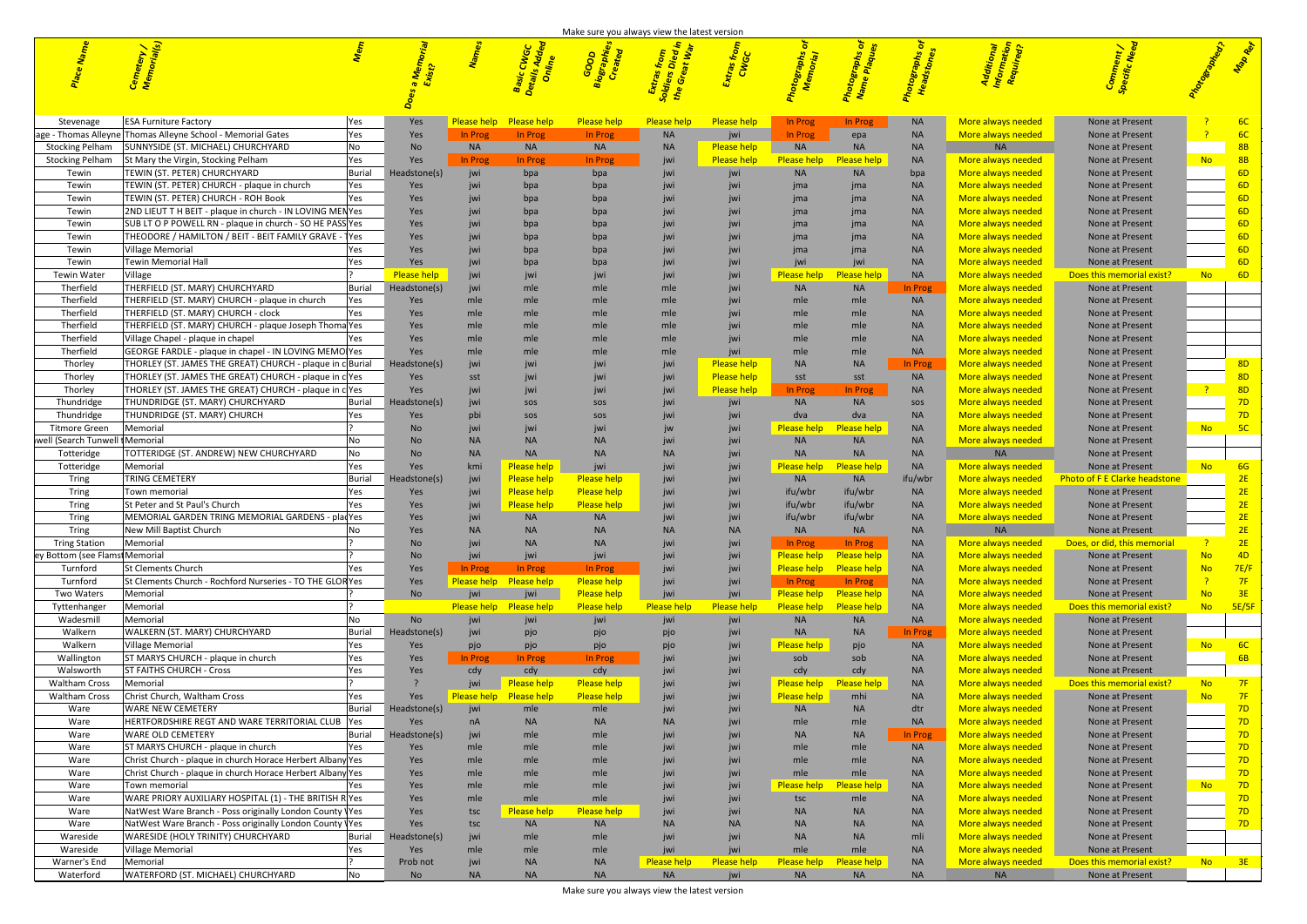| Waterford   WATERFORD (St. Michael and All Angels Church) CHUR(Yes                                                                                                                                                                       | <b>Example 19 Yes</b><br>mwa mwa                                                                                                                                                          |                                                                                                                                                                |                                    |                                                                                                                                                                                                                                     |                                                                                                                                     | ore always needed                                                                                              | None at Present                                     |                                                                                                                |
|------------------------------------------------------------------------------------------------------------------------------------------------------------------------------------------------------------------------------------------|-------------------------------------------------------------------------------------------------------------------------------------------------------------------------------------------|----------------------------------------------------------------------------------------------------------------------------------------------------------------|------------------------------------|-------------------------------------------------------------------------------------------------------------------------------------------------------------------------------------------------------------------------------------|-------------------------------------------------------------------------------------------------------------------------------------|----------------------------------------------------------------------------------------------------------------|-----------------------------------------------------|----------------------------------------------------------------------------------------------------------------|
| Waterford<br>WATERFORD (St. Michael and All Angels Church) CHUR(Yes                                                                                                                                                                      |                                                                                                                                                                                           |                                                                                                                                                                |                                    |                                                                                                                                                                                                                                     |                                                                                                                                     | More always needed <b>careta</b>                                                                               | None at Present                                     |                                                                                                                |
| Waterford<br>Village Memoria                                                                                                                                                                                                             |                                                                                                                                                                                           |                                                                                                                                                                |                                    | ima jima jima ka jima kwa wa 1970, waka wa 1970, waka wa 1980, wakati wa 1980, wakati wa 1980, waka wa 1980, w                                                                                                                      | a NA MA                                                                                                                             | More always needed <b>compart is a</b>                                                                         | None at Present                                     |                                                                                                                |
| Water End Memorial                                                                                                                                                                                                                       | in North Co<br>in the state of the state of the state of the state of the state of the state of the state of the state of the                                                             | i jwi i jwi i                                                                                                                                                  |                                    |                                                                                                                                                                                                                                     |                                                                                                                                     | jwi <mark>   Please help         Please help</mark> NA               More always needed                        | None at Present                                     |                                                                                                                |
| Watford   WATFORD CEMETER                                                                                                                                                                                                                |                                                                                                                                                                                           | Headstone(s) jwi <mark>Please-help Please-help i</mark> jwi                                                                                                    |                                    |                                                                                                                                                                                                                                     |                                                                                                                                     |                                                                                                                | None at Present                                     |                                                                                                                |
| Watford<br>WATFORD CEMETERY MEMORIAL                                                                                                                                                                                                     | a Yes a <mark>l</mark>                                                                                                                                                                    |                                                                                                                                                                |                                    | in the same of the process of the process in the process in the process in the process in the process in the p<br>In the process in the process in the process in the process in the process in the process in the process in th    |                                                                                                                                     | <u> Aore always needed als a l</u>                                                                             | None at Present                                     |                                                                                                                |
| Watford<br><b>WATFORD NORTH CEMETERY</b>                                                                                                                                                                                                 | in in the NA in the NA is not a NA is not a set of the NA is not a set of the NA is not a set of the NA is not                                                                            | in NA NA                                                                                                                                                       |                                    | NA NA NA                                                                                                                                                                                                                            |                                                                                                                                     | in a shekarar NA shekarar 1970 a NA shekarar 1970 a NA shekarar 1970 a NA shekarar 1970 a NA shekarar 1970 a N | None at Present                                     |                                                                                                                |
| Watford<br>Watford Borough Roll of Honour                                                                                                                                                                                                | in Yes is is scale in <mark>P</mark>                                                                                                                                                      |                                                                                                                                                                |                                    | <b>Please help Please help</b>                                                                                                                                                                                                      | i NA I                                                                                                                              | More always needed                                                                                             |                                                     | None at Present 1990 <b>No. 1999</b>                                                                           |
| Watford<br>St Michael and All Angels Church - memorial                                                                                                                                                                                   |                                                                                                                                                                                           | Mes and <mark>Please help Please help and Please help</mark>                                                                                                   |                                    |                                                                                                                                                                                                                                     |                                                                                                                                     | <u> Aore always needed </u>                                                                                    | None at Present                                     | <mark>No 4F</mark>                                                                                             |
| St Michael and All Angels Church - plaque in church<br>Watford                                                                                                                                                                           | <b>Yes</b>                                                                                                                                                                                | sa <mark>Please help Please help</mark>                                                                                                                        |                                    |                                                                                                                                                                                                                                     | <b>Please help Please help in the NA Fig. 1.</b>                                                                                    |                                                                                                                | None at Present                                     | - No. - 4F                                                                                                     |
|                                                                                                                                                                                                                                          |                                                                                                                                                                                           |                                                                                                                                                                |                                    |                                                                                                                                                                                                                                     |                                                                                                                                     |                                                                                                                |                                                     |                                                                                                                |
| St Michael and All Angels Church - T S Pinn - window - B Yes<br>Watford                                                                                                                                                                  |                                                                                                                                                                                           | Yes Please help Please help Please help                                                                                                                        |                                    |                                                                                                                                                                                                                                     | <b>Please help Please help</b> NA                                                                                                   |                                                                                                                | None at Present                                     |                                                                                                                |
| 2Lt E C Halsey - plaque in church - TO THE GLORY OF GOYes                                                                                                                                                                                |                                                                                                                                                                                           | The Sease of the Please help the Please help                                                                                                                   |                                    |                                                                                                                                                                                                                                     | <b>Please help Please help NANNA</b>                                                                                                |                                                                                                                | None at Present                                     |                                                                                                                |
| ST JOHNS CHURCH - plaque in church<br>Watford                                                                                                                                                                                            |                                                                                                                                                                                           | Mes <mark>Please help Please help</mark><br><b>Please help</b>                                                                                                 |                                    |                                                                                                                                                                                                                                     |                                                                                                                                     | <u> Aore always needed</u>                                                                                     | None at Present                                     |                                                                                                                |
| Watford<br>ST ANDREWS CHURCH - plaque in church                                                                                                                                                                                          |                                                                                                                                                                                           | Yes Please help Please help Please help                                                                                                                        |                                    |                                                                                                                                                                                                                                     |                                                                                                                                     |                                                                                                                | None at Present                                     |                                                                                                                |
| Watford<br>2LT E S BIRD - plaque in church - IN FOND AND LOVING Yes                                                                                                                                                                      |                                                                                                                                                                                           | The Second Press of Please help Press Please help                                                                                                              |                                    | in the top of the process of the process of the process of the process of the process of the process of the pr<br>In the process of the process of the process of the process of the process of the process of the process of th    |                                                                                                                                     | <u>More always needed</u>                                                                                      | None at Present                                     | - No. 14F                                                                                                      |
| Watford<br>ST ANDREWS CHURCH - Pulpit                                                                                                                                                                                                    | <b>Preset the Preset Street Street Street Street Street Street Street Street Street Street Street Street Street</b>                                                                       | In Prog Please help                                                                                                                                            |                                    | n jwiana <mark>i Please help nease help n</mark> a NA na na h                                                                                                                                                                       |                                                                                                                                     | <u> Aore always needer</u>                                                                                     | None at Present                                     | No 4F                                                                                                          |
| Watford<br>CHRIST CHURCH - memorial                                                                                                                                                                                                      |                                                                                                                                                                                           | Yes <mark>Please help Please help Please help</mark>                                                                                                           | <u>iwi iwi </u>                    |                                                                                                                                                                                                                                     |                                                                                                                                     | More always needed                                                                                             | None at Present                                     | l No. 4F                                                                                                       |
| Watford<br>CHRIST CHURCH - plaque in church                                                                                                                                                                                              |                                                                                                                                                                                           | Nes <mark>Please help Please help Dease help b</mark> iwi                                                                                                      |                                    | iwi <mark>Please help Please help NA NA NA</mark>                                                                                                                                                                                   |                                                                                                                                     |                                                                                                                | None at Present                                     | i No. 4F                                                                                                       |
|                                                                                                                                                                                                                                          |                                                                                                                                                                                           |                                                                                                                                                                |                                    |                                                                                                                                                                                                                                     |                                                                                                                                     | More always needed                                                                                             |                                                     |                                                                                                                |
| Watford<br>CHRIST CHURCH - unknown soldier                                                                                                                                                                                               |                                                                                                                                                                                           | Nes <mark>Please help Please help Dease help b</mark> iwi                                                                                                      |                                    | jwi <mark>   Please help         Please  help                NA                  I</mark>                                                                                                                                           |                                                                                                                                     | More always needed and all the sea                                                                             | <b>None at Present No. 4F</b>                       |                                                                                                                |
| Watford<br><b>ST JAMES CHURCH</b>                                                                                                                                                                                                        |                                                                                                                                                                                           | <b>Please help Please help Please help Please help</b> jwi                                                                                                     |                                    |                                                                                                                                                                                                                                     |                                                                                                                                     | jwi <b>Please help Please help</b> NA More always needed Does this memorial exist? No 4F                       |                                                     |                                                                                                                |
| Watford<br>Watford Fields - ST JAMES CHURCH                                                                                                                                                                                              |                                                                                                                                                                                           | n Mesa <mark>Please help Please help Please help</mark> iwi                                                                                                    |                                    | jwi <mark>   Please help         Please  help                NA                  I</mark>                                                                                                                                           |                                                                                                                                     | More always needed a solution on the North Algorithm Algorithm Algorithm Algorithm Algorithm Algorithm Algorit |                                                     |                                                                                                                |
| <b>ALL SAINTS CHURCH</b><br>Watford                                                                                                                                                                                                      | Please help Please help In Prog                                                                                                                                                           | <b>Example 10</b> In Prog                                                                                                                                      |                                    |                                                                                                                                                                                                                                     |                                                                                                                                     | More always needed Does this memorial exist? No 4F                                                             |                                                     |                                                                                                                |
| Watford<br>G HARVEY - ALL SAINTS CHURCHHORSESHOE LAWATFO                                                                                                                                                                                 |                                                                                                                                                                                           | The Season of the Pease in the Season Please help                                                                                                              |                                    |                                                                                                                                                                                                                                     |                                                                                                                                     |                                                                                                                |                                                     | None at Present <b>No. 4F</b>                                                                                  |
| Watford<br>Watford Congregational Church Memorial                                                                                                                                                                                        |                                                                                                                                                                                           | Yes <mark>Please help Please help Please help</mark>                                                                                                           |                                    |                                                                                                                                                                                                                                     | <u>la Please help a Please help a la NA dia ku</u>                                                                                  | <u>ore always needed</u>                                                                                       |                                                     | None at Present No. 4F                                                                                         |
| Watford<br>1st S.W. Herts Scout Troop Memorial, Watford                                                                                                                                                                                  |                                                                                                                                                                                           | la Yes a Please help Please help a Please help                                                                                                                 |                                    |                                                                                                                                                                                                                                     | <u>Please help Please help die NASI van die verschieden van die verschieden van die verschieden van die verschie</u>                |                                                                                                                |                                                     | None at Present No 4F                                                                                          |
| North Watford Methodist Church Memorial, Watford<br>Watford                                                                                                                                                                              |                                                                                                                                                                                           | Yes <mark>Please help Please help Please help</mark>                                                                                                           |                                    |                                                                                                                                                                                                                                     | <u>la Please help a Please help a la NA dia ku</u>                                                                                  | <u> Aore always needed </u>                                                                                    |                                                     | None at Present to the Notational AFT and Note that AFT and AFT and AFT and AFT and AFT and AFT and AFT and AF |
| Beechen Grove Baptist Church Memorial, Watford<br>Watford                                                                                                                                                                                |                                                                                                                                                                                           | Nes <b>Please help Please help Please help</b>                                                                                                                 |                                    |                                                                                                                                                                                                                                     | <u>Please help Please help die NASIA van die</u>                                                                                    |                                                                                                                | None at Present                                     | i <mark>No 4F 1</mark>                                                                                         |
| Primitive Methodist Church Memorial, Watford<br>Watford                                                                                                                                                                                  |                                                                                                                                                                                           | The State of the Please help the Please help                                                                                                                   |                                    |                                                                                                                                                                                                                                     | a <mark>Please help a Please help</mark> a MA MA in the NA                                                                          | <u> Aore always needed</u>                                                                                     | None at Present                                     | <mark>No 4F</mark>                                                                                             |
| LEAVESDEN WW1 MEMORIAL - ALL SAINTS CHURCH                                                                                                                                                                                               |                                                                                                                                                                                           | Yes Please help Please help Please help                                                                                                                        |                                    |                                                                                                                                                                                                                                     | <b>Please help Please help</b> NA NA                                                                                                |                                                                                                                | None at Present                                     |                                                                                                                |
| Watford                                                                                                                                                                                                                                  |                                                                                                                                                                                           |                                                                                                                                                                |                                    |                                                                                                                                                                                                                                     |                                                                                                                                     |                                                                                                                |                                                     |                                                                                                                |
| Watford<br>LEAVESDEN SAFE RETURN MEMORIAL                                                                                                                                                                                                |                                                                                                                                                                                           | Nes Please help Please help Please help                                                                                                                        |                                    |                                                                                                                                                                                                                                     |                                                                                                                                     |                                                                                                                | None at Present                                     |                                                                                                                |
| Watford<br><b>ST MARYS CHURCH</b>                                                                                                                                                                                                        | a sca l<br><b>Yes</b>                                                                                                                                                                     |                                                                                                                                                                |                                    |                                                                                                                                                                                                                                     |                                                                                                                                     |                                                                                                                | None at Present                                     |                                                                                                                |
| Watford<br>CAPT J S R LAKE AND LT R ST G LAKE - plaque in church - Yes states that the state of please help the ase help that is the state of the state of the state of the state of the state of the state of the state of the state of |                                                                                                                                                                                           |                                                                                                                                                                |                                    | a a single term in the presence of the season of the season in the season in the season in the season in the s                                                                                                                      |                                                                                                                                     |                                                                                                                | <b>None at Present No. 4F</b>                       |                                                                                                                |
| Watford   HOLY ROOD CHURCH PARISHIONERS - plaque                                                                                                                                                                                         |                                                                                                                                                                                           | Normal School of Please the Please of Please help in the Please of Please help Please help Normal More always needed None at Present in <mark>Noting 1F</mark> |                                    |                                                                                                                                                                                                                                     |                                                                                                                                     |                                                                                                                |                                                     |                                                                                                                |
| Watford<br><b>DERBY ROAD BAPTIST CHURCH</b>                                                                                                                                                                                              |                                                                                                                                                                                           | Yes <mark>Please help Please help Please help</mark> jwi                                                                                                       |                                    |                                                                                                                                                                                                                                     |                                                                                                                                     | More always needed                                                                                             | None at Present                                     | <mark>i No 4F i</mark>                                                                                         |
| Watford<br> Town Hall                                                                                                                                                                                                                    | Yes <mark>Please help</mark> In Prog                                                                                                                                                      | <b>Example 1</b> In Prog                                                                                                                                       |                                    | jwi <mark>   Please help         Please help</mark> NA                  N                                                                                                                                                           |                                                                                                                                     | More always needed                                                                                             | None at Present                                     | No <mark>4F</mark>                                                                                             |
| Watford<br>WATFORD POST OFFICE - plaque - Watford Museum                                                                                                                                                                                 |                                                                                                                                                                                           | The Sealing Please help Please help in Please help                                                                                                             | <u>in i</u> wi                     |                                                                                                                                                                                                                                     |                                                                                                                                     | More always needed                                                                                             | None at Present                                     | No 4F                                                                                                          |
| Watford<br>Watford Printers - plaque - Watford Museum                                                                                                                                                                                    |                                                                                                                                                                                           | Yes <mark>Please help In Prog</mark> in Prog                                                                                                                   |                                    |                                                                                                                                                                                                                                     |                                                                                                                                     |                                                                                                                | None at Present                                     | <mark>  No 4F  </mark>                                                                                         |
|                                                                                                                                                                                                                                          |                                                                                                                                                                                           |                                                                                                                                                                |                                    |                                                                                                                                                                                                                                     |                                                                                                                                     | More always needed                                                                                             |                                                     |                                                                                                                |
| Watford<br>WATFORD - WW1 - plaque - WATFORD BOROUGH MUSYes                                                                                                                                                                               |                                                                                                                                                                                           | Yes Please help Please help Please help                                                                                                                        | <u>liwi i</u> wi                   | i i <mark>Please help Please help i</mark> NA la <mark>la</mark>                                                                                                                                                                    |                                                                                                                                     | <u>More always needed-</u>                                                                                     | None at Present                                     | <mark>No 4F</mark>                                                                                             |
| Watford<br>WATFORD GRAMMAR SCHOOL - plaque                                                                                                                                                                                               |                                                                                                                                                                                           | Nes <mark>Please help Please help Nease help i</mark> wi                                                                                                       |                                    |                                                                                                                                                                                                                                     |                                                                                                                                     | More always needed                                                                                             | None at Present                                     | No 4F                                                                                                          |
| WATFORD GRAMMAR SCHOOL - Book of Rembrance<br>Watford                                                                                                                                                                                    | <b>Example 19</b>                                                                                                                                                                         | sca <mark>Please help Please help</mark>                                                                                                                       |                                    | jwi <mark>   Please help         Please help</mark> NA <mark> </mark>                                                                                                                                                               |                                                                                                                                     | <u>More always needed</u>                                                                                      | None at Present                                     | No 4F                                                                                                          |
| WATFORD CONSERVATIVE CLUB - plaque - TOWN AND Yes<br>Watford                                                                                                                                                                             |                                                                                                                                                                                           | Mes <mark>Please help Please help Please help</mark>                                                                                                           |                                    | jwi <mark>   Please help         Please help</mark> NA <mark> </mark>                                                                                                                                                               |                                                                                                                                     | <u>More always needed</u>                                                                                      | None at Present                                     | No 4F                                                                                                          |
| Watford<br>LT K R MATHIESON (LOST) - window - was LONDON ORIYes                                                                                                                                                                          |                                                                                                                                                                                           | Yes Please help Please help Please help                                                                                                                        |                                    |                                                                                                                                                                                                                                     | <mark>Please help Please help NA NA NA San</mark>                                                                                   | <mark>1ore always needed</mark>                                                                                | None at Present                                     | No 4F                                                                                                          |
| PEACE MEMORIAL HOSPITAL (Now The Peace Hospice) Yes<br>Watford                                                                                                                                                                           |                                                                                                                                                                                           | Yes Please help Please help Please help                                                                                                                        |                                    |                                                                                                                                                                                                                                     | <mark>Please help Please help NA NA NA San</mark>                                                                                   |                                                                                                                | None at Present                                     | No 4F I                                                                                                        |
| Watford<br>- LOYAL CASSIO LODO                                                                                                                                                                                                           |                                                                                                                                                                                           | Yes <mark>Please help Please help Please help</mark>                                                                                                           | iwi i                              |                                                                                                                                                                                                                                     | <mark>Please help Please help</mark> NA NA                                                                                          | More always needed                                                                                             | None at Present                                     | No 4F                                                                                                          |
| Sun Engraving Company, Watford (in Watford Museum Yes                                                                                                                                                                                    |                                                                                                                                                                                           | Yes Please help Please help Please help                                                                                                                        | <u>iwi iwi</u>                     | <b>Please help</b> Please help                                                                                                                                                                                                      | <b>NA</b>                                                                                                                           | More always needed                                                                                             | None at Present                                     |                                                                                                                |
| Watford Sun Engraving Con<br>Watton-at-Stone Village Memorial                                                                                                                                                                            |                                                                                                                                                                                           |                                                                                                                                                                |                                    |                                                                                                                                                                                                                                     |                                                                                                                                     | <u>More always needed-</u>                                                                                     | None at Present                                     |                                                                                                                |
| Watton-at-Stone   Roll of Honour - Book                                                                                                                                                                                                  |                                                                                                                                                                                           |                                                                                                                                                                |                                    |                                                                                                                                                                                                                                     |                                                                                                                                     |                                                                                                                | None at Present                                     | <b>Contract Contract Contract</b>                                                                              |
| Watton-at-Stone Rundall Memorial                                                                                                                                                                                                         |                                                                                                                                                                                           |                                                                                                                                                                |                                    |                                                                                                                                                                                                                                     |                                                                                                                                     | <u> Aore always needed </u><br>More always needed                                                              | None at Present                                     |                                                                                                                |
| Welham Green Memorial                                                                                                                                                                                                                    | mle to the monomer of the set of the set of the set of the set of the set of the set of the set of the set of the set of the set of the set of the set of the set of the set of the set o | No <mark>Please help Please help Please help Please help Please help</mark> NA NA NA                                                                           |                                    |                                                                                                                                                                                                                                     | <b>NA</b>                                                                                                                           | More always needed                                                                                             | None at Present                                     |                                                                                                                |
|                                                                                                                                                                                                                                          |                                                                                                                                                                                           |                                                                                                                                                                |                                    |                                                                                                                                                                                                                                     |                                                                                                                                     |                                                                                                                |                                                     |                                                                                                                |
| Welham Green   North Mymms Memorial Hall                                                                                                                                                                                                 |                                                                                                                                                                                           | Yes Please help Please help Please help Please help Please help Please help Please help NA More always needed                                                  |                                    |                                                                                                                                                                                                                                     |                                                                                                                                     |                                                                                                                | None at Present                                     |                                                                                                                |
| Note The More always needed and None at Present None at Present None at Presence of Present Controller and the More More always needed None at Present None at Present None at Present None at Present None at Present None at           |                                                                                                                                                                                           |                                                                                                                                                                |                                    |                                                                                                                                                                                                                                     |                                                                                                                                     |                                                                                                                |                                                     |                                                                                                                |
| Well End Memorial                                                                                                                                                                                                                        | Prob not                                                                                                                                                                                  | a jwi <mark>kat</mark>                                                                                                                                         | <mark>/ Please help i</mark> jwi / |                                                                                                                                                                                                                                     |                                                                                                                                     | jwi <mark>Please help Please help NA More always needed Does this memorial exist? No 6F</mark>                 |                                                     |                                                                                                                |
| Wellpond Green   Village Memorial                                                                                                                                                                                                        | <b>Since No</b>                                                                                                                                                                           | and the NA state of the NA                                                                                                                                     | i jwi na jwi na m                  | <b>NA</b>                                                                                                                                                                                                                           | <b>Example 1</b>                                                                                                                    | More always needed and all the sea                                                                             | None at Present                                     |                                                                                                                |
|                                                                                                                                                                                                                                          |                                                                                                                                                                                           | Headstone(s) jwi <mark>Please help Please help i</mark> wi                                                                                                     |                                    | <b>NA</b>                                                                                                                                                                                                                           | <b>NA</b>                                                                                                                           | <mark>Please help More always needed and the More always needed</mark>                                         | None at Present                                     |                                                                                                                |
|                                                                                                                                                                                                                                          |                                                                                                                                                                                           | In Prog ln Prog<br><b>Example 1</b> In Prog                                                                                                                    |                                    | <u>na jima sa</u><br>In Prog                                                                                                                                                                                                        | <b>Example 1</b><br>ima                                                                                                             | More always needed and all the More always                                                                     | None at Present                                     |                                                                                                                |
| Welwyn WELWYN CEMETERY, HERTFORDSHIRE                                                                                                                                                                                                    |                                                                                                                                                                                           |                                                                                                                                                                |                                    |                                                                                                                                                                                                                                     |                                                                                                                                     |                                                                                                                |                                                     |                                                                                                                |
| Welwyn Village Memorial                                                                                                                                                                                                                  | <b>Example 1</b>                                                                                                                                                                          |                                                                                                                                                                |                                    |                                                                                                                                                                                                                                     |                                                                                                                                     |                                                                                                                |                                                     |                                                                                                                |
| Welwyn<br>Welwyn and Woolmer Green - plaque in St Marys Churd Yes                                                                                                                                                                        | <b>Example Struck</b> Press                                                                                                                                                               | <b>Sigma Prog</b>                                                                                                                                              |                                    | <b>n</b> jma                                                                                                                                                                                                                        | jma<br><b>NA</b>                                                                                                                    | <mark>1ore always needed</mark>                                                                                | None at Present                                     |                                                                                                                |
| Welwyn<br>Framed manuscript in St Marys Church                                                                                                                                                                                           | <b>Yes</b>                                                                                                                                                                                | <b>Example 10 In Prog</b>                                                                                                                                      |                                    |                                                                                                                                                                                                                                     | <b>Example 19 NA</b>                                                                                                                | More always needed                                                                                             | None at Present                                     |                                                                                                                |
| MAJOR CHARLES COMYN SCOTT-GATTY - in church - PR Yes<br>Welwyn                                                                                                                                                                           | Yes                                                                                                                                                                                       | <b>In Prog</b>                                                                                                                                                 |                                    | <b>Example 10 yields</b> image of the state of the state of the state of the state of the state of the state of the state of the state of the state of the state of the state of the state of the state of the state of the state o | <b>Example 18</b><br>ima di provincia di un provincia all'anciere di un altra di un anciene di un anciene di un anciene di un ancie | Aore always needed                                                                                             | None at Present                                     |                                                                                                                |
| M F Blake and C R Blake Window - in church - To the GloYes<br>Welwyn<br>Welwyn Welwyn and Woolmer Green Book of Remembrance - $\beta$ Yes                                                                                                | Yes                                                                                                                                                                                       | <b>In Prog</b>                                                                                                                                                 |                                    | ima ima a ma                                                                                                                                                                                                                        | <b>NA</b><br>jma                                                                                                                    | More always needed and all                                                                                     | None at Present<br><b>Example 2</b> None at Present |                                                                                                                |